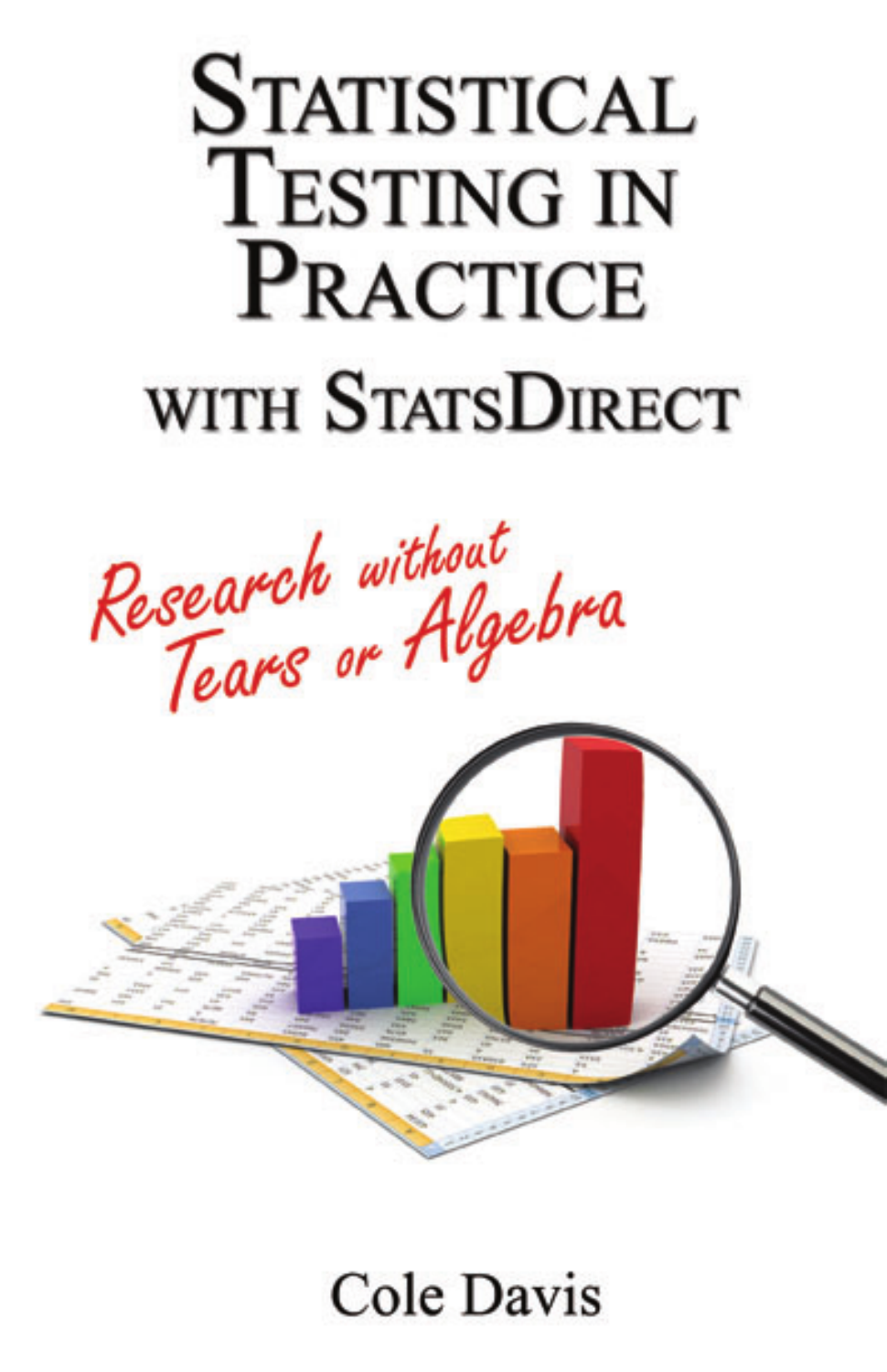## **Statistical Testing in Practice with StatsDirect**

## **Research without Tears or Algebra**

**Cole Davis**



Llumina Press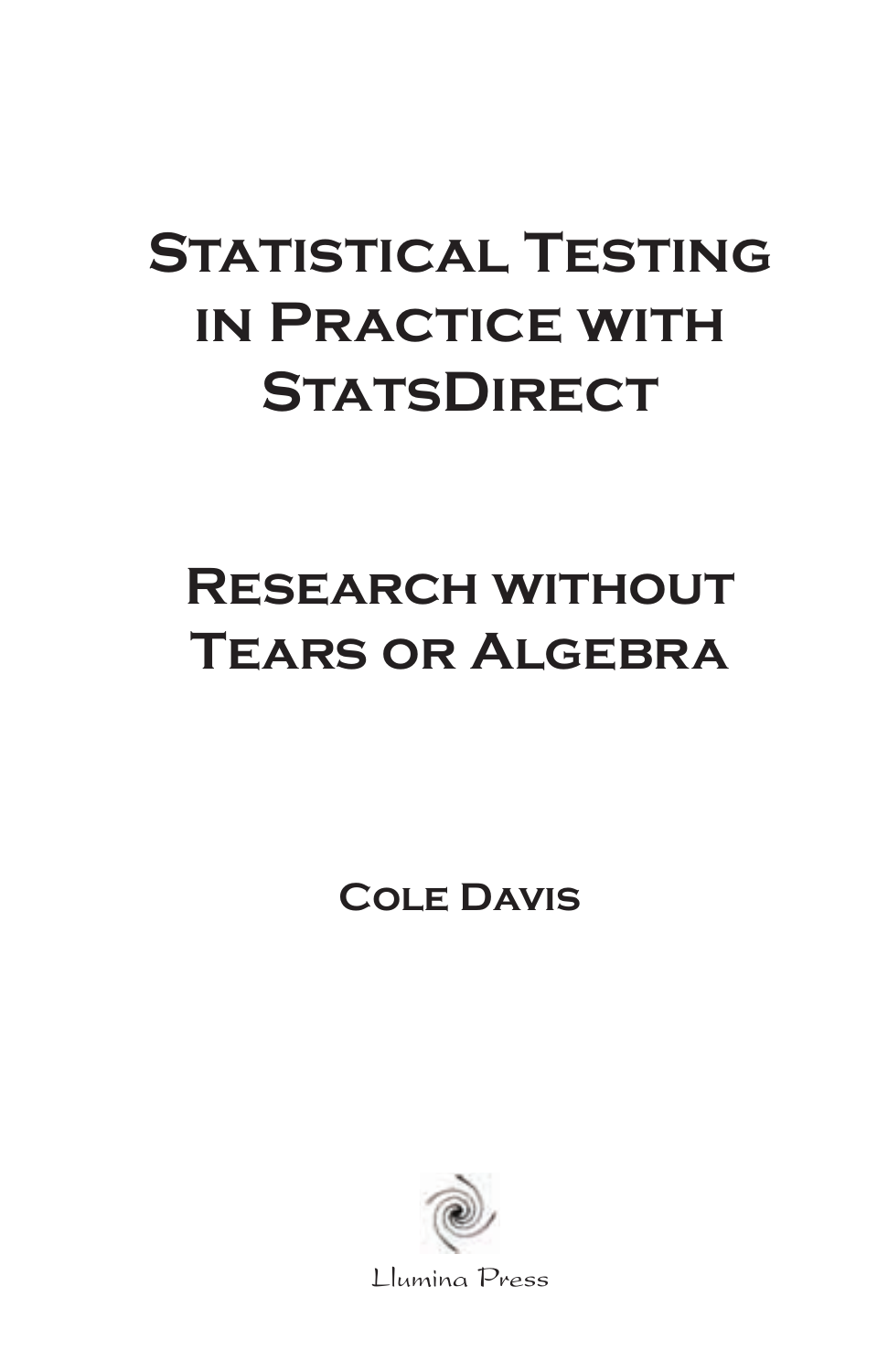© 2010 Cole Davis

All rights reserved. No part of this publication may be reproduced or transmitted in any form or by any means electronic or mechanical, including photocopy, recording, or any information storage and retrieval system, without permission in writing from both the copyright owner and the publisher.

Requests for permission to make copies of any part of this work should be mailed to Permissions Department, Llumina Press, 7915 W. McNab Rd., Tamarac, FL 33321

ISBN: 978-1-60594-450-0 (PB) 978-1-60594-451-7 (HC) 978-1-60594-452-4 (EB)

Printed in the United States of America by Llumina Press

Library of Congress Control Number: 2009913282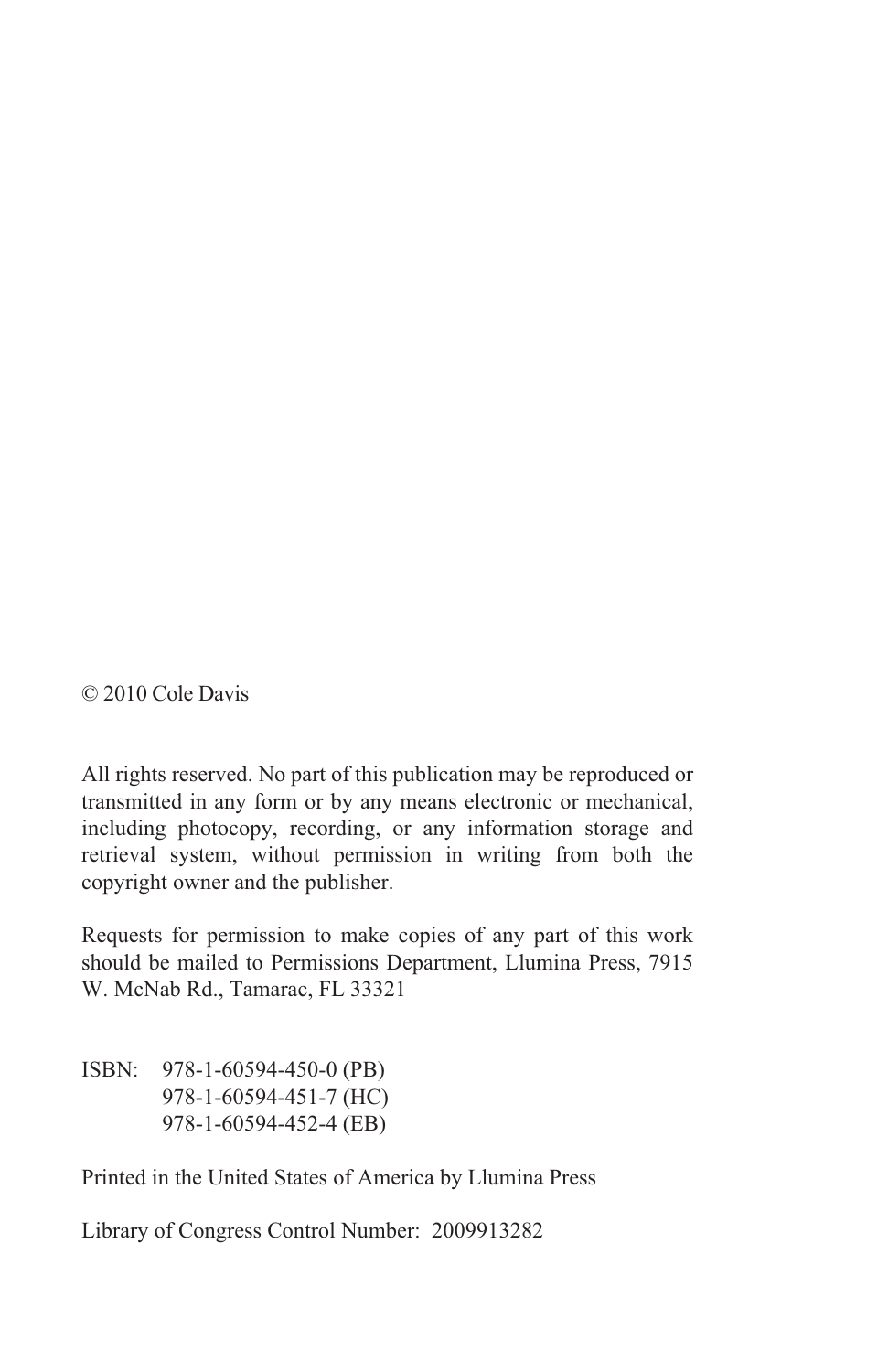### **CONTENTS**

#### Section 1: Background Knowledge

| Chapter $1$ – Introduction                    |    |
|-----------------------------------------------|----|
| Chapter 2 – Descriptive Statistics Introduced | 9  |
| Chapter 3 – Inferential Statistics Introduced | 15 |
| Chapter $4 - On$ the Nature of Numbers        | 23 |
| Chapter $5 - Data Analysis$ in Practice       | 29 |

#### Section 2: Statistical Testing

| Chapter $6$ – The Analysis of Differences   | 35 |
|---------------------------------------------|----|
| Chapter $7 -$ Qualitative Research          | 49 |
| Chapter 8 – Correlations, Regression and    |    |
| <b>Factor Analysis</b>                      | 55 |
| Chapter 9 – The Time until Events: Survival |    |
| Analysis                                    | 81 |

#### Section 3: Beyond the Tests

| Chapter $10 -$ Exercises                      | 105 |
|-----------------------------------------------|-----|
| Chapter 11 – Reporting in Applied Research    | 109 |
| Chapter $12 - A$ Taste of Further Statistical |     |
| Methods                                       | 113 |

| Index of Tests | 115 |
|----------------|-----|
|                |     |

| Index of Concepts |  |
|-------------------|--|
|-------------------|--|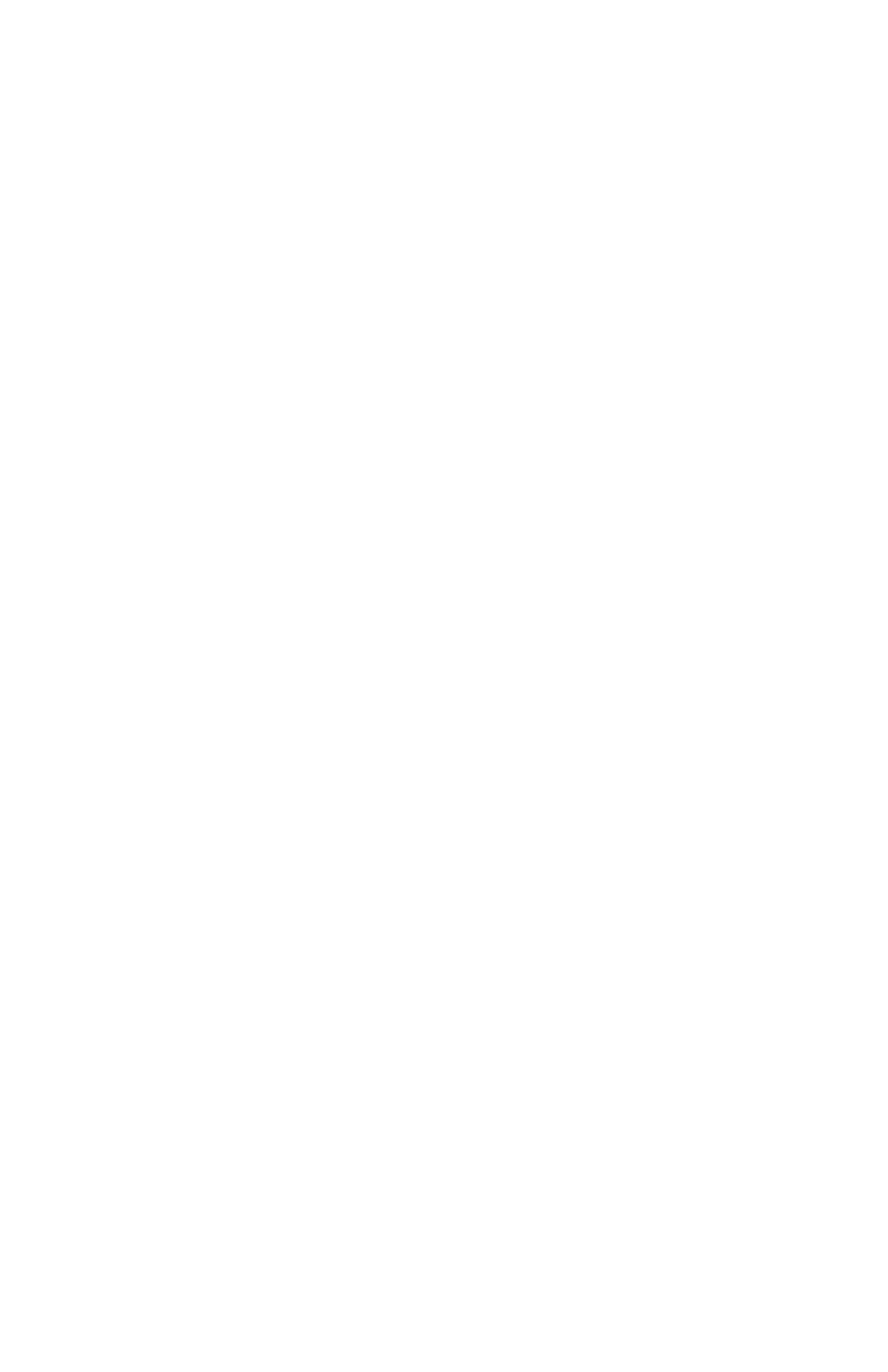## **Section One: Background Knowledge**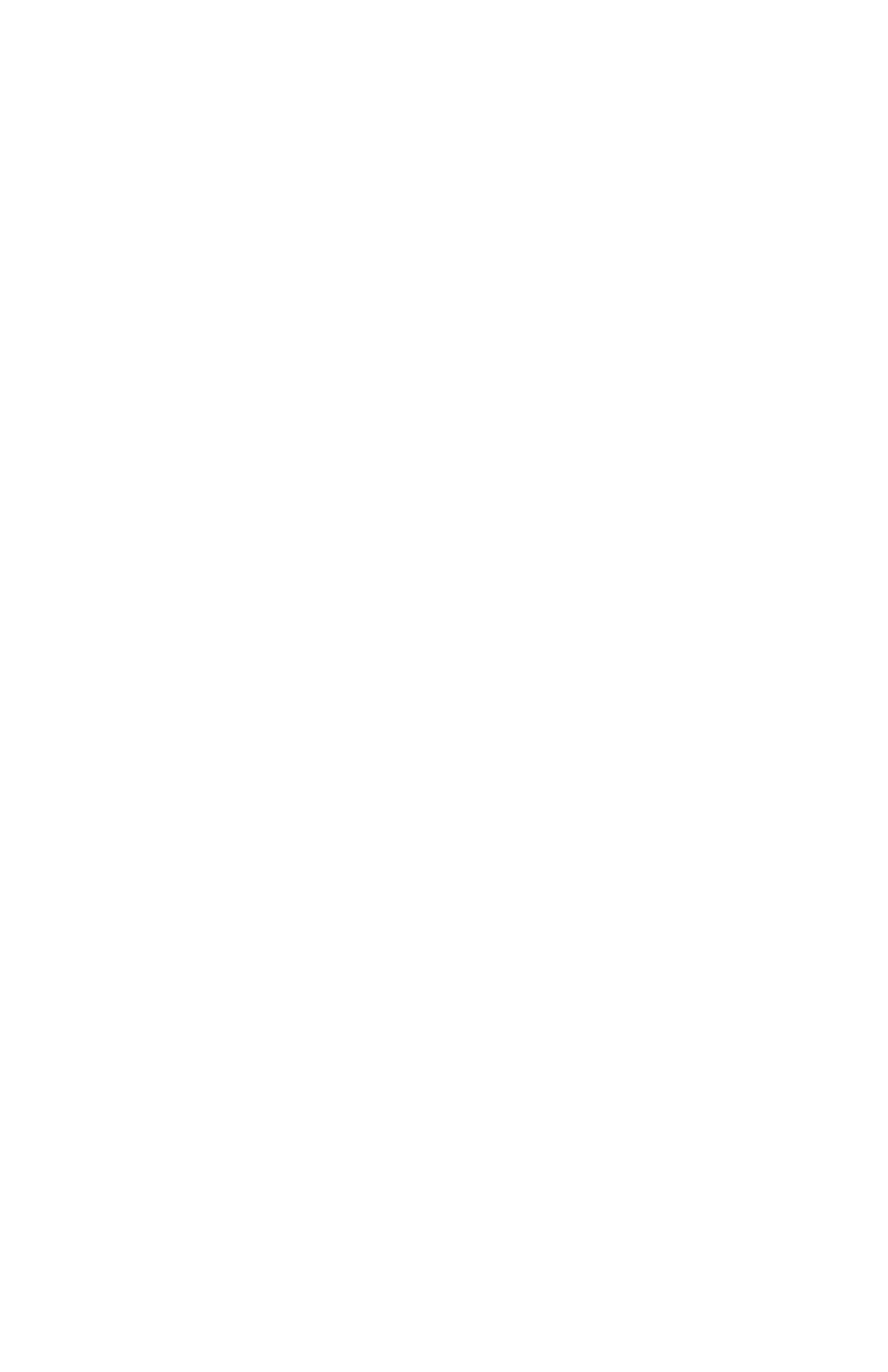### **Chapter One**

### **Introduction**

#### **Why This Book was Written**

**A**s an applied researcher, I was once asked to produce a training course on computerised statistics for that numerous body of individuals, researchers who do not understand or feel comfortable with statistics. I then found similar needs among the ranks of business people, accountants, the medical profession, civil servants, local government officials and students struggling with academic texts.

I looked for books which could ameliorate this situation and found that many were full of equations, satisfying a statistician's concern with mathematical rigour but repelling the ordinary reader. Others told you more than you needed to know as a beginner, so much so that there was no way of knowing what was important and what was peripheral. The few better books either failed to address the data analysis requirements of the real world – primarily dealing with experimental situations - or told the user how to calculate the statistics by hand. Yet other books attempted to teach both statistics and the use of complex industrial software packages at the same time: one researcher suggested that MSc and PhD students are dropped in at the deep end like this "because it's supposed to be hard".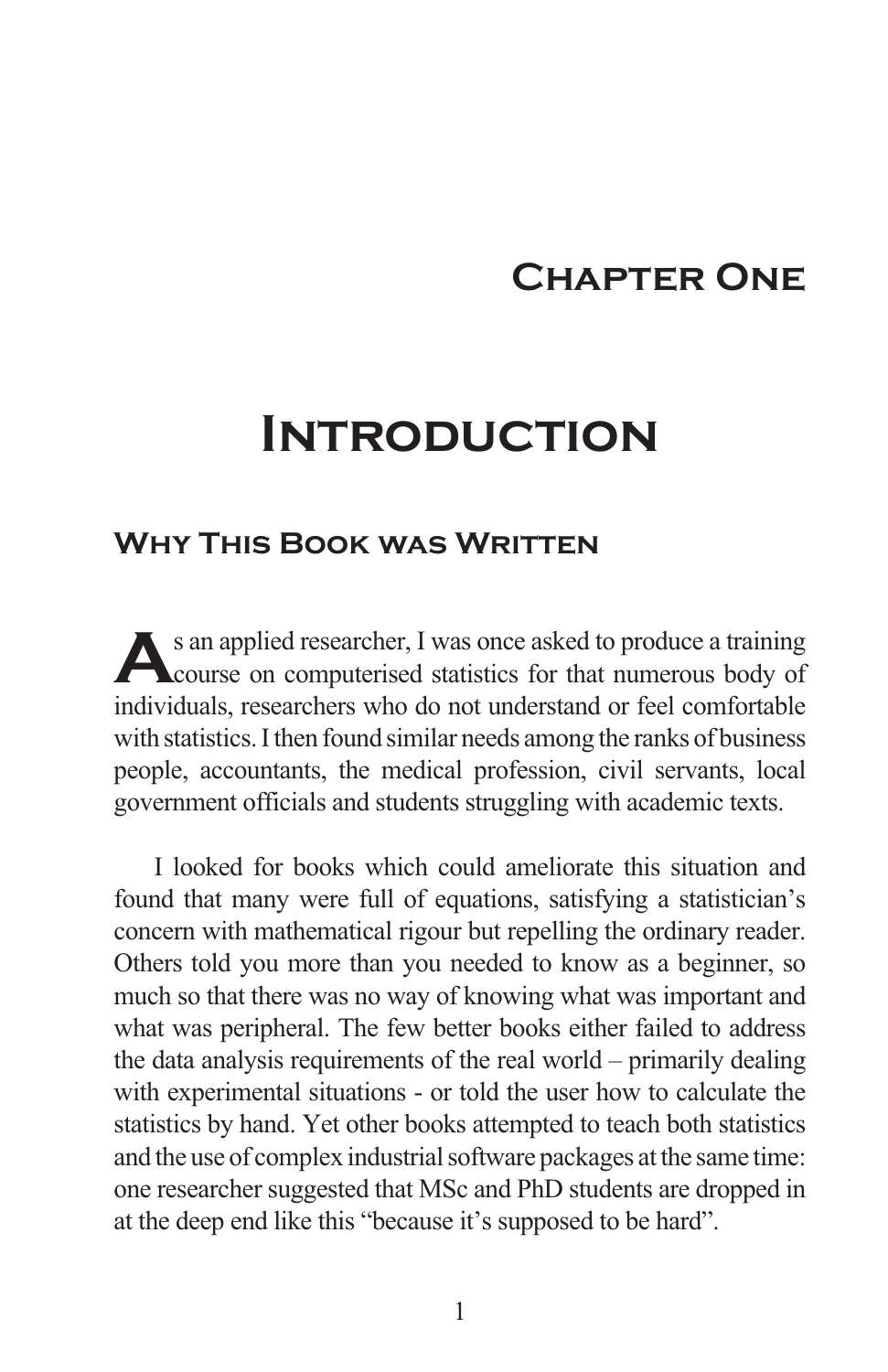#### **Introduction**

This is intended to be a short, highly practical book, designed to offer the reader a quick and easy introduction to the analysis of data. Fundamental concepts are presented in the first section – which should be read for a proper understanding of statistical testing – but other ideas are introduced where they logically arise. Each statistical test is accompanied by worked examples which are pertinent to applied research and to basic business problems.

In order to deal with the many practical problems of data analysis without learning how to use tricky information technology at the same time, all the exercises in this book refer to StatsDirect. An excellent but easy-to-use software package, StatsDirect is both inexpensive and allows easy transfer of data to Microsoft Excel spreadsheets. StatsDirect is very rich in features, so the book demonstrates some of the most basic statistical procedures to stop you losing your way.

#### **Who is This Book for?**

The primary audience is obviously those needing to interpret and analyse data.

Members of this audience may include business personnel who want to add that extra value to what they do. As will be seen, this may include ascertaining whether or not a trend can be said to be significant. It may also involve working out which factors have the most influence on business outcomes.

Other readers may be those involved in applied research, such as interviewing, focus groups and survey questionnaires (also of value to marketers). Social or educational researchers, for example, may want to quantify their findings. Other readers may wish to add to their own market value by acquiring additional skills.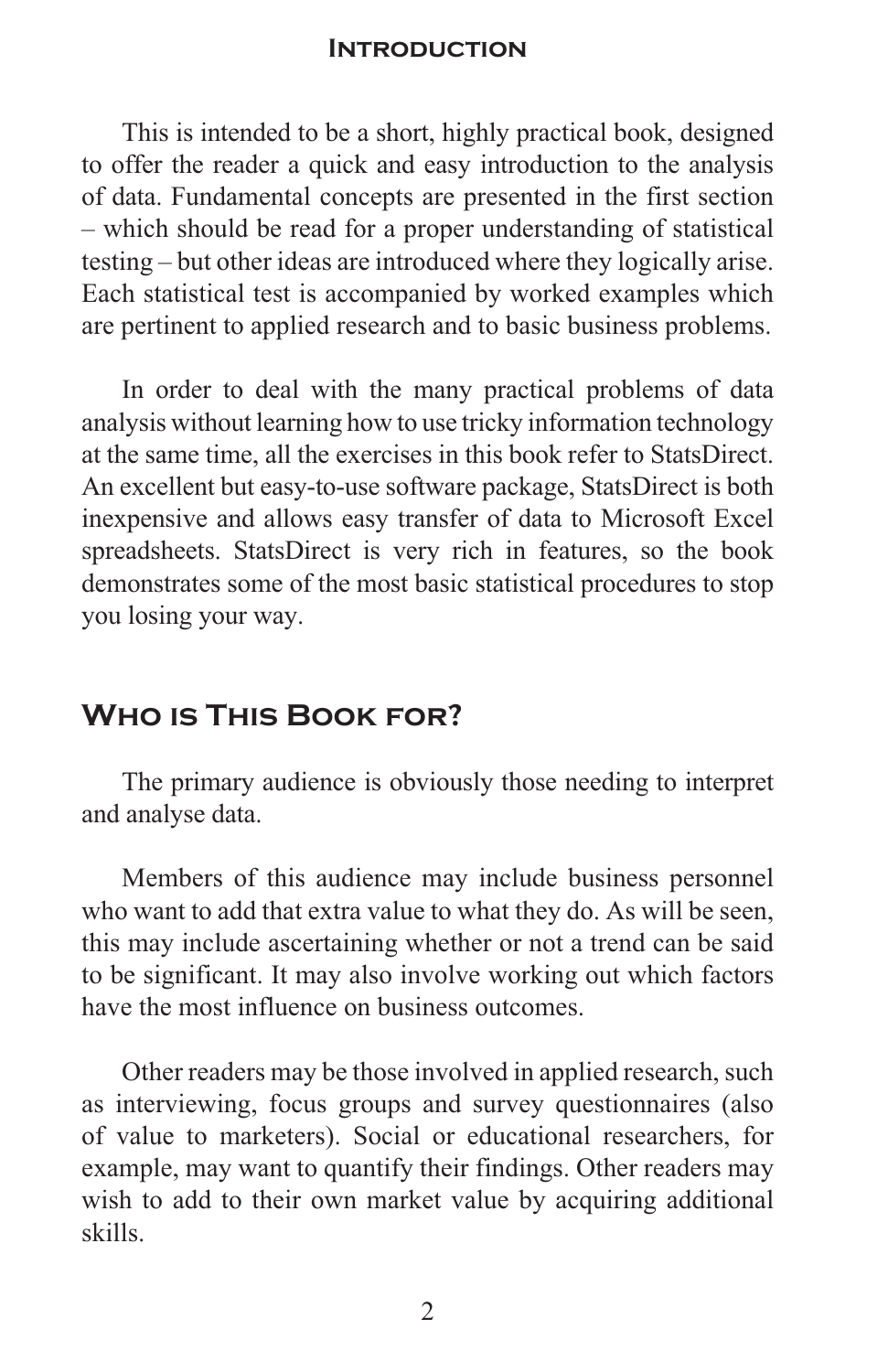Other potential beneficiaries may be those undertaking research for the first time – for example, as part of a postgraduate project – or returning to research after a break. The case of one of the researchers who spoke to me on these issues is illustrative of both. She said that not only was it a nightmare to learn statistics at the same time as learning a difficult software package, but this flurry of activity had an almost inevitable outcome: she couldn't remember a thing!

People wanting to 'break into' data analysis may do well to start here. If they subsequently want to transfer their understanding to the use of more difficult software, SPSS users could do worse than to advance to *SPSS 12 Made Simple* by Paul R. Kinnear and Colin D. Gray, 2004 (Psychology Press: Hove, East Sussex).

#### **The Presentation of Concepts in This Book**

Coherence, rather than comprehensiveness, is the key to this book. As an applied researcher, I do not feel constrained by the requirements of academic boards, so I am avoiding squiggles and citations of formulae. (Ok, I do use numbers and decimals; into all gardens, some rain must fall.)

I do not think it practical, however, to protect the reader from all statistical jargon: this will be met when using any piece of statistical software, let alone when reading the reports of others, and any other books on statistics. Where appropriate, I introduce alternative names for various concepts; this variegation is reflected in different software packages and books.

Each chapter contains a 'controversy' section, or *'Talking Point'*. These tend to raise issues where the received wisdom may be erroneous or impractical.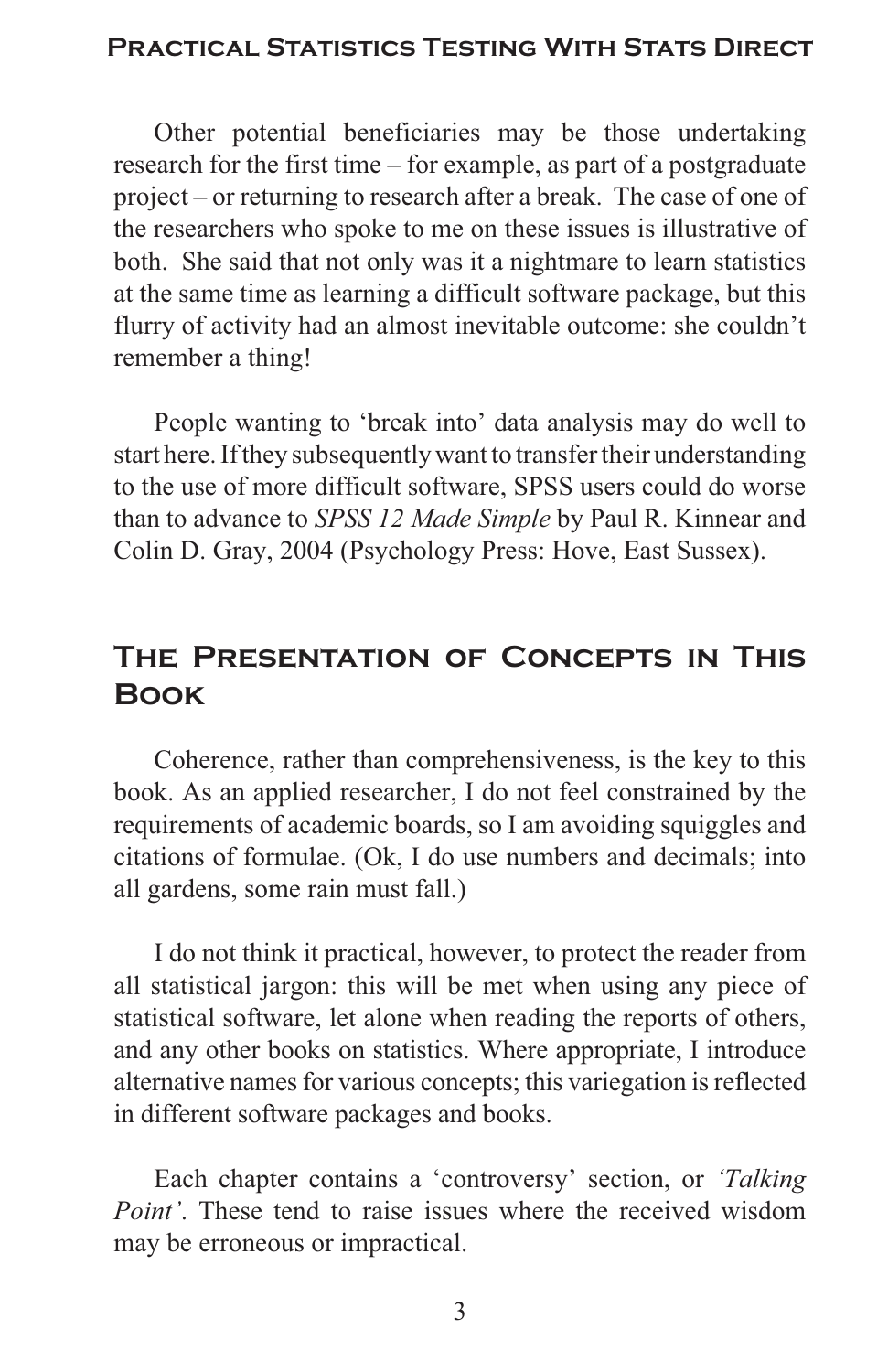#### **Introduction**

The Background Knowledge section should be read in its entirety in order to make full sense of the practical work to come. As statistical testing is primarily about inferential statistics, my introduction to descriptive statistics is speedy and highly selective. But it does have a bearing on the preliminary analysis of data, which should be carried out before running tests. The section on the analysis of differences is fairly conventional, apart from a slight leaning towards non-parametrics as a more useful tool for data analysis 'in the field'. Although possibly a little controversial in its title, the section on qualitative (or categorical) analysis is fairly standard, but a broader set of practical usages is introduced than is usually the case in more academic texts. The section on relationships between data - Correlations, Regression and Factor Analysis - goes beyond some introductory texts in introducing both multiple regression and factor analysis. We need to face the fact that more and more use is made of multiple regression these days and, as will become obvious from the business exercise, it has clear practical advantages. It is often the sorry fate of people faced with PhD projects (amongst others) to find themselves faceto-face with a problem requiring some form of factor analysis technique (I use Principal Components Analysis here) and to discover that 'simple introductions' to these techniques tend to be anything but simple. I hope that the minimalist treatment given here will meet the need for immediate action and will make it easier to absorb more in-depth texts because you will already have acquired a grasp of the essentials.

After covering survival analysis, traditionally used in health research, but with other uses, the book culminates with a section which includes a short set of exercises. Unlike academic tests, exercises do not accompany each section: as practical research is not accompanied by a guide saying 'this problem is one which involves a t-test', it makes more sense to use your overall knowledge from the book to tackle these problems once you have read it through.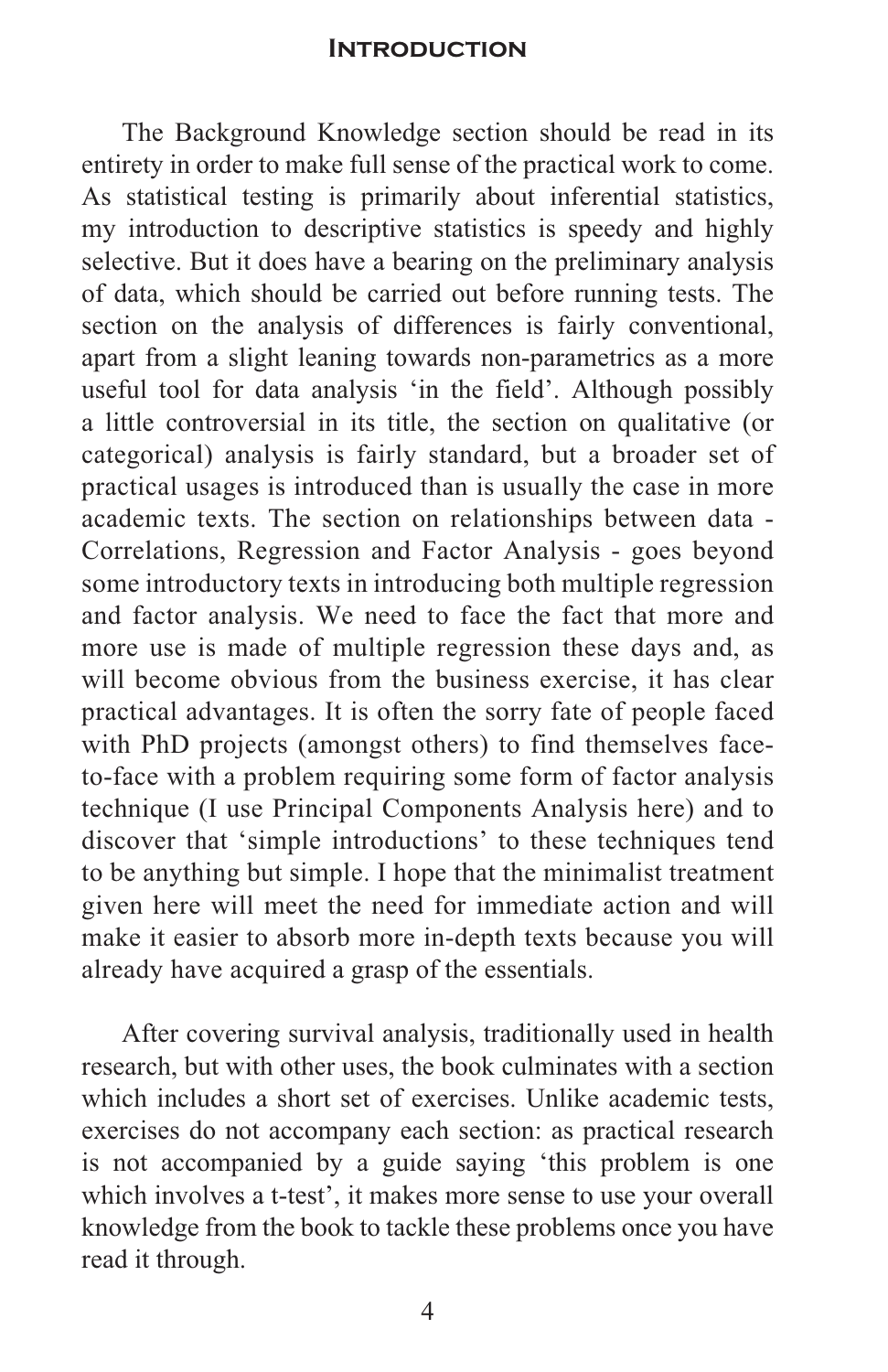The chapter on the presentation of statistics for non-academic purposes is designed to satisfy organisations with practical concerns; readers with academic needs can use this book as a speedy way of gaining a fundamental understanding of statistics, but will need to move to more specific works of reference before writing academic reports. A brief discussion of some other types of statistical tests follows.

Some data sets used for exercises will be reused and built up as the book goes on in order to avoid the need for either lengthy data entry or internet downloads. On the whole, small data sets have been chosen. Through most of the book, two sets of worked examples accompany the tests, with themes which should be of interest to various audiences. It should be noted, however, that statistical principles are applicable to a broad range of disciplines and that readers are encouraged to follow all the exercises with StatsDirect in order to absorb the basic principles.

#### **Who Shouldn't Read This Book?**

Those already comfortable with statistics and in need of extending their knowledge to, for example, multivariate or biological statistics should be looking elsewhere. Those wishing to study for an academic qualification in statistics should really be going to a text specifically targeting that qualification. And, no offence intended, statisticians and mathematicians will probably hate this book – most squiggles are probably typographic errors.

Neither is research design a primary focus of this book. Although some references to this will be made in the theoretical section and a little more at the start of practical sections, they are primarily there to facilitate sensible use of the tests.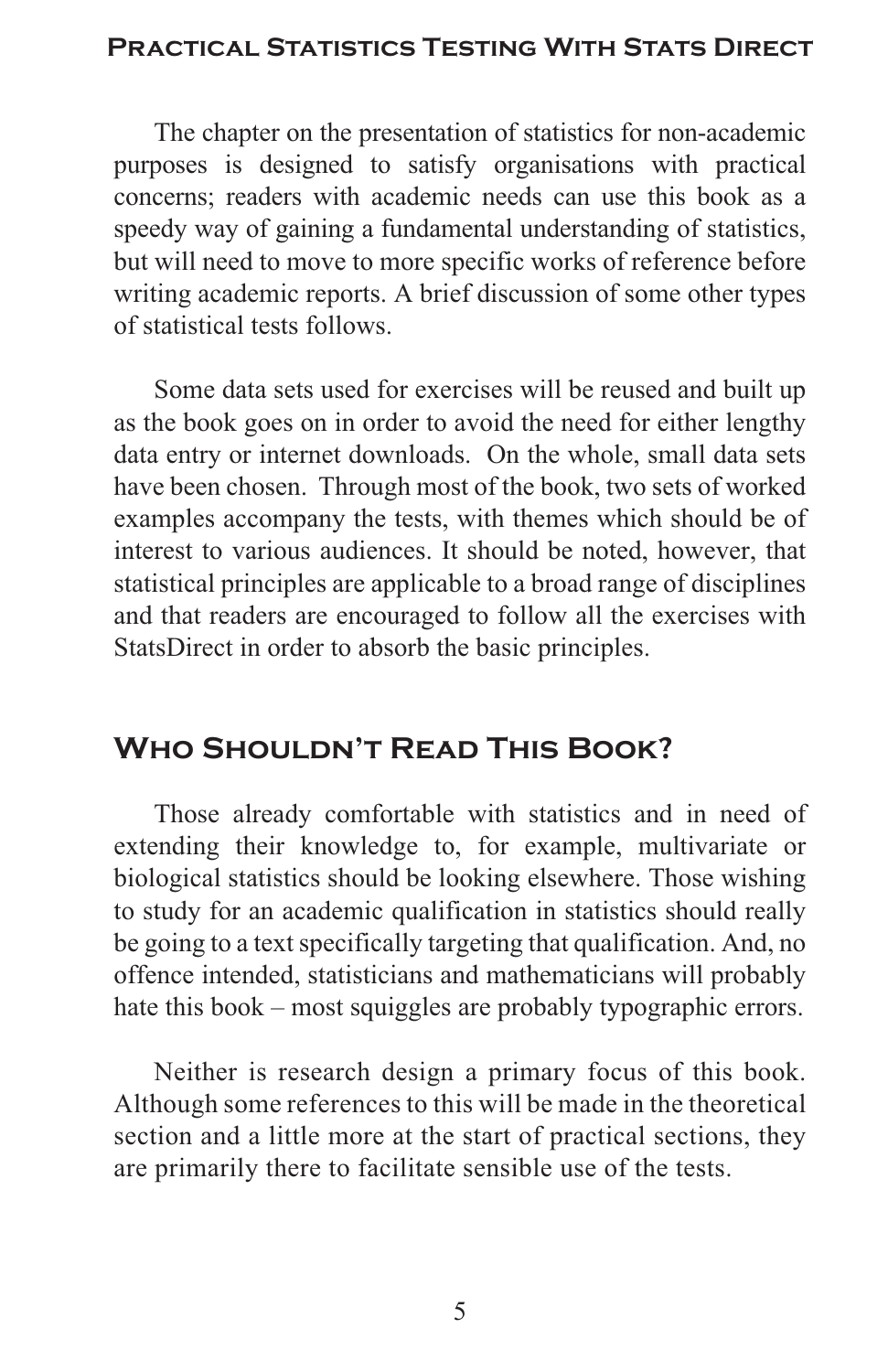#### **Introduction**

#### **Using the Book**

This is a short book, and I strongly recommend that you read all of it, preferably completing the exercises as well. If this can't be achieved, I still consider it absolutely necessary to read the theoretical section first, before selecting a chapter and launching straight into a project. Understanding is all.

Readers who later wish to learn more about statistics, including more advanced methods, will be able to do so, confident that they have a grasp of the basic issues involved. Similarly, those who wish to progress to expensive and complicated statistics packages such as SPSS or SAS should be able to do so after having gained useful core experience of data analysis.

#### **A Brief Note About the Author**

I was never 'good at mathematics', attaining the school O level (approximate equivalent to the English GCSE) after some retakes. Learning univariate (single variable) statistical tests when studying psychology as an undergraduate at the Open University, I had to do these by hand in those days, spending hours working out formulae without generally seeing the point of the mathematics. As soon as I bought my first computer – a Hitachi which ran with two clunking disk drives and no hard drive – I put the formulae on a spreadsheet and found that the real point was to know which tests to use on what data and what they were useful for, without worrying overmuch about the intermediary equations.

Working on the MSc Occupational Psychology at Birkbeck College, University of London, I deepened my knowledge of applied research and became one of those stressed people attempting to learn about factor analysis for a project at the same time as trying to master SPSS for DOS (the 'black screen' version, using typed commands). Since then, I have become involved in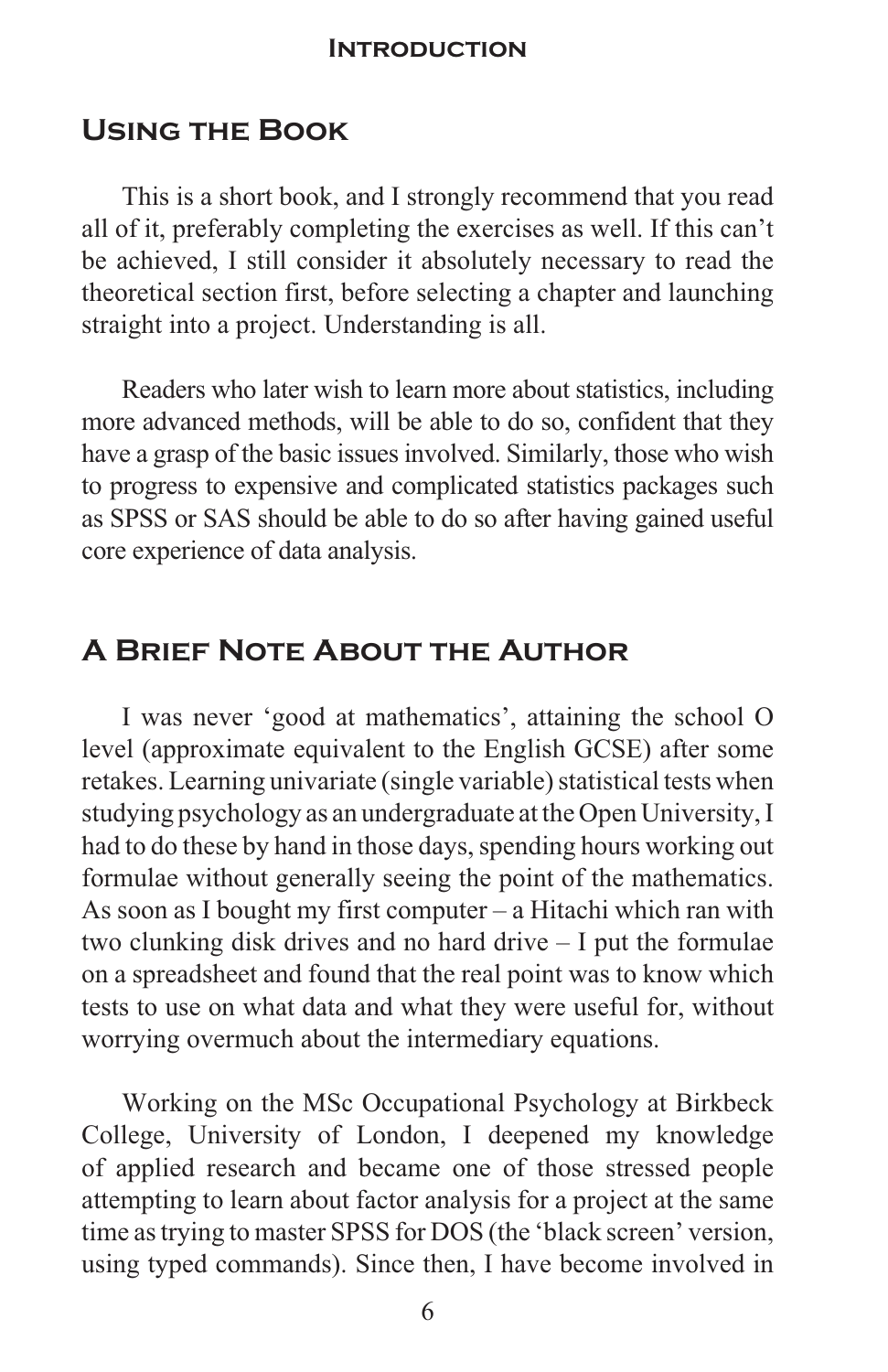a wide range of research projects, within diverse organisations, extending my understanding *en route*. At the time of writing, I work as a free-lance quantitative and qualitative researcher.

#### **Thanks**

I would like to thank Dr George Clegg, whose experience of applied statistics has covered both academia and the defence industry. Having asked a lot of hard questions about what I intended to do, he became the book's first reader. He is the *eminence grise* behind the project.

The main non-statistical reader has been Kerin Freeman, the editor and writer based in New Zealand. I am also very grateful for readings and comments by Elinor Hannay in Australia and Diana Kealey in Manchester. Also, I would like to acknowledge the encouragement at different stages from Iain Buchan of the University of Manchester and StatsDirect, and Ruth Hawthorn of the National Institute of Careers Education and Counselling in London (sorry, I know you wanted a course).

I appreciate their contributions, but remain, of course, responsible for any shortcomings.

#### **Talking Point**

You do not need mathematics any more than I do to use statistics effectively.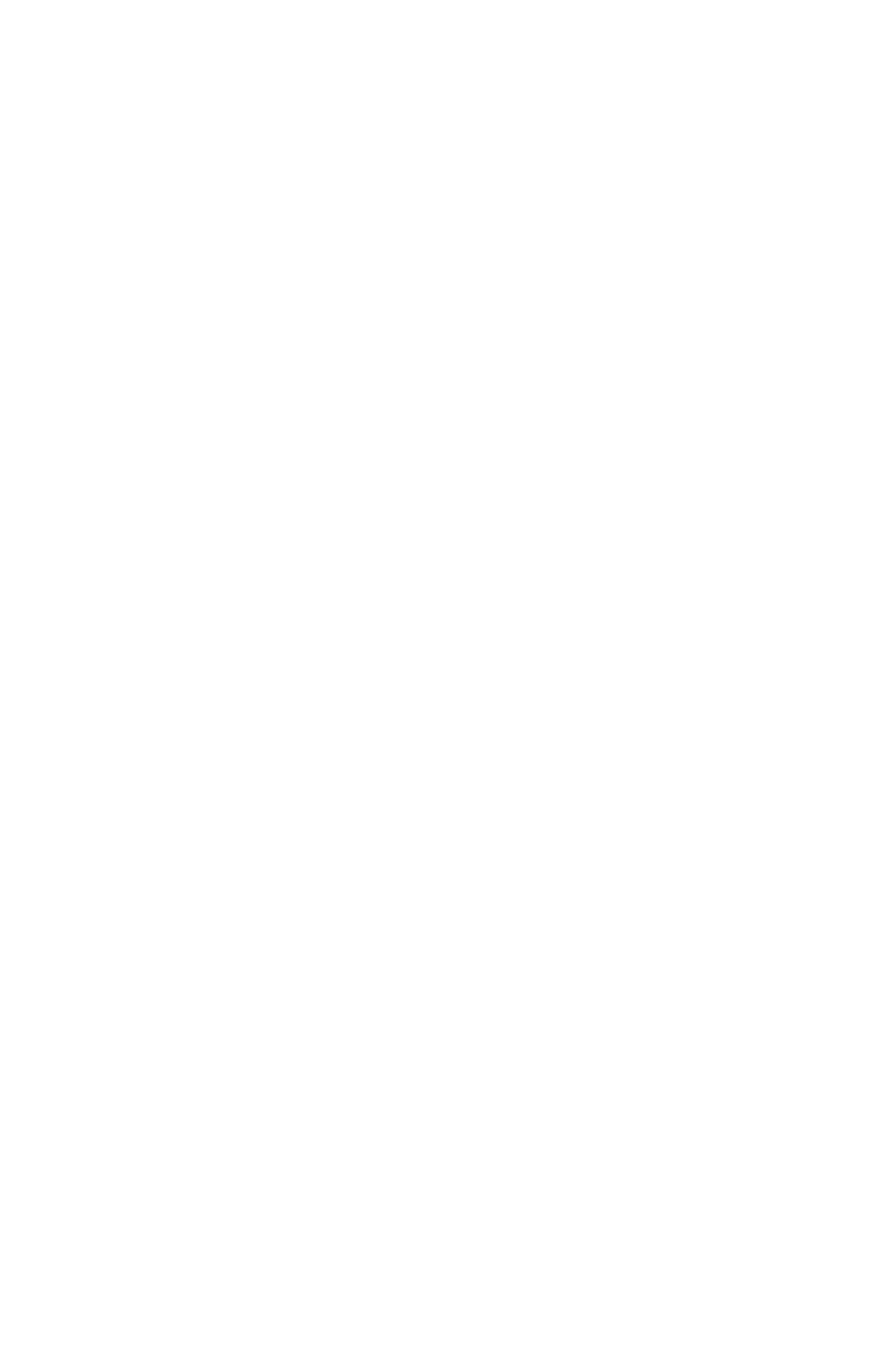### **Chapter Two**

## **Descriptive Statistics Introduced.**

The focus of this book is on inferential statistics, where we make generalisations from limited amounts of data. Some knowledge of descriptive statistics is essential, however, for three reasons: it is useful in itself, it is essential preparatory work before using statistical tests, and it provides concepts underlying the use of statistical tests.

Descriptive statistics refer to both quantities and also the *shape* of the data. Before getting involved in this, we need to define the word *statistic*: as a singular noun, a statistic is a number which represents or summarises data.

#### **The Limitations of Absolute Data**

There are times when you can just say it as it is. We have: 99 red balloons; 20,000 drug addicts; 101 Dalmatians.

Some uncontroversial statistics - figures representing groups of data – can also be used. A common one is the *range*, formed from the maximum and minimum values. When given as a single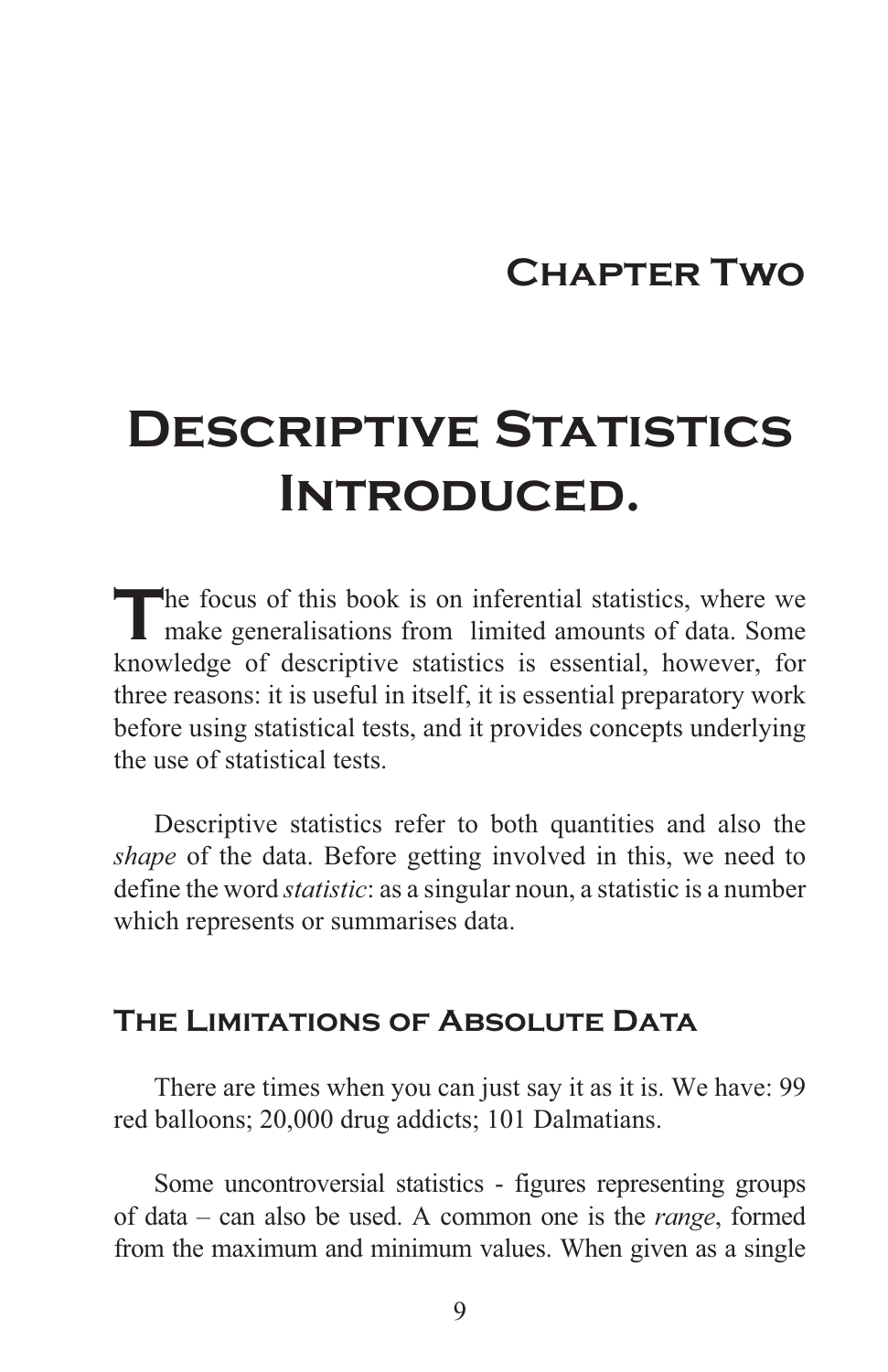#### **Descriptive Statistics Introduced**

statistic, this is Max minus Min: so if the highest value is 206 and the lowest value is 186, then the Range statistic would be 20.

Problems emerge, however, when we compare groups of data, or *data sets*. If we look at, for example, the earnings of individuals in countries of different sizes, a direct comparison may be misleading. We therefore tend to use 'averages': the description is then along the lines of the average person earning a lot in this country, and very little in that one, regardless of the comparative sizes.

#### **The Average (or Central Tendency)**

Although I am trying to avoid mathematics wherever possible, one particular statistic is a key to understanding statistics as a discipline. Relax, however: almost everyone will have heard of the concept of averages.

An *average* has another title, one which is longer but perhaps more meaningful: it is a measure of *central tendency*. Roughly, it defines the middle of the data being examined.

The word 'average', however, is rather a layman's term when applied to statistics. If a newspaper article claims that the average wage or salary is X pounds/dollars/roubles, what is meant? Let us look at three definitions of central tendency: the mean, the mode and the median.

The *mean* is an average calculated by adding together the numbers involved and then dividing the resulting number by the number of items, as in the simple example of this data set of five numbers: **2, 3, 3, 4, 8**. The sum,  $\Sigma$ ,  $= 2 + 3 + 3 + 4 + 8 = 20$ . The number of items,  $N = 5$ . The mean is, therefore,  $\sum / N$ : 20/5  $= 4.$ 

The *mode* is the number that comes up most often. In the previous example, this would be the number 3.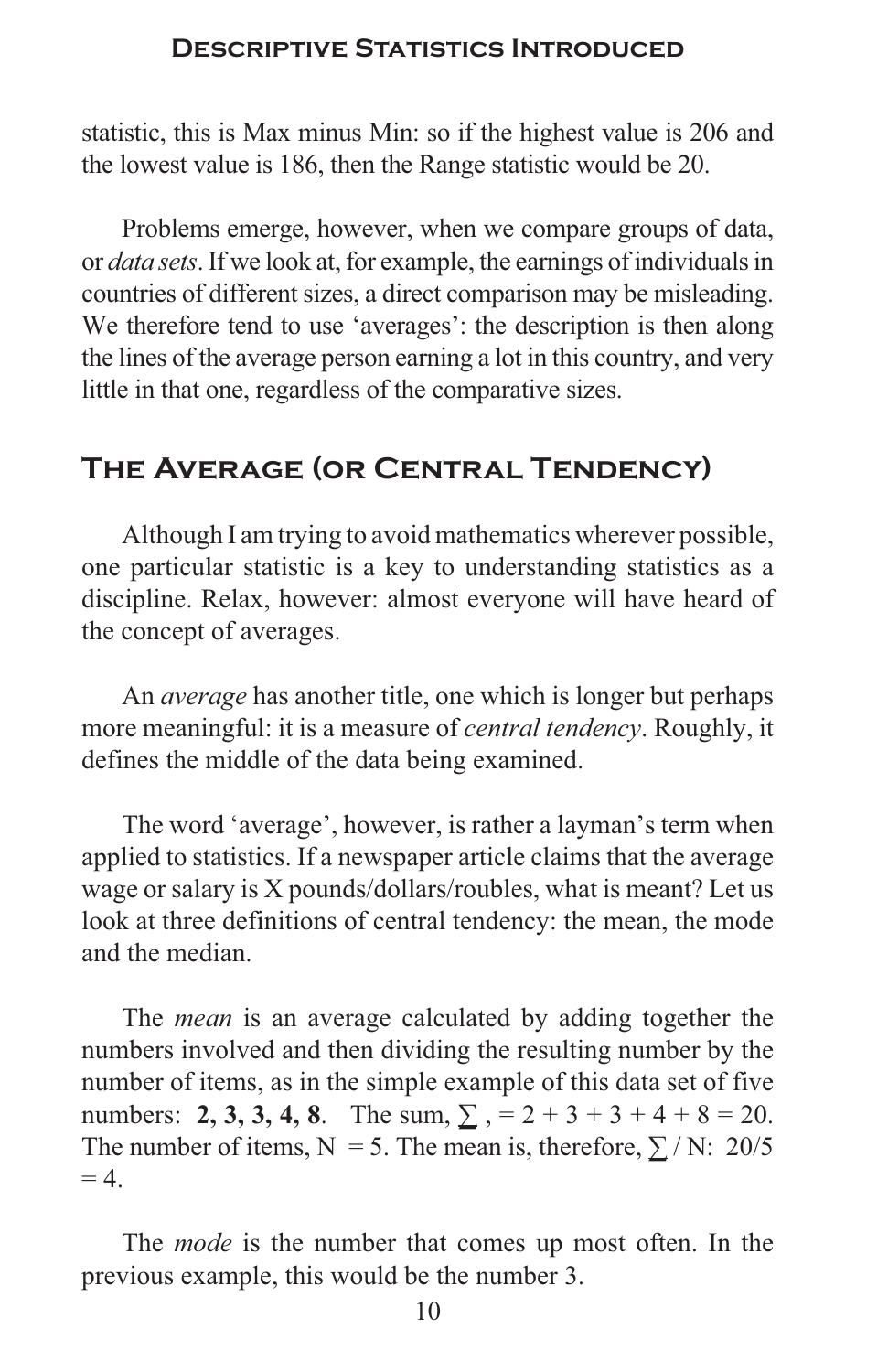When the list is spread, as above, from the biggest to the smallest, then the *median* is the value sitting in the middle of the string of numbers. We count inwards from the string of numbers in our example, discounting first the 2 and the 8, then the outer 3 and the 4, and we are left with the number 3 as the median.

To illustrate the potential use of these measures of central tendency, let us return to the newspaper article referring to 'average' pay. I don't know which statistic any given newspaper is referring to and I suspect that the reader (and possibly the writer) doesn't either. Without making a judgement, however, let us look briefly at the possibilities.

The *mean* takes the wages of all the paid workers in the city, adds them together and divides the total by the number of the workers, as if to see what one worker would have if all were equally paid. The strength of this statistic, that it takes into account the multimillionaire through to the poorest paid, can also be its weakness. Distortions created by, for example, one or two billionaires, could lead to a rather unrepresentative statistic (see the following section for further discussion of this issue). The mean is used a lot within statistical calculations.

The *mode* may deal with this problem: most wage-payers may, for example, be administrative workers and office workers. Their wage will become the average when using the mode, but how informative will this be when trying to describe the earnings of the workforce in general?

The *median* may find a central value, perhaps a middlemanager's salary. This is useful, as are the other statistics, but it may not indicate the most common wage (as the mode would) nor would it take into account to any extent the many people on poor pay and the considerable purchasing power of the very rich.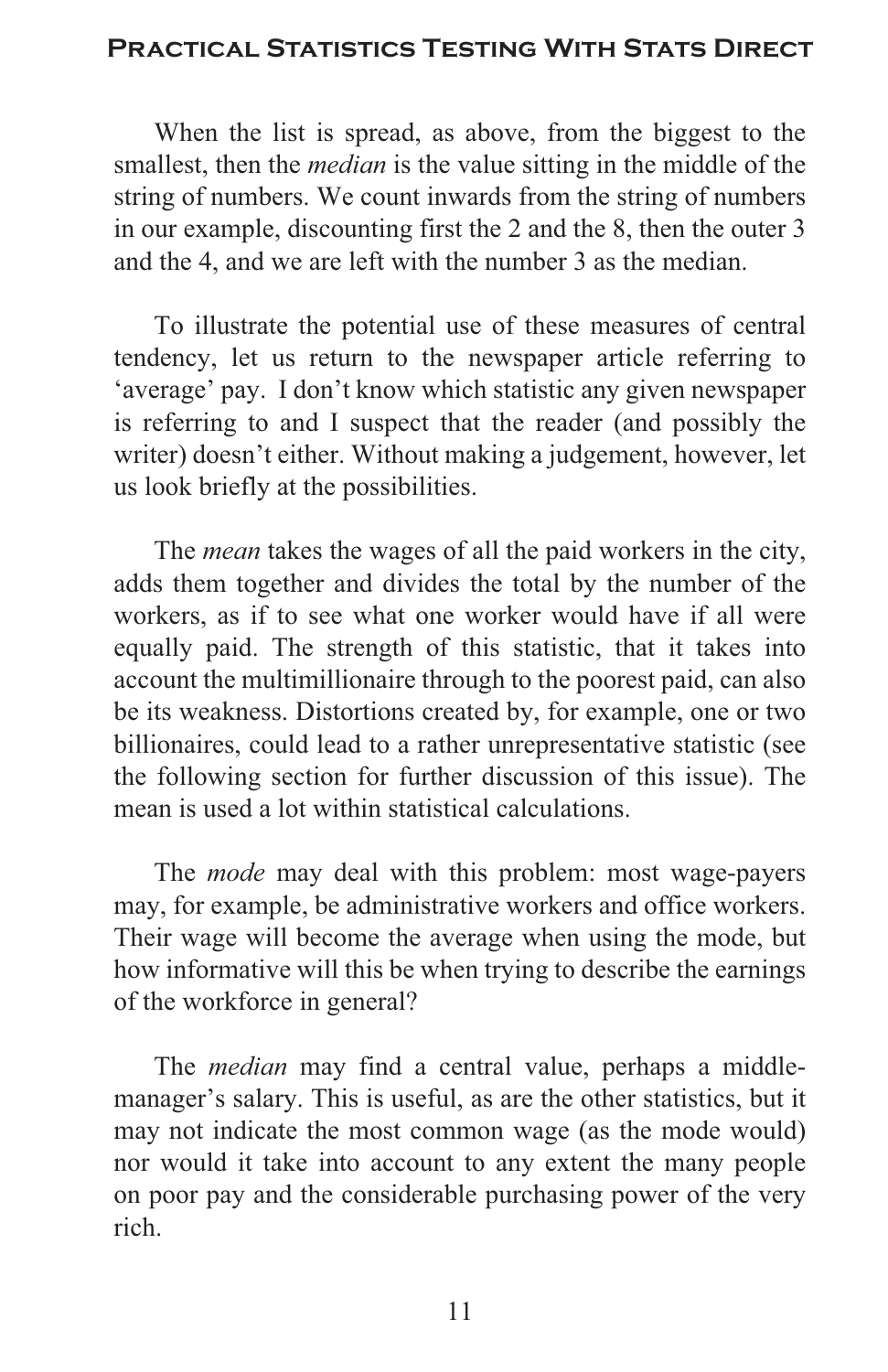#### **Descriptive Statistics Introduced**

My reasons for concentrating on the concept of central tendency or the 'average' are both to reflect the importance of the concept and to demonstrate more broadly that data may be subject to different interpretations, of differing degrees of usefulness depending upon the context.

#### **The Distribution of Data**

Averages are just part of what is known as the distribution of data. Data can be shown in a histogram; we again use our string of numbers: 2, 3, 3, 4, 8.



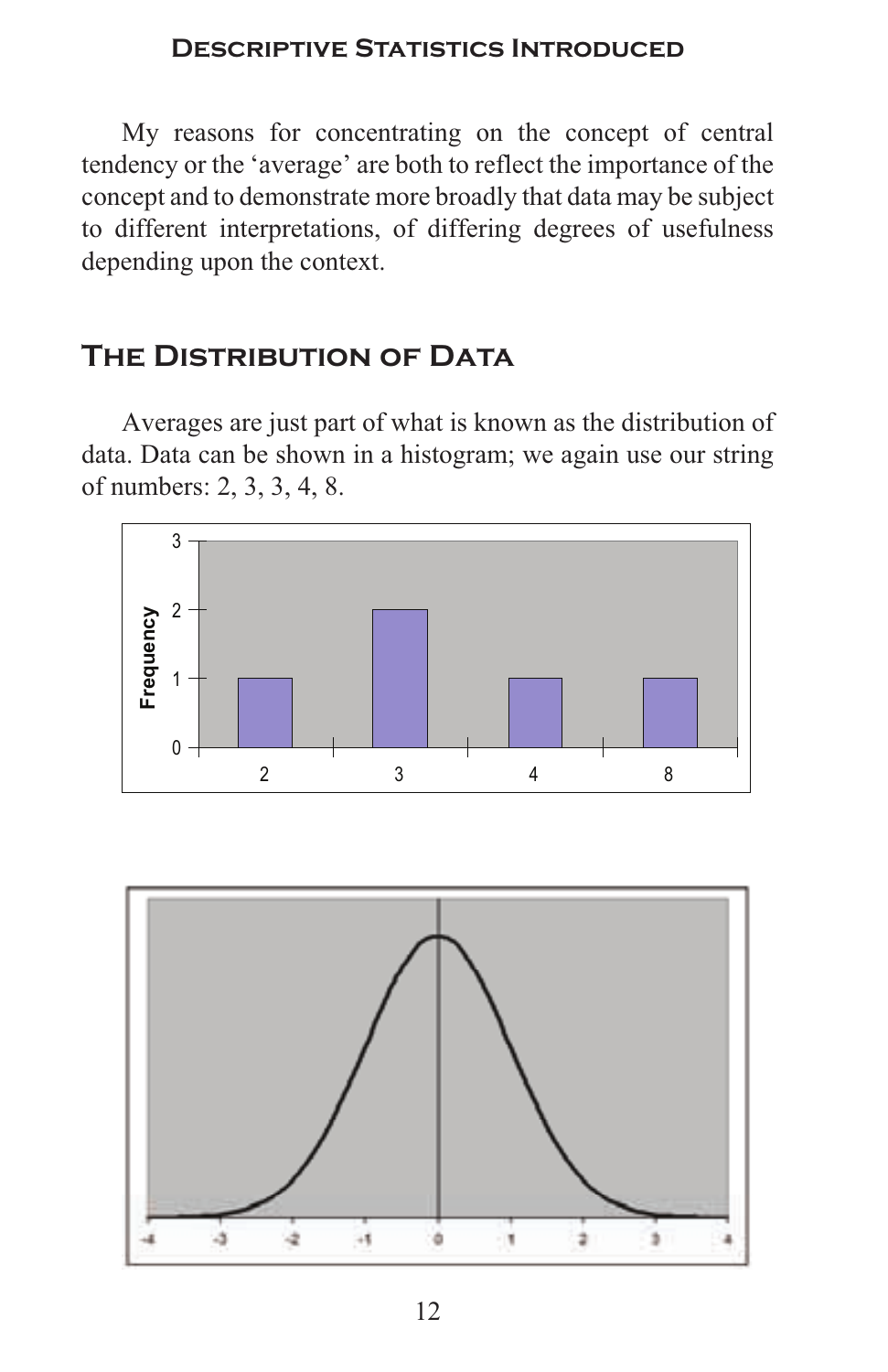In cases where we have more data – often where the data represents a natural population, for example, using automobile maximum speeds or intelligence test results – we get a distribution. One common type of distribution is the 'normal distribution', the famous bell curve (an idealised symmetrical one is shown below).

If you look up the *Help* file of StatsDirect and look up *Distributions/Normal Distributions*, you will see various shapes which are all normal distributions. There are other types of distribution, for example, binomial, Poisson and even random.

The consistency or otherwise of a distribution is particularly relevant when choosing between parametric and non-parametric tests. The appropriate use of descriptive statistics will be referred to when we look at test usage.

Regardless of whether or not the distribution is normal, various statistics are derived from the distance around the mean. Although these statistics have a considerable effect on calculations made by statistical software and are cited regularly in textbooks on statistics, we need not be overly concerned with them here. What is important is the general concept of *variance*. Variability of data around the mean – movement away from the central tendency - can be the tell-tale effect that we think we are examining or, as will be seen, it can be other factors.

#### *Talking Point*

All manner of additional statistics are churned out both by statistical packages and by books on statistics. One example is *kurtosis*, a statistic representing the degree of flatness of the curve surrounding a distribution histogram. The author has never used this in his research and it is unlikely that you will.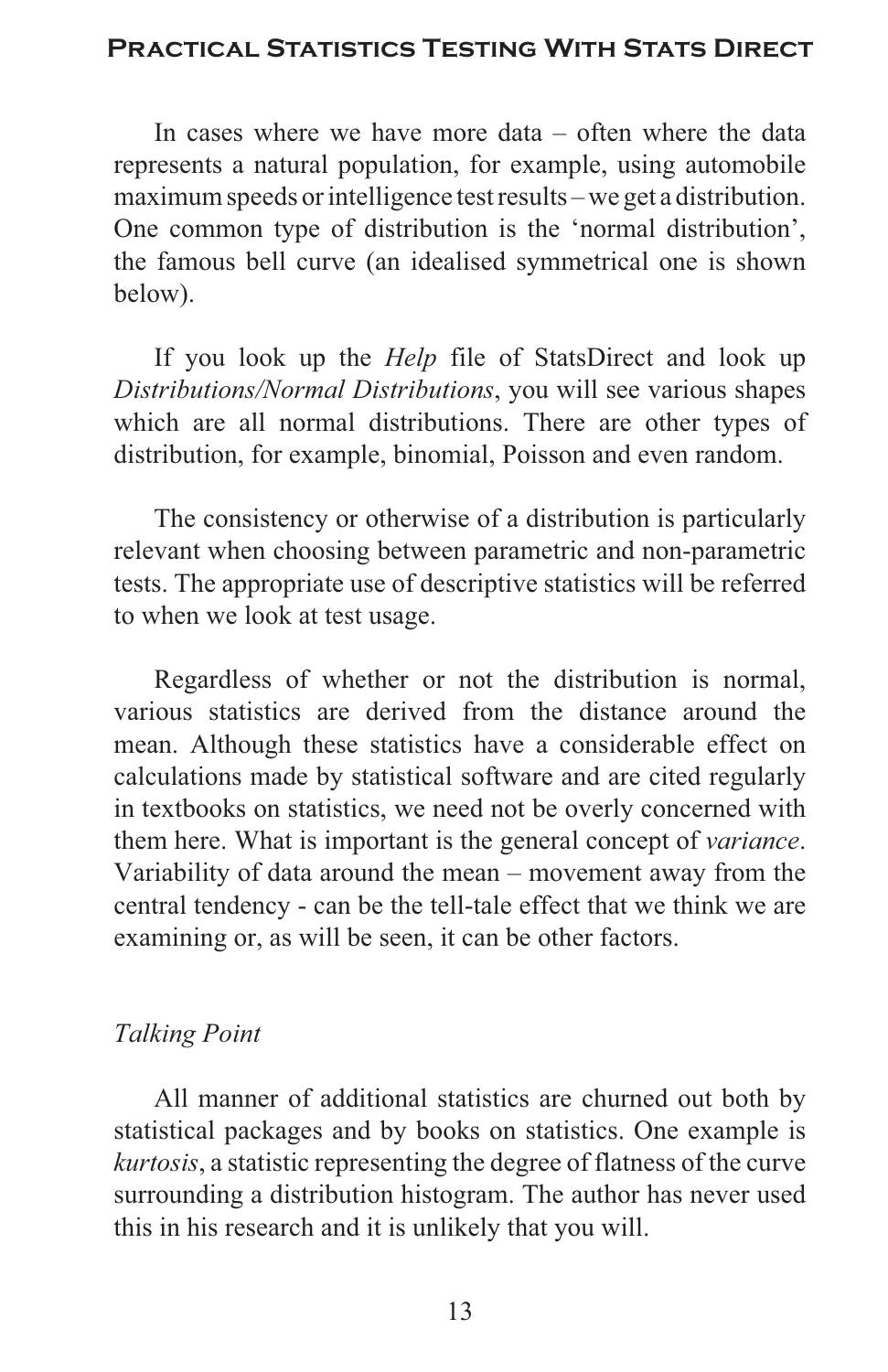#### **Descriptive Statistics Introduced**

Another point: there are times when descriptive statistics are all you need. Inferential statistics should only be used when there is something you want to find out (infer) from the data.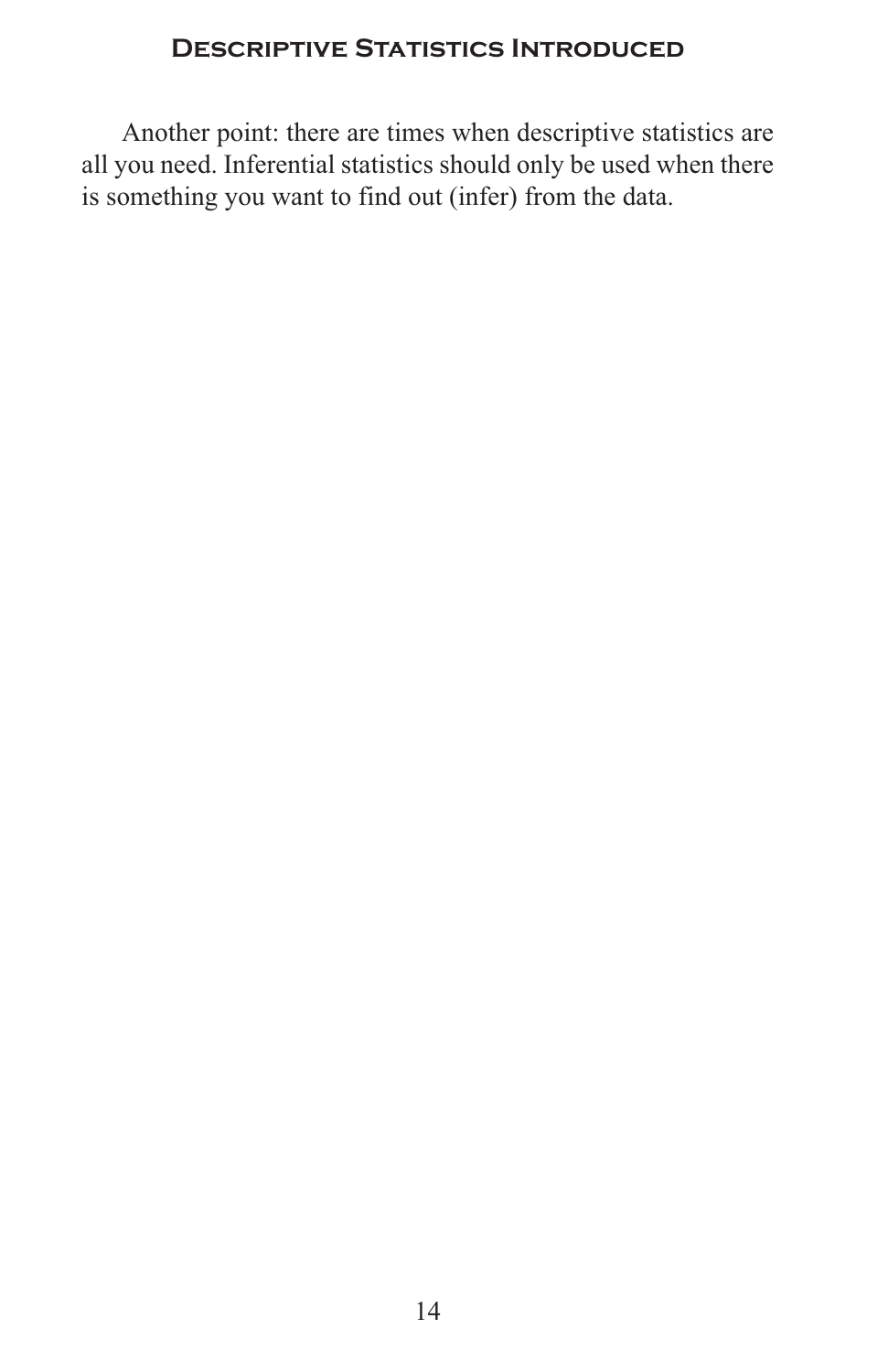### **Chapter Three**

## **Inferential Statistics Introduced**

**I** nferring can mean jumping to conclusions. I hope to show If that we can logically view some data and come to *reasonable* conclusions about them. In this chapter, I ask the reader to bear with me while learning some key concepts. Soon after this, we are ready to practise using the tests.

#### **Samples from Populations**

Generally, we tend to examine collections of data which are *samples* from a wider *population*. 'Population' can have its usual meaning, the total number of people in a town or country, but in research terms, this often means a group of interest to us, or target group. This could be employees or students, or more narrowly, bank clerks or biology students.

As it is usually impractical to observe, question or test a whole population, for example, biology students in the whole of Canada, we usually limit ourselves to *samples* from the target population. Samples could comprise bank clerks from a selection of banks in a small town, or biology students from three colleges in different regions. Given limitations in resources, samples can be even more restricted than this.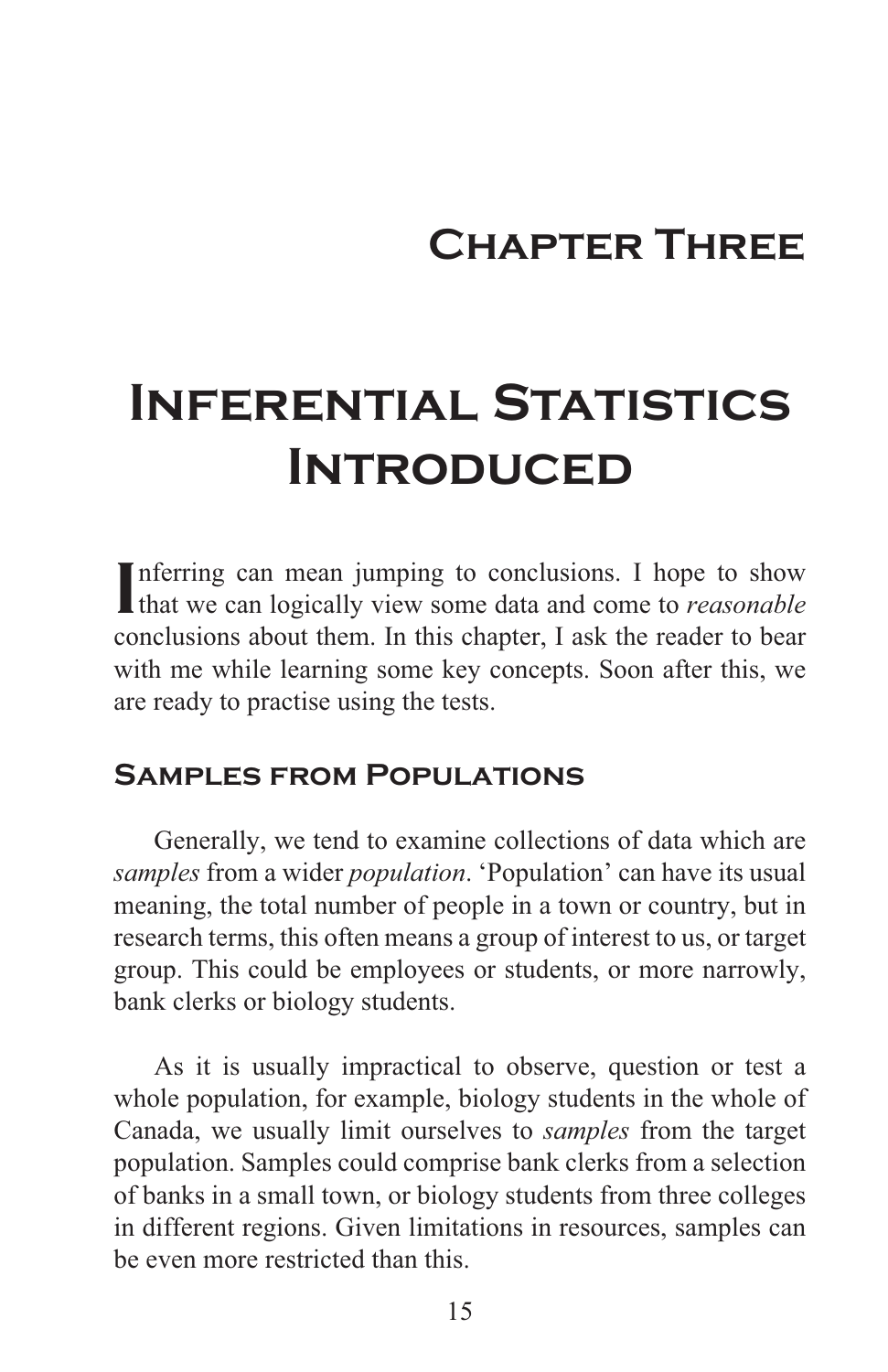#### **Inferential Statistics Introduced**

Some rules of thumb have been proposed for sample size in terms of being representative of a population (Roscoe, J.T. (1975) *Fundamental research statistics for the behavioral sciences*. New York: Holt, Rinehart and Winston): most research can be appropriately covered by sample sizes of between about 30 and 500, with 500 representing a population of millions. Simple, tightly controlled studies (for example, with matching pairs of participants) can have as few as 10 to 20 participants. The breaking down of samples into subsamples (e.g. males/females, supervisors/workers) requires at least thirty participants per category. Multivariate techniques and also multiple regression require a sample size several times as large as the number of *variables* (variables are discussed in the chapter on the Analysis of Differences), preferably 10 times as many. The author would suggest that relatively small samples may be used for surveys, as long as it is recognised that there are dangers of being rather unrepresentative and also that very real (if small) effects may be missed.

In this book, small samples of data have been chosen, with often fairly artificial characteristics, in order for the reader to enter data quickly.

#### **Looking for an Effect**

If we measure an entire population, what we see is what is out there. Assuming reliable measurement, descriptive statistics would be sufficient for illustrating any perceived phenomenon. Such a phenomenon is the *effect*.

We are never sure, however, about just how representative a sample is of the population from which it is drawn. The reason for using statistical tests, at least at this introductory level, is to find out about the likely existence of an *effect*, or its absence, when using a sample of data. Essentially, we are interested in whether or not there are real differences between two or more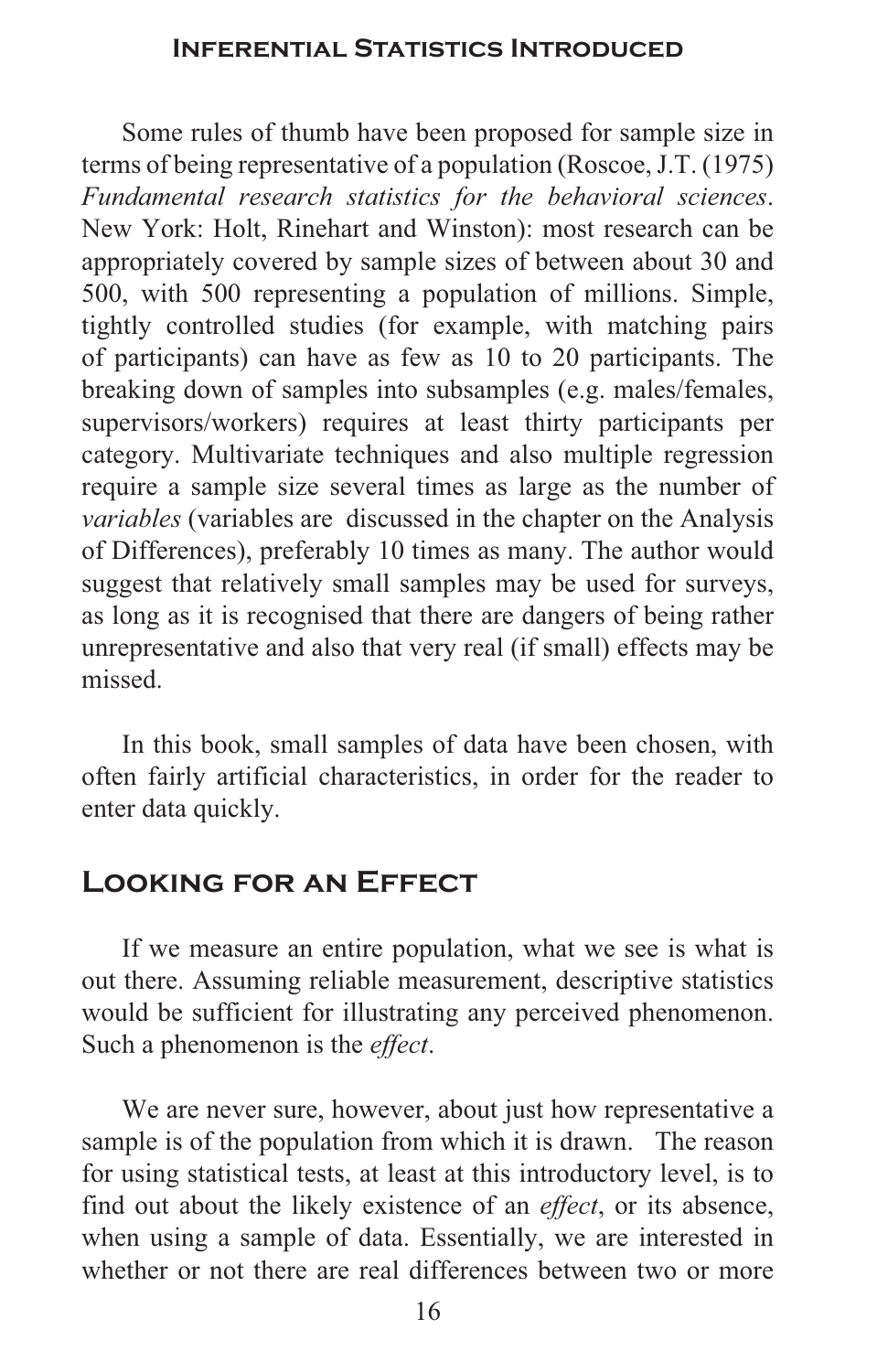sets of data or, in correlational designs, whether or not there are real relationships between them. These are *effects*.

#### **Significance**

For those of you who have previously been introduced to statistics and have been baffled by the 'p values' or 'null hypotheses'/ 'alternative hypotheses', this section is for you! **All readers should read this section carefully.**

It should be noted that I referred to *real* differences or relationships between data. With any samples, we cannot be sure of whether or not an effect is meaningful. The perceived effect could, in fact, be a chance fluctuation in the sample data or the influence of a different and perhaps unexpected effect.

The search for meaningfulness is the point of *significance testing*. Is the perceived phenomenon a fluke or not? Let us say, for example, that the same sample of people have their typing speeds measured on a Monday and on a Tuesday. You want to know if the day of the week matters - *does Monday differ from Tuesday* in terms of employee performance – but, you are also aware that extraneous factors (such as the journey in to work on a given day, or illness) could also affect results. The use of statistics here would be to see if there is a significant difference between the typing speeds on the two days.

Academic texts refer to the *null hypothesis*. The null hypothesis states that any perceived effect is, in fact, a matter of chance or a non-relevant factor. If, in our example, any differences in performance are likely to be down to a cold or a traffic jam, then *the null hypothesis is accepted*. In everyday terms, the result is *not significant*.

If, however, the effect is clear-cut – regardless of a few people having a bad day, there is a clear difference between the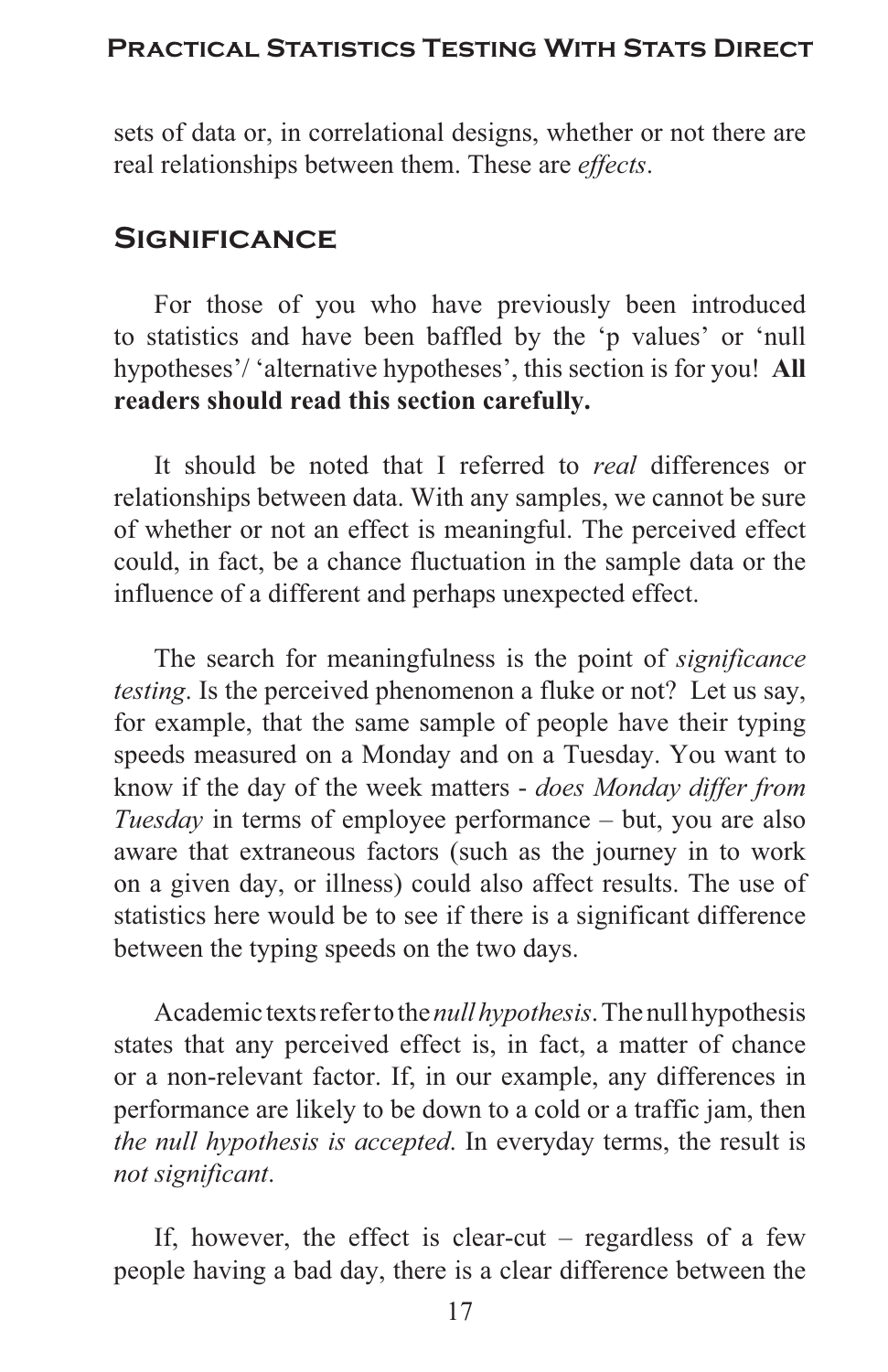#### **Inferential Statistics Introduced**

performances on Monday and on Tuesday – then, academically speaking, *the null hypothesis is rejected*, or *the alternative hypothesis* (the alternative to chance fluctuation) *is accepted*. In everyday terms, the result is *significant*.

I have mentioned these definitions of hypotheses, as you will encounter them in text books, academic reporting and, sometimes, in statistical software results. When reporting in applied research, however, and for your own sanity, the fluke / chance / interfering factors / null result can be referred to as *not significant*. The 'real' effect can be referred to as a *significant* effect or result.

But why have I discussed these issues in what appears to be the wrong order, starting with the non-significant (null hypothesis) result and only then the sought-after significant result? Essentially, tests of significance are concerned with the likelihood of an effect being the result of extraneous factors. These calculations of variance about the mean, like the computers running them, do not share your enthusiasm for that significant effect; they are seeking out the *probability of a chance result.*

There is a lot of theory about probability, starting from simple branching – heads and tails – through to mind-exploding calculations. All that you need to consider here is the question, 'is the effect significant or a matter of irrelevant fluctuation?'

Which takes us to the '*p value'*. The p value of a test is the measure of significance. It tells us *the likelihood of a result being insignificant!*

The percentage of the p value is the calculated chances of your test result being a fluke. Let us say, for example, that the precise p value is .03. This means that there is a three in a hundred chance that the result has emerged from irrelevant fluctuations. It therefore seems rather likely that your result is significant.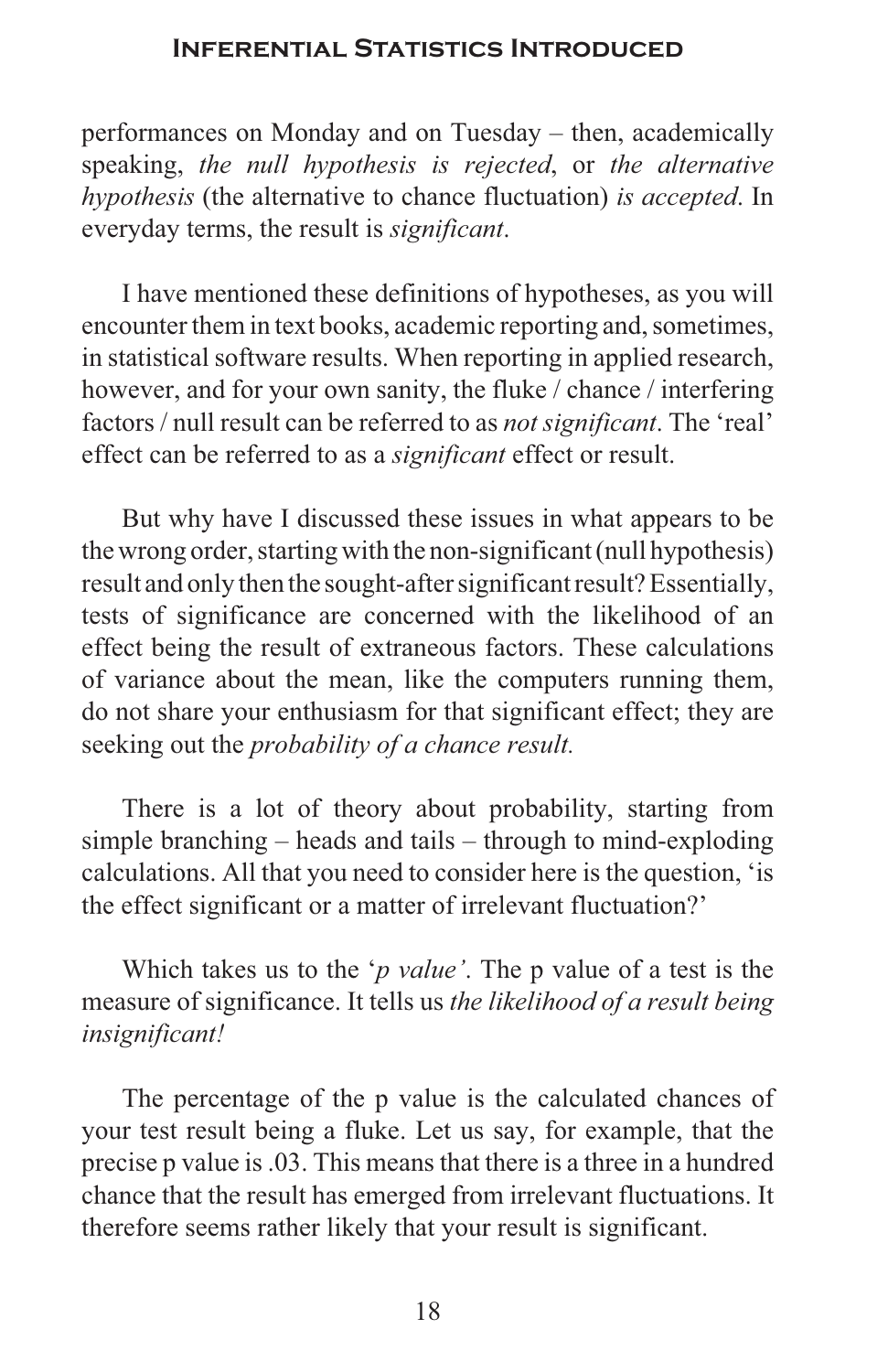Try not to get carried away, however, by starting to talk about 97% success rates or anything like that. Stick to the .03. What it really means is that, according to the statistical calculations, if you tried the test on a hundred samples, then there is a 3% chance that the data could yield a fluke result. Yes, it looks good, but your result could still be that three-in-a-hundred irrelevance.

A corollary of this is that if you used 100 samples, there is a likelihood that you could end up with three misleading results. There is a practical side to this: if you run a series of tests, a temptation when dealing with a complicated data set, the chance of some of them being fluke results increases considerably. This is why replication of results is often recommended in academic journals and - if the result is at all important to your business - it may well be sensible in practice. (See the example of reliability testing using the Pearson Test within the chapter on correlations.)

A high p value, for example, .337 (the highest number is 1), is very suggestive of a fluke. .333 informs us that there is a one in three chance of your results being due to a random or irrelevant fluctuation. Although you could replicate this, it does not seem worth it. But, what level of significance is worth considering?

Generally, we do not refer to a precise p value. Computers often and researchers almost always, refer to the p value in more general terms: p is smaller than something. Commonly quoted p values are  $p < 0.05$ ,  $p < 0.01$  and  $p < 0.001$  respectively. The chances of a fluke result are calculated as being less than five in a hundred (5%), less than one in a hundred and less than one in a thousand;  $p < .02$  and  $p < .005$  are not unheard of. All refer to the likelihood of any variance being a matter of chance or unexpected factors.

Although it is quite common to merely 'read off' the p values from the computerised results, some would argue that the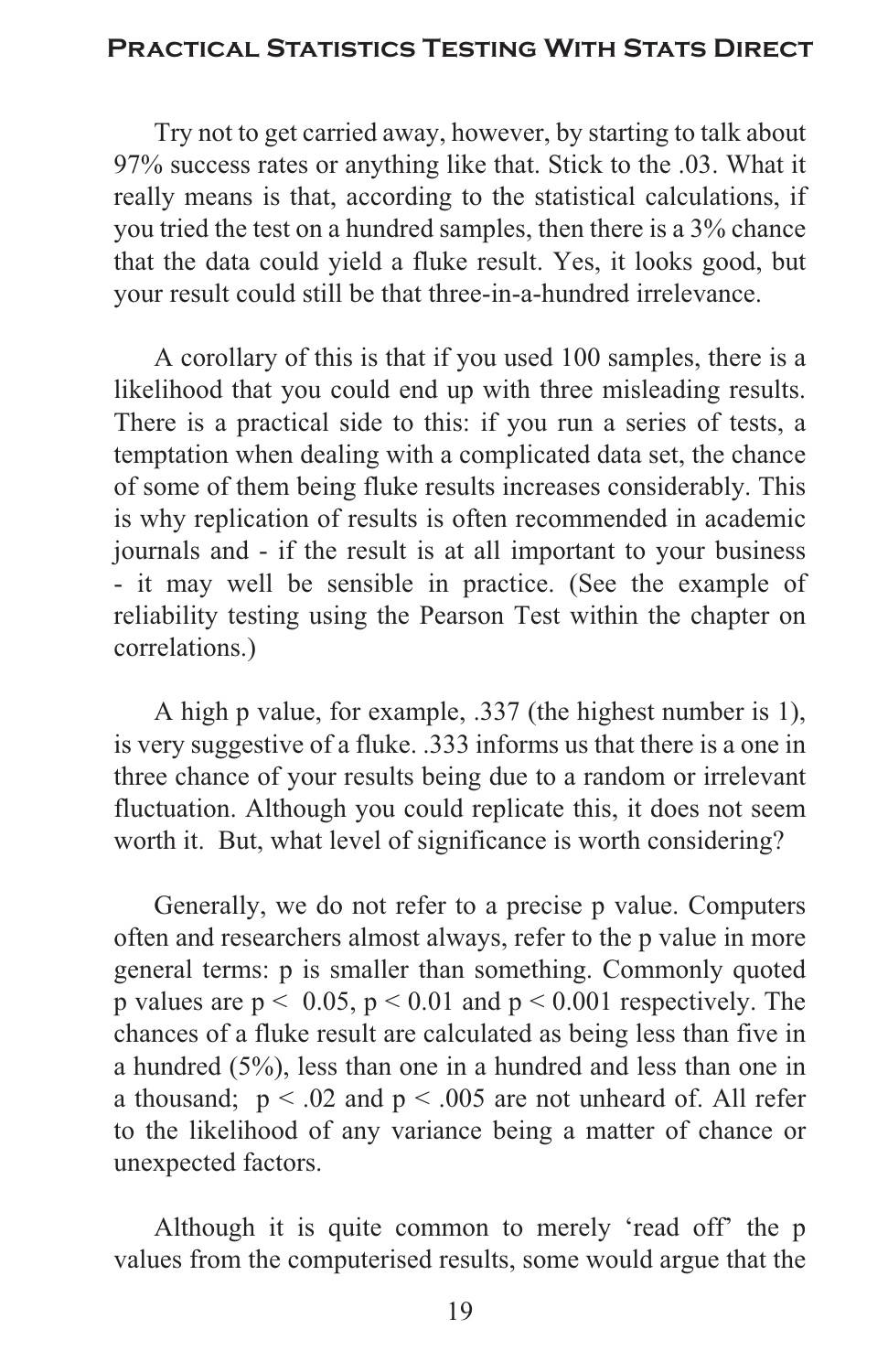#### **Inferential Statistics Introduced**

researcher should decide upon an acceptable level of significance *before* using the statistical tests. The point is that there should be an acceptable level of risk (or academic rigour). While  $p < .05$ may be acceptable to a psychologist using a sample of twenty students, where it may be difficult to find a significant result and where the experiment can be replicated easily next year, a business may, in some cases, want the chance of an error to be less than  $p < 0.01$ . An aircraft manufacturer, however, may want p < .001, with replications. In any case, the question is, should the researcher decide on what is acceptable *after* looking at the results?

A final point when deciding upon which level of significance is acceptable is the question of *one-tailed* and *two-tailed* hypotheses. A one-tailed hypothesis means that you know from the start, because of the nature of the exercise, in which direction the effect is going; a two-tailed means that you can not be sure in which direction a significant result would run. (These terms relate to variance from the mean to only one end of the distribution versus possible variance to both sides.) If you were sure, for example, that the typing speeds would be worse on Mondays than on Tuesdays (and this was indeed the result), if the statistical test indicates that  $p < .01$ , you can accept that there was a less than 1% chance of a fluke result. If, however, you weren't committed to which day was likely to result in faster typing, a chance result was twice as likely and, in the interests of rigour, you should be accepting a two-tailed result: the p value doubles and you accept  $p < .02$  two-tailed. (In academic reporting, you would refer to the result being significant at  $p < .01$  one-tailed or significant at  $p < .02$  two-tailed. In reporting in non-academic reports, you would just quote the level of significance as being smaller than .01 or .02).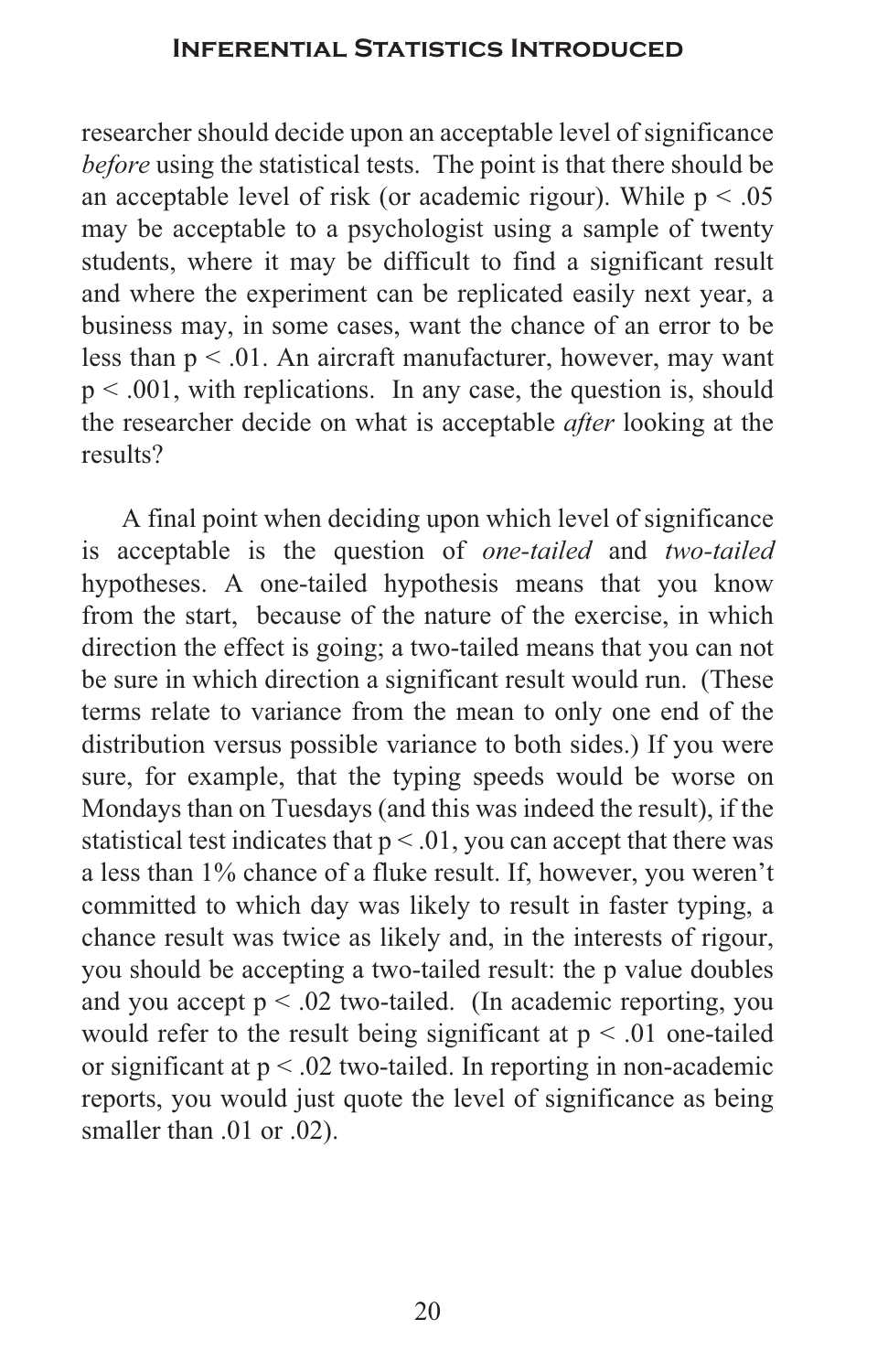#### **Talking Point**

If you already have the data for a whole population, you don't need to infer: a population is already representative of itself. You may, however, use inferential tests to compare (or contrast) one part of the population with another. They may differ in more ways than just the measure in which you are interested, so the test can allow for fluctuations.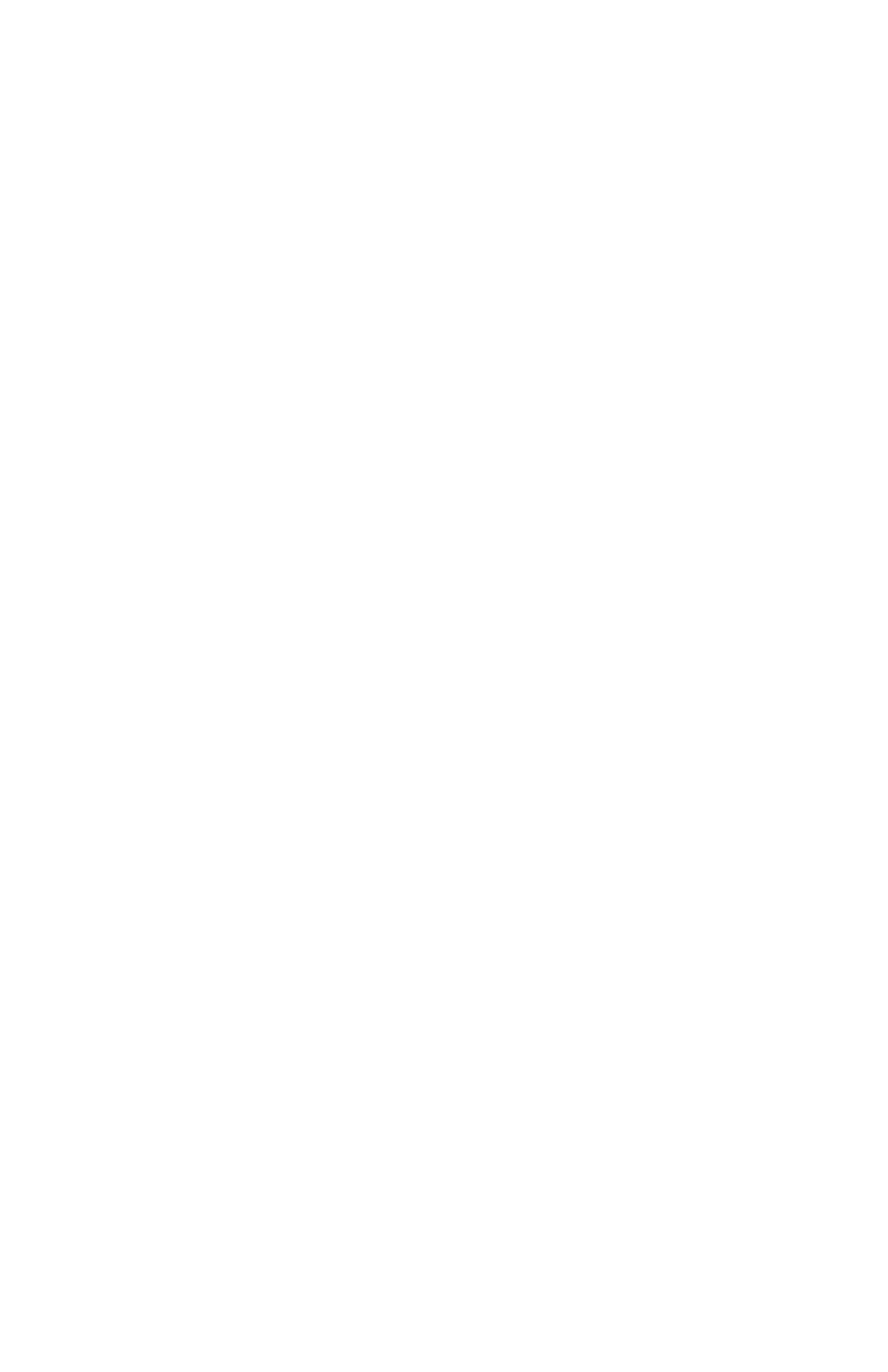### **Chapter Four**

## **On The Nature Of Numbers**

**A**n important concern in quantitative research is that of *the criterion problem*. The criterion is the subject of measurement. If the criterion, that which is being measured, is inaccurate or inappropriate for the test being used, then no estimations of significance can be considered valid. One has built on a house of cards. Although the accuracy of measurement is more a matter of research design and is therefore not our primary concern in this book, the issue of data being appropriate for test purposes must be discussed.

Different tests carry different assumptions about the data they analyse. Such assumptions become particularly important when deciding whether or not to use parametric tests (to be discussed shortly) and in considering the quantification of qualitative statistics (yes!) later in the book.

The nature of numbers is fundamental to using statistical tests. Running tests with inappropriate data can lead to a mass of apparently significant (or insignificant) results which are, in fact, meaningless. This sort of error is easily made and computer software packages in many cases will not be any more aware of the problem than you are. This is, of course, a good reason for examining data before testing, including using descriptive charts.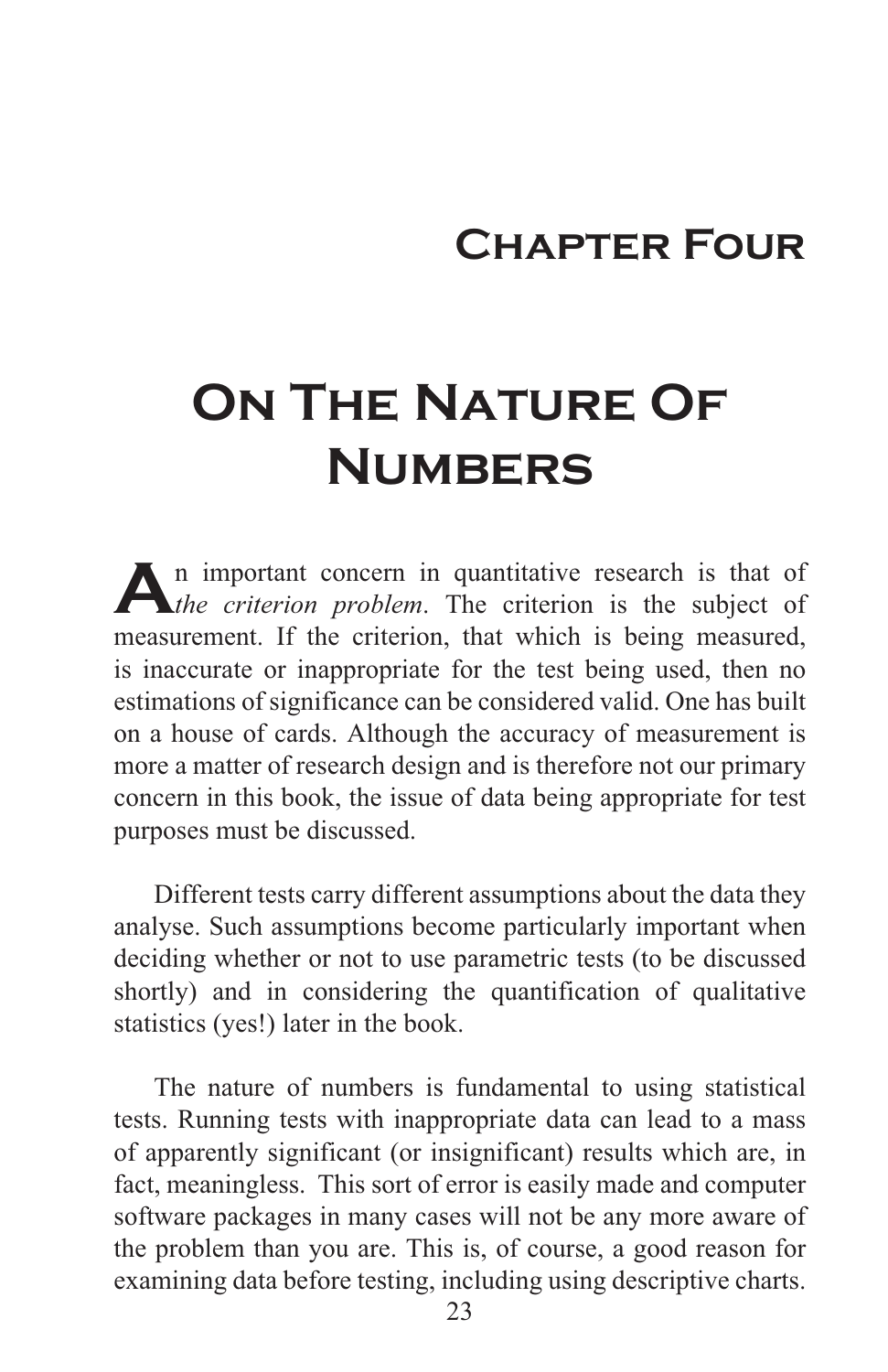#### **On the Nature of Numbers**

You must ensure that the data you input is appropriate. In most cases, this includes using the same type of numbers in all data sets used.

One way of conceptualising the different types of data used is to consider its texture. Is it finely chopped or coarse?



*Continuous data* exists as a run of information which has 'natural' proportions. Distances, seconds and prices (where unbanded) are of this kind. Ratio data runs from zero (e.g., 0, 1 dollar, 2 dollars, 3 dollars…), while interval data can start above zero (as in typing speeds per minute: 30 wpm, 31 wpm, 32 wpm, 33 wpm, etc.). In terms of statistical calculations, there is no difference between ratio and interval types of continuous data. Continuous data is usually the grist for parametric tests.

At times, you may be unsure as to whether or not you are dealing with truly continuous data. Ask yourself if doubling (or halving) a given amount will give a meaningful result. IQ results, for example, appear to be interval data, but are you sure that somebody with an IQ of 140 has exactly twice the measured intelligence as somebody tested as having an IQ of 70? Similarly, the idea of doubling or halving a Likert Scale from a questionnaire (see below) is a dubious one:

1 234 56 Very Unsatisfied satisfied different Satisfied Very  $Um-$ In-Very<br>Satisfied Ecstatic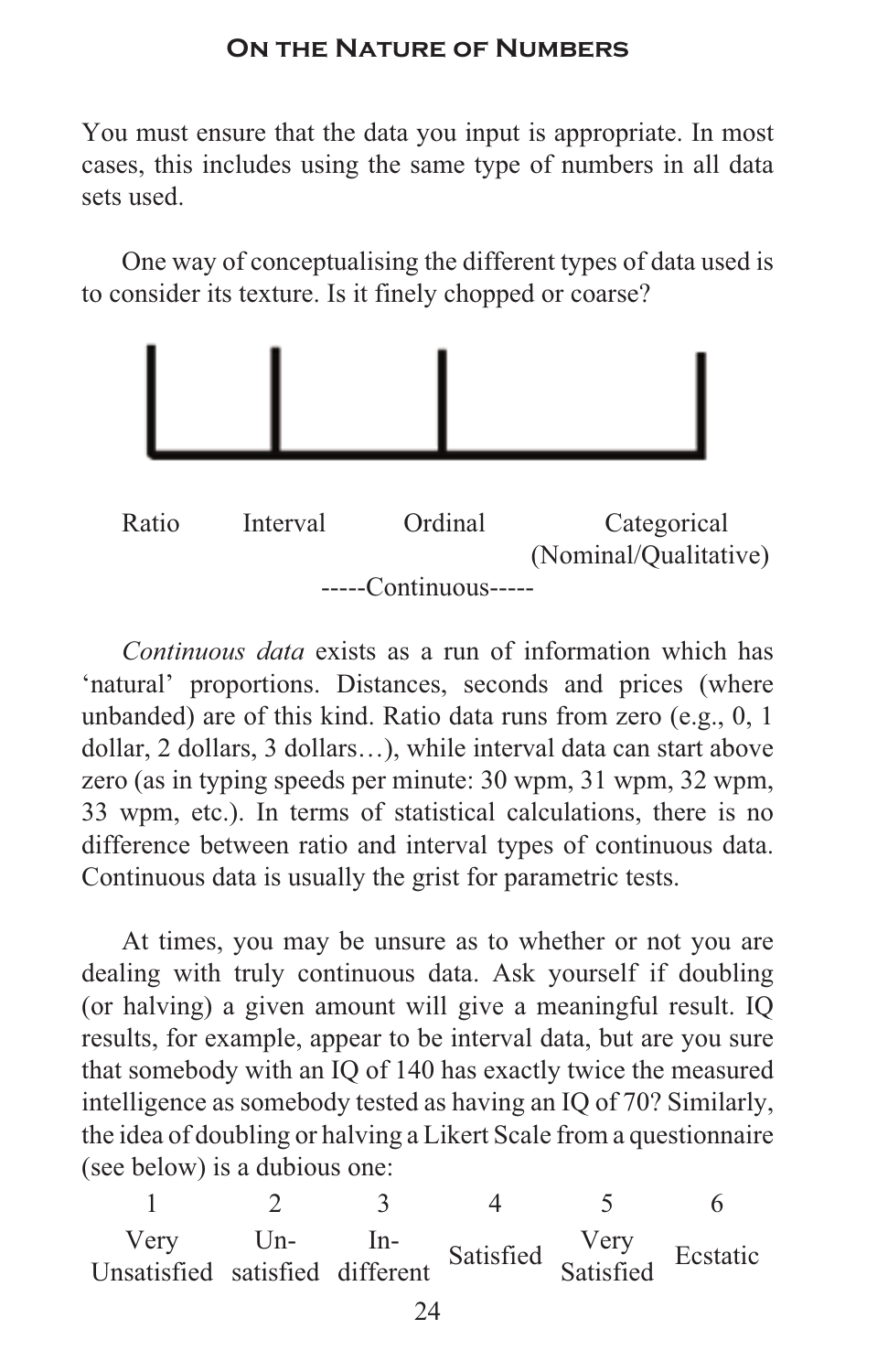More coarsely grained numbers are usually subsumed within *ordinal numbers*. IQ and most Likert scales truly belong here (unless the latter are very well calibrated, but Item Response Theory is well outside the remit of this book and is not usually come across in everyday questionnaire work). The same would be true of an arbitrary set of prices  $(\text{\textsterling}1.40, \text{\textsterling}2.99)$ , ranges of pay (£15,000-£20,000, £21,000-£30,000) and various other measures which are not strictly continuous.

*Ordinal* data is so-called because it can be ordered, or ranked. There is a quantitative difference between numbers - one is bigger than another - even if they are not 'smooth' and cannot be arithmetically manipulated like continuous numbers. This sort of data is generally examined by non-parametric tests (see below), which puts them into a rank order of magnitude.

At the far end of our data continuum is *categorical* data, otherwise known as *nominal* or *qualitative* data. My old physics teacher referred to the concept as 'elephants and telegraph poles' when referring to entities which do not mix. I can't remember the precise context, or almost anything else I was taught in physics, but this concept of exclusive differentiation stuck. Categorical data can be *dichotomous* (male/female, or yes/no). It can also include classifications arbitrarily decided by the researcher: examples could include types of employee (manual, clerical, managerial), people holding specific viewpoints (hostile to a concept, approving, indifferent) or even agglomerations of ranges of numbers (well-paid, comfortable, in dire straits).

Each category must be exclusive: each observation is only counted in the *frequency* of one category.

This qualitative choice raises an issue which should be considered throughout your data analysis or research. There needs to be a theory behind your decision-making. I do not mean academic theories (although these may be considered in order to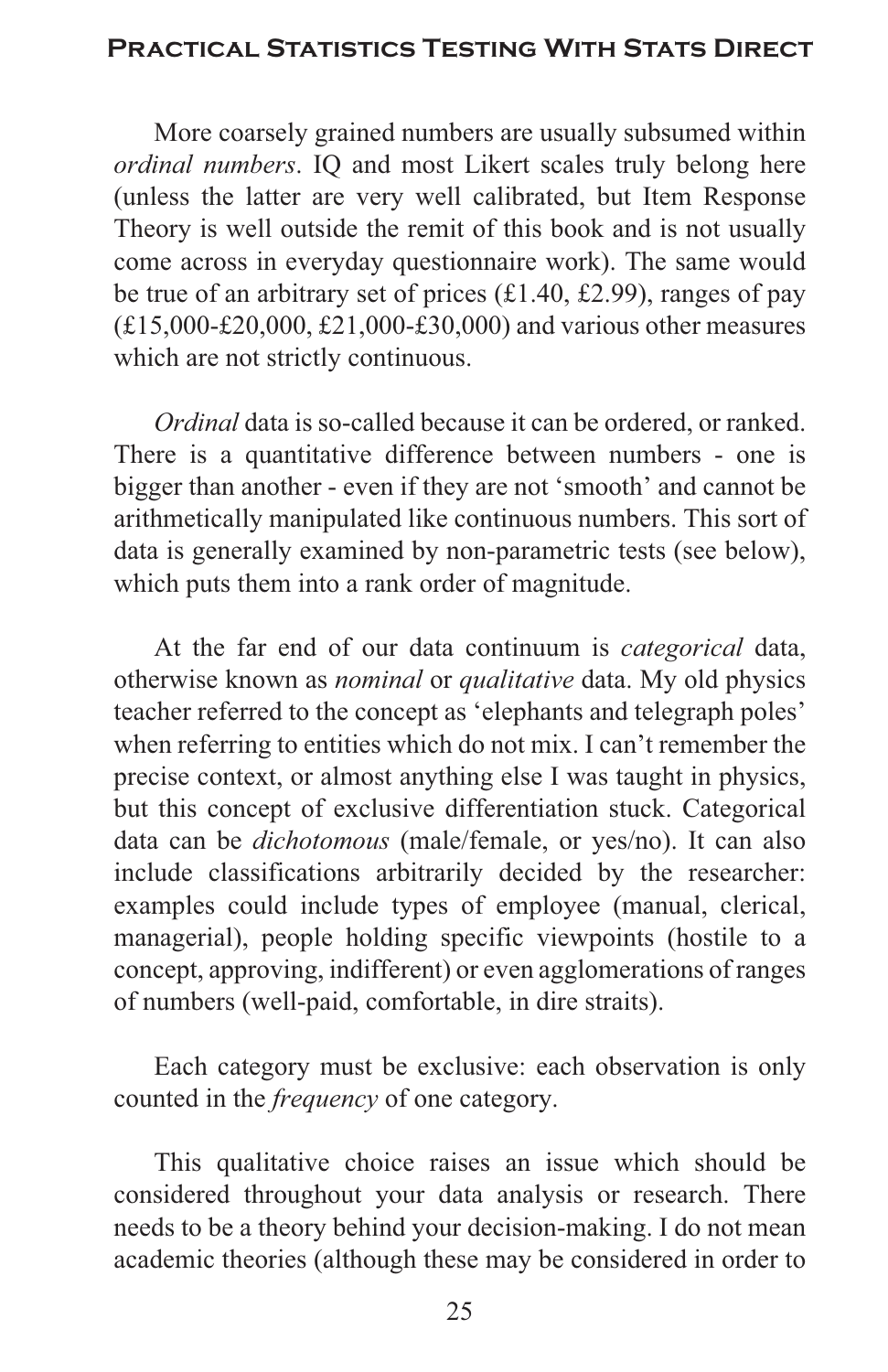#### **On the Nature of Numbers**

make sense of what you are doing), but some form of rationale. Without this, you may, in effect, be doing something similar to just putting data into the computer and hoping that what emerges is meaningful – which it usually isn't.

(Mixed data, including dichotomous, or binary data, can be subjected to logistic regression, but that takes us outside this introductory volume.)

#### **Parametric Versus Non-Parametric**  DATA

In both tests of differences between data sets and also tests involving correlation (relationships between data), the test user will sometimes discover a choice between using parametric and non-parametric tests.

Parametric tests are used when certain *assumptions* are made about the parameters (the limits and nature) of the data. These tests should only be made if the assumptions are met. Data should be continuous, as in being naturally proportioned, should form a recognised distribution, and should contain homogeneity of variance. Essentially, homogeneity of variance means that numbers in the data sets should be of the same proportion (*not*, for example, 2, 3, 4, 5, 3 tested against 23, 28, 33, 46, 30).

As a rule of thumb, experimental and quasi-experimental data (see Analysis of Differences chapter), when continuous, may be suitable candidates for parametric tests. A strict test of data suitability, looking for normal distribution, is provided by StatsDirect: the Shapiro-Wilk test.

If the assumptions are not met but you are still using measurable data (i.e., of different numerical quantities, but not categorical data), then you should use non-parametrics. Non-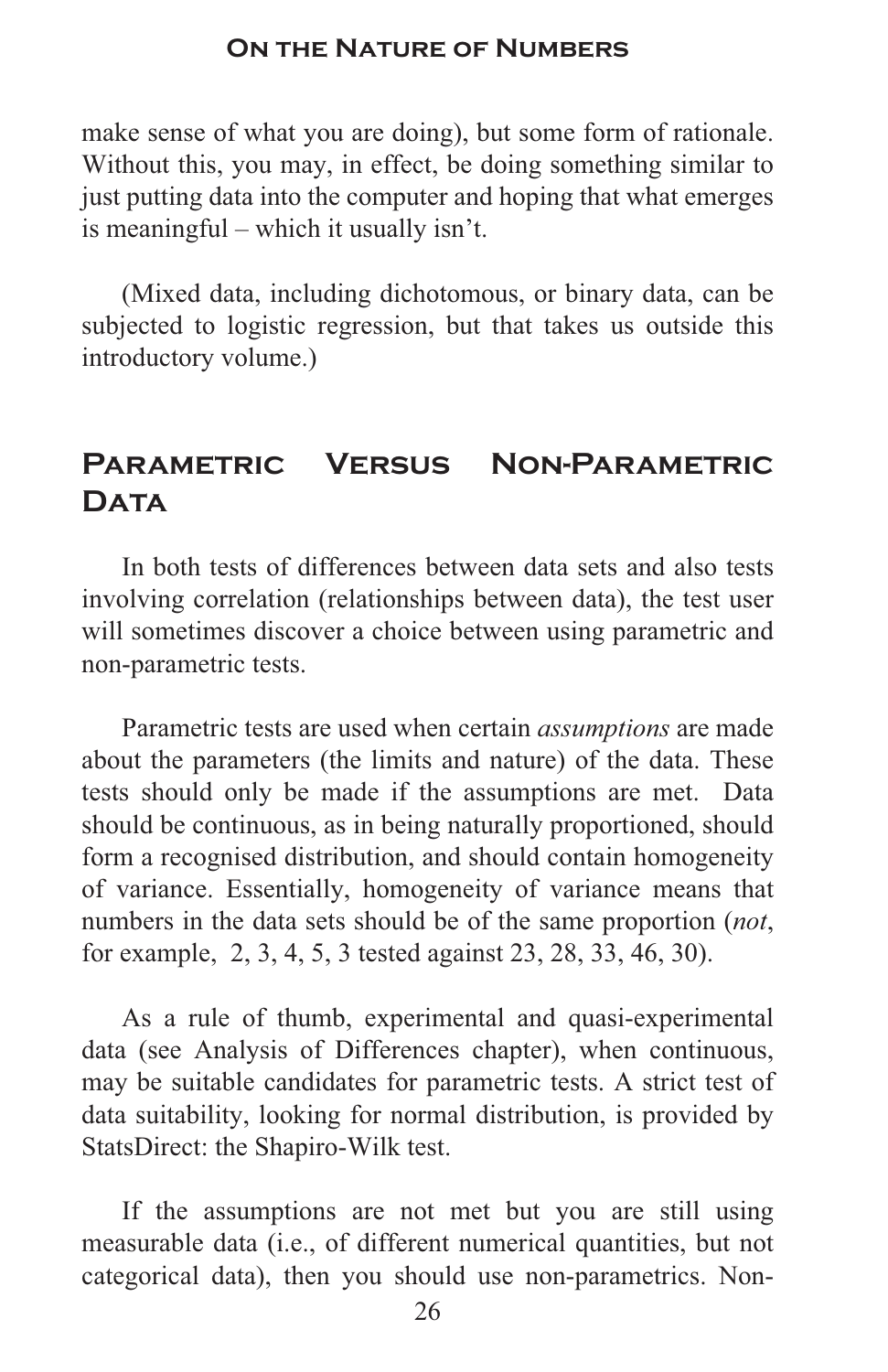parametric tests are designed to ignore the lop-sidedness of data. If, for example, we had the numbers 16, 15, 13, 32, 4, 4, 3, a parametric test would certainly be much affected by the far-flung number (assuming that 32 is an outlier rather than an error). A non-parametric test would rank the data:

32 (1st), 16 (2nd), 15 (3rd), 12 (4th), 4 (5th equal), 4 (5th equal), 3 (7th).

As would be usual when using statistical tests, you would check your descriptive statistics first. Is the outlier (32, in this case) a legitimate part of your data set? If it is a matter of poor data entry, one can alter this as appropriate. If you decide that this was an uncharacteristic performance (maybe the respondent had an unfair advantage) you may consider deleting that record (although such a decision should be carefully considered and recorded). If the outlier is legitimate, a non-parametric test can use the data without being unduly influenced by its extreme nature.

#### **Talking Point**

Many books recommend the use of parametric tests wherever possible. They are considered to be 'more powerful' than their non-parametric alternatives and should, therefore, be able to detect significant results which may otherwise be missed. The choice, however, is most dependent upon conditions. As most data analysis conditions in everyday research are not text-book examples, non-parametric tests are more likely to be used. In any case, when confronted with data suitable for parametric tests, non-parametric tests often produce very similar results.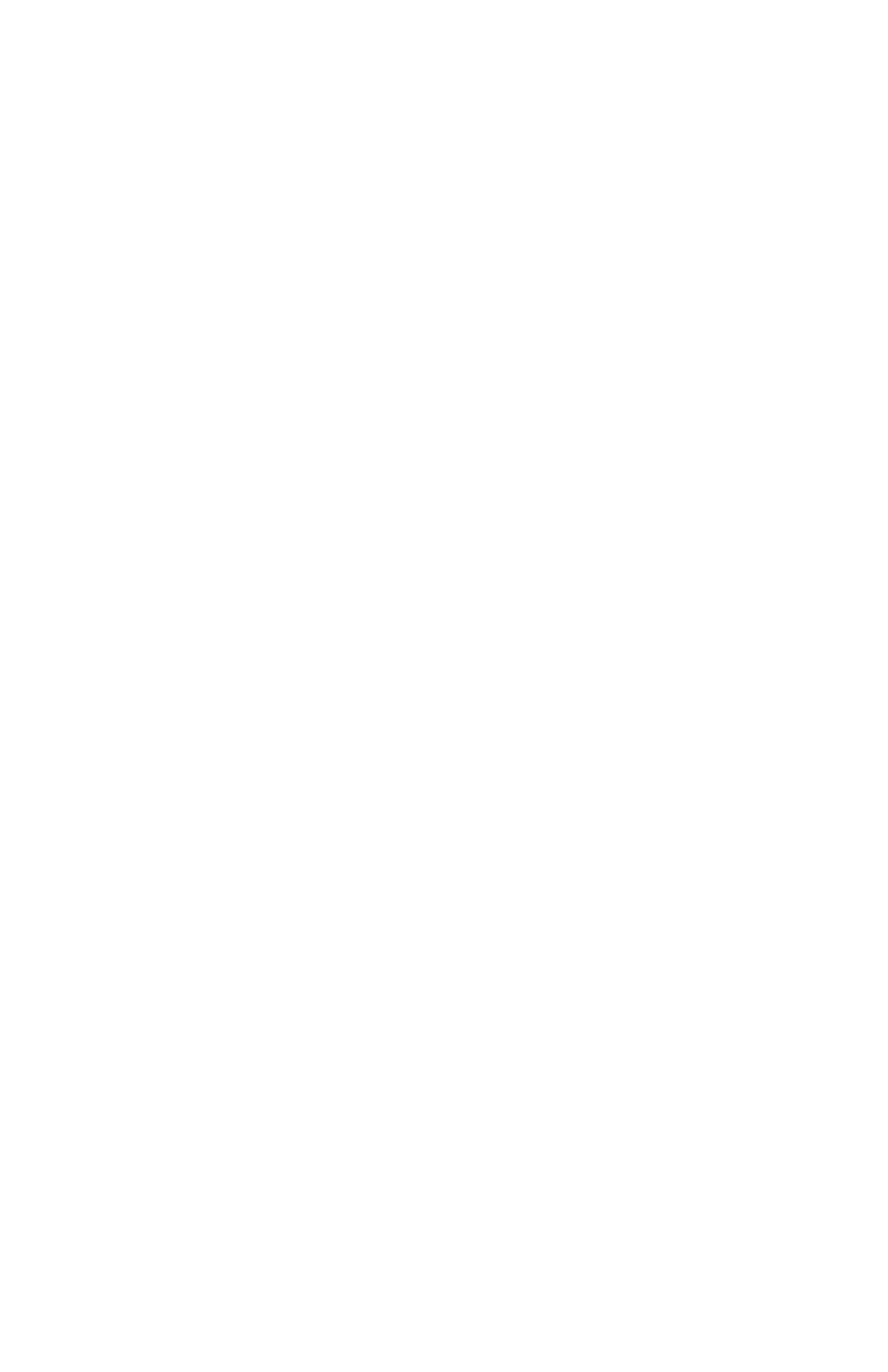### **Chapter Five**

### **Data Analysis in Practice**

## **H***ere, we make our first reference to using StatsDirect.*

When practising, people find different ways of approaching problems. What is suggested below is just one way of structuring your work.

*Decide What it is You Want to Measure First - Have a Rationale*

Ideally, you will have designed the data collation yourself, thus meeting your knowledge needs and making it easy to analyse. Often, however, you are given the data and it is left to you to analyse it. In either case, you need to decide what you want to discriminate between, categorise or compare. As I hope will be quite clear, just inputting data and hoping the 'results' are significant is likely to mislead you and everybody else.

#### **Look at the Descriptive Statistics**

StatsDirect breaks this into two, descriptive statistics (numeric) and graphics (pictorial).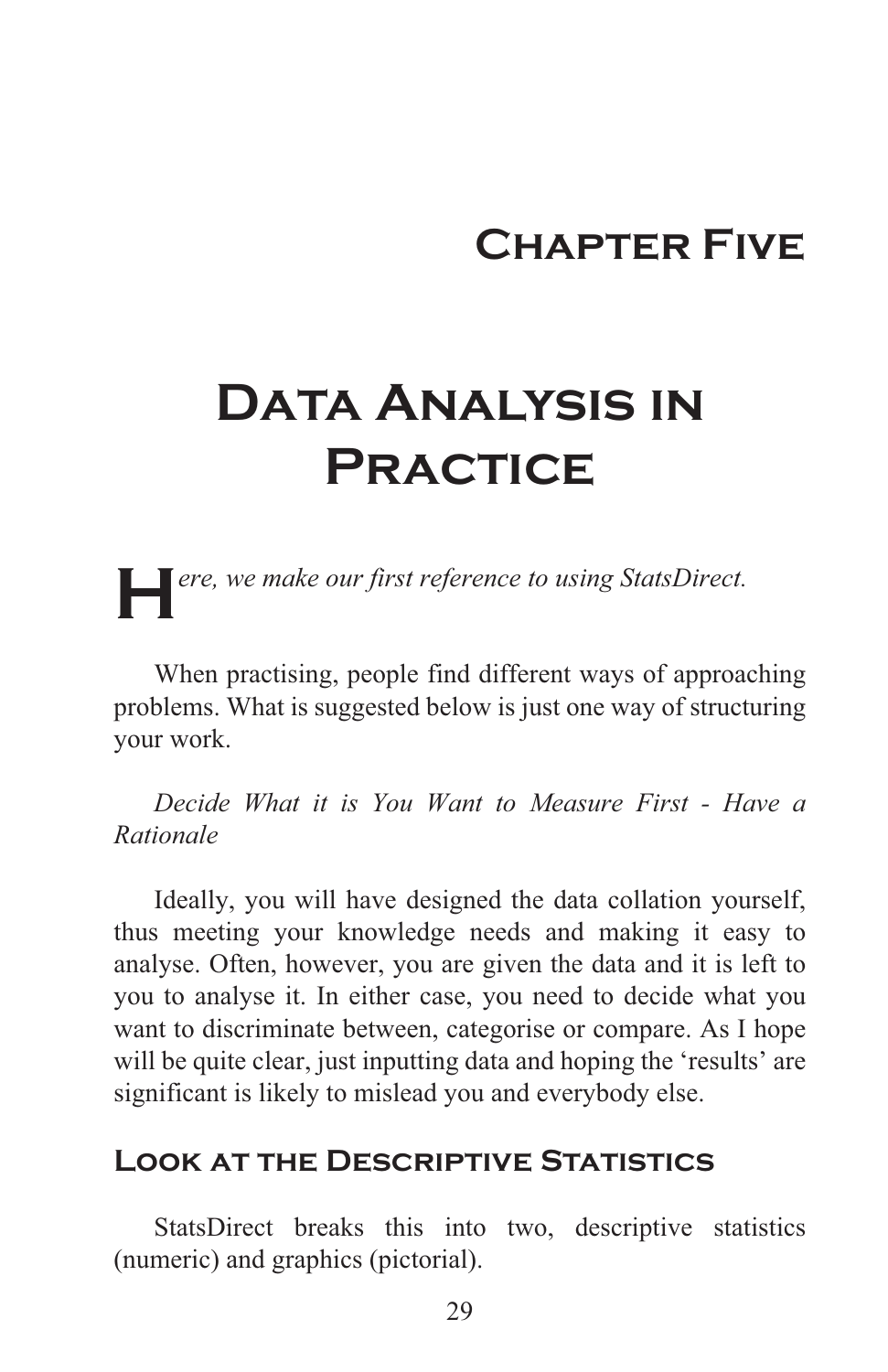#### **Data Analysis in Practice**

Open the 'Test' worksheet in StatsDirect (if it isn't already open, use File/Open File/Test). Select two or three data sets and then use Analysis/Descriptive/Univariate Summary. You will generally want to report the means for your data sets. Large differences between the means often indicate differences between data sets.

Then use Graphics to look at your data. Box & Whisker charts are useful for analysis of differences: in significantly different data sets, these will tend to diverge. The Box & Whisker contains a set of the statistics we have already described. The 'whiskers' at each end represent the Minimum and Maximum values and the bar with a diamond represents the Median. The 'box' is based on the quartile system, which extends the 'median' idea of the central spread of the data: the box represents central data, but unlike the median, it covers half of all of the total data for the variable.

Chart Maker or Scatter are useful for examining potential correlations.

### **Decide on the Test to be Used**

These issues will be described in more detail in the rest of the book. For deciding if parametric tests are applicable for a data set, however, use Analysis / Parametric/Shapiro-Wilk, a test for examining normal distribution.

#### **Record, Expand and Report**

Decisions made, including the omission of data, should be recorded. Raw data and cross-tabulations may be transferred to Microsoft Excel for the creation of additional charts. Reporting of data is discussed later in the book.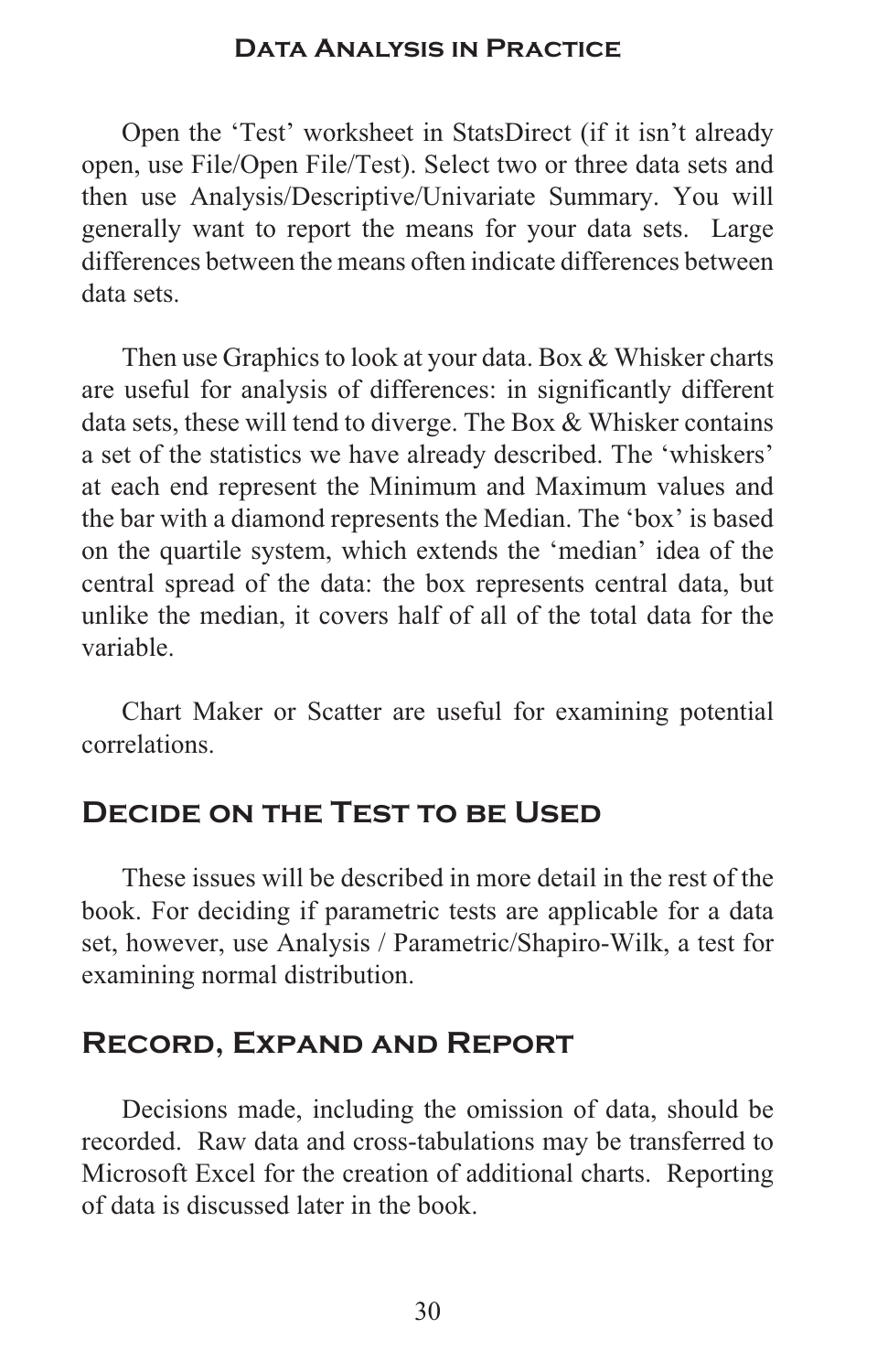# **Talking Point**

As will become obvious later, it is important to examine data in a graphical format before getting carried away with the wildly significant (or depressingly insignificant) results of your statistical test.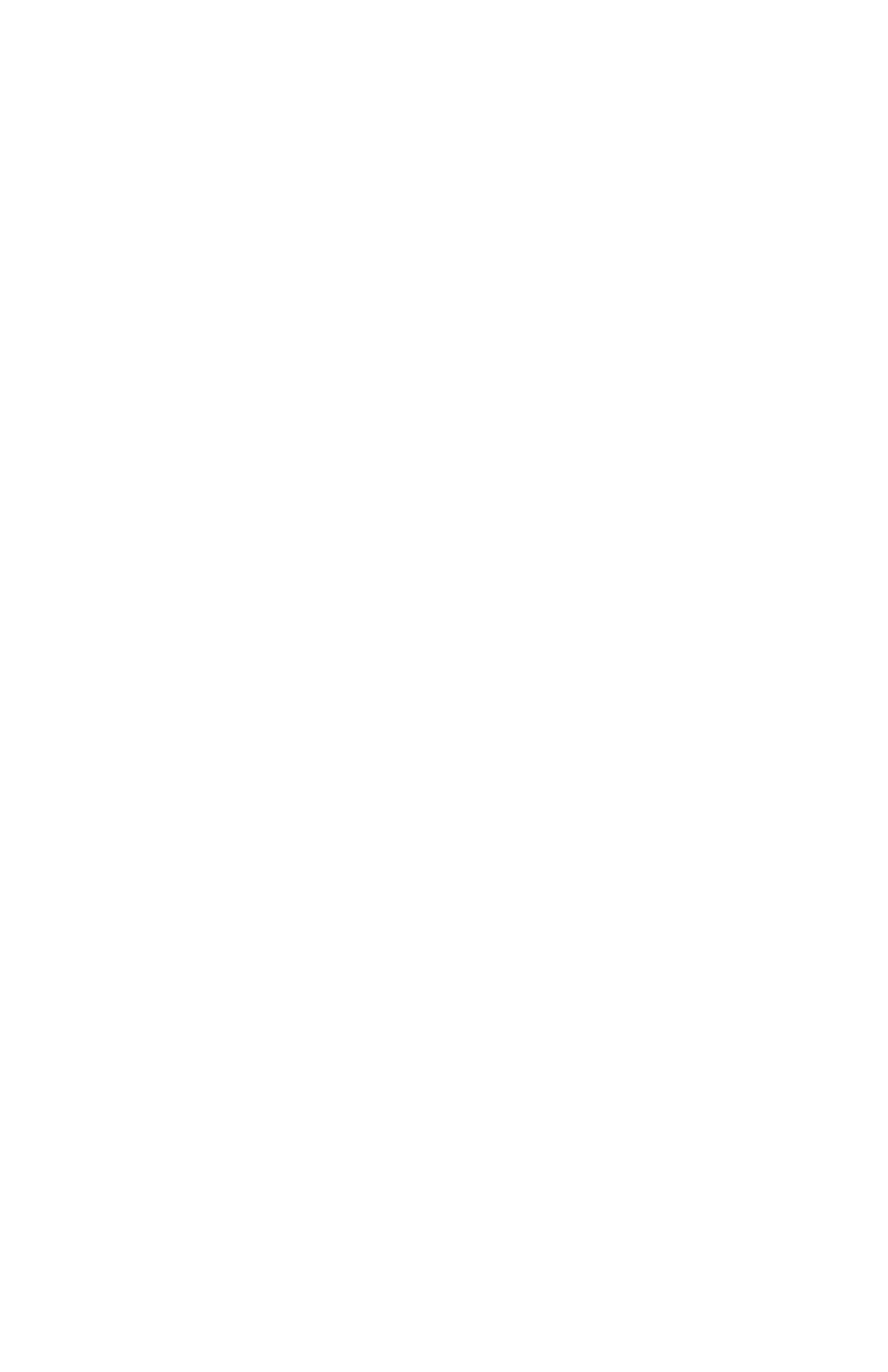# **Section TWO: Statistical Testing**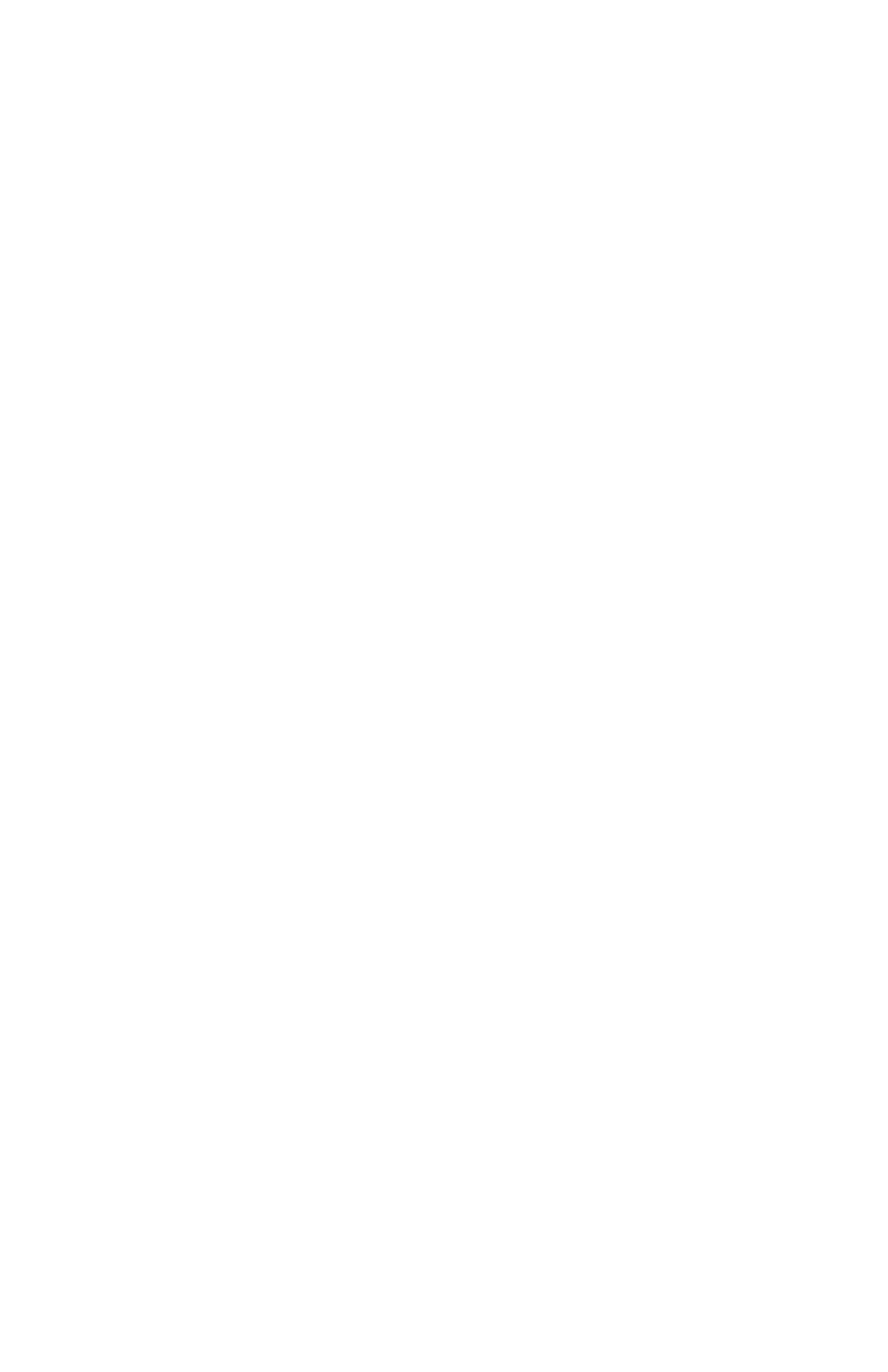# **Chapter Six**

# **The Analysis Of Differences**

## **Deciding on the Question**

**P**eople thinking about everyday data may think of research design as a rather abstract concept. Design needs to be considered, however, every time we ponder which question should be asked (if any). The question of design must be posed before an appropriate test can be selected. It is presumed here, however, that we have already decided that we want to test for significant differences between data sets.

# **Unrelated Versus Related Design**

On each occasion, we need to look at the constituents of the sample.

In *unrelated design*, different participants/records are used in each condition. If we are testing for differences between typing speeds on Mondays and Tuesdays, this would mean one group of staff being tested on a Monday, and a different group of staff being tested on a Tuesday. Although this would get rid of order effects (e.g., people getting bored with tests on the second occasion) or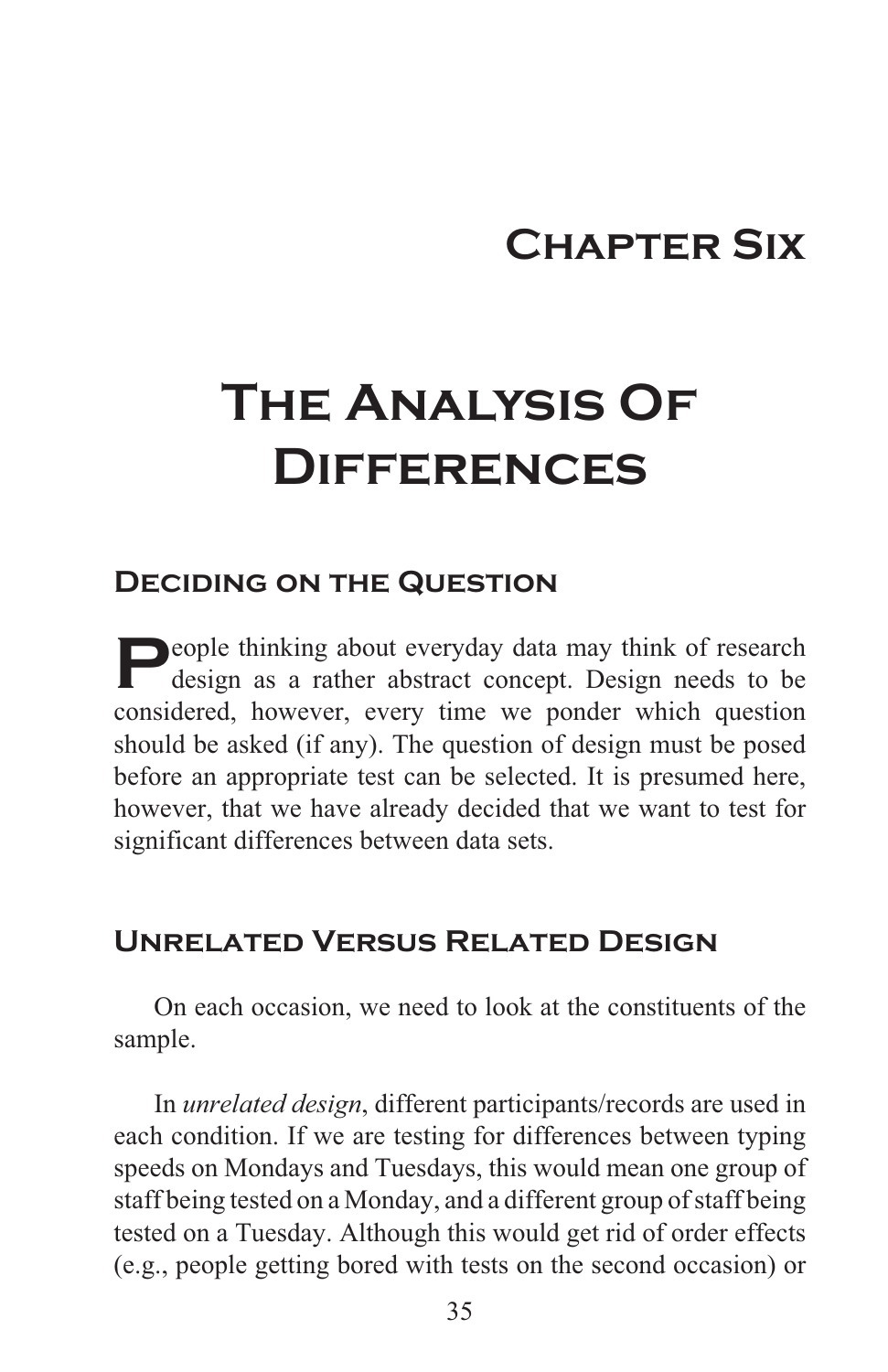practice effects (getting better with practice), there is an obvious problem: any test is going to have to take into account a range of individual differences and is going to differ from a test applied to related designs.

*Related design* endeavours to get rid of these individual differences by one of two methods. The *same* people can be used in all conditions; in our typing example, the same people are tested on both Monday and Tuesday. This eliminates individual differences entirely, although not order/practice effects or the possibility of having a 'bad day'.

Another related design method is the *pairing (or matching)* of different participants for particular characteristics. In our typing example, although different people are tested on each day, each person's results are paired with the results of another person with, say, the same pre-tested typing speed, maybe also controlled for gender and seniority. This being the case, we eliminate practice/ order effects while also eliminating some individual differences. In terms of testing, the paired or matched design is usually subsumed under the related design category.

Here are some alternative terms you may come across:

| <b>Unrelated Design</b>         | <b>Related Design</b>      |
|---------------------------------|----------------------------|
| Different subjects/participants | Same subjects/participants |
| Between-subjects Design         | Within-subjects Design     |
| Unpaired                        | Paired                     |
| Unmatched                       | Matched                    |
|                                 | Repeated Measures (the     |
|                                 | same over time)            |
|                                 | Panel Data (the same       |
|                                 | people over time, but this |
|                                 | term is used in business   |
|                                 | statistics/econometrics)   |
|                                 |                            |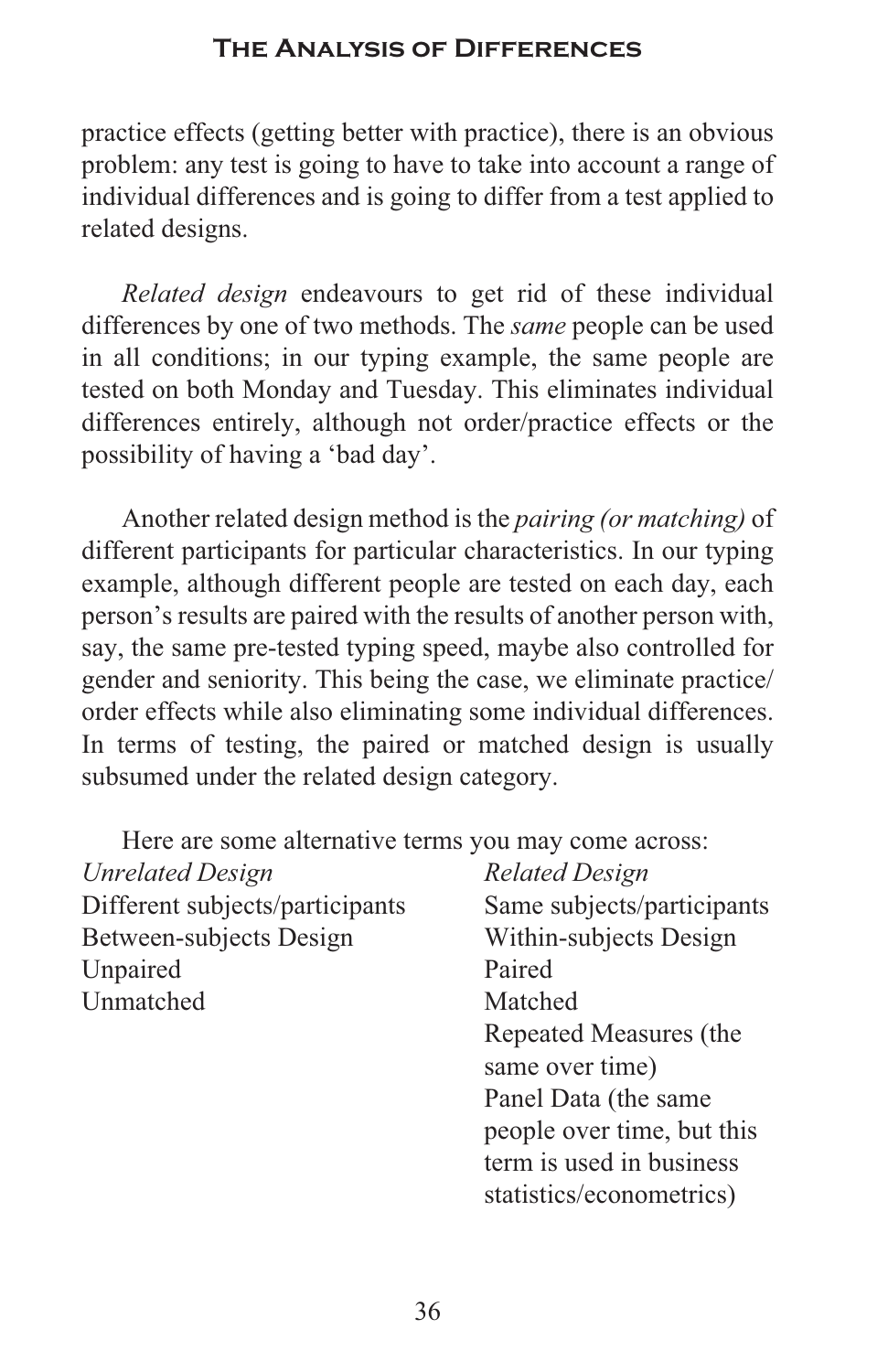#### **Two or More Conditions**

Our discussion of Monday and Tuesday dealt with two conditions. Another example of a two condition test would be the comparison of 'before and after' treatment (e.g., pre-operation, post-operation). In our typing example, however, we may wish to extend our analysis to every day of the week (giving five *conditions*). Another example would examine the differences between a range of different medical treatments (T1, T2, T3).

### **Data Type**

This section deals with quantitative data, where, at the very least, each observation can be compared numerically. For nominal (categorical) data, see the chapter on Qualitative Research.

# **A Note on Research Design Terminology**

In our typing example, we are running an *experiment* (even if not strictly controlled under laboratory conditions). We are manipulating*variables*, types of phenomena which are changeable (variable). We are actively manipulating an *independent variable*; in the typing example, we are interested in the effect of the day of the week; it could be, however, the type of medical treatment, or a single treatment effect. We observe the effect of manipulating the independent variable by looking at changes in the *dependent variable,* that which is being measured. The dependent variable can be typing speeds, time of recovery from illness, the number of relapses, etc. The independent variable is varied according to the will of the experimenter, independent of real life if you like, with the dependent variable being the data dependent on such variations. The terms independent variable and dependent variable should, strictly speaking, only be used in relation to experimental data but are widely used by some writers in other contexts.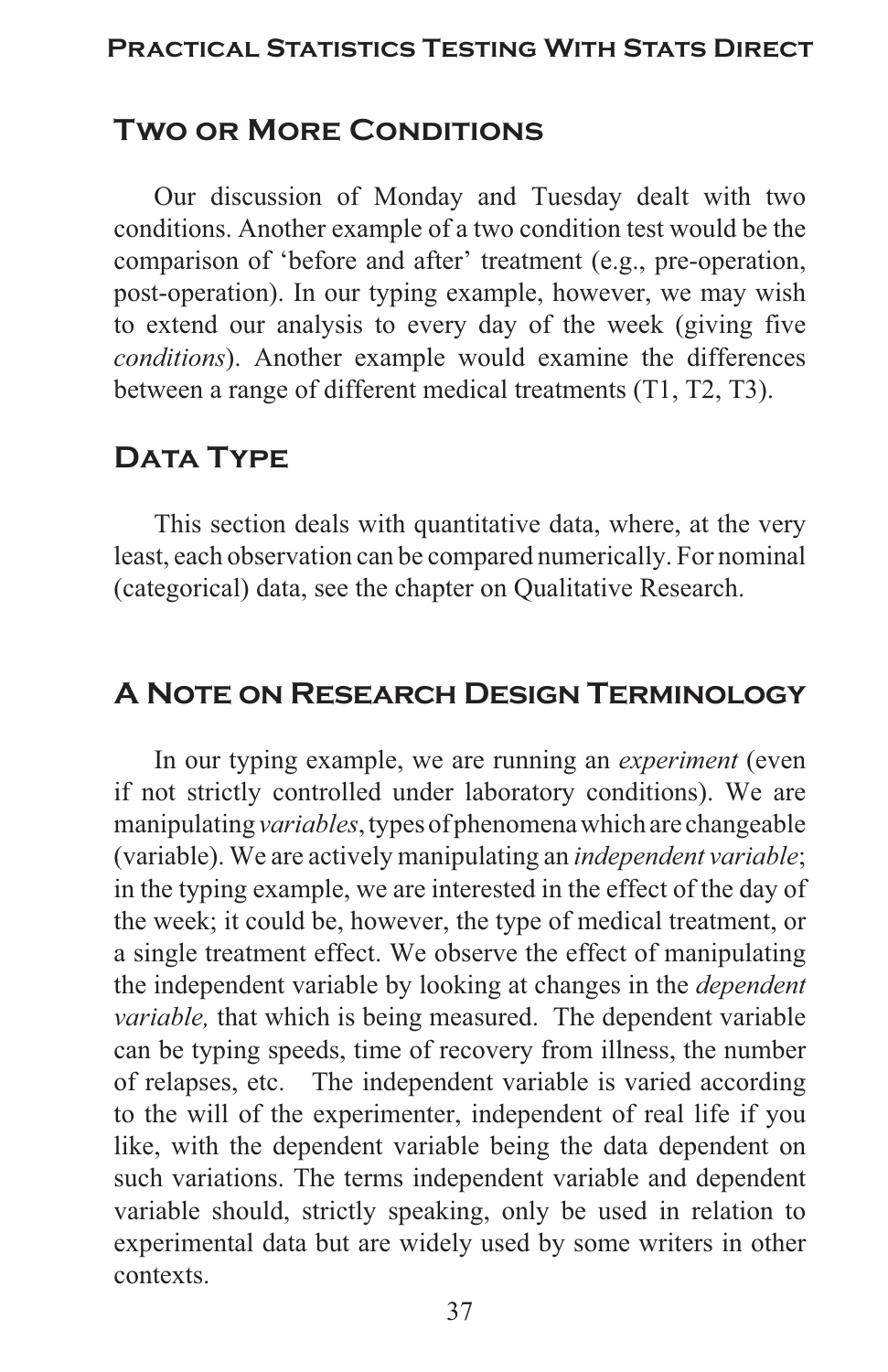Most 'real world' analyses of differences between data sets are *quasi-experimental*. We do not manipulate variables ourselves but take them from records or from observations without planned allocation of participants into groups; and, if we choose to use pairing/matching (comparing people with similar relevant attributes), this would be done through taking details from records rather than actually selecting groups of people for an experiment. In a quasi-experimental version of our typing speeds study, the effect of the day of the week would be called a *predictor* (rather than an independent variable) and the typing speed would be the *criterion* (rather than the dependent variable).

The *predictor* and the *criterion* are a similar pair of terms, which should be used in non-experimental research, although these are often interchangeable with independent and dependent variables in the literature. Both terms are used in the following example (ignore the results: we would, of course, want more than 5 records in each condition).

#### **Independent Variable / Predictor:** Day of the Week

|                   |    | <b>Condition 1: Monday Condition 2: Tuesday</b> |
|-------------------|----|-------------------------------------------------|
| <b>Dependent</b>  | 40 | 50                                              |
| Variable /        | 30 | 40                                              |
| <b>Criterion:</b> | 45 | 45                                              |
| Typing speed      | 60 | 50                                              |
| (in wpm)          | 45 | 43                                              |

Because this book is largely about non-experimental situations, the predictor/criterion terminology will be used throughout the rest of the book.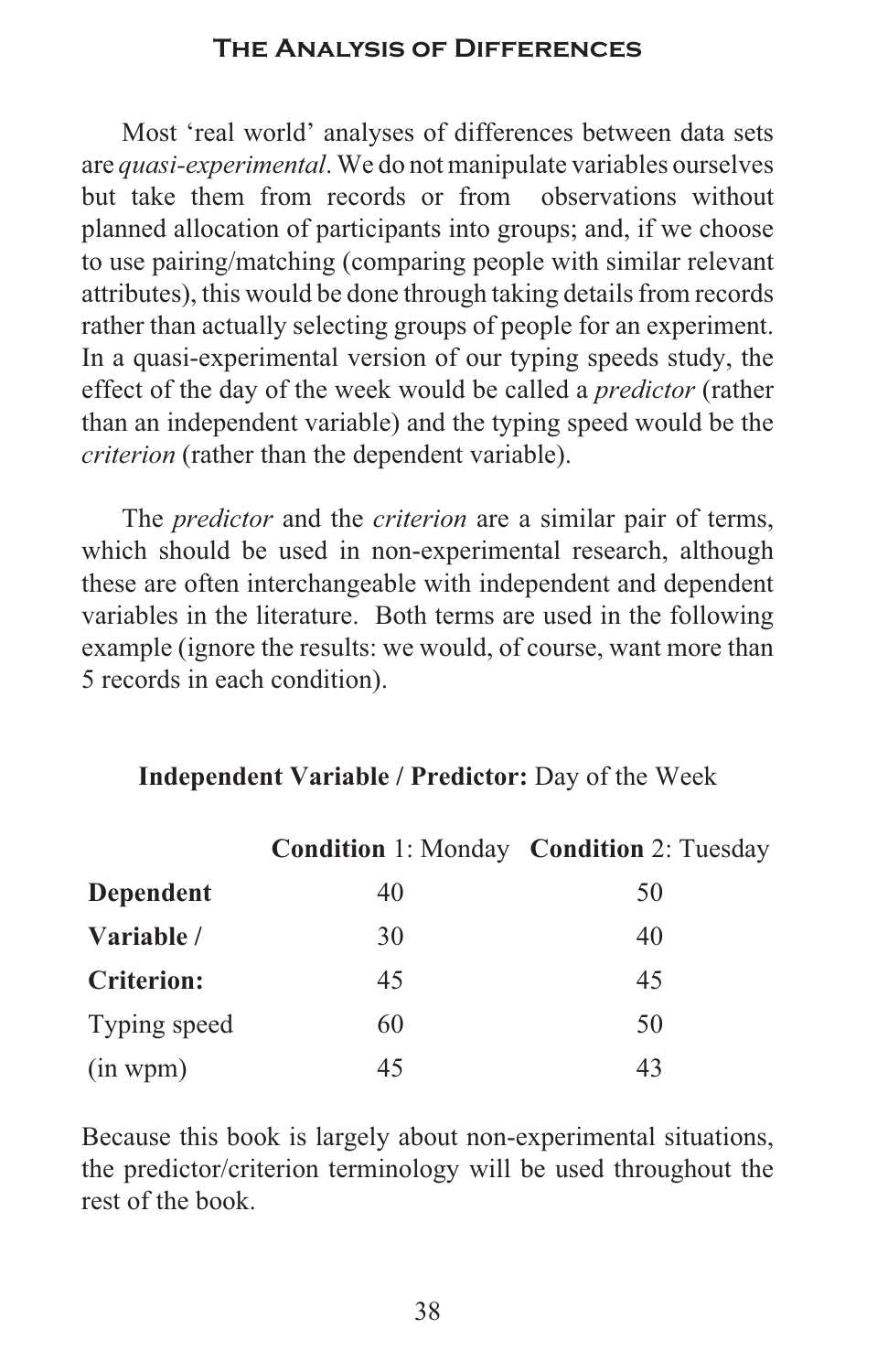#### **And now, to the tests!**

*Same Subjects, Two Conditions*

*Wilcoxon – A Non-Parametric Test*

In this example, the same customers have filled in a 5 point scale describing their attitudes toward a company's milk chocolate and also that of a rival company. Lower scores indicate hostility, higher scores approval. As this scale has not undergone preliminary calibration, a non-parametric test has been chosen. Being a small data set, we settled for a .05 level of significance; but as we did not know which product would be preferred, we opted for the more rigorous two-tailed hypothesis.

|                     |           | <b>Predictor:</b> Milk Chocolate Product |                     |
|---------------------|-----------|------------------------------------------|---------------------|
|                     |           | <b>Condition 1:</b>                      | <b>Condition 2:</b> |
|                     |           | Ours                                     | Theirs              |
| Criterion: person 1 |           | 4                                        | 5                   |
| Attitude            | person 2  | 3                                        | 3                   |
|                     | person 3  | 2                                        | 4                   |
|                     | person 4  | $\overline{4}$                           | 5                   |
|                     | person 5  | 3                                        | 5                   |
|                     | person 6  | 4                                        | $\overline{2}$      |
|                     | person 7  | 3                                        | 3                   |
|                     | person 8  | 5                                        | 4                   |
|                     | person 9  | 3                                        | 5                   |
|                     | person 10 | $\overline{4}$                           | 5                   |
|                     | person 11 | 3                                        | 5                   |
|                     | person 12 | $\overline{2}$                           | 4                   |
|                     | person 13 | $\overline{2}$                           | 5                   |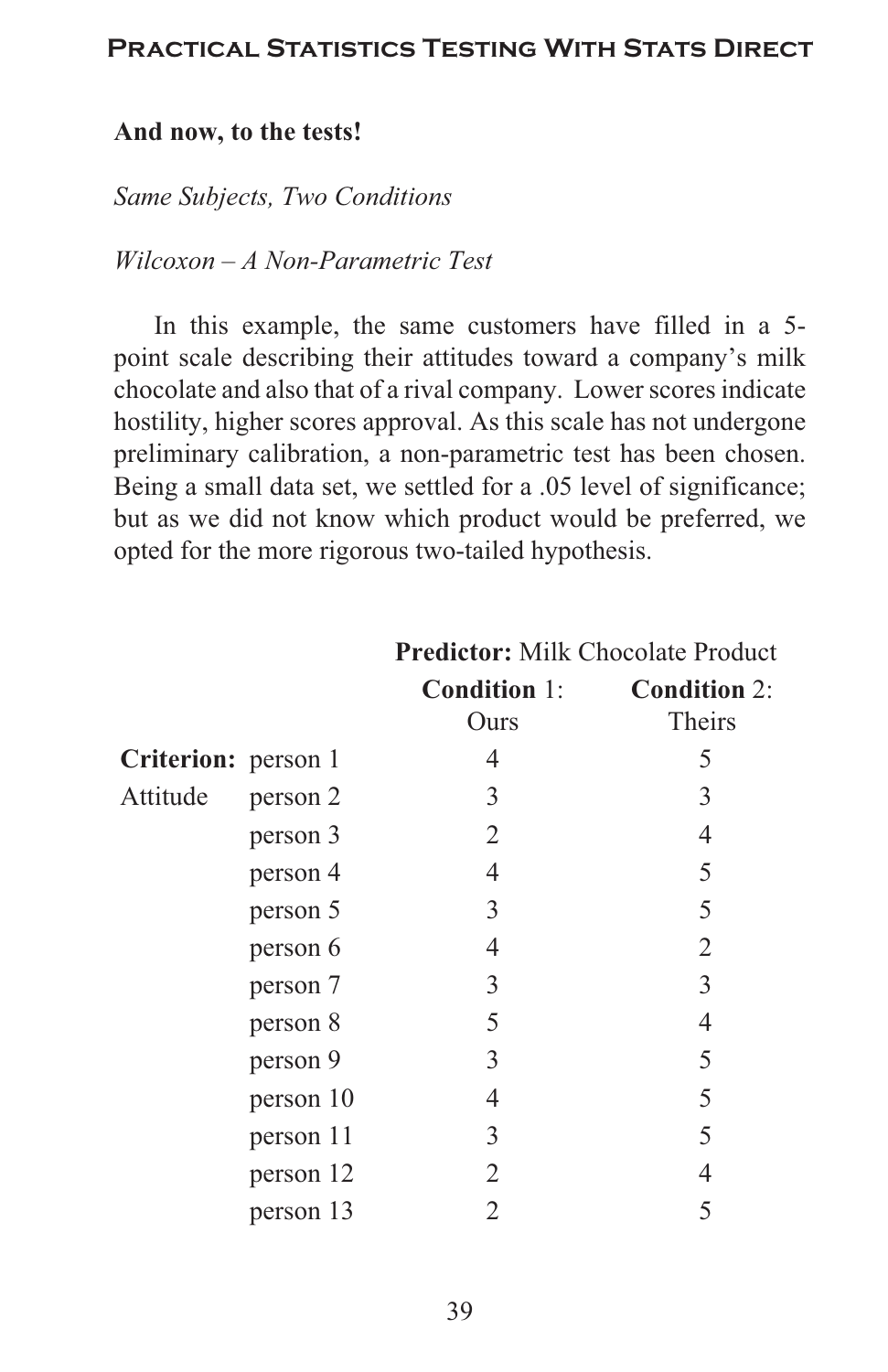Open File/New Workbook and then enter the numbers given again, with 'Ours' and 'Theirs' at the top of each column of numbers. As you will use this data again and add to it, save the file (File/Save) and give it a name (e.g., choc.sdw).

For those not familiar with manipulating data, data in more than one non-adjacent column can be selected by holding down the Control (Ctrl) button during selection.

If we look at our descriptive data (Analysis/Descriptive/ Univariate Summary), we will see a difference of 1 between the means, quite a lot when considering a five point scale used by only 13 people, and a different median. Select Graphics/Box & Whisker to view the differences between the data.

We want to ascertain, however, that the more positive result for 'Theirs' is significant, so we use the Wilcoxon test. We use Analysis/Non-Parametric/Wilcoxon. If we had been considering a one-tailed test of significance, the p value would have been .021:  $p < .05$ . The two-tailed test (StatsDirect uses the term twosided), however, gives a value of .042, still  $p < .05$ . We can report the difference as being significant,  $p < .05$  two-tailed.

#### *Paired t-test (also known as Related t-test) – a Parametric Test*

Students who didn't pass an examination initially, all achieving less than the 40 point pass mark, retake their examinations with generally improved results ('First'). They retake a second time ('Second') in an attempt to improve their grades.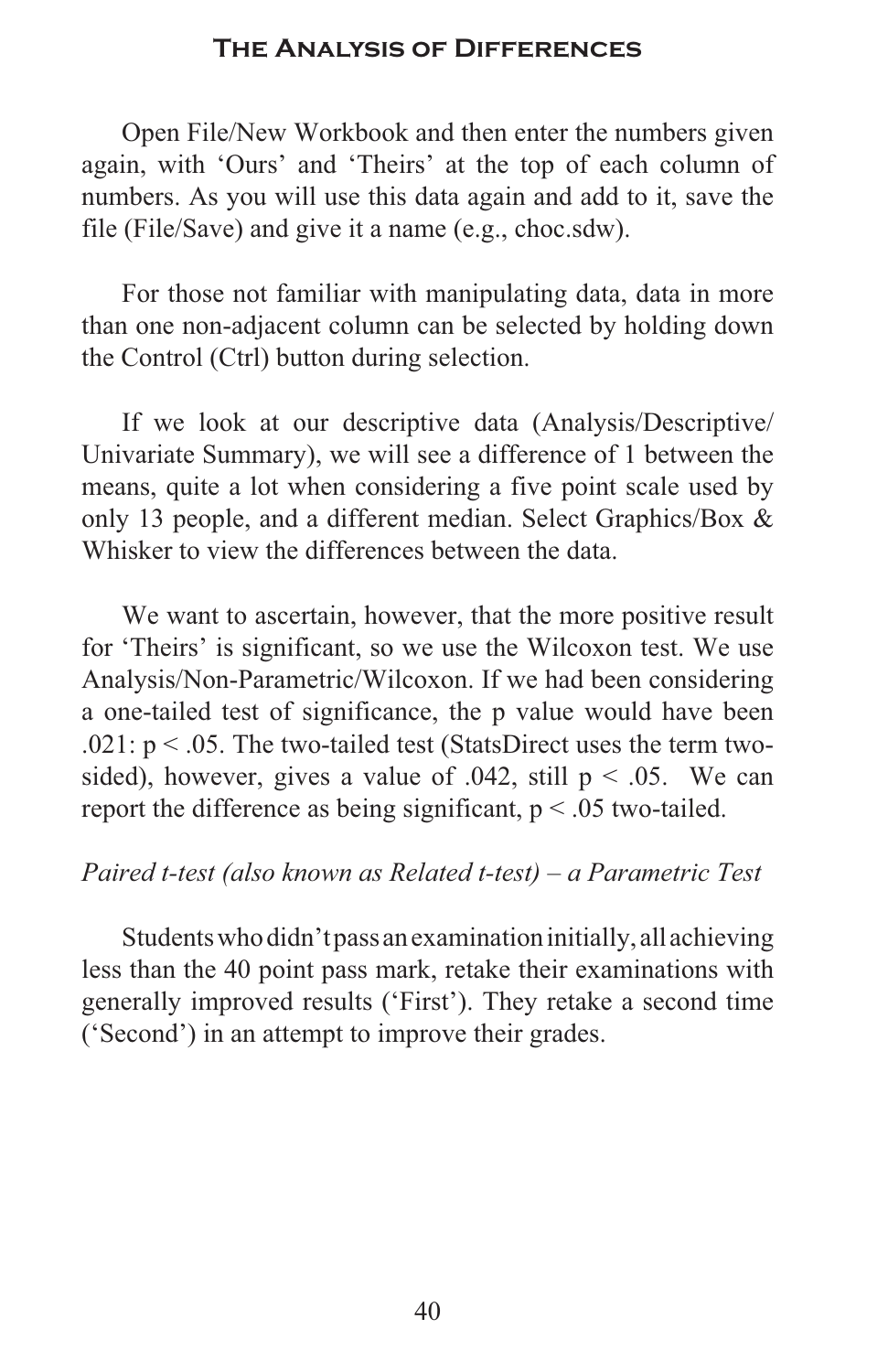|                     |           | <b>Condition 1:</b><br>First | <b>Condition 2:</b><br>Second |
|---------------------|-----------|------------------------------|-------------------------------|
| Criterion: person 1 |           | 52                           | 60                            |
| Score               | person 2  | 53                           | 34                            |
|                     | person 3  | 47                           | 38                            |
|                     | person 4  | 40                           | 52                            |
|                     | person 5  | 48                           | 54                            |
|                     | person 6  | 45                           | 55                            |
|                     | person 7  | 52                           | 36                            |
|                     | person 8  | 47                           | 48                            |
|                     | person 9  | 51                           | 44                            |
|                     | person 10 | 38                           | 56                            |

**Predictor:** Examination Retakes

Again, it is suggested that you save the input of these numbers (e.g., retake1), as you will add to the data shortly. Check that the data can be considered to have a normal distribution. This is confirmed by using Analysis/Parametric/Shapiro-Wilk. Then check the descriptive and graphical information: there is an increase in the mean score (0.4) and an increase in the median, but the Box and Whisker plot looks ambiguous.

We now use Analysis/Parametric/Paired t. The large p values tell us that the difference is not significant.

#### *Same Subjects, More Than Two Conditions*

#### *Friedman – A Non-Parametric Test*

This extends the Wilcoxon test. We use it here to expand on our work with both our examples from the Wilcoxon test and from the Paired t-test.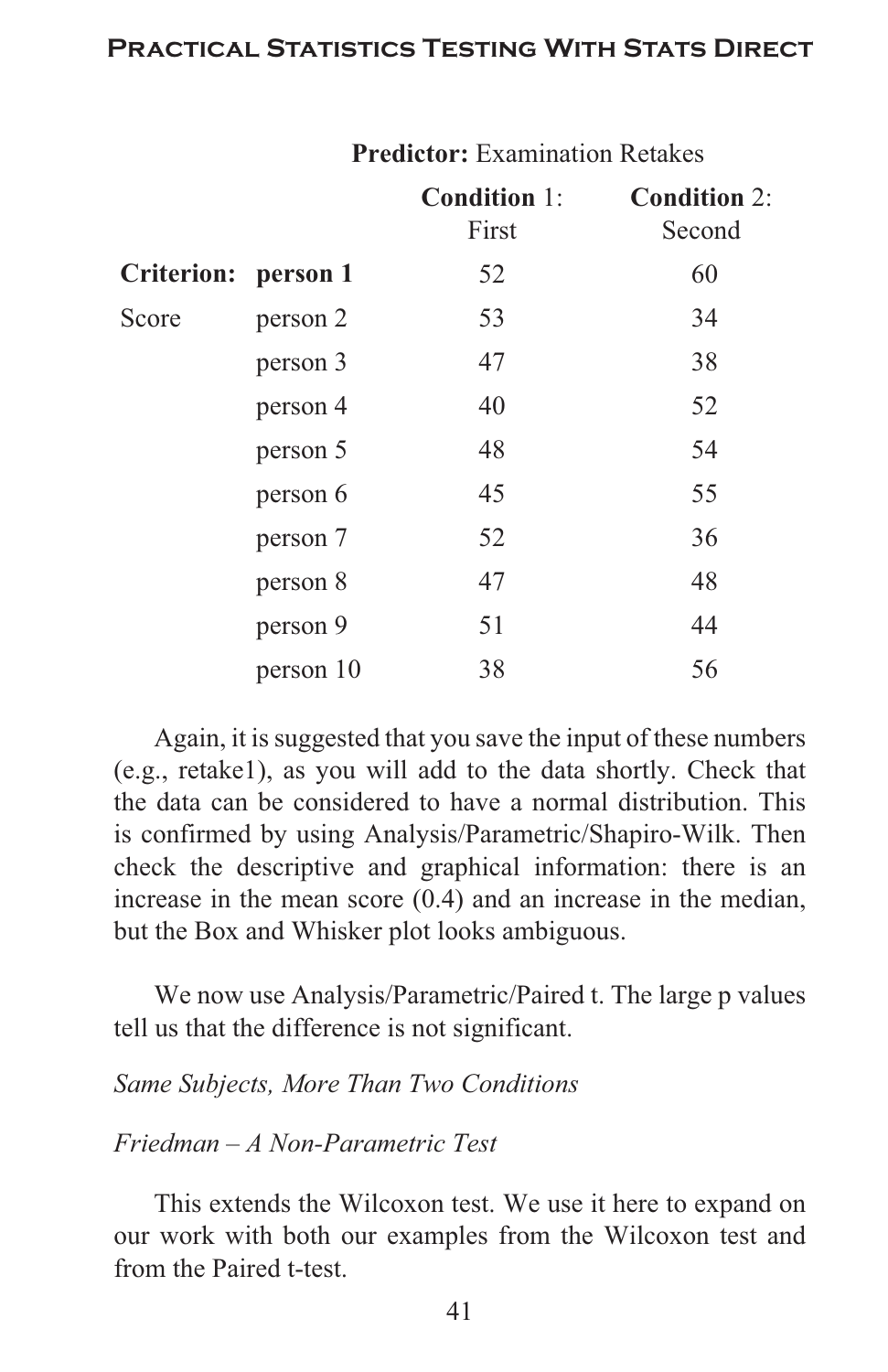|                     |           | <b>Predictor:</b> Milk Chocolate Product |                |                                                      |
|---------------------|-----------|------------------------------------------|----------------|------------------------------------------------------|
|                     |           | <b>Condition</b><br>$1:$ Ours            | 2: Theirs      | <b>Condition Condition</b> 3:<br><b>Ours Adapted</b> |
| Criterion: person 1 |           | 4                                        | 5              | 5                                                    |
| Attitude            | person 2  | 3                                        | 3              | 3                                                    |
|                     | person 3  | $\overline{2}$                           | 4              | $\overline{2}$                                       |
|                     | person 4  | 4                                        | 5              | $\overline{2}$                                       |
|                     | person 5  | 3                                        | 5              | $\overline{2}$                                       |
|                     | person 6  | 4                                        | $\overline{2}$ | $\overline{2}$                                       |
|                     | person 7  | 3                                        | 3              | 1                                                    |
|                     | person 8  | 5                                        | 4              | 3                                                    |
|                     | person 9  | 3                                        | 5              | $\overline{2}$                                       |
|                     | person 10 | 4                                        | 5              | 4                                                    |
|                     | person 11 | 3                                        | 5              | $\overline{2}$                                       |
|                     | person 12 | 2                                        | 4              | 3                                                    |
|                     | person13  | $\overline{2}$                           | 5              | 1                                                    |

Re-opening the file containing survey reactions to our chocolate products, add the column of figures in the third column (the other columns are unchanged). Our company, worried by the onslaught of the rival product, has produced a new improved variety.

Use the mouse to select all three columns and use Analysis/ Non-Parametric/Friedman. The initial screen gives a p value of .0003 ( $p < .001$ ), a highly significant result.

Now, using the 'Multiple Comparisons' option, press Calculate. As before, the relationship between the first two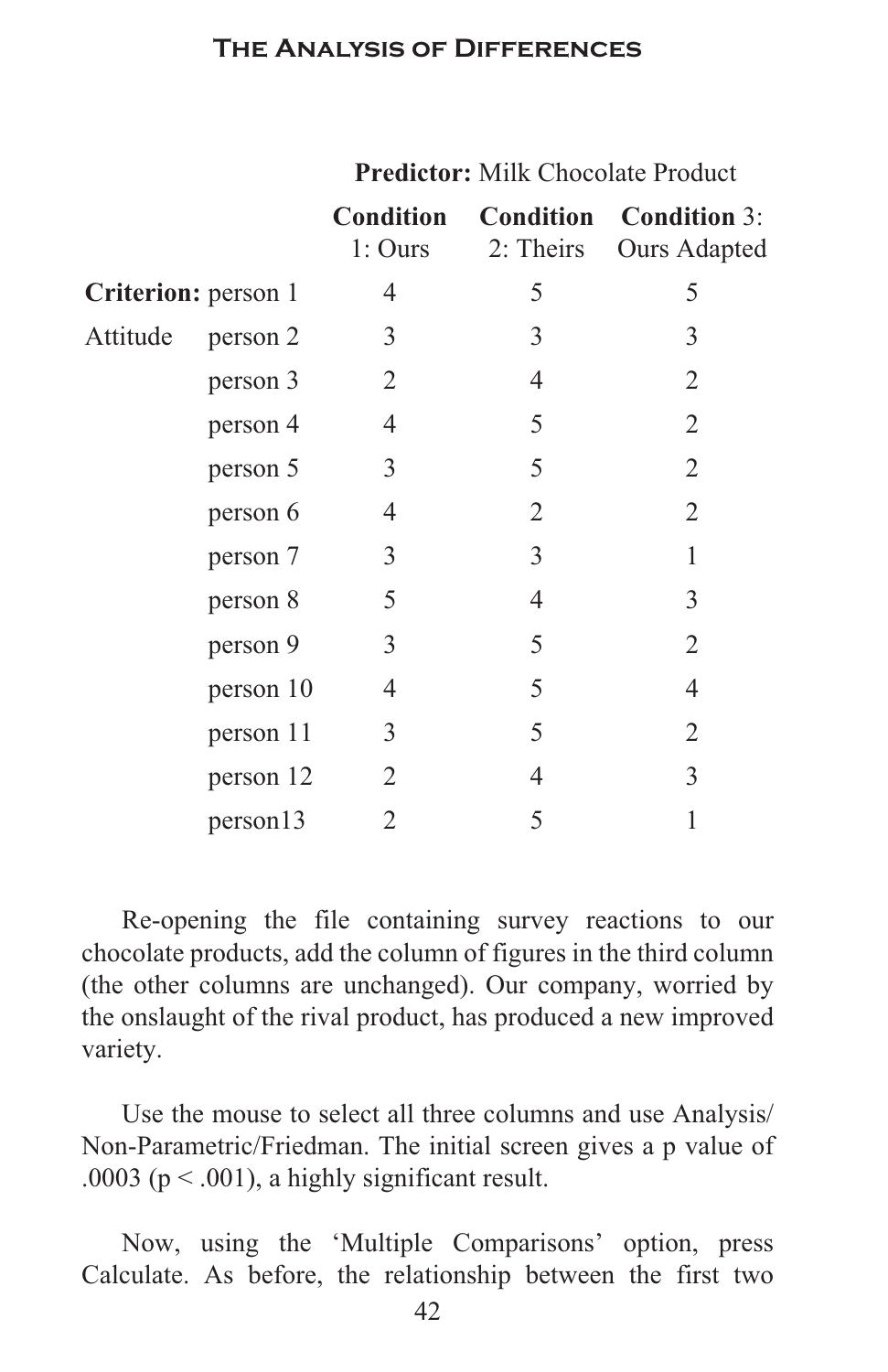conditions is significant at the level of  $p < .05$  (the approximate p value here being .02). There are also significant differences between 'Ours Adapted' and both of the other conditions.

A glance at the means in the descriptive data indicates that this new product is perceived as being worse than its predecessor as well as the rival product. We can also check to see if this trend is significant, using the Cuzick Trend test (under Non-Parametrics). If you don't want to bother with specifying group scores (SUM from the descriptive data) during this process, it is suggested that you copy the columns in the workbook in the following order (following the trend) - 'Ours Adapted', 'Ours', 'Theirs' – and then use the Cuzick test. Oh dear! The trend is highly significant: back to the drawing board.

#### **Predictor:** Examination Retakes

| <b>Condition 1:</b> | <b>Condition 2:</b> | <b>Condition 3:</b> |
|---------------------|---------------------|---------------------|
| First               | Second              | Third               |

Re-opening the file containing retake examination results, enter the following ten numbers alongside the other two columns of data.

62, 56, 40, 37, 62, 56, 68, 55, 68, 60.

Our candidates have tried again and we are back using the Friedman test. The initial screen gives a p value of .0156 ( $p < .02$ ). Something is significant there.

Now, using the 'Multiple Comparisons' option, press Calculate. As before, the relationship between the first two conditions is not significant, but there are significant differences between the scores from the third retake when compared with either of the preceding scores. This does not tell us the reason, however; perhaps some other effect is in play.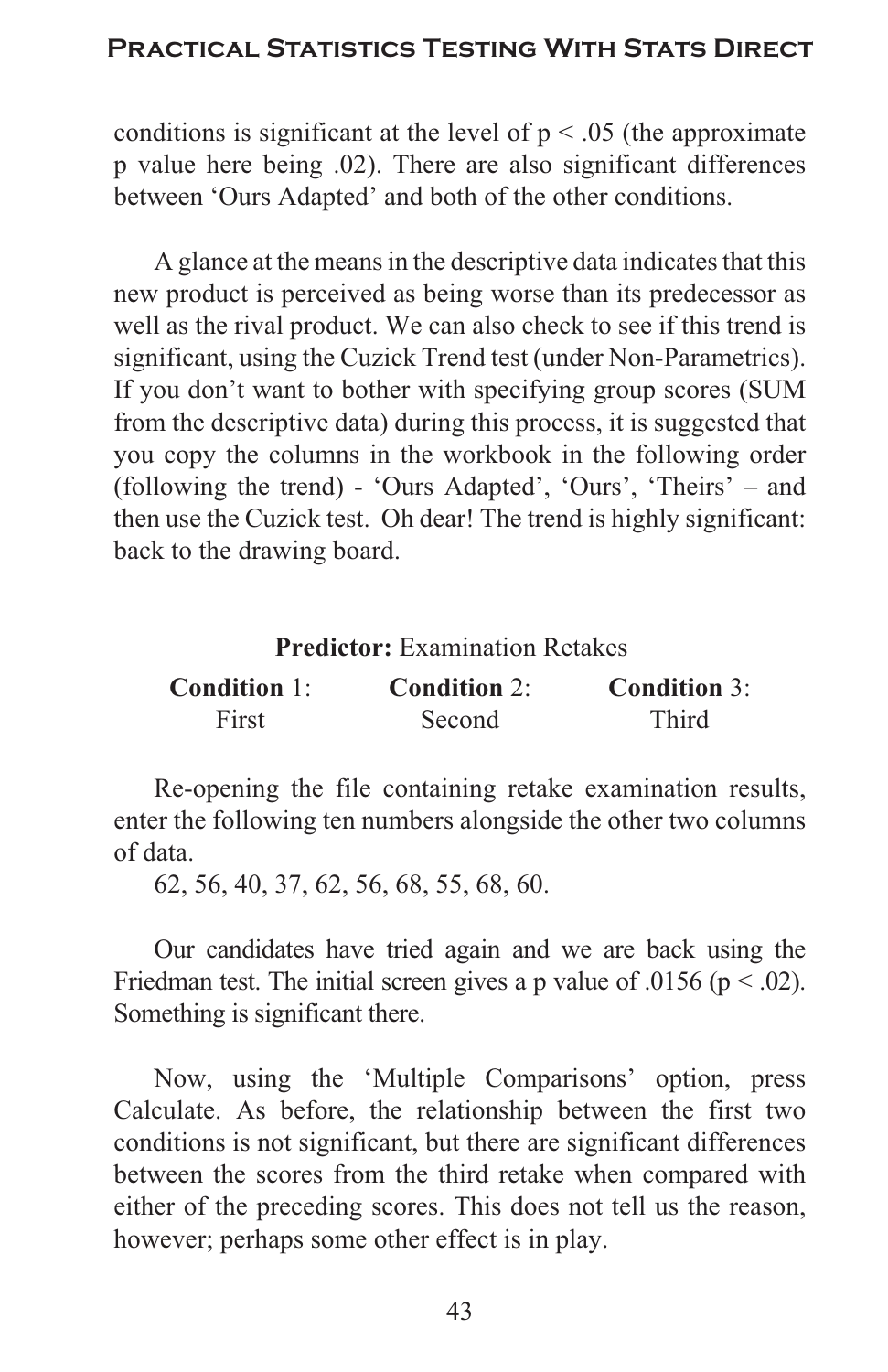## **Talking Point**

It is a commonplace truism that correlations (to be discussed later in this volume) do not prove 'cause and effect'. As the above example suggests, however, neither do quasi-experimental structures.

#### *Different Subjects, Two Conditions*

#### *Mann-Whitney – A Non-Parametric Test*

A chain of estate agents regularly receives complaints about the endowment policies it recommends for the paying-off of mortgages. It is now examining the effects of different types of warning notice upon the level of complaints made about each office. Some offices have a wall-poster describing the situations in which endowments are appropriate for mortgages, others pass their clients leaflets as part of a sales pack.

|                   |                                    |    | <b>Predictor:</b> Warning Method |                                |  |
|-------------------|------------------------------------|----|----------------------------------|--------------------------------|--|
|                   | <b>Condition 1:</b><br>Wall-Poster |    |                                  | <b>Condition 2:</b><br>Leaflet |  |
| <b>Criterion:</b> | office 1                           | 5  | office 11                        | 6                              |  |
| Number of         | office 2                           | 4  | office 12                        | 15                             |  |
| complaints        | office 3                           | 16 | office 13                        | 4                              |  |
| (per branch)      | office 4                           | 6  | office 14                        | 4                              |  |
|                   | office 5                           | 7  | office 15                        | 6                              |  |
|                   | office 6                           | 22 | office 16                        | 7                              |  |
|                   | office 7                           | 8  | office 17                        | 16                             |  |
|                   | office 8                           | 9  | office 18                        | 7                              |  |
|                   | office 9                           | 9  | office 19                        | 5                              |  |
|                   | office 10                          | 8  | office 20                        | 4                              |  |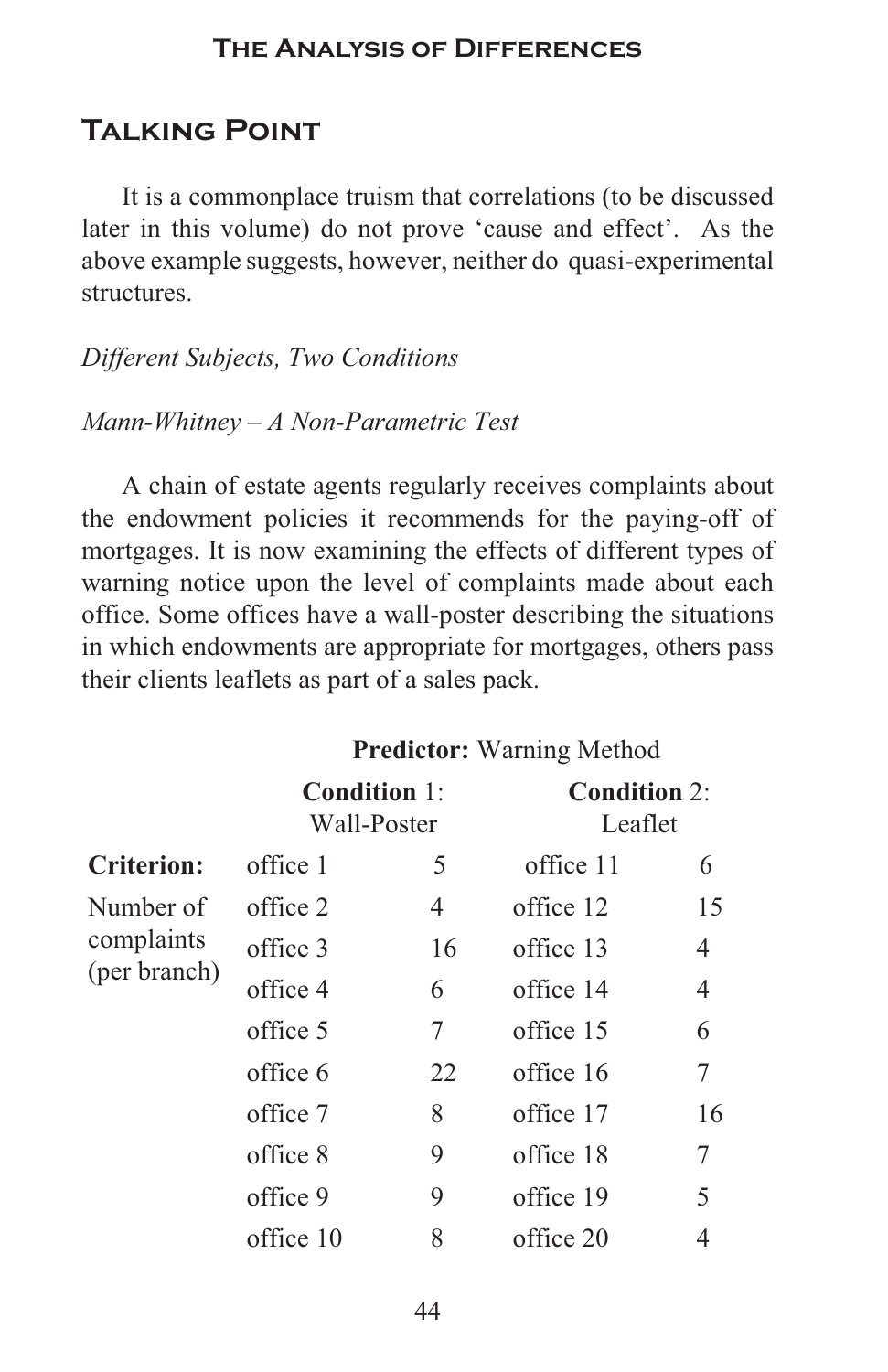In each condition, we are told by the Shapiro-Wilk test that 'the sample is unlikely to be from a normal distribution', so we should be using a non-parametric test. After checking descriptives, we use the Mann-Whitney test to find out if the differences between the means are significant. Use Analysis/Non-Parametric/Mann-Whitney and find large p values: there is no significant difference between the data sets and, therefore, no significant difference between the use of wall-posters and of leaflets in this scenario. It is suggested that you save this data set (e.g., 'mortgage').

*Unpaired t-test (Also Known as Independent t-test) – A Parametric Test*

In research into the effects of different office conditions, one group of office workers is given a lengthy proof-reading task to do within enclosed offices; the other group does the same task in an open-plan office.

|                   | <b>Predictor:</b> Office Conditions |                     |           |                     |  |
|-------------------|-------------------------------------|---------------------|-----------|---------------------|--|
|                   |                                     | <b>Condition 1:</b> |           | <b>Condition 2:</b> |  |
|                   | Own Office                          |                     | Open Plan |                     |  |
| <b>Criterion:</b> | person 1                            | 80                  | person 15 | 56                  |  |
| Task              | person 2                            | 68                  | person 16 | 69                  |  |
| score             | person 3                            | 77                  | person 17 | 73                  |  |
|                   | person 4                            | 78                  | person 18 | 70                  |  |
|                   | person 5                            | 85                  | person 19 | 61                  |  |
|                   | person 6                            | 82                  | person 20 | 65                  |  |
|                   | person 7                            | 79                  | person 21 | 59                  |  |
|                   | person 8                            | 76                  | person 22 | 60                  |  |
|                   | person 9                            | 77                  | person 23 | 53                  |  |
|                   | person 10                           | 83                  | person 24 | 61                  |  |
|                   | person 11                           | 84                  | person 25 | 62                  |  |
|                   | person 12                           | 82                  | person 26 | 71                  |  |
|                   | person 13                           | 81                  |           |                     |  |
|                   | person 14                           | 80                  |           |                     |  |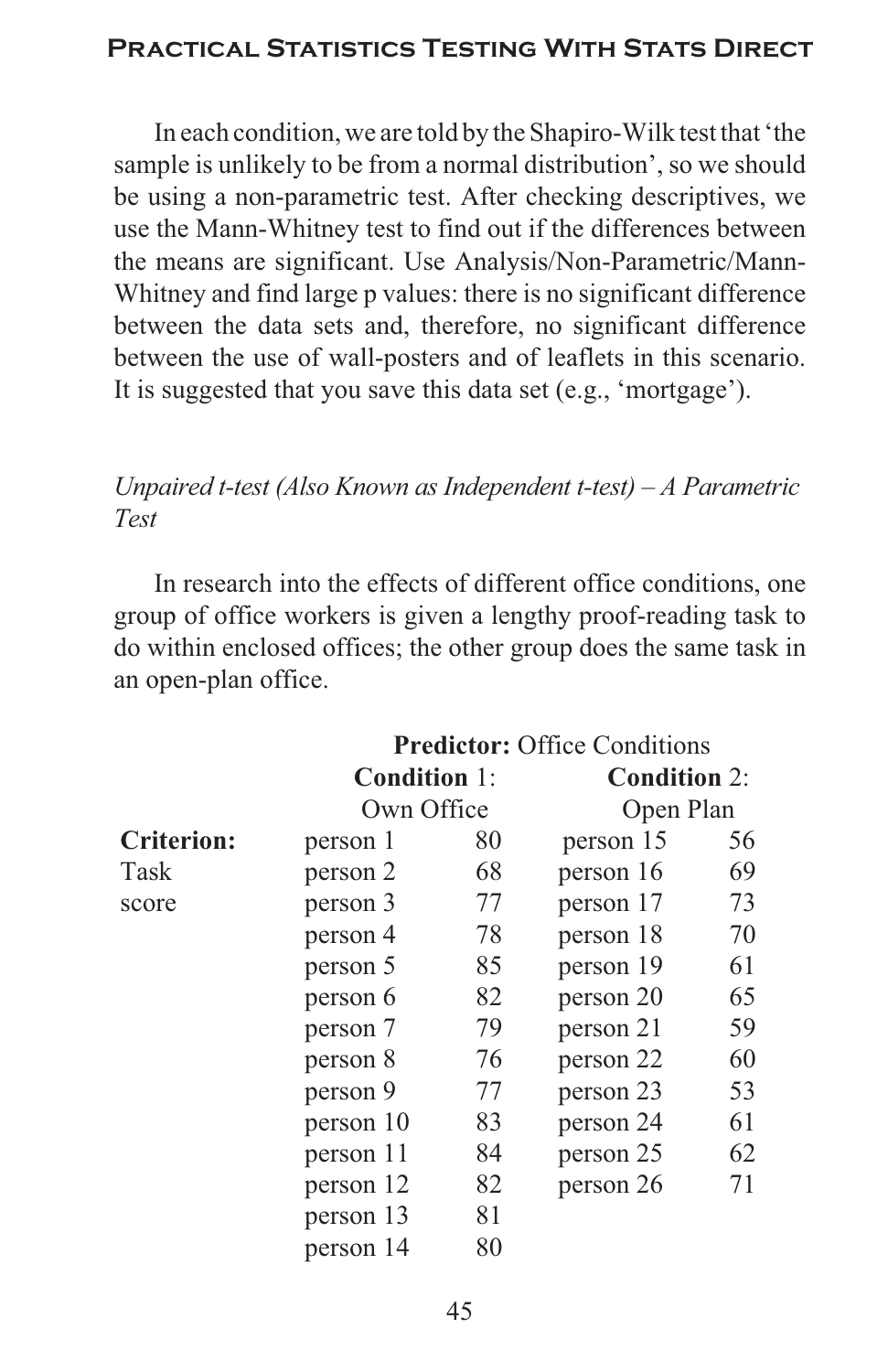(Notice that in this study, there are different numbers of participants in the different conditions; only 'same subject' studies are required to have the same numbers.)

Each piece of data appears to be normal, using the Shapiro-Wilk test, so we can use a parametric test. The descriptive statistics show different means and we use Analysis/Parametric/ Unpaired to use the t-test, which shows a very high significance level. According to this (fictional) data, being in an open plan office seriously impairs performance on a proof-reading task. Please save this file ('office').

#### *Different Subjects, More Than Two Conditions*

#### *Kruskal-Wallis – A Non Parametric Test*

If we open the file with data on mortgages, previously used with the Mann-Whitney, we can add some data to another column: 8, 4, 3, 12, 4, 4, 9, 8, 32, 6.

This data represents complaints following the use of yet another method of warning, incorporating the necessary warnings into the sales talk. We use Analysis/Non-Parametric/Kruskal-Wallis which can be considered an extension of the Mann-Whitney test. The large p value indicates an insignificant result. Again, there is no significant difference between warning methods. This suffices. The use of 'calculate' to examine individual relationships in this situation (also known as 'dredging') can uncover apparently 'near-significant' data, which can mislead: 'hunting' for tenuous results is likely to multiply (or inflate, if you like) the probability of chance results.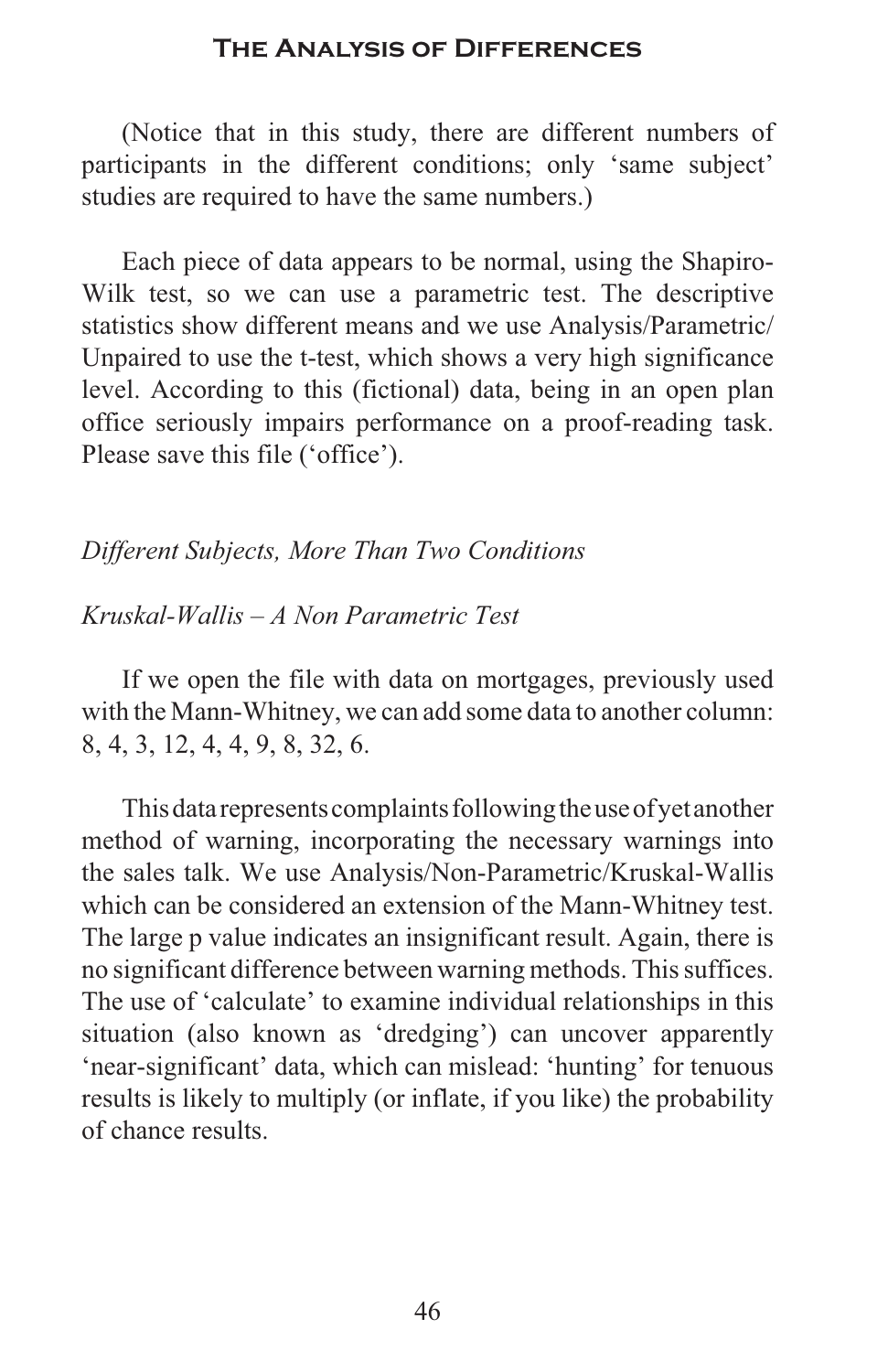*One-Way ANOVA – A Parametric Test*

If we open the file about office conditions, we can put the following 16 numbers into a third column: 70, 70, 73, 80, 81, 75, 75, 73, 81, 76, 75, 75, 73, 71, 72, 67.

Although there is a clear productivity advantage in everybody having their own offices, this is expensive. If we were to introduce cubicles to break up the open plan office, would this produce better results than open plan? The new figures represent (fictional) test scores from workers using cubicles.

To examine our three conditions – open plan, enclosed offices, cubicles, use:

Analysis/Analysis of Variance/One Way

The higher the number for the F ratio in the results, the higher the variance: the variable under examination contributes to the overall effect, as opposed to the effect being caused by unknown variables ('error'). A large F ratio, 36.86, gives a high significance level. So far, so good, but what about the relationships between one of our variables and another? We can look at a multiple comparison option (e.g., Tukey), where we see that all three relationships are significant, although one suspects that the effect is less between Own Office and Cubicles, which would be unsurprising, given the nature of the compromise. How about a trend test? If we look at the means (use Descriptive/Univariate Summary), we will find means of 79.42 for Own Office scores, 63.33 for Open Plan and 74.19 for Cubicles. It looks like Cubicles is a sensible compromise between the two other office systems, but is the trend significant? For ease of testing, put the columns in order of magnitude (e.g., Own Office, Cubicles and Open Plan) and then run Analysis/Non-Parametric/Cuzick Trend Test. As we have aligned the columns in order, we can save ourselves time and opt for 'No' when asked to 'specify group scores' (group scores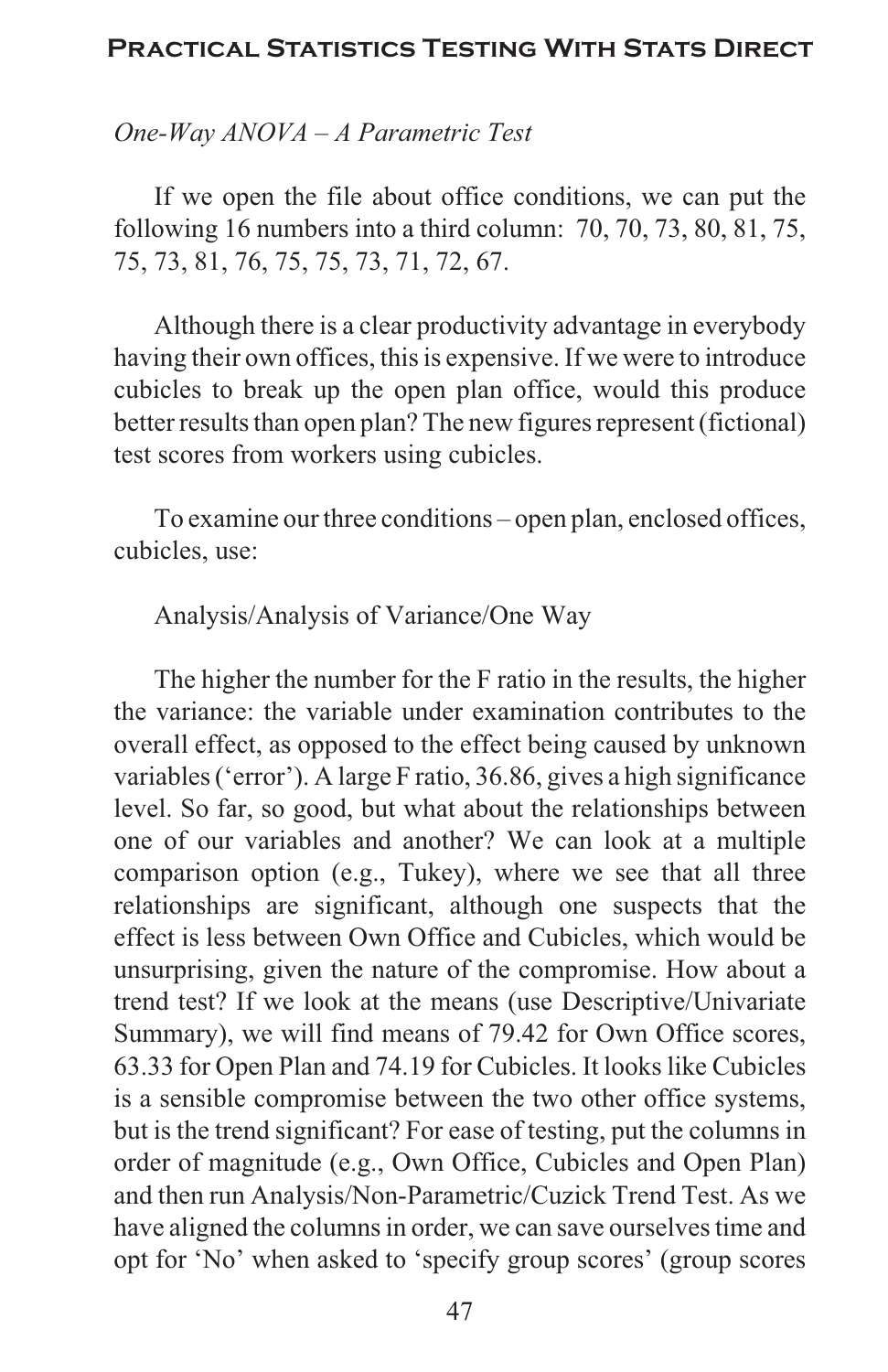are 'sum' in the descriptive statistics). Cuzick demonstrates a significant trend with little room for doubt.

This table of tests of difference is not exhaustive, but refers to tests used in this chapter.

**n.b.** *Non-parametric tests can be used with 'parametric' data*.

| Test                                                             | Design                                                | Conditions                                    | Data                                                         |
|------------------------------------------------------------------|-------------------------------------------------------|-----------------------------------------------|--------------------------------------------------------------|
| Wilcoxon<br>Paired t-test<br>Friedman                            | Same or<br><b>Paired</b><br><b>Subjects</b>           | 2<br>2<br>3 or more                           | Non-parametric<br>Parametric<br>Non-parametric               |
| Mann-Whitney<br>Unpaired t-test<br>Kruskal-Wallis<br>1-way ANOVA | <b>Different</b><br>subjects                          | 2<br>$\overline{2}$<br>3 or more<br>3 or more | Non-parametric<br>Parametric<br>Non-parametric<br>Parametric |
| <b>Cuzick Trend</b>                                              | Flexible<br>– tests for<br>trend                      | 3 or more                                     | Non-parametric                                               |
| Shapiro-Wilk                                                     | Diagnostic $-$<br>tests for<br>normal<br>distribution | 1 at a time                                   | Any data, to see<br>if suitable for<br>parametric tests      |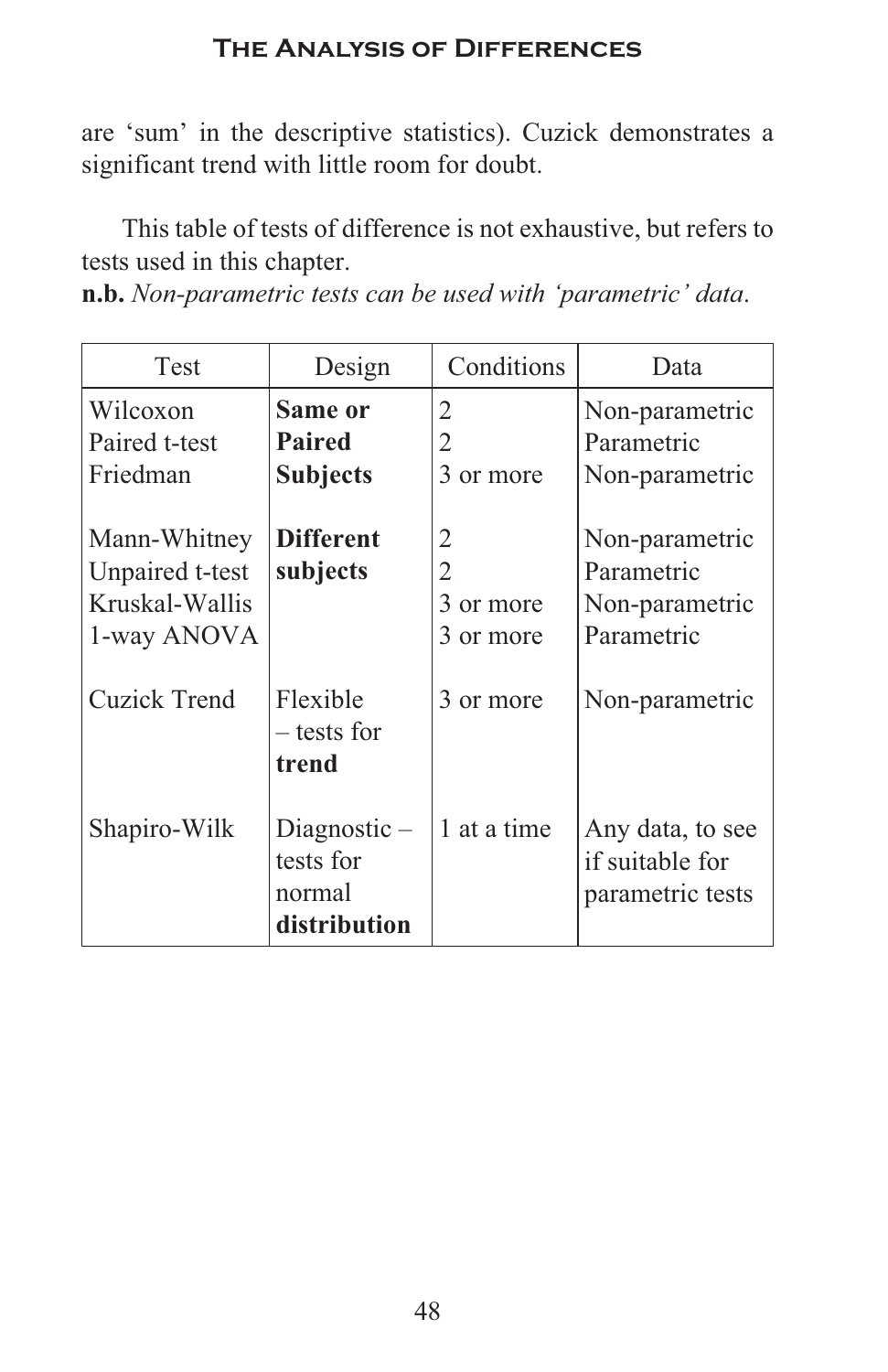# **Chapter Seven**

# **Qualitative Research**

There will be many occasions on which you may have gathered a lot of information but it does not appear to be quantifiable. People hold different impressions of a government policy; consumers fall into different 'types' of buyers or social class; different categories of situation or behaviour emerge from incident records. The data is nominal: such phenomena may not be assigned numerical values, as membership of one such *category* is not necessarily 'better' or weightier than another. We can count the *frequency* of their occurrence, however.

The statistical analyses here are concerned with comparing what is observed with what may be predicted. If our predictions are founded on chance, what may happen at random, then we are interested in whether or not actual observations differ significantly from predicted observations.

It should be noted, however, that in order to do this accurately, data must be both *exclusive and exhaustive*: all observations from a sample must be allocated to a category in the analysis and each observation can only be allocated to one category.

#### *Dichotomies – the Sign Test*

Let us select a case of a simple 'heads or tails' (dichotomous) event. People walk through a park and they can choose to fork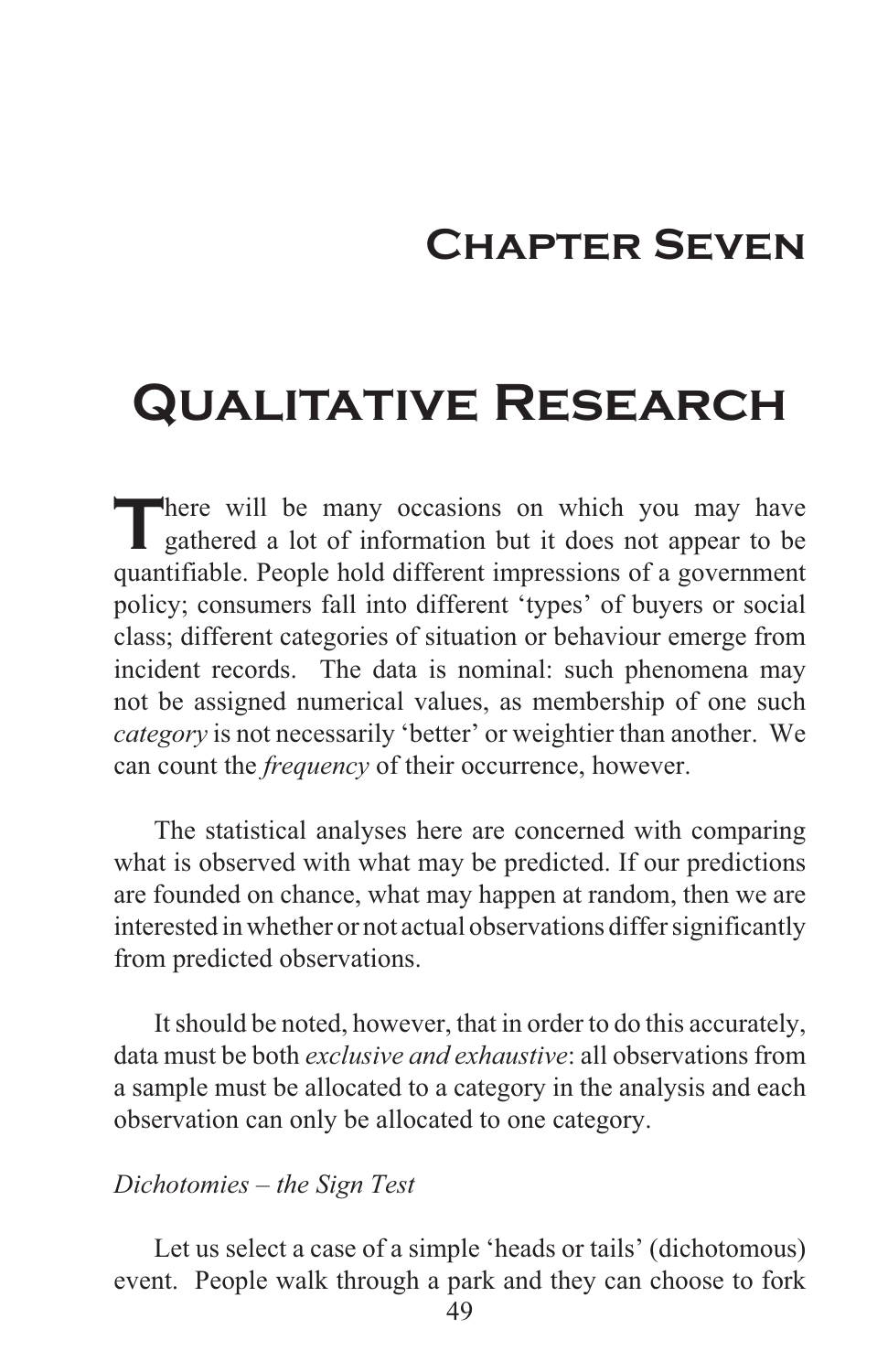#### **Qualitative Research**

left around a clump of trees or they can fork right around the same clump. Assume that the view is pretty much the same in either direction and that the clump looks rather uninviting. If we observe 30 individuals and find that 17 go left and 13 go right, it is likely that any statistical test is likely to find the difference between the observed 17:13 and the predicted 15:15 to be insignificant. (N.b., in the case of a bigger difference, where something significant *might* be happening but you had no way of knowing beforehand in which direction it would happen, then the more rigorous twotailed level of significance would be preferred to one-tailed.)

If one seeks a comparison with the parameters of the tests for difference, then dichotomous tests are looking at the significance of differences between two conditions within one (withinsubjects) variable. Condition 1 is 'Yes' or 'Heads' or 'Left'; Condition Two is 'No' or 'Tails' or 'Right'. Each condition only contains one number, the *frequency*, the number of times each condition has been observed.

Let us take our example with 30 people finding their way past the clump in the tree. Open Analysis/Exact Tests on Counts/Sign. Firstly, enter 30 as the total observation. As a matter of interest, enter  $15 -$  in other words, a 'fifty-fifty' scenario:  $p > 0.9999$  is, of course,  $p = 1$ , which would be predicted as the random scenario. Now we try our 17:13 scenario; leaving 30 in the sample box, enter 17.  $P = 0.58$ , still insignificant (we select a two-tailed significance level because, even had there been a significant result, we had no reason to expect the direction of the effect to be right rather than left or vice-versa). Again, out of interest, enter 13 in the box instead of 17; the result is the same, as in a single sample, both results are the two sides of the same coin.

Another example of the Sign test:

Would you consider buying X product? Yes: 63 / 100 No: the rest.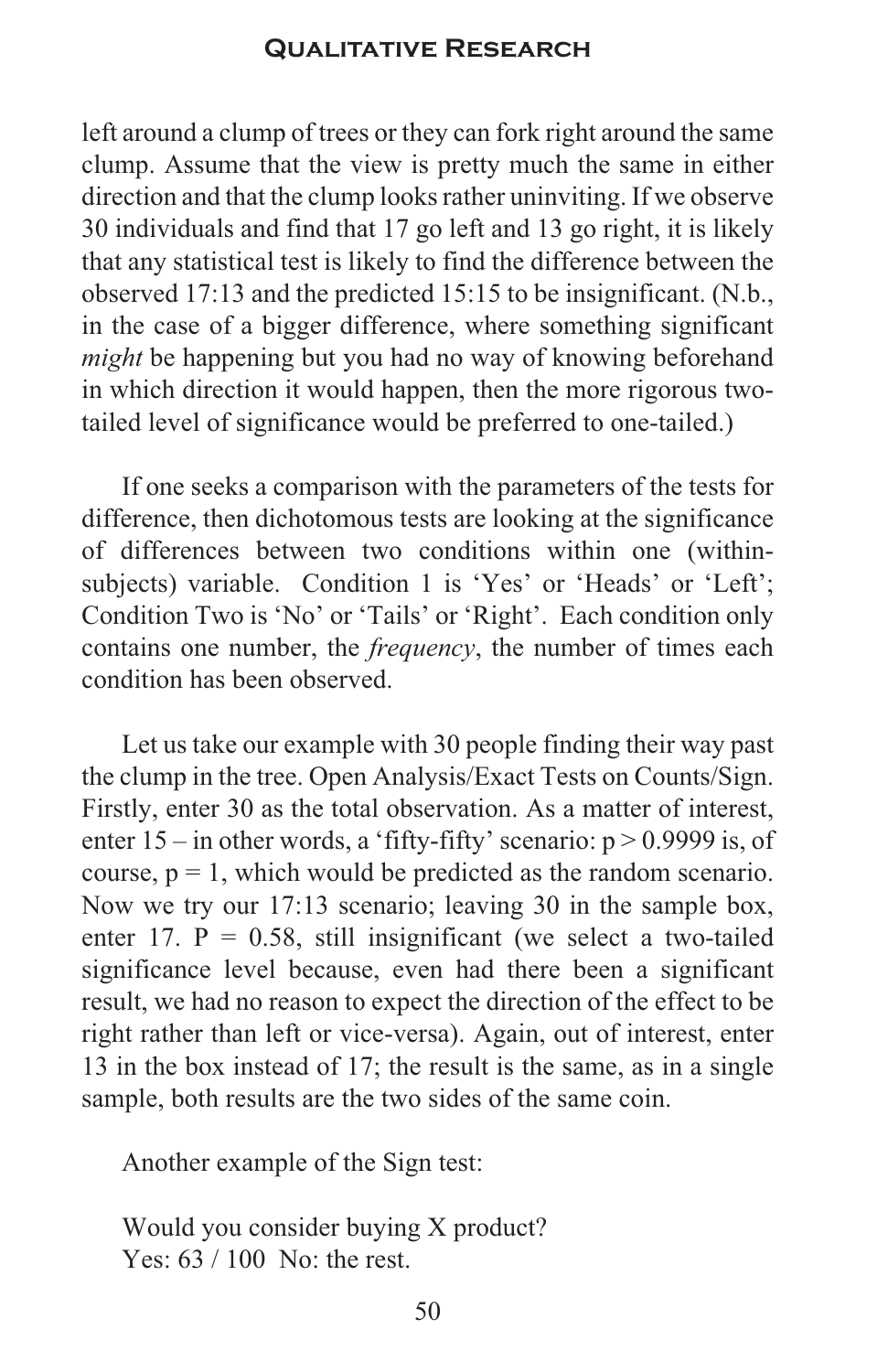$P < 0.02$  two-tailed (compare this to the statistic given in the Sign test). If we had been sure that the product was superior beforehand, we could have used the one-tailed level of analysis: if we had been looking for  $p < .01$  (only a one-in-a-hundred possibility of being chance), then this would have been satisfied.

## *More Than Two Conditions – the Chi Square Goodness of Fit Test*

In the case of 40 people being observed turning left or right at the end of a supermarket aisle, we may expect product placement to influence the outcome. Let us say that the difference is 26:14 and we believe that an organised promotion is working well for one side, against a random shelf arrangement on the other. Then the Sign test would tell us whether or not 26:14 is significantly different from chance. (Because we already have a good idea of the direction of the effect, the one-tailed level of significance would be acceptable.)

As it might be more realistic to bring in 'straight ahead' as a direction, let us extend our analysis to three conditions. (A methodological point: yes, I know some people may reverse back up the aisle and I could have four conditions, but the relatively small numbers, with all too clear a difference in the frequency count, would distort the test. It is perfectly valid to exclude these observations as long as the rationale is clear and the decision is recorded for future scrutiny. It would not be valid, however, if I just did it to 'get significance'.) Let us have a bigger sample:

#### *Left Right Forward*

 77 66 47 (Total: 190) On the worksheet, put the three numbers in a column. Select: Analysis/Non-parametric/ Chi-Square Goodness of Fit and select 'Grouped Frequencies'. The expected frequencies of 63.33 per category represent the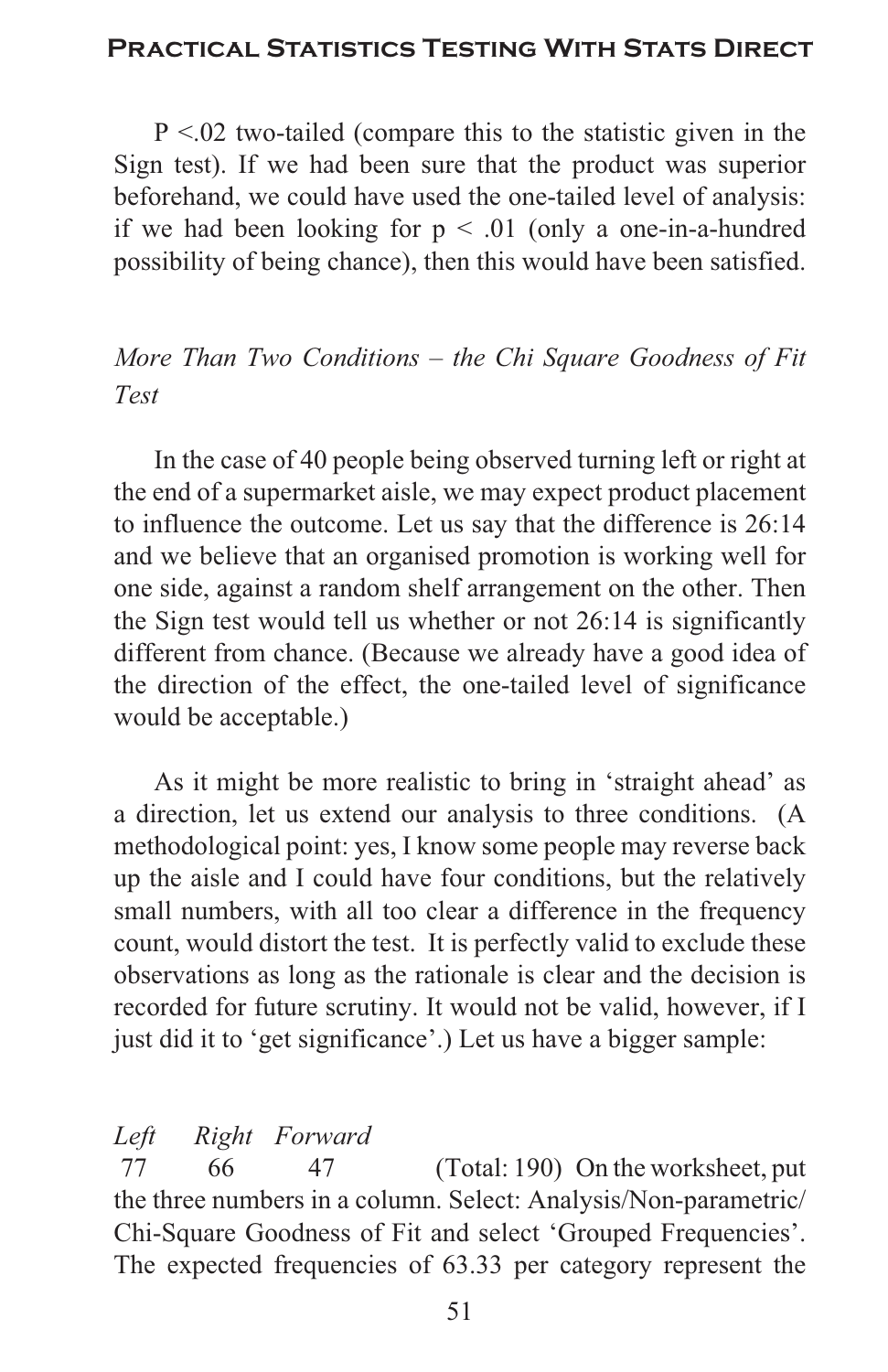#### **Qualitative Research**

total of 190 divided by the 3 conditions (there are times when you might change the 'expected' frequencies, for example, in studies involving genetics, but for the purposes of this study, let us not go there). There are significant differences:  $p < .05$ 

Another example would be a poll of 105 people asking which social ill is the *worst* (note that this is exclusive). Crime  $= 35$ ; Global warming  $= 37$ ; Immigration  $= 33$ . (We could have had a fourth or fifth: Insurance companies? Advertising?) The expected frequency is 35 per category (105/3) and as suggested by the closeness of all the categories to the expected frequency, any difference is insignificant;  $p = 0.892$  The good citizens will be bolting their doors and calling for tougher immigration legislation as the fresh water diminishes and the tides rise…

# *The Relationship Between Variables – the Chi Square Test of Association*

These tests - found within Analysis/Chi-Square Tests – allow a test of the relationship between variables. As well as the points about nominal data and exclusivity mentioned previously, it should also be noted that there should be at least 20 observations in the sample, with at least 5 in each category.

Let us extend our supermarket example: we may want to find out if gender interacts with the nature of the goods on offer - or perhaps men and women have a tendency to walk in different directions?

|         |    | Males Females | Use the 2 by $\underline{k}$ option<br>(without trend) |
|---------|----|---------------|--------------------------------------------------------|
| Left    | 40 | 37            |                                                        |
| Right   | 31 | 35            | $p = .7673$ ; non-significant                          |
| Forward | 25 | 22            |                                                        |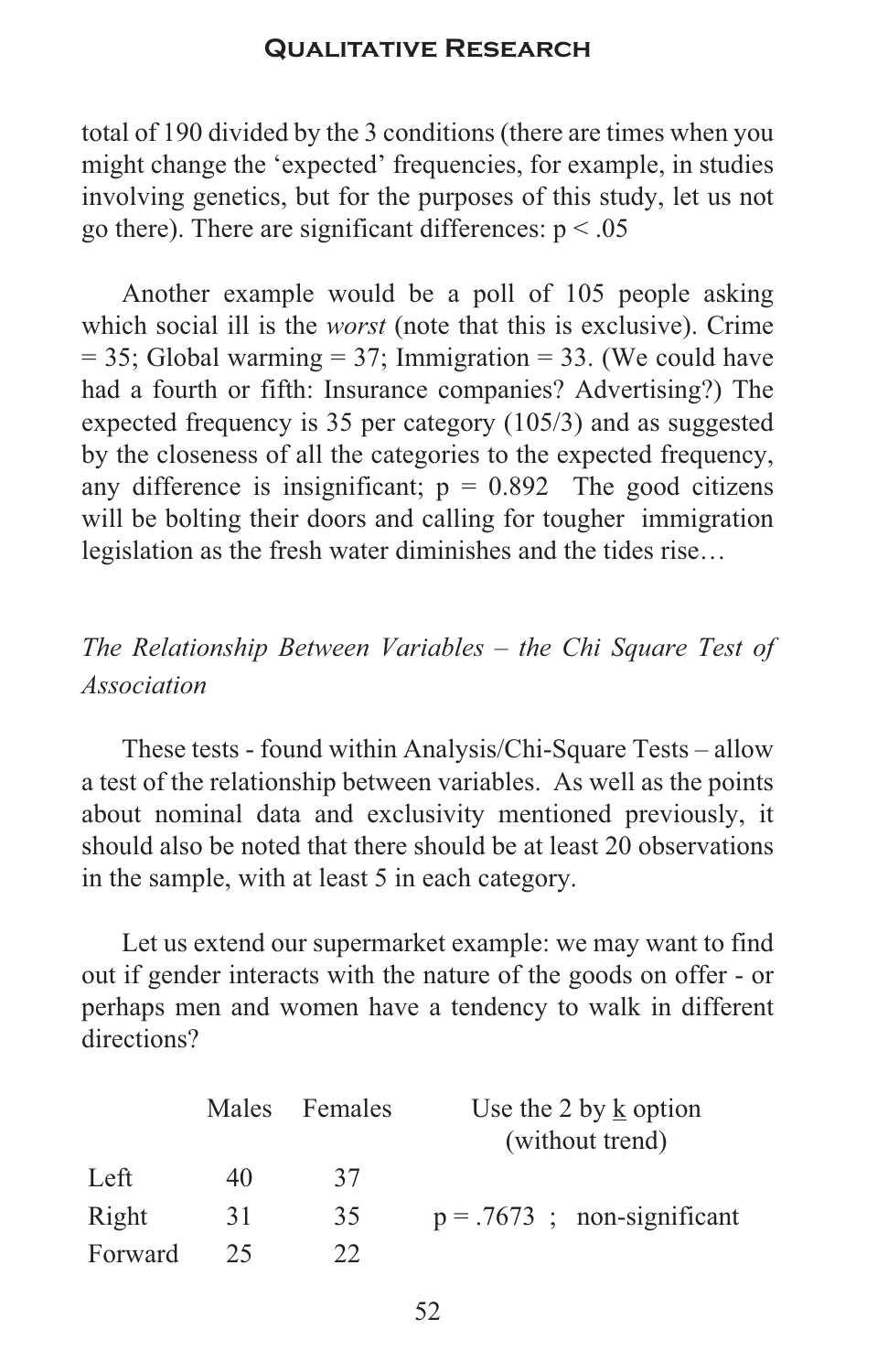Another example for examining the significance or otherwise of the *interaction* between variables is that of a product's advertising profile and an intention to buy that product. Here, we can use the 2 by 2 option.

Have you seen the advertisement?

|                                                      | Yes         | No.  |
|------------------------------------------------------|-------------|------|
|                                                      | $Yes$ 18 12 |      |
| Do you intend to buy the product? $\mathbf{No} = 12$ |             | - 30 |

If we have been prepared to accept  $p < .02$ , then  $p = .0153$  is a significant result. As the results show, there are clear differences between the observed results (above) and the expected results calculated by the statistical method.

The  $r$  by c option can be used from worksheet or from input data to use a wider range of variables. It should be noted, however, that in spite of the advantages of being able to look for differences between observed and predicted values (the bigger difference, the better), larger groupings of variables are likely to be less and less meaningful when it comes to interpretation.

# **Talking Point**

There are times when data is 'unquantifiable'. When the data is unreliable, no degree of mathematical sophistication can fail to be undermined. Similarly, if there is no way of establishing a sensible 'starting point' or rationale for analysis, then quantification is pointless.

I would merely point out, however, that there are times when those who declare a topic to be immeasurable may be arguing from a viewpoint of personal preference rather than methodological certainty.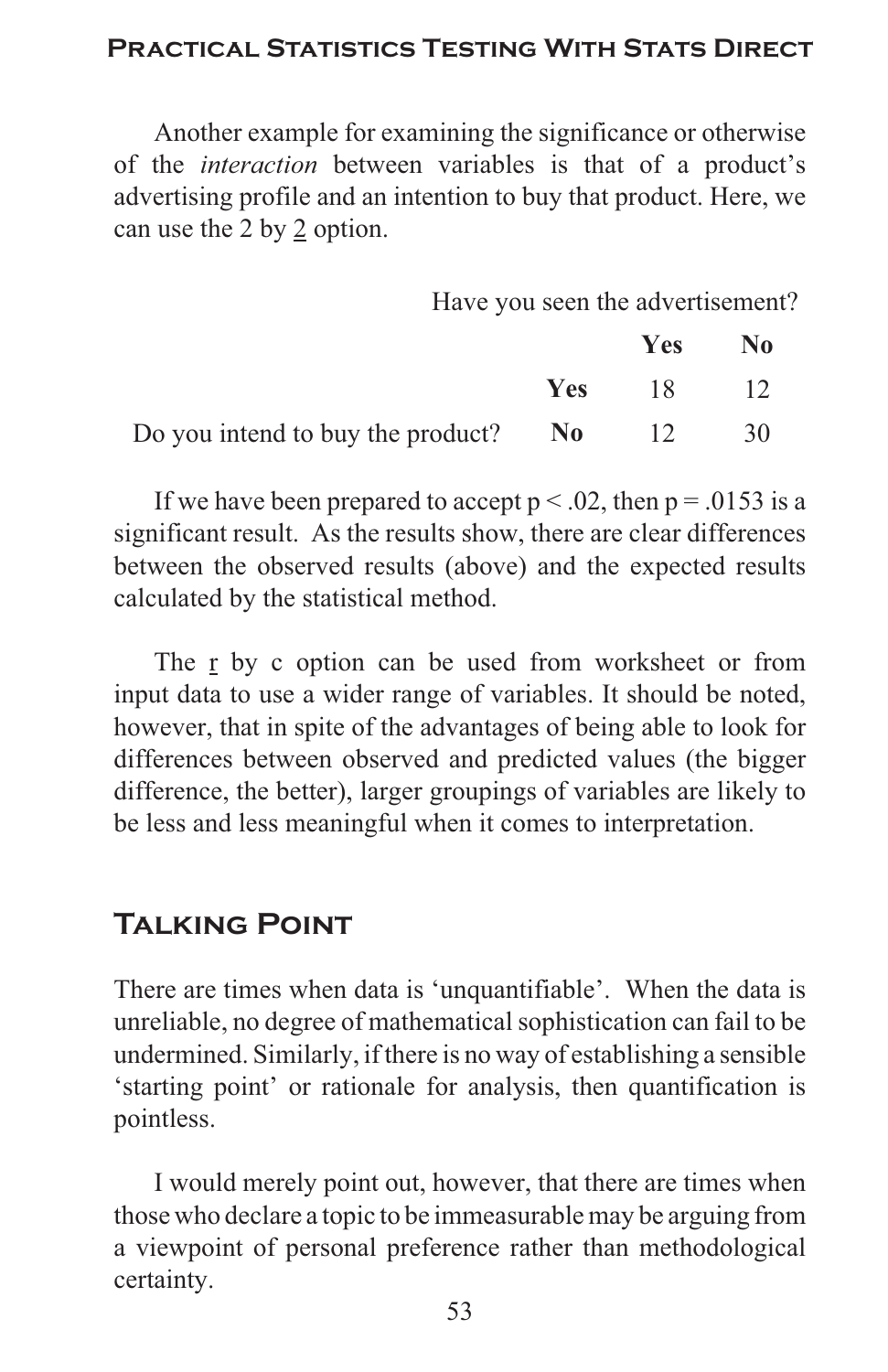#### **Qualitative Research**

Let me take their side for a while, however. A hermeneutic approach is applied to an interview. That interview may give insights into what may lie behind wads of data. It may also be important to find out if such a viewpoint is shared - returning eventually to quantification in order to demonstrate this - and as a starting point for empirical investigations in new directions.

Without a qualitative focus, how could one decide upon which of hundreds of thousands of potential experiments are worth conducting? Essentially, there should be a relationship between statistical work and an interpretative focus. Should these be divorced, however?

This test table refers to *frequencies of observations* within *categories* of a sample.

| Number of<br>Variables | Number of<br>Conditions     | Focus                               | Test                                           |
|------------------------|-----------------------------|-------------------------------------|------------------------------------------------|
| One                    | $2$ (dichotomy) Differences |                                     | Sign Test                                      |
| One)                   | More than 2                 | Difference                          | Chi Square<br>Goodness of Fit<br>(differences) |
| Multi-variable         | 2 or more                   | Interaction<br>between<br>variables | Chi Square Test<br>of Association              |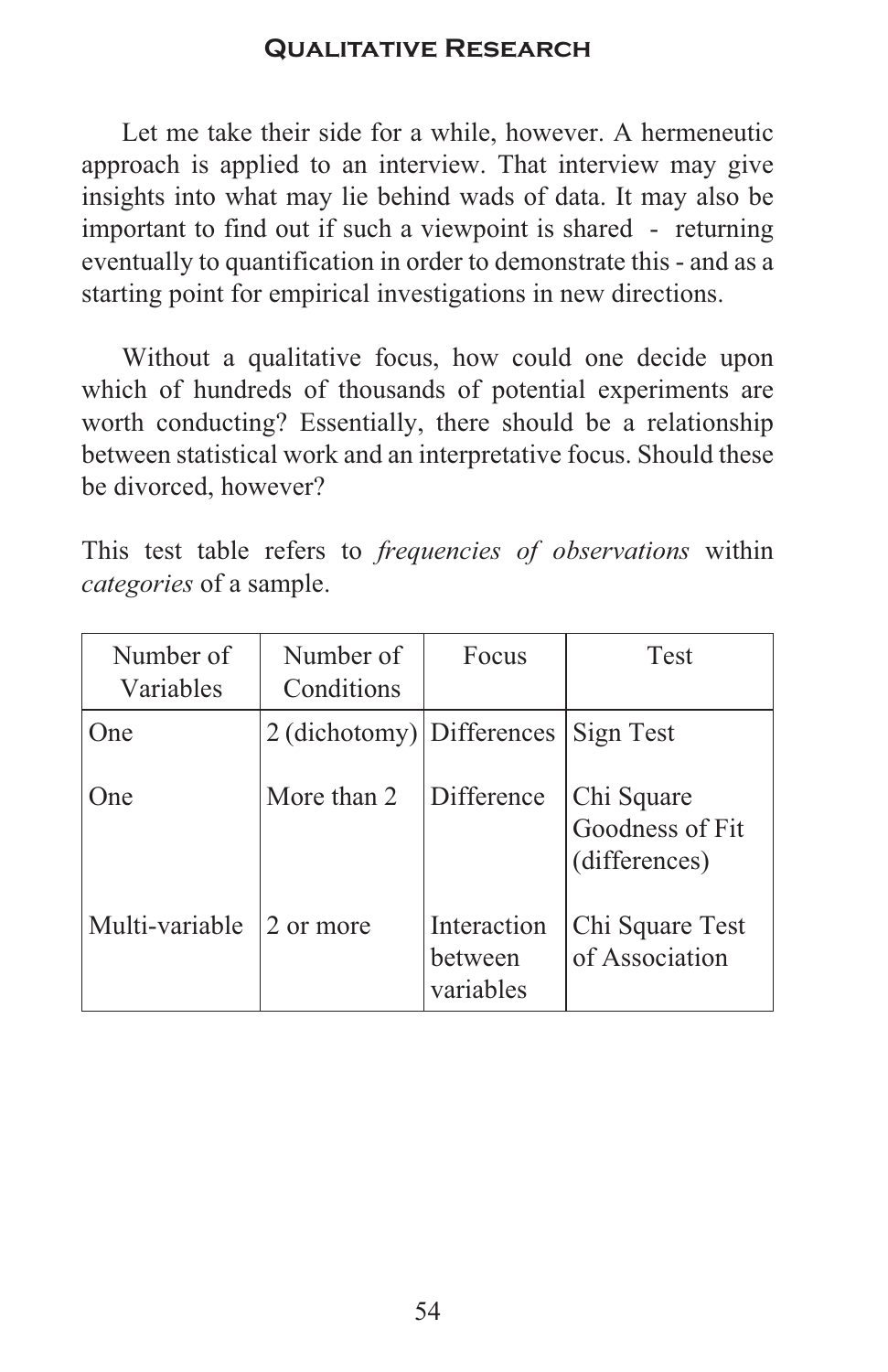# **Chapter Eight**

# **Correlations, Regression and Exploratory Factor Analysis**

# **Correlation**

**R**eturning to data with measurable differences, we may wish to examine the relationship between one variable and another, its *correlation*. A correlation is summarised by a statistic known as the *correlation coefficient*. This statistic runs from +1 (a perfect positive correlation), through 0 (completely random) to –1 (a perfect negative relationship). The following numbers and scatter plots will illustrate these.

- 1 1 These two columns of numbers are exactly the same.
- 2 2 For example: the same people scoring the same on a
- 3 3 measure on two occasions. This can be represented
- 4 4 visually using a *scatter plot* from the Excel Chart Wizard or via StatsDirect. To use StatsDirect, select Graphics/
- 5 5 Scatter. As we are only looking at one relationship, opt
- 6 6 for just one 'series'.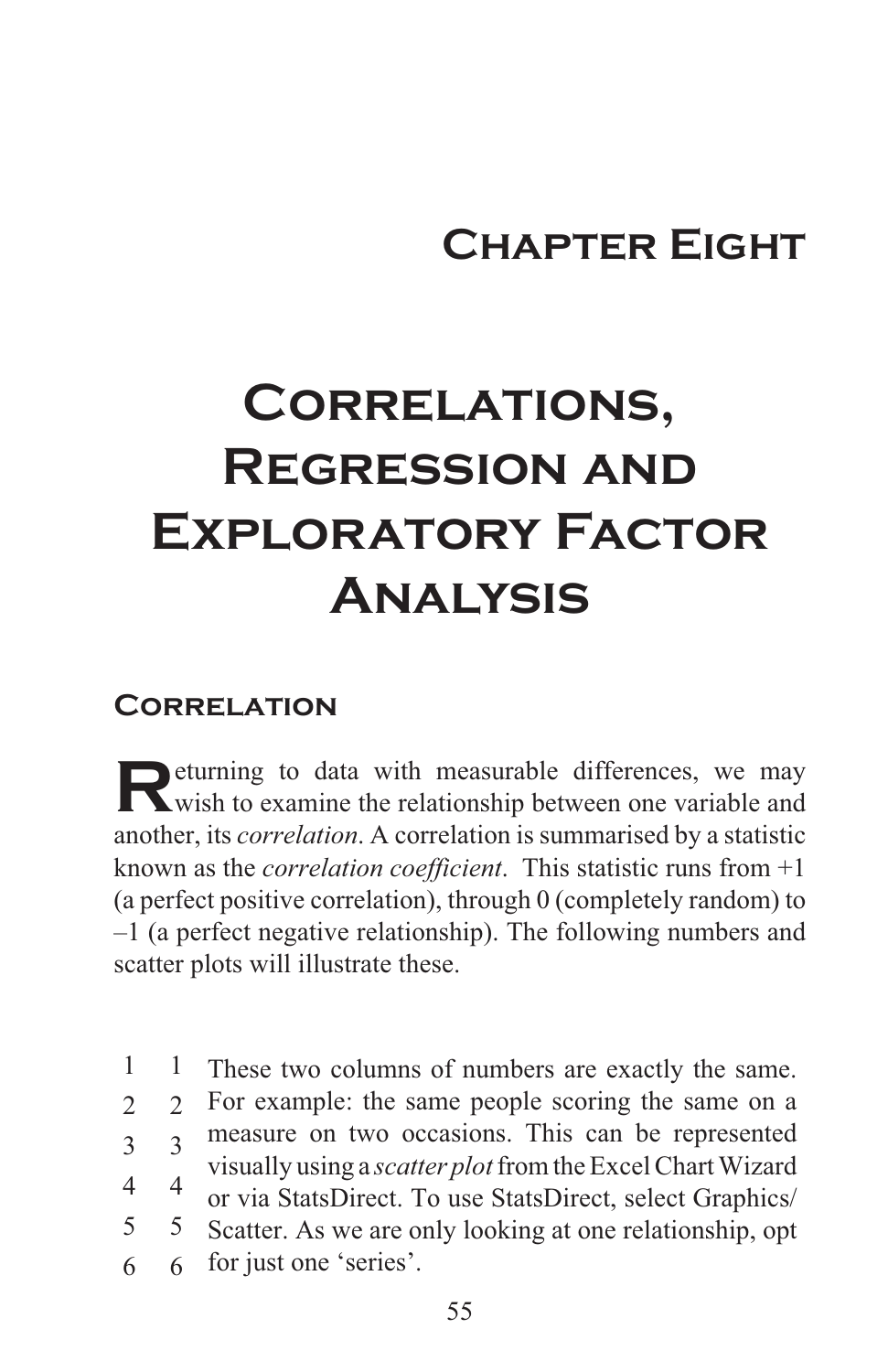#### **Correlations, Regression and Factor Analysis**



Although one would not expect a perfect relationship in the course of research, a similar slope of this type would indicate a positive relationship between two variables.

1 6 2 5 3 4 4 3 5 2 Now we juxtapose the inverse, a negative relationship; the higher the score on one of the measures, the lower the score on the other one. This is a perfect *negative* relationship.

6 1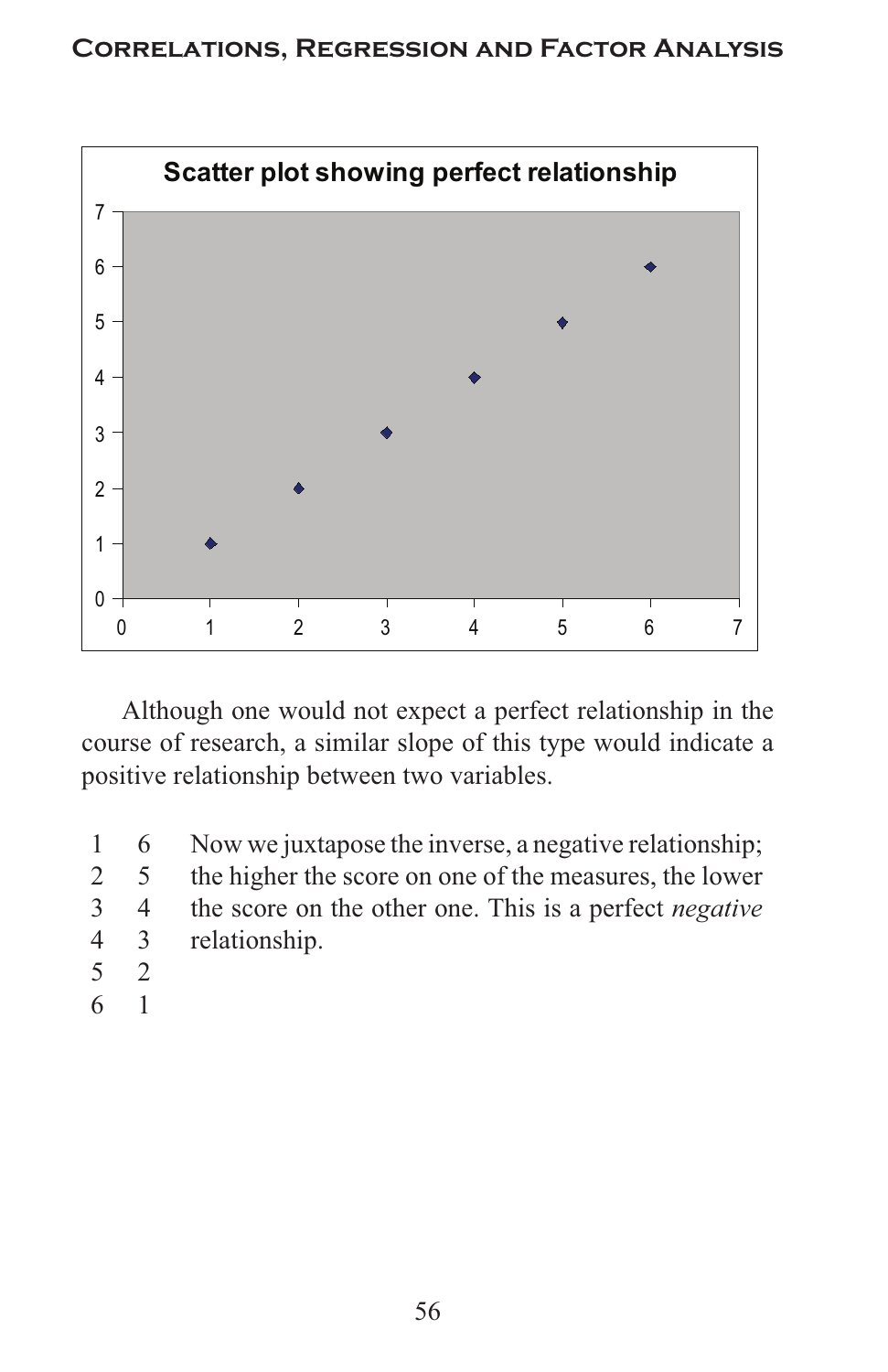

Again, a similar slope, this time rising from right to left, would be indicative of a negative relationship between two variables.

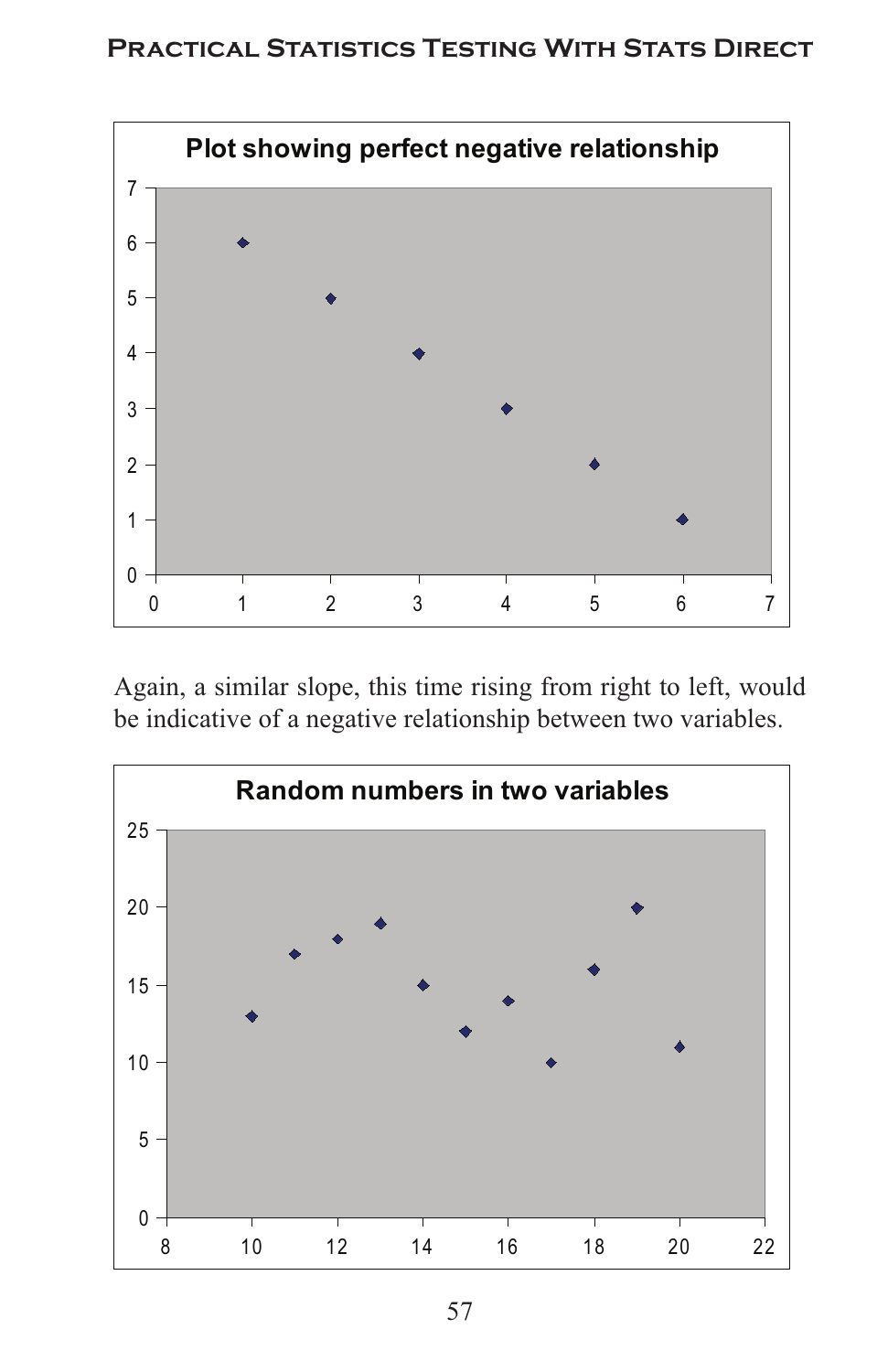#### **Correlations, Regression and Factor Analysis**

No sensible line could go through this set of relationships. The numbers here were randomly generated. With more numbers involved, a globular cluster is quite typical.

The random numbers used were:

Now let us use one of the tests.

#### *Two Conditions Tested for a Relationship (Correlation) – Spearman, a Non-Parametric Test*

As discussed previously, a non-parametric test does not concern itself overmuch about the nature of the data. This is just as well here, as we are firstly going to ask it about the perfect positive relationship, the perfect negative one and the pair of variables with random scores. Select Analysis/Non-parametric/ Spearman Rank Correlation. (Also reachable by Analysis/ Regression & Correlation/Spearman Rank Correlation.)

On each occasion, choose one of the sets of numbers given above. In the case of the positive perfect relationship, the coefficient (Rho in the case of this test) =  $1$ .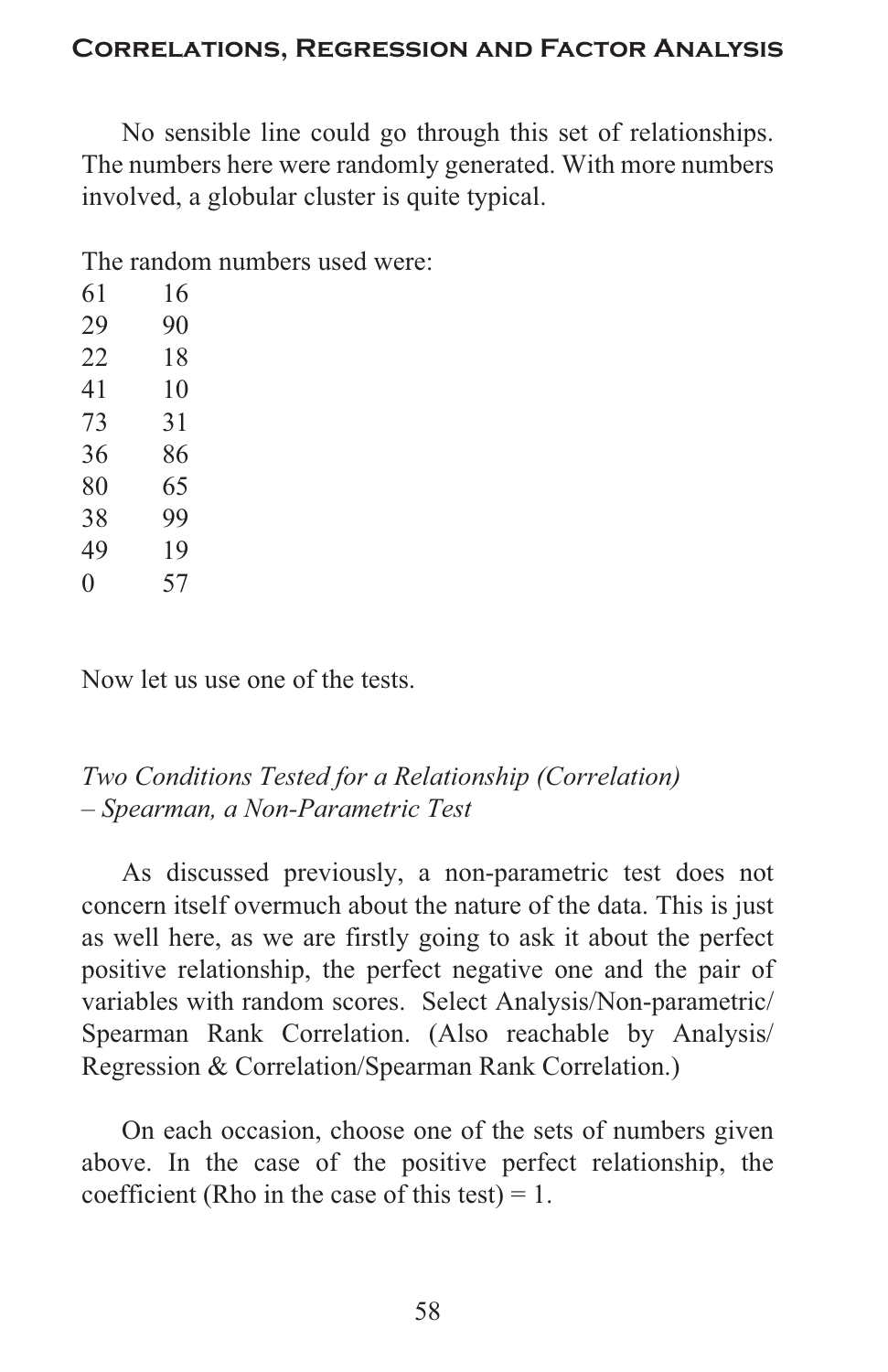The negative perfect relationship has  $Rho = -1$ . Our randomly drawn numbers give a coefficient of 0.2 (i.e., pretty close to zero).

There is a continuum of correlation coefficients:

**1** (perfect positive) - - - - - - - **0** (random) - - - - - **–1** (perfect negative)

Now, let us approach real life. In a survey, people may express confidence in the government, running from very high at rating 1 to very low at rating 5. They may also be rated in terms of confidence in the future, from not confident at 1 to very confident at rating 5.

The scale 'Confidence in the Government' (suggesting that this is at low ebb) is:

5, 1, 2, 4, 4, 3, 5, 5, 3, 4

The scale 'Confidence in the Future' (here, people seem unsure) is:

5, 4, 5, 3, 1, 2, 4, 3, 2, 2

Having seen a fairly bitty scatter plot chart, the Spearman test coefficient turns out to be .06, obviously small. The p level is 0.89; any effect is clearly a matter of chance.

Keep the 'Confidence in the Future' ratings and compare them with the following salaries for each person (in thousands): 28, 30, 25, 27, 18, 20, 15, 24, 18, 22;

assuming that the researcher had predicted beforehand that salary would be positively associated with confidence in the future and that given the small numbers,  $p < .05$  was an acceptable level (5 in 100 chance of a fluke finding), then such findings could be accepted at a one-tailed level of analysis ( $p < .05$  one-tailed but is greater than that at the two-tailed level).

Did you check the scatter graph for this example? A slope can be discerned.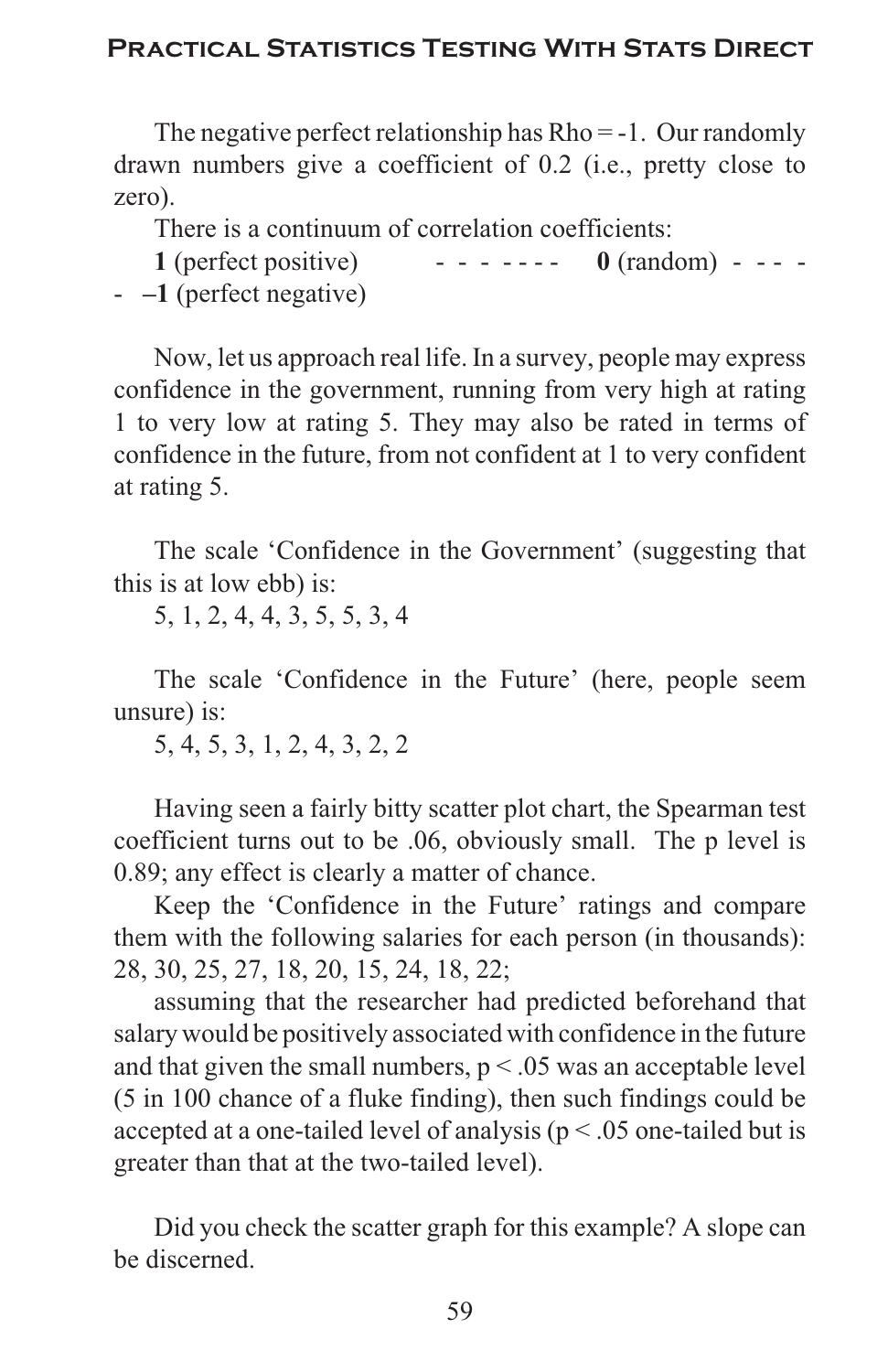

*A cautionary note:* Why do I insist upon looking at scatter plots in addition to using a test? The reason is that the correlational tests here (non-parametric and parametric) are *linear*. They assume a relationship that runs in one direction, whether positive or negative. If you run a test without looking at a scatter plot as well, there is the danger of assuming significance or lack of it from test results which are really fictitious. Below are two examples of non-linear correlations. One is a real-life error by the author. I examined a friend's blood pressure readings against time (thanks, you know who, for allowing me to reproduce this evidence of my impulsive nature). The coefficient was –0.16, with a two-tailed p level of .3 – a surprise to both of us as we had expected some sort of pattern to emerge. Then, I remembered…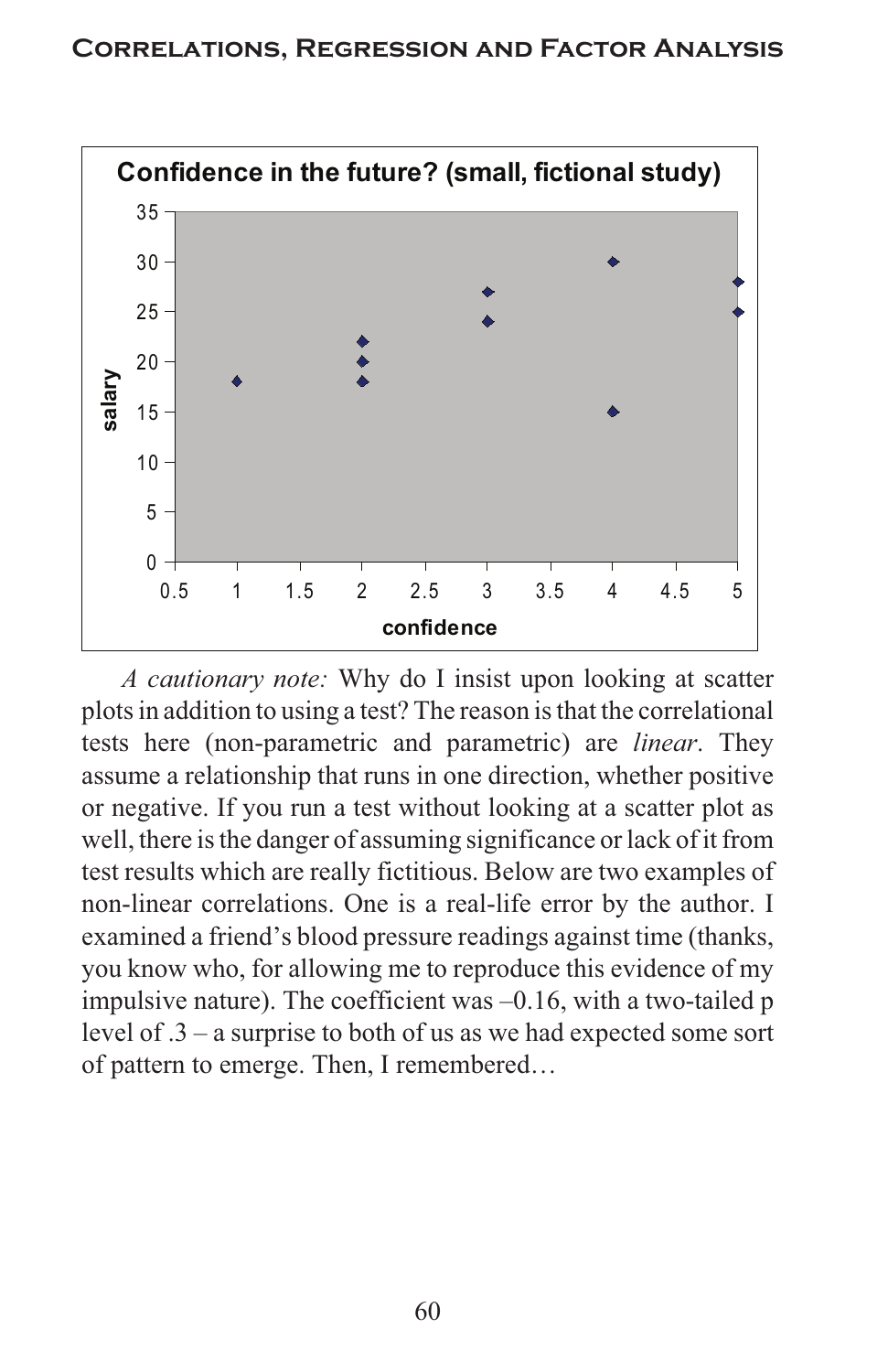

As is suggested by the graph's wave-like formation, there is a tendency towards higher blood pressure readings in the early afternoon and also at night. So there is an effect, but it is not a linear one. While the graph is informative, I should not have used a linear test; the correlations were of course meaningless.

Another non-linear example may be familiar to students of stress and sports fans.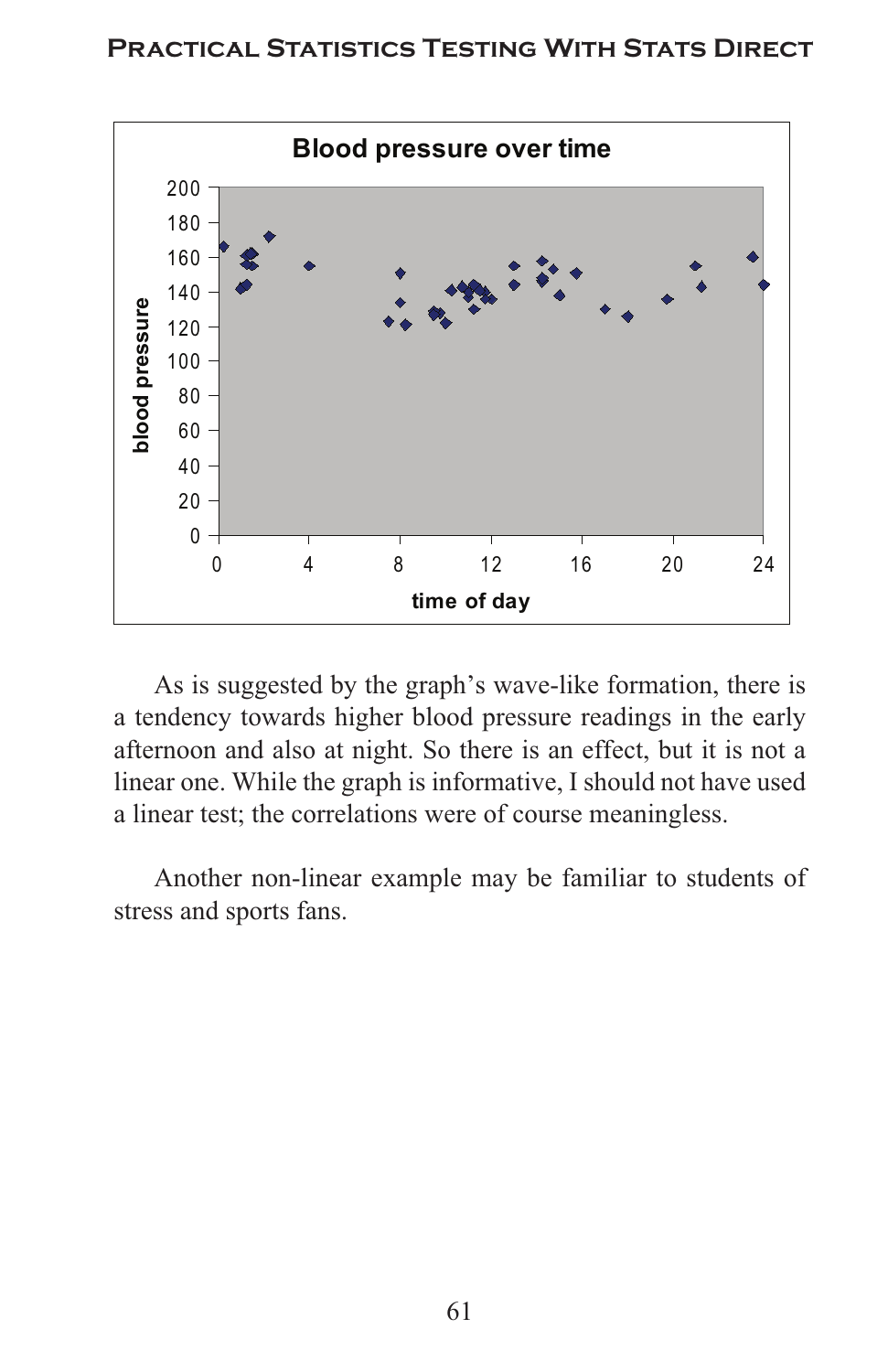

This (fictional) grading of performance against high and low graded stress levels is indicative of what is known as the Yerkes-Dodson Law. Although high stress may damage performance, some degree of stimulation is seen as necessary. Again, this nonlinear effect would emerge from a graph but could be erroneously seen as either significant or otherwise if subjected to Spearman's test or a parametric alternative. Essentially, 'curvilinear' relationships should not be subjected to these tests.

# *Two Conditions Tested for a Relationship (Correlated) – Pearson, a Parametric Test*

For this statistical test, select Analysis/Regression & Correlation/Simple Linear Regression & Correlation. As will be seen when we look at regression analysis, there is a close relationship between the two methods. For the moment, however, we are just interested in correlations; Pearson's Product Moment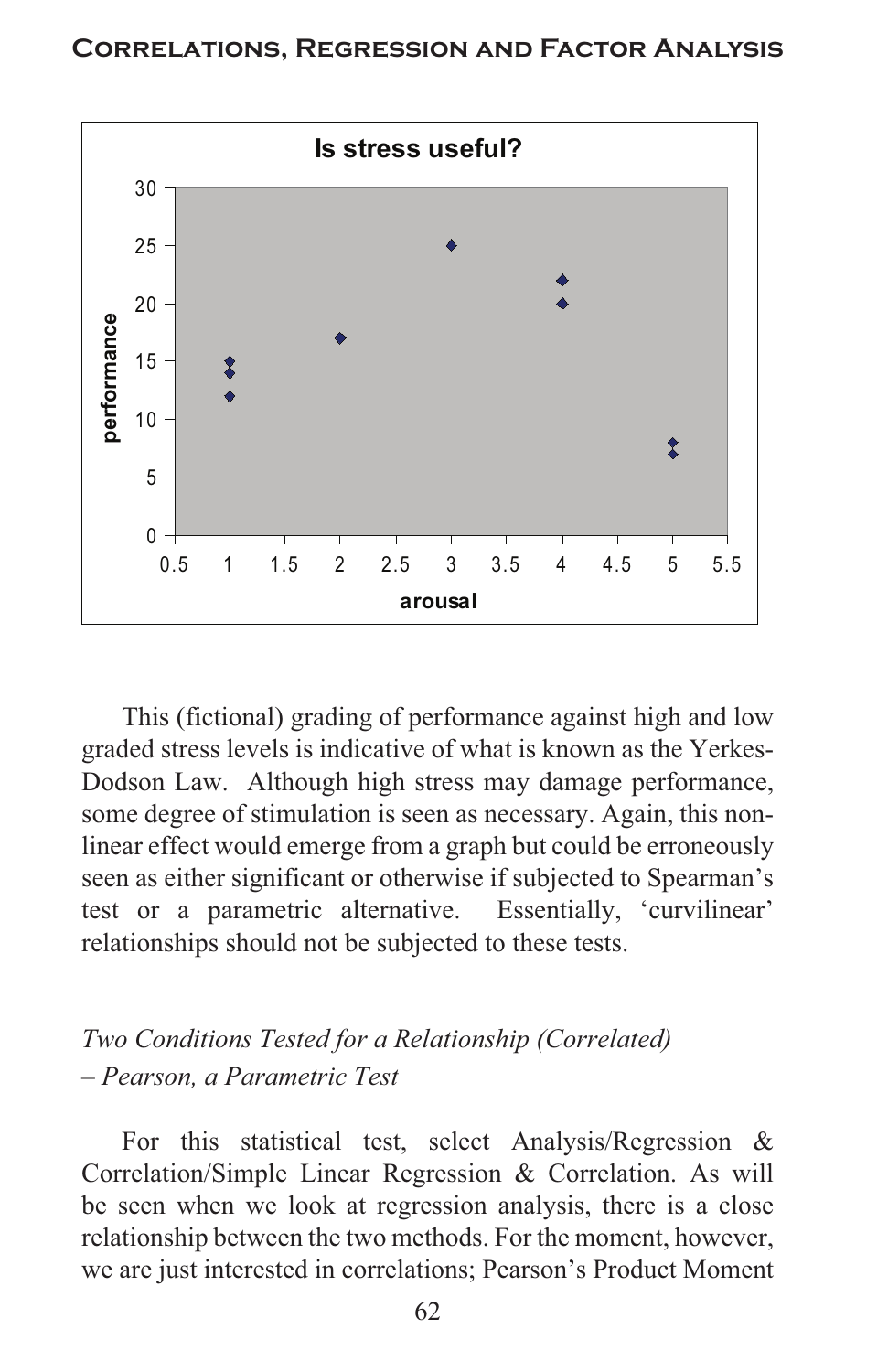Correlation provides the correlation coefficient  $- r$  - required here.

If you reopen the examination retakes file, you should find the following numbers in the third column: 62, 56, 40, 37, 62, 56, 68, 55, 68, 60. If you remember, this represented a significant improvement in examination scores. Suppose now there was the thought that this result may have been a lucky accident: we want to test *reliability* (whether or not a measure is consistent over time). As 'test-retest', however, would be inappropriate because of practice effects, we use a parallel test, which asks different questions about the same taught material.

The new scores are: 65, 55, 39, 43, 66, 54, 73, 58, 72, 64. If we use the scatter plot to examine the relationship between these two variables, we see a positive slope. When you again select Analysis/Regression & Correlation/Simple Linear Regression & Correlation, StatsDirect asks you to 'select data for outcome' and 'select data for predictor': these are important for regression, to be covered shortly, but if we are just using this test for correlation purposes, it does not matter which way round the variables go. The correlation coefficient *r* is .9871, showing a very high significance level; clearly, the examination methodology demonstrates high reliability. (Note also, for the next section, that a statistic called *r2* ['R Squared'] is .97436.)

For an example of a non-significant result using Pearson's correlation, try comparing the first two variables in the examination retake file (data repeated here):

52, 53, 47, 40, 48, 45, 52, 47, 51, 38 \_\_ 60, 34, 38, 52, 54, 55, 36, 48, 44, 56

#### **Effect Size**

Another statistic is worth considering at this stage. Note that when we looked at the significant relationship,  $r^2$  was cited as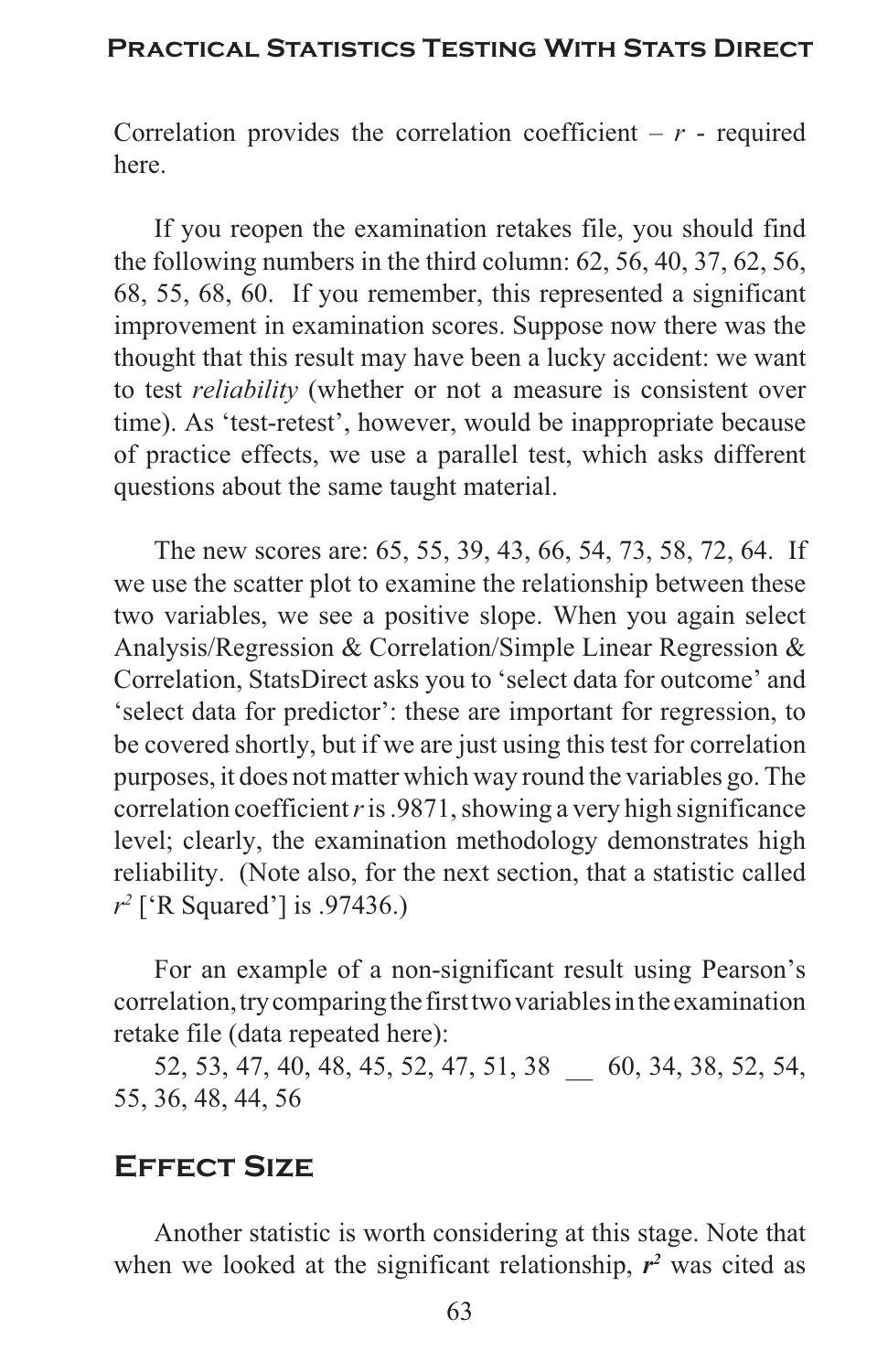#### **Correlations, Regression and Factor Analysis**

= .97436. If you use Tools/Calculator, you will, of course, note that this is indeed the square of the correlation, .9871\*.9871 Some people mistake the correlation coefficient (here *r*) as a measurement of the size of the relationship; it is, in fact, an assessment as to whether or not an effect is 'real' (i.e., significant) as opposed to an irrelevant mixture of variables. It is the *effect*  $size$  (here  $r^2$ ) which shows how far the effect accounts for the *variance*, the swing away from the mean.

In the current example, .974 rather than .987 seems of little import, but what about a case where the coefficient  $r$  is (a still quite high) .63? Here, the effect  $r^2$  .3969 contributes no more than 40% of the variance. Quite often, therefore, a significant result can represent a negligible effect size; .33, for example, gives only 11% of the variance. Cohen (1988) suggests the following categories for effect size (*d*):

 $0.2$  to  $0.5$  = small effect size;  $0.5$  to  $0.8$  = medium;  $> 0.8$  = large.

Various ideas emerge from this. If the rest of the variance is random 'noise', could the research model be improved, made more reliable? Is there another factor at play which could contribute to our understanding of the effect? Is the significant result meaningful in real-world terms, and should we invest in it? These questions become less academic when we look at multiple regression and correlation (MRC).

As a building block, however, we first need to consider regression as a concept.

## **Linear Regression (Two Conditions)**

When we looked at the scatter plot charts for significant relationships between two sets of data, a slope could be ascertained, representing the relationship. A line can be drawn through the incline (assuming it makes sense when considering the real world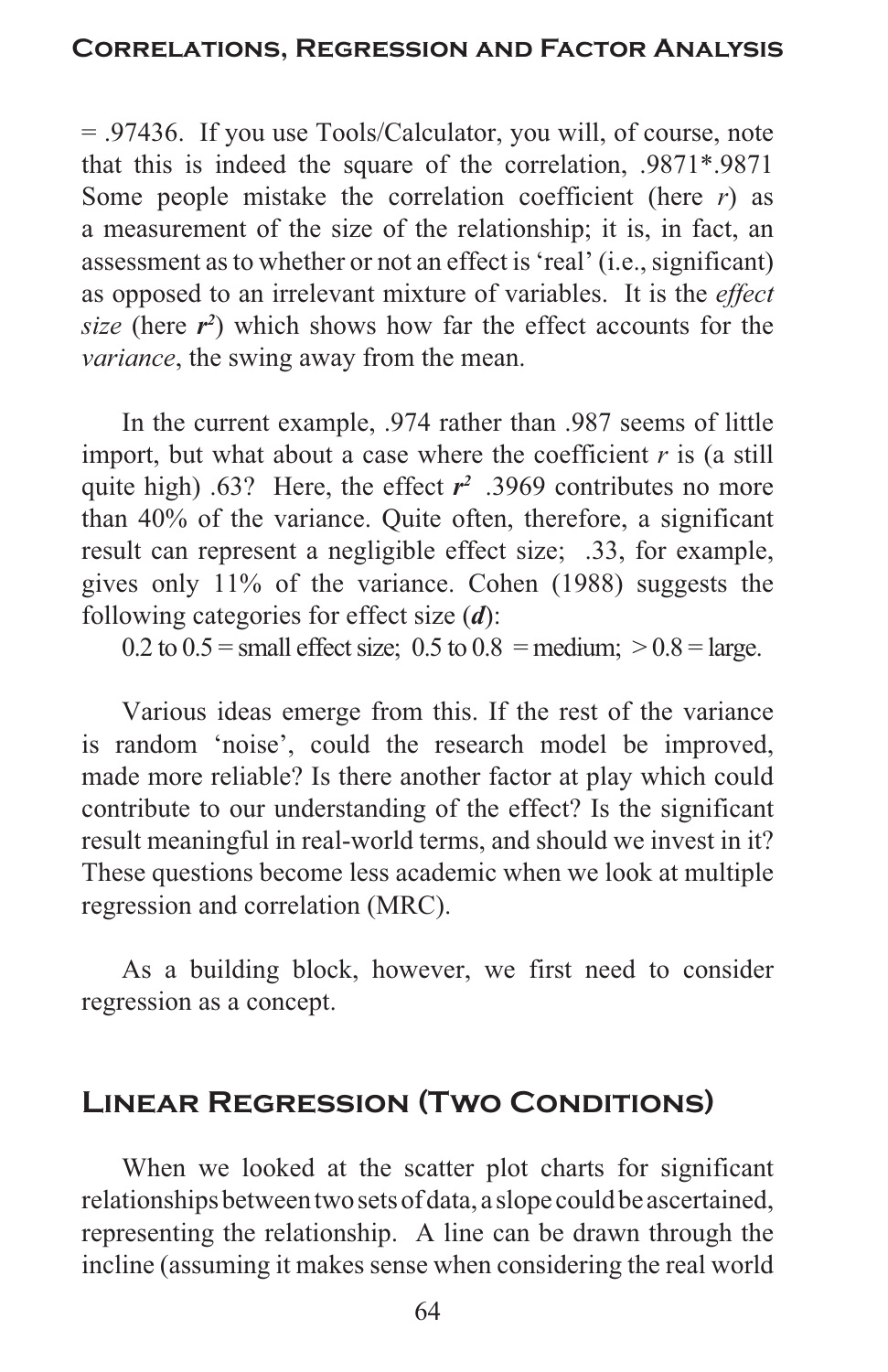context), taking us into the realms of prediction. By looking for where the X variable meets the intercept (the line), we can see what value is expected from the Y variable.

#### **Non-Parametric Linear Regression**

Use when the data is rather rough-hewn.

Taking a simple (fictional) example, ratings for some individuals with debt-related problems (high ratings indicate worse problems) - 1, 1, 1, 2, 2, 2, 3, 3, 3, 4, 4, 4, 5, 5, 5 - and the rated likelihood of their looking for help (5 meaning they have declared themselves certain to seek help): 3, 1, 1, 2, 1, 2, 3, 2, 3, 2, 3, 4, 4, 5, 5 Select Analysis/Regression & Correlation/ Non-Parametric Linear Regression; use the seeking help ratings as Outcomes and debt levels as Predictors: i.e., will debt levels be a useful guide to the likely take-up of counselling services?

Looking at the intercept, one can see that people with greater problems are likely to seek help, but also that this is by no means certain at an intermediate level; perhaps information about services needs to reach the intermediate problem group before they get into further trouble…

# **Simple Linear Regression (Parametric Linear Regression)**

Another example of regression can be found on the commercial data set below. For the moment, let us just look at Sales and Price. Is there a meaningful relationship between these variables, and can we make predictions about how well a product will sell if we change the price? (Before anybody blames me for their financial demise, these are fictional figures. 'Pile High, Sell Cheap' works in some markets and not in others…)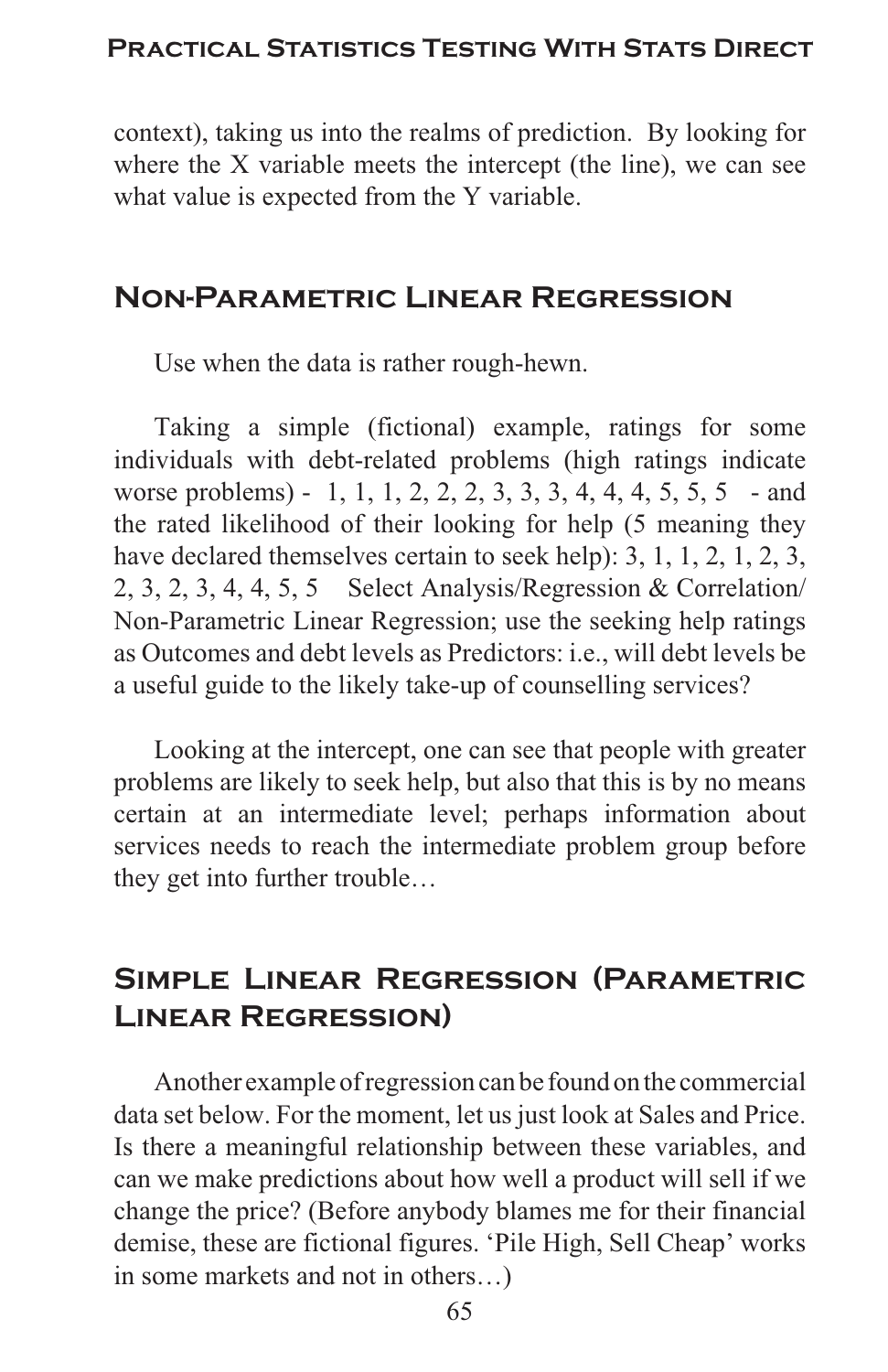Select Analysis/Regression & Correlation/Simple Linear & Correlation

Choose 'Sales' as Outcome (Y axis) and Price as Predictor (X axis)

| Shop           | Sales | Price | Instore<br>Advertising | <b>Street</b><br>Promotion | Local<br>Radio |
|----------------|-------|-------|------------------------|----------------------------|----------------|
| $\mathbf{1}$   | 8600  | 24.99 | 2180                   | 6400                       | 12000          |
| $\overline{2}$ | 9100  | 18.99 | 2200                   | 7800                       | 11500          |
| $\overline{3}$ | 9400  | 24.99 | 2220                   | 6800                       | 12400          |
| $\overline{4}$ | 9500  | 24.99 | 2160                   | 7000                       | 13500          |
| 5              | 9800  | 18.99 | 2220                   | 6500                       | 13200          |
| 6              | 10700 | 18.99 | 2170                   | 5000                       | 13500          |
| 7              | 11200 | 18.99 | 2280                   | 6800                       | 13200          |
| 8              | 11400 | 18.99 | 2500                   | 7200                       | 13500          |
| 9              | 11400 | 18.99 | 2200                   | 6000                       | 13500          |
| 10             | 11700 | 18.99 | 2250                   | 7400                       | 12900          |
| 11             | 3800  | 30.99 | 2190                   | 5000                       | 11000          |
| 12             | 4900  | 30.99 | 2250                   | 7500                       | 12000          |
| 13             | 6100  | 24.99 | 1180                   | 5400                       | 11900          |
| 14             | 6500  | 30.99 | 2250                   | 6000                       | 12500          |
| 15             | 6900  | 30.99 | 2170                   | 8200                       | 12100          |
| 16             | 7300  | 30.99 | 2180                   | 6500                       | 14000          |
| 17             | 7400  | 20.99 | 2255                   | 6100                       | 12200          |
| 18             | 7600  | 30.99 | 2250                   | 6800                       | 12300          |
| 19             | 7800  | 18.99 | 2200                   | 6000                       | 13300          |
| 20             | 8100  | 20.99 | 2240                   | 6900                       | 10000          |
| 21             | 11800 | 30.99 |                        |                            |                |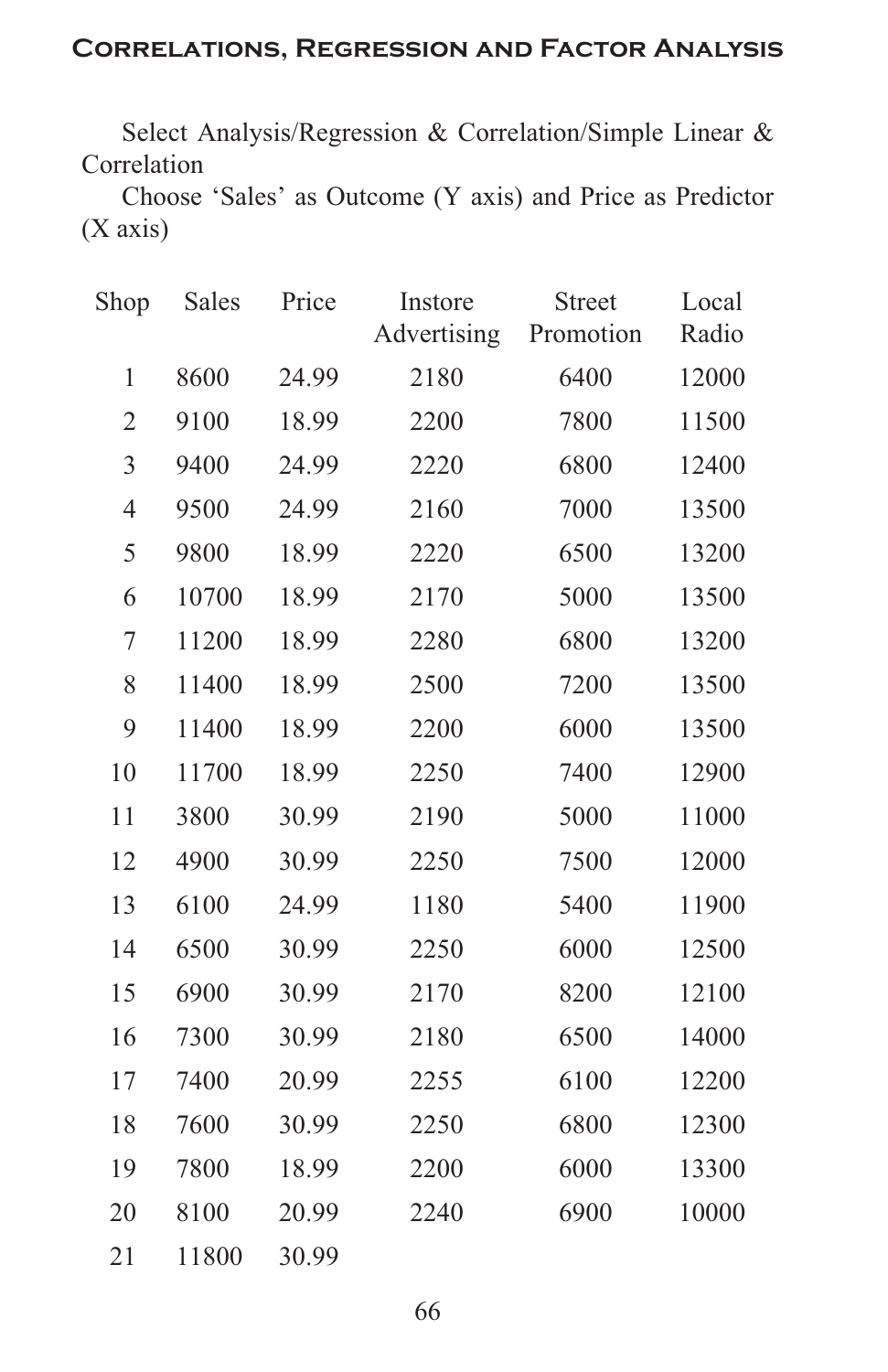The Correlation Coefficient (Pearson's Product Moment r) = -0.61 ; the negative is fine, representing an inverse relationship: lower prices, higher sales.  $p < 0.01$  The effect size - r2 - is .37; we shall look at the implications of this shortly.

Now take the 'plot regression' option. Apart from anything else, we want to make sure that the relationship is linear. It is linear. Another problem emerges, however: an outlier. One coordinate is well away from the other data and is theoretically dubious, selling at the highest price and yet is also selling well; let's not go there.

During data exploration, removing data just because it is inconvenient to you is unforgivable. We are now, however, in the business of making predictions, so it is reasonable to remove the outlier to improve the prediction model. We are interested in the generality of usual behaviour. In future calculations using this data set, do not use this outlier (conveniently placed at the bottom).

Now run the Regression again without the outlier (i.e., 20 items). The correlation is now –0.77, with an effect size of 0.59. With much more of the variance accounted for, we have a more valid tool for prediction.

Now we get to the point of this exercise: *interpolate X to Y*. In other words, put in a single value for Price and see its likely effect on Sales. For example, if we put up the price to 35, sales are likely to be a little over 4,500; if we drop the price to 15, sales are likely to rise to above 11,000; price  $= 25$ , sales  $= 7,800$ . Let's pass the calculator to the CEO…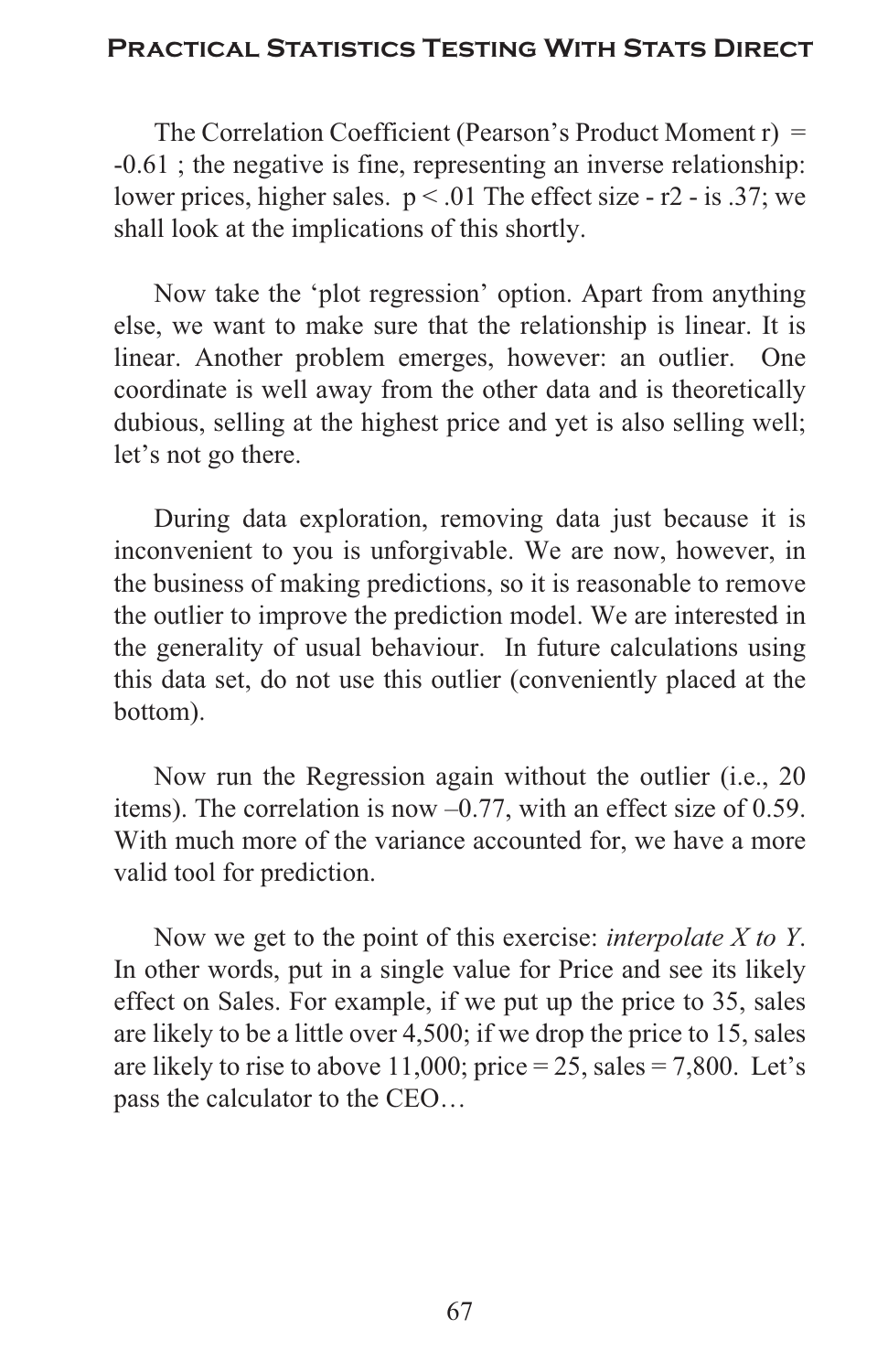*Multiple Regression – multiple predictor variables against one criterion variable*

Returning to our table, we may ask if price by itself is the only significant factor in determining the number of sales. Multiple regression allows one to build a *model* for effective prediction. We are interested in two main issues: does the addition of extra variables make an appreciable difference to predictions? And, if so, are some variables more useful than others?

Select Analysis/Regression & Correlation/Multiple Linear and ignore the invitations to use weights (too heavy at this stage of our development). Select *Sales* as the *Outcome (Y axis)* – remember just to choose the first 20, without the outlier – then select *Price, Instore Advertising, Street Promotion and Local Radio* as *Predictors*. The immediate screen is quite informative: Price, in an inverse way  $(r = -0.82)$ , is seen to be significant (i.e., not a chance effect), but so is Local Radio.

To find out the answer to our first question, whether or not this makes an appreciable difference to our predictive model, select *Analysis of Variance* (and press 'calculate').

There is a significant effect, with the Multiple Correlation Coefficient  $R = 0.89$  (our simple price/sales regression was  $-0.77$ ). The effect size  $R^2$  is .79 (referred to by StatsDirect as 79.5% of the variance), but it may be better to pay attention to the adjusted effect size of .74, or 74% of the variance. As the effect size of the simple regression was 59%, this model is a more effective one. In other words, we would do well to consider other factors in addition to price when predicting sales.

Before trying anything else, it may be worth checking for statistical safety. Calculate '*Residual plots*'. Residuals, essentially errors, are nicely spread around on both sides of the axis when correlated with Y and with our favoured variables (1 for prices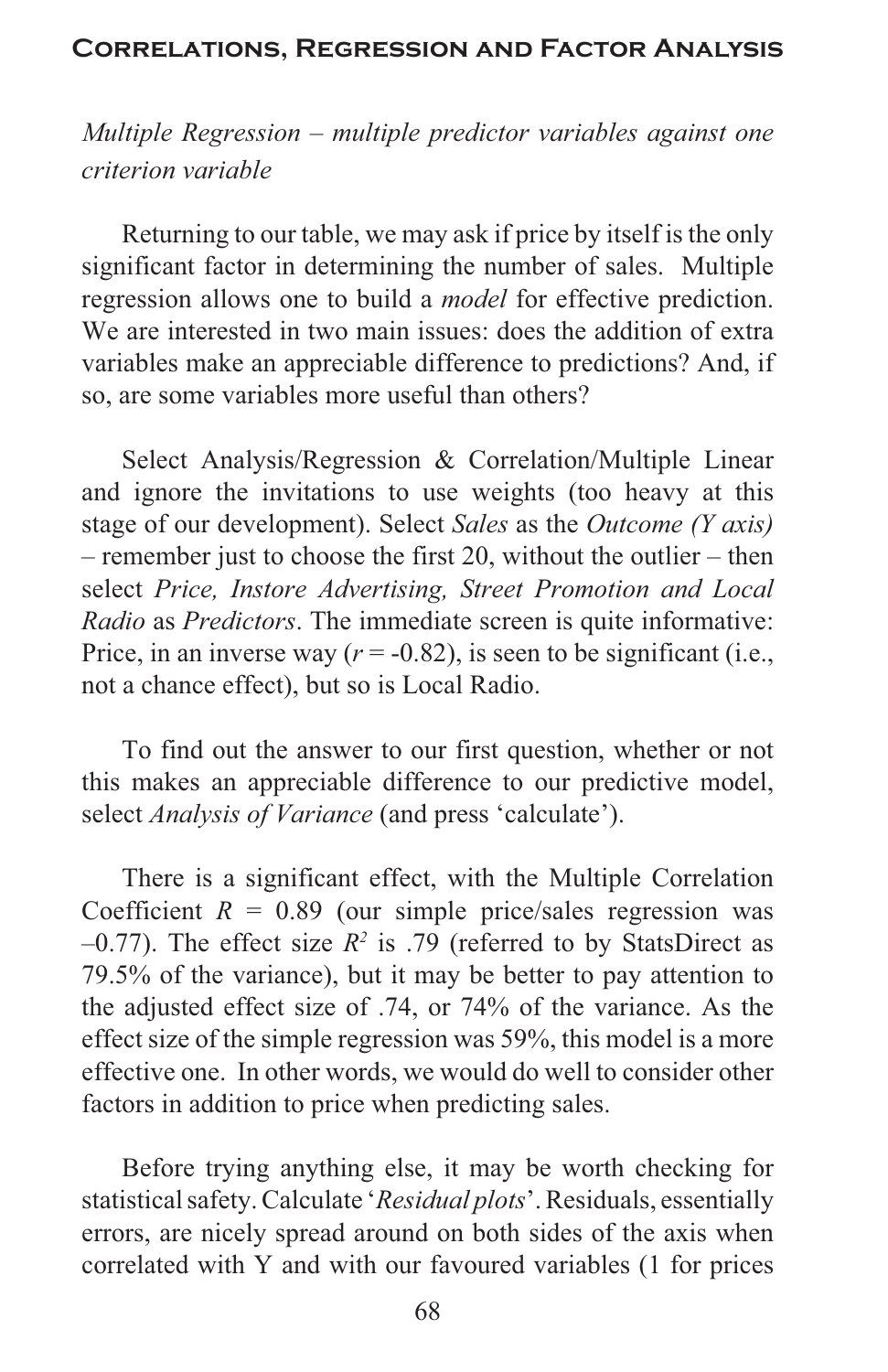and 4 for local radio) – this is fine, as they should be randomly spread. The almost straight line in the bottom graph is also fine, as a straight line on a Normal plot for residuals indicates that the errors are spread randomly. Also calculate '*Collinearity*': essentially, high collinearity means that variables are overcorrelated against each other, possibly meaning that they may be measuring the same underlying construct; in such a case, we probably need to get rid of unnecessary variables. (Rather than fishing for results, one should only include variables that 'make sense'.) As it is, all variables show a high tolerance factor (good) and a low variance inflation factor (1 is good). Press '*Help*' if you want more guidance on these measurements.

Returning to the significance levels, it looks like a worthwhile move to refine our model by removing Instore Advertising and Street Promotion as less influential factors. So, now we go back and perform multiple regression with just price and local radio as predictors: *Analysis of Variance* gives a multiple correlation coefficient of 0.85, and an adjusted effect size of .69 (69%). Our two factors account for considerably more of the variance than the simple model. We do not seem to have lost much by removing the others, although one could always look for another relevant factor.

Having found a useful model, however, let us predict with it. Opt for *Prediction*. Use the left-hand text box to adjust values for the Predictor variables. If we alter the Price to 11.99 and put up our expenditure on local radio to 20,000 – using the left-hand box as a drop-down menu - then, after pressing 'calculate', the screen shows our sales soaring to over 18,000. The intervals cited underneath show the possibility of this varying somewhat…

#### **Multiple Correlation**

One can also study the pattern of relationships between more than two variables. Bear in mind, however, that the more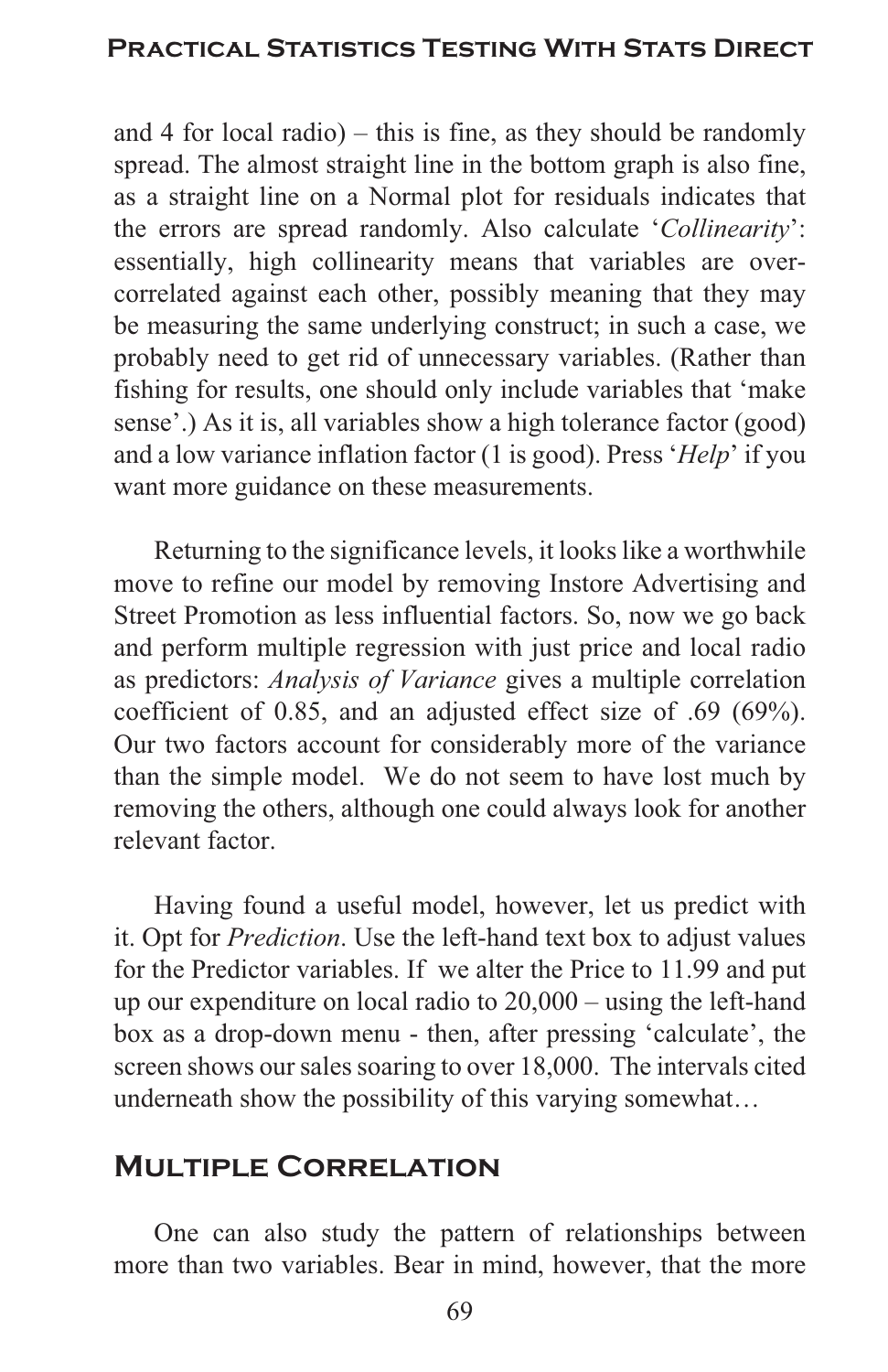correlations you run that appear to be significant, the greater the chance that some of them are, in fact, the product of chance results. If each test has, say, a one in a hundred chance of being a fluke, then this rises as more tests are conducted. One highly conservative method to counter this is the Bonferroni technique: you multiply a correlation's p value by the number of comparisons to get an adjusted p value. If we take our sales example using all the variables there, the use of multiple regression will show us that the radio promotion p value is  $p = 0.0076$ ; our comparisons numbering 10, we get 0.076. This is rather harsh and – this is the real world entering our calculations – almost certainly wrong; the Bonferroni is particularly fierce when applied to a large number of tests. If, however, we just look at sales, price and radio promotion, as recommended in our multiple regression example, we get a less impressive p value of 0.01, but we are only using 3 comparisons, giving an adjusted p value of 0.03.

Leaving aside the Bonferroni method, let us examine a *correlation matrix* involving our sales example: select Analysis/ Regression & Correlation/Principal Components/Correlation and use all 5 variables. If offered the opportunity to 'reverse scale option', say 'No' at the moment: negative correlations are meaningful in this example (high sales, low price); on other occasions, you may opt for reverse scaling where obverse relationships are irrelevant. Now ignore the initial screen (components, Eigenvalues, etc.): this will be discussed when we look at factor analysis. Opt for *Correlation Matrix* and 'Calculate'. (You may wish to copy the matrix to a workbook for clarity.)

Two common features of correlation matrices may be seen. Firstly, where a variable is matched against itself, a perfect correlation (1) is observed. Secondly, the two halves of the correlation matrix either side of the line of 1's are mirror images of each other, so you only need to pay attention to one of these triangles of data (the lower half is probably easier to look at).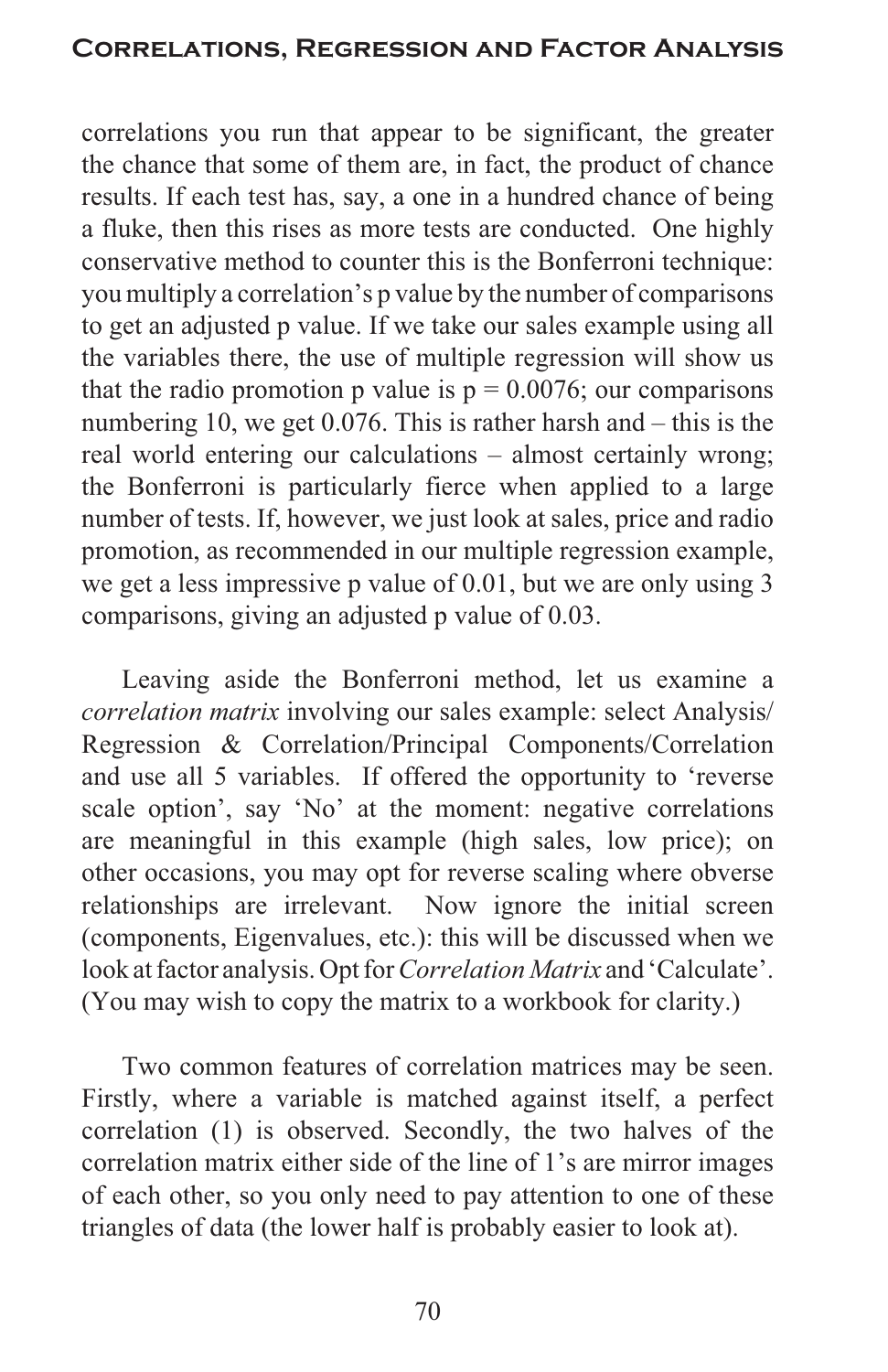In our example, we can see a large negative correlation between Sales and Price and a fairly large positive correlation between Sales and Radio promotion (supporting our previous decision to concentrate on these factors in multiple regression prediction). With regard to the effect size – how far the correlations account for the variance of the effect – you can work this out by squaring the correlation coefficient.  $-.767 * -.767 = .588$ : Price x Sales accounts for half the variance.  $0.534 * .534 = .285$ : Price x Radio promotion is also influential. The other effect sizes would be much less impressive even if they were significant; it should be noted that the apparent paradox of statistically significant variables with negligible effect sizes is a commonplace and you will, at some point, have to make some difficult decisions about what is 'significant' when it comes to application in the real world.

Situations can be less clear than in our example. Several correlations, with a range of decent sized coefficients, may render 'eyeballing' of the correlation matrix a hopeless enterprise. Some subjective decisions can be made with the assistance of Exploratory Factor Analysis.

#### **Factor Analysis – a Data Reduction Methodology**

#### *Exploratory Factor Analysis*

Factor analysis is both a generic name for the extraction of underlying variables from data and for a specific technique. Here, we consider factor analysis in general. It should be noted that the reader may find this section more difficult than the earlier ones; believe it or not, you will find far more complex explanations of factor analysis elsewhere …

The basic point of exploratory factor analysis is to take several correlations and reduce a bulky conglomeration of variables into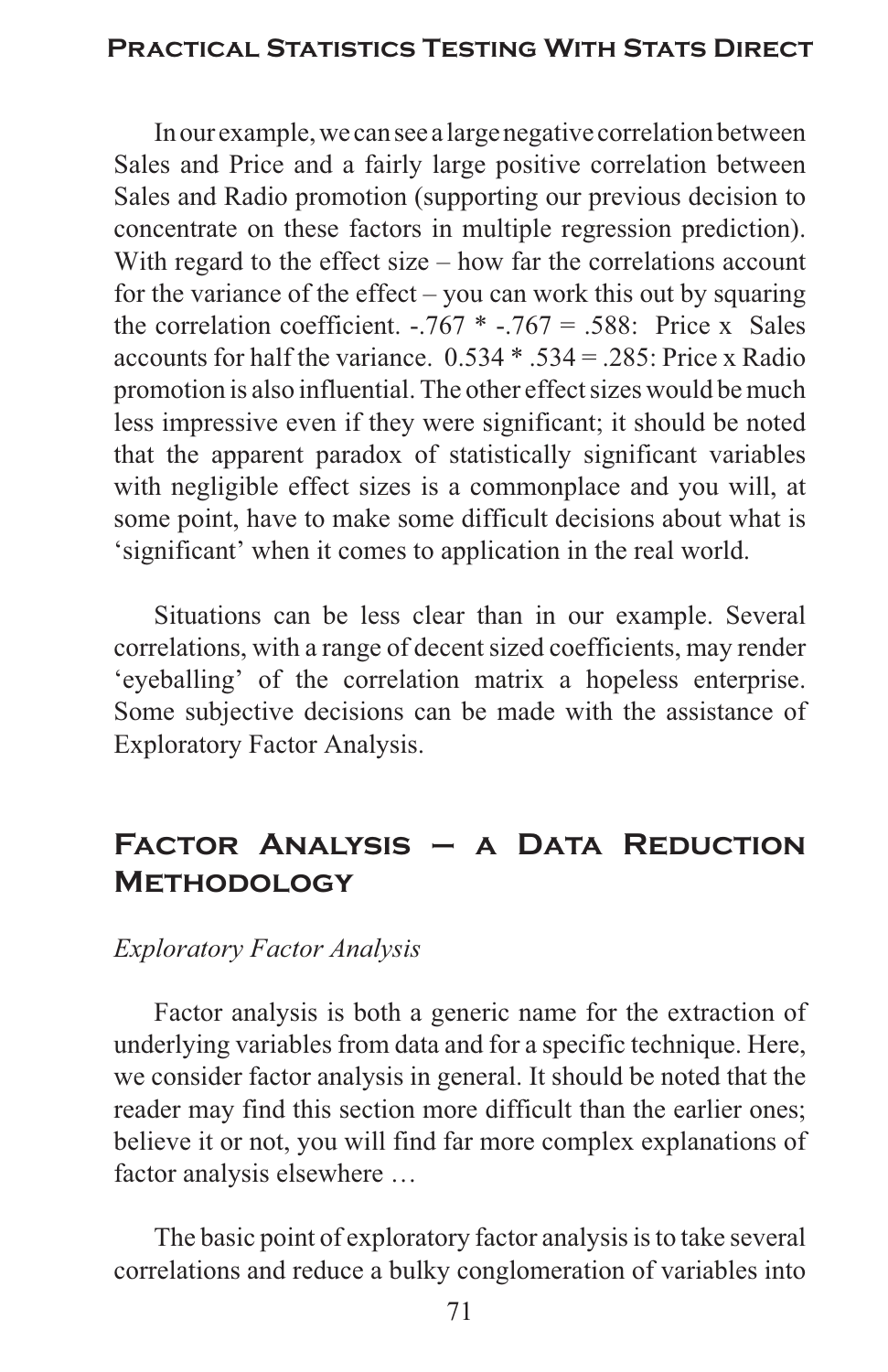hopefully meaningful components, or *factors*. Factor analytic techniques try to find a structure in the relationships between variables, reducing the number of variables into a smaller number of components. If, for example, survey respondents declare a liking for several variables, you may want to find if there are a few common attitudes which account for many of the responses.

As usual, there are real world considerations. Avoid the poor practice of lumping together all the variables from a large study; put in those variables which you think are likely to be relevant. Also, note that the results should be inter-correlated to some extent: if there is no relationship, then there will be no common factors. On the other hand, too high a correlation between two variables may indicate that they measure the same thing; one should be removed before a factor analysis is conducted. There is serious debate about whether or not factors are merely statistical artefacts rather than meaningful entities. In practical terms, this can be resolved to some extent; as is usual when using statistical techniques, a lot depends upon having a sensible rationale for action rather than just pressing the button to see what happens.

There is a lot of literature on the process of factor analysis. The following, very brief explanation is not necessary for conducting the tests but may be helpful when you are confronted by reports on factor analysis. Firstly, a correlation matrix is formed from the data (as we looked at in the previous section). Secondly, factors are extracted, for example, using the Principal Components Analysis (PCA) technique. Thirdly, if you were using the *technique* called Factor Analysis, the factors would be *rotated*; as we do not use factor analysis here, rotation need not concern us, but a brief discussion can be found in the technical appendix later in this section.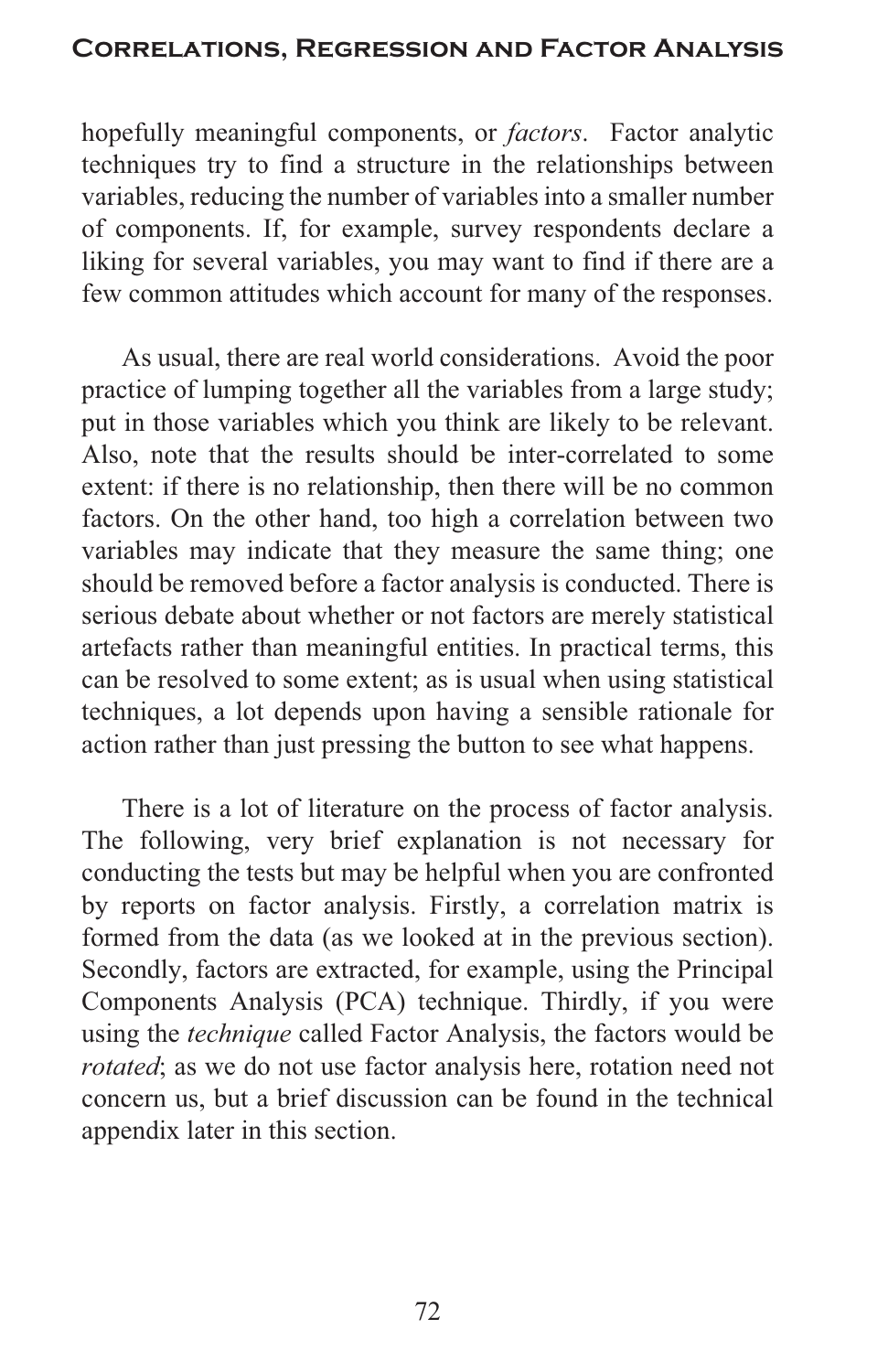#### *Principal Components Analysis – A Factor Analytical Technique*

PCA is a precursor to factor analysis the technique, but is now the most widely used method of factor analysis. The data below consists of 15 rows, representing observations (individuals, shops or other objects) and the 12 variables, A to L. The latter could be measures of business data, individuals' performance on different tests, etc. We want to see if there are any common underlying variables, how many there are, and how far each contributes to the variance.

| B  | C  | D  | E  | F  | G  | H  | I  | J  | K  | L  |
|----|----|----|----|----|----|----|----|----|----|----|
| 92 | 61 | 28 | 25 | 16 | 79 | 54 | 60 | 43 | 28 | 61 |
| 44 | 67 | 51 | 81 | 45 | 62 | 61 | 32 | 57 | 54 | 67 |
| 72 | 71 | 74 | 79 | 30 | 85 | 57 | 40 | 51 | 41 | 39 |
| 84 | 58 | 43 | 42 | 15 | 70 | 70 | 76 | 69 | 14 | 20 |
| 92 | 48 | 54 | 36 | 26 | 72 | 69 | 67 | 59 | 14 | 26 |
| 53 | 51 | 75 | 48 | 42 | 94 | 84 | 69 | 58 | 19 | 39 |
| 45 | 89 | 54 | 56 | 42 | 89 | 60 | 49 | 47 | 35 | 40 |
| 98 | 58 | 27 | 35 | 11 | 70 | 62 | 72 | 57 | 15 | 33 |
| 97 | 69 | 53 | 41 | 12 | 72 | 67 | 54 | 46 | 26 | 42 |
| 92 | 63 | 76 | 60 | 28 | 56 | 43 | 21 | 39 | 80 | 83 |
| 95 | 55 | 79 | 39 | 35 | 60 | 53 | 32 | 53 | 60 | 74 |
| 87 | 65 | 73 | 70 | 13 | 80 | 65 | 64 | 65 | 20 | 33 |
| 80 | 52 | 67 | 60 | 16 | 67 | 52 | 53 | 54 | 51 | 56 |
| 61 | 76 | 45 | 79 | 36 | 56 | 63 | 56 | 55 | 38 | 51 |
| 81 | 56 | 73 | 61 | 48 | 47 | 39 | 14 | 34 | 75 | 87 |
|    |    |    |    |    |    |    |    |    |    |    |

Three points about the raw data. There must be at least 100 observations. There should also be 5 times as many subjects (rows) as variables; these rules are ignored here for brevity's sake. Also, it is helpful to place together variables that you think are related.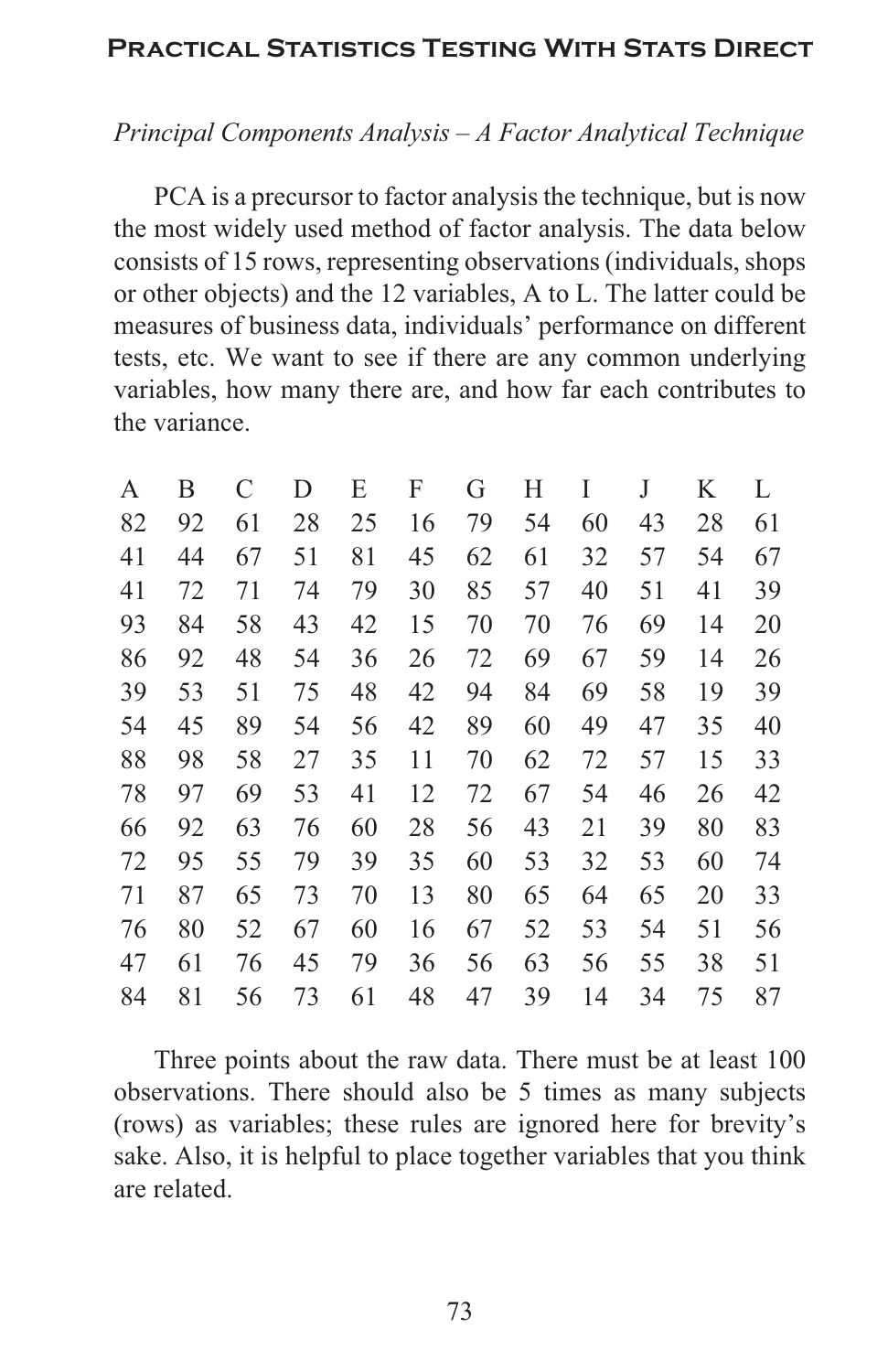Using the data above, select Analysis/Regression & Correlation/Principal Components/Correlation. You will then be asked about 'scale reversal'. Saying 'yes' removes negative signs from correlations, which may be helpful when negatives are merely an artefact of survey coding, for example mixtures of 1-5 and 5-1 scales, and, therefore, irrelevant. In this case, however, say 'no' and leave the negatives in.

| Principal components (correlation) |                  |            |            |  |  |  |  |  |
|------------------------------------|------------------|------------|------------|--|--|--|--|--|
| Component                          | Eigenvalue (SVD) | Proportion | Cumulative |  |  |  |  |  |
|                                    | 5.279569         | 44%        | 44%        |  |  |  |  |  |
| 2                                  | 3.22758          | 26.9%      | 70.89%     |  |  |  |  |  |
| 3                                  | 1.200434         | 10%        | 80.9%      |  |  |  |  |  |
| 4                                  | 0.836621         | $6.97\%$   | 87.87%     |  |  |  |  |  |
| 5                                  | 0.724655         | 6.04%      | 93.91%     |  |  |  |  |  |
| 6                                  | 0.259211         | 2.16%      | 96.07%     |  |  |  |  |  |
| 7                                  | 0.183885         | 1.53%      | 97.6%      |  |  |  |  |  |
| 8                                  | 0.137727         | 1.15%      | 98.75%     |  |  |  |  |  |
| 9                                  | 0.075948         | $0.63\%$   | 99.38%     |  |  |  |  |  |
| 10                                 | 0.040318         | $0.34\%$   | 99.72%     |  |  |  |  |  |
| 11                                 | 0.032293         | $0.27\%$   | 99.99%     |  |  |  |  |  |
| 12                                 | 0.001759         | $0.01\%$   | 100%       |  |  |  |  |  |
|                                    |                  |            |            |  |  |  |  |  |

The main screen appears as follows:

Components 1 to 12 on the left are generated by the software and are not of importance, except in showing the order of size of potential components, from largest to smallest. Any components could conceivably be considered to be factors and we need a way of deciding on a cut-off. As will be discussed, this can be a matter of judgement, dependent on known attributes, but the reading of Eigenvalues is a useful statistically based cut-off procedure: generally speaking, we only take account of components with Eigenvalues of 1 or more, so in this case, there would appear to be three discernible factors.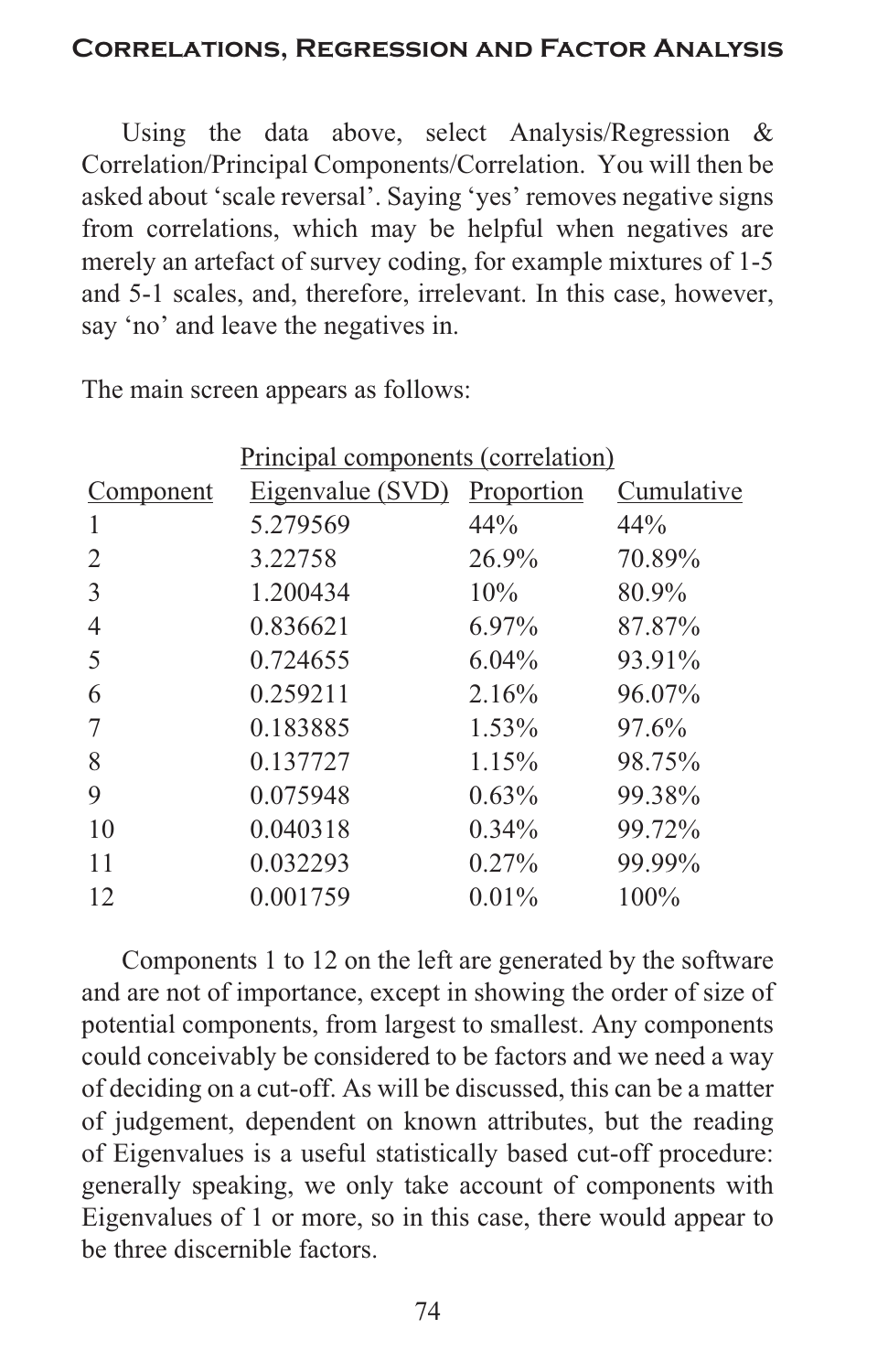'Proportion' shows each component's contribution to the variance; as will be noted by the 'Cumulative' column, the three largest factors account for almost 81% of the variance.

In addition to the main screen, opt for 'Correlation Matrix' (and 'Calculate').

Where there are several variables in a correlation matrix, the StatsDirect matrix may be cramped: if you copy this to the workbook, the matrix can be seen clearly.

| 0.757294 |                                 |                     |                                                                  |                 |                  |                                                            |  |  |
|----------|---------------------------------|---------------------|------------------------------------------------------------------|-----------------|------------------|------------------------------------------------------------|--|--|
|          | 4,6107 4,4555                   |                     |                                                                  |                 |                  |                                                            |  |  |
| 4,3305   |                                 | <b>AULTS: ALSAN</b> |                                                                  |                 |                  |                                                            |  |  |
|          |                                 |                     | <b>AGINA ASKIN LAWAY LAUNE</b>                                   |                 |                  |                                                            |  |  |
|          | 1,0071 1,71%                    |                     | 0 1997 0.09946 0.09997                                           |                 |                  |                                                            |  |  |
|          |                                 |                     | AND ATHE SWELL SOME STAR                                         |                 |                  |                                                            |  |  |
|          | <b><i>President Company</i></b> |                     |                                                                  | <b>QUAN QWE</b> | <b>JIEE ISKU</b> |                                                            |  |  |
|          |                                 |                     | <b>TANTA BISSE AND ASSIZ ANNO ASIZI ASSIZ AND A</b>              |                 |                  |                                                            |  |  |
|          |                                 |                     | <b>CONES 0 1030 0 1616 0 00391 #3251 #332617 #321459 #721477</b> |                 |                  |                                                            |  |  |
|          |                                 |                     |                                                                  |                 |                  | 8.522996 0.481265 0.587242 -8.65347 0.0277 0.95451 0.67777 |  |  |
|          |                                 | 机密封力                |                                                                  |                 |                  | 0.256243 0.19799 0.472773 0.55827 0.70599 0.87321 0.7411   |  |  |

The upper half of the computer-generated matrix has been removed from the chart above, as a whole matrix mirrors about the leading diagonal and can play tricks with the eyes, providing a mirage of imaginary clusters. The cells have also been conditionally formatted; any figure above .3 or below -.3 is in a darker font. Positive correlations of less than .3 and negative correlations larger than -.3 tend not to be meaningful in this context.

Previously, I recommended the practice of placing variables which are particularly likely to be related to each other into adjacent columns of the raw data. This allows easy viewing of any correlation clusters. Guessing which variables are closely related before subjecting the data is always a good idea. As has been discussed, you should have some rationale behind your data selections, but, in the case of the correlation matrix, failure to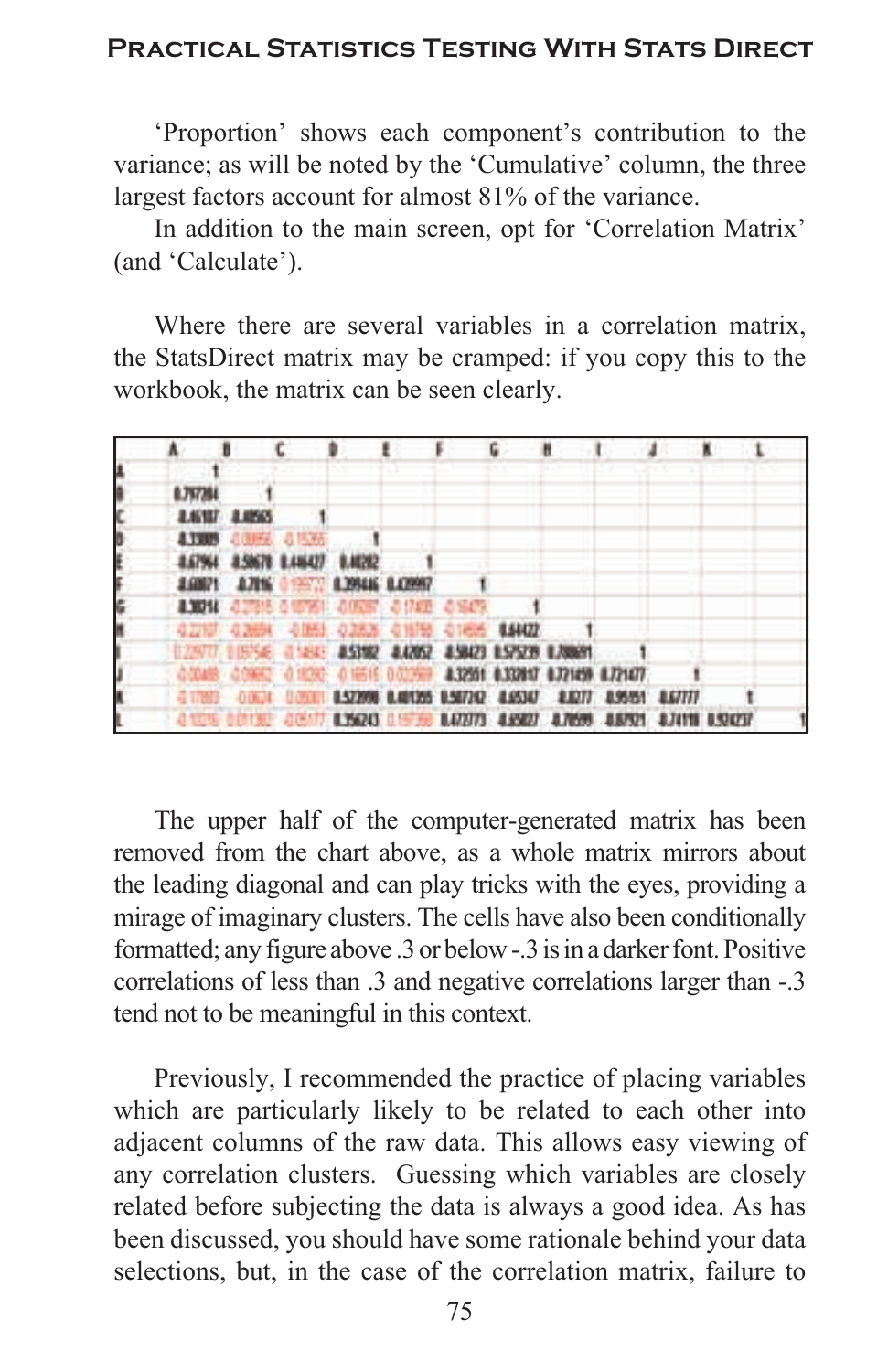align the variables will require an even more intense eyeballing of the data. When looking at your own data, however, the nature of the factors should become clearer.

In this case, we can see that variables K and L are highly correlated, with strong negative relationships with several other variables; often a construct may be partially defined by opposites. A and B are also highly correlated, with a grouping of positive relationships. The guidance from the Eigenvalues, seeing that we have two very influential factors, seems to be borne out.

Other clusters occur as well. The Eigenvalues suggest that a third factor is likely to have explanatory power. When dealing with variables in real life, however, we are likely to have more of a clue as to which factor and how important this is. Again, such real world considerations are likely to inform us whether or not the smaller fourth or fifth factors have any meaning or are merely the mathematical constructs implied in the list of components with Eigenvalues below 1.

As you might suspect, in spite of all the calculations, exploratory factor analysis has a considerable element of subjectivity, an art as well as a science if you like.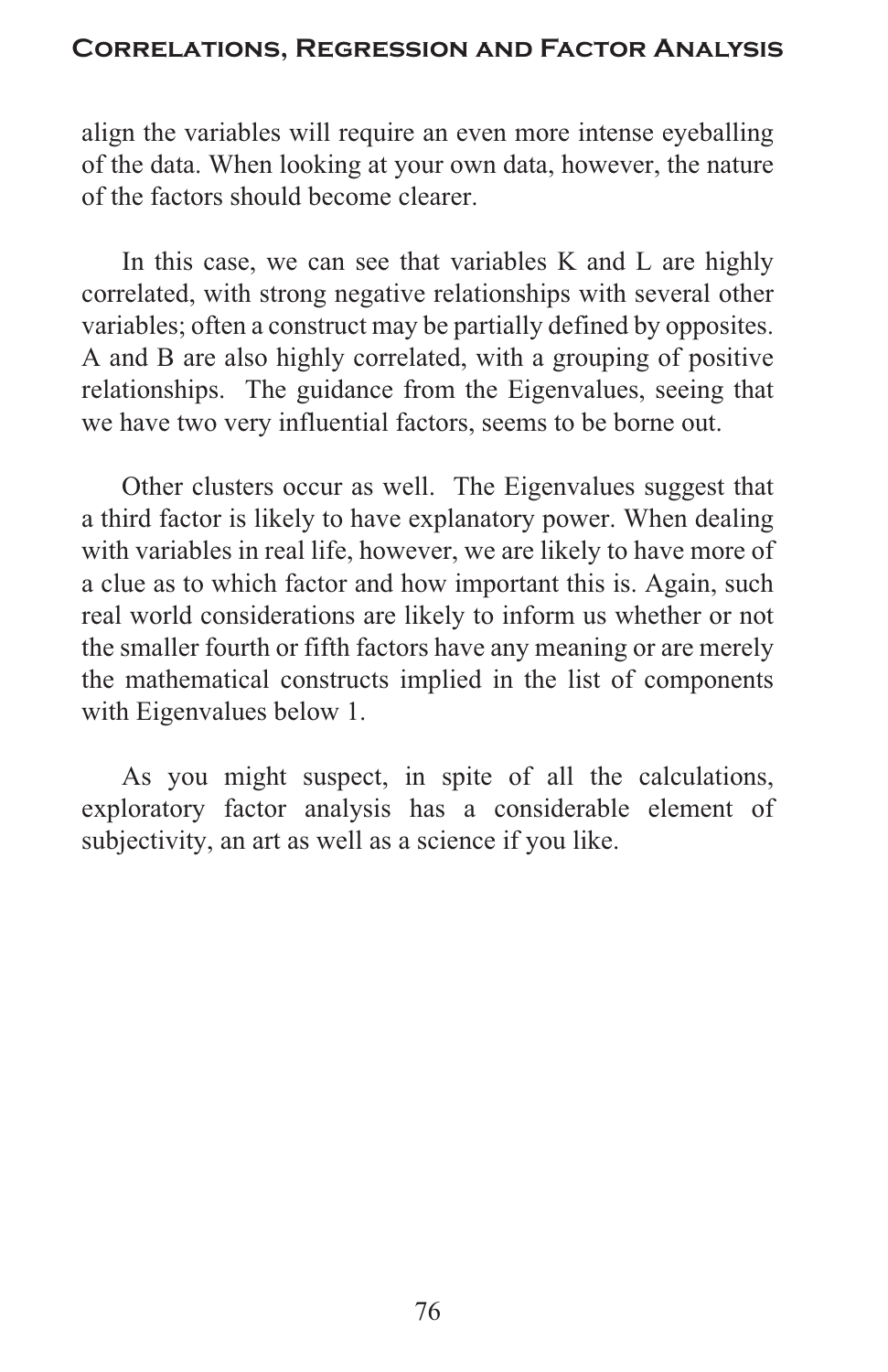#### **Confirmatory Factor Analysis**

As a relatively advanced technique, CFA is not going to be covered in any detail here.

Essentially, Exploratory Factor Analysis, as above, looks at data in a 'bottom-up' way and attempts to create a model of underlying factors.

Confirmatory Factor Analysis works 'top-down'. It uses data to confirm or test factorial models. One can test models against each other, for example. One can test the reliability of a model; in the example given, you might try out new sets of data to see if the three- or four-factor model is the more useful, or if the entire model is misleading.

*Factor Analysis – A Short Technical Appendix*

*Factors* – also known as latent variables, dimensions, or core constructs.

*Eigenvalue* – represents the total amount of variance contributed to by a factor. Deciding to use Eigenvalues of 1 and above is known as *the Kaiser Criterion*.

Eigenvalues, however, are a *guide*, particularly for when the divide between potential factors is less than clear. Depending upon the meaningfulness of the potential categories, one could have argued for four factors in our example. In real world decision-making, the number of factors should be influenced by theory and/or empirical evidence. All other things being equal, however, a theory with fewer factors should be preferred in borderline cases.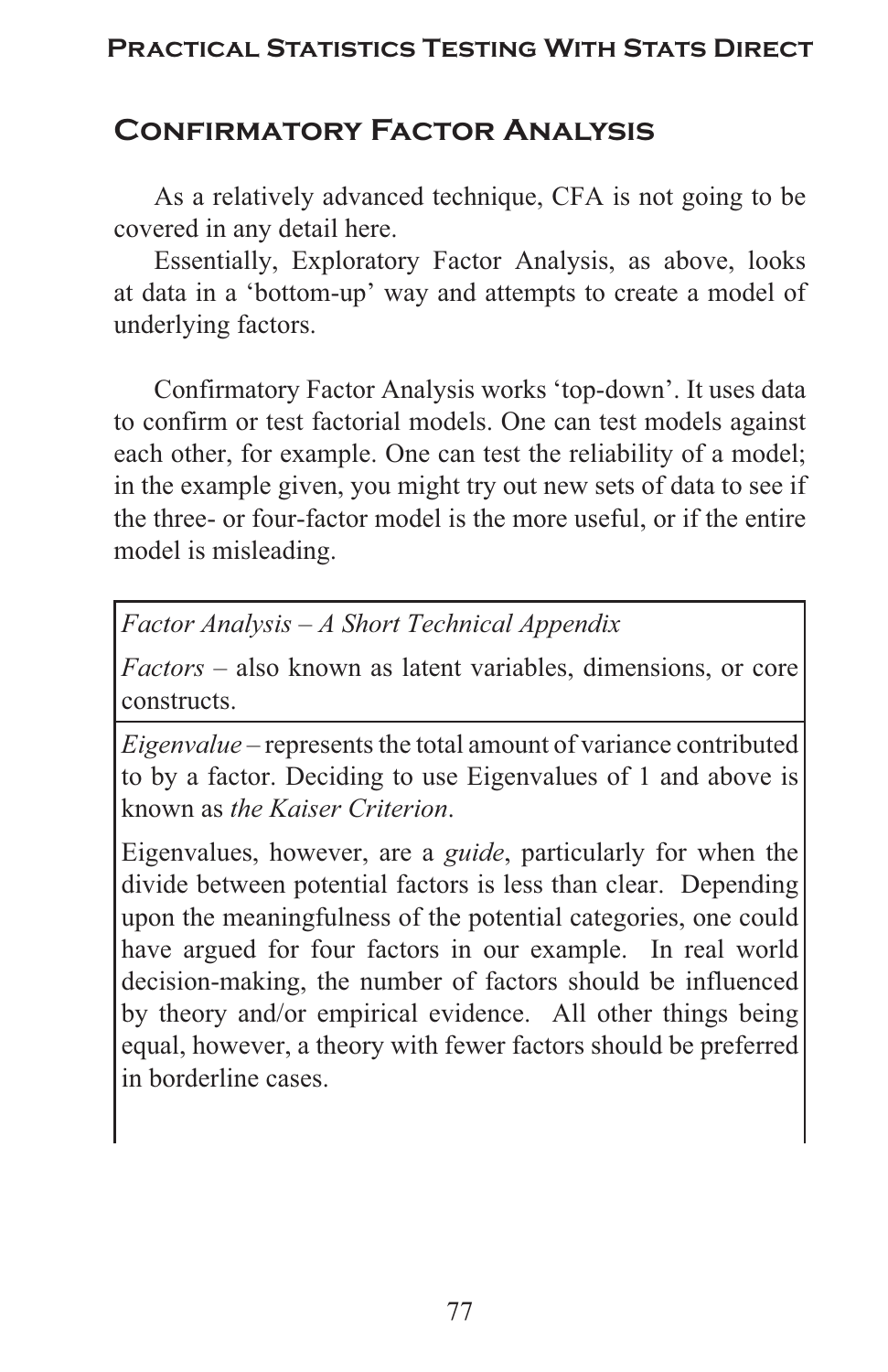*Rotation* – used in the technique called 'Factor Analysis'. Whereas the positions of clusters on X and Y axes make a lot of sense in univariate (one-variable) statistics, the immediate position of variables in multivariate statistics is not particularly meaningful. The point is that the initial position of a set of factors on graphical 'X Y' axes may not lead to sensible clusters: a three dimensional concept, as it were, is placed on a two-dimensional chart, rendering the direction of the axes largely irrelevant. The constellations of stars could be a useful metaphor: these appear to be real formations but are, in fact, individual stars at diverse distances merely clustered according to the viewer's perspective. Rotation is a legitimate way of adjusting the position of the clusters to achieve what textbooks refer to as '*simple structure'*, a tight and meaningful separation of factors. (Simple structure is an elusive concept; before running a factor analysis, you are also presented with the rather complex question of which type of rotation to choose, orthogonal or oblique, etc!)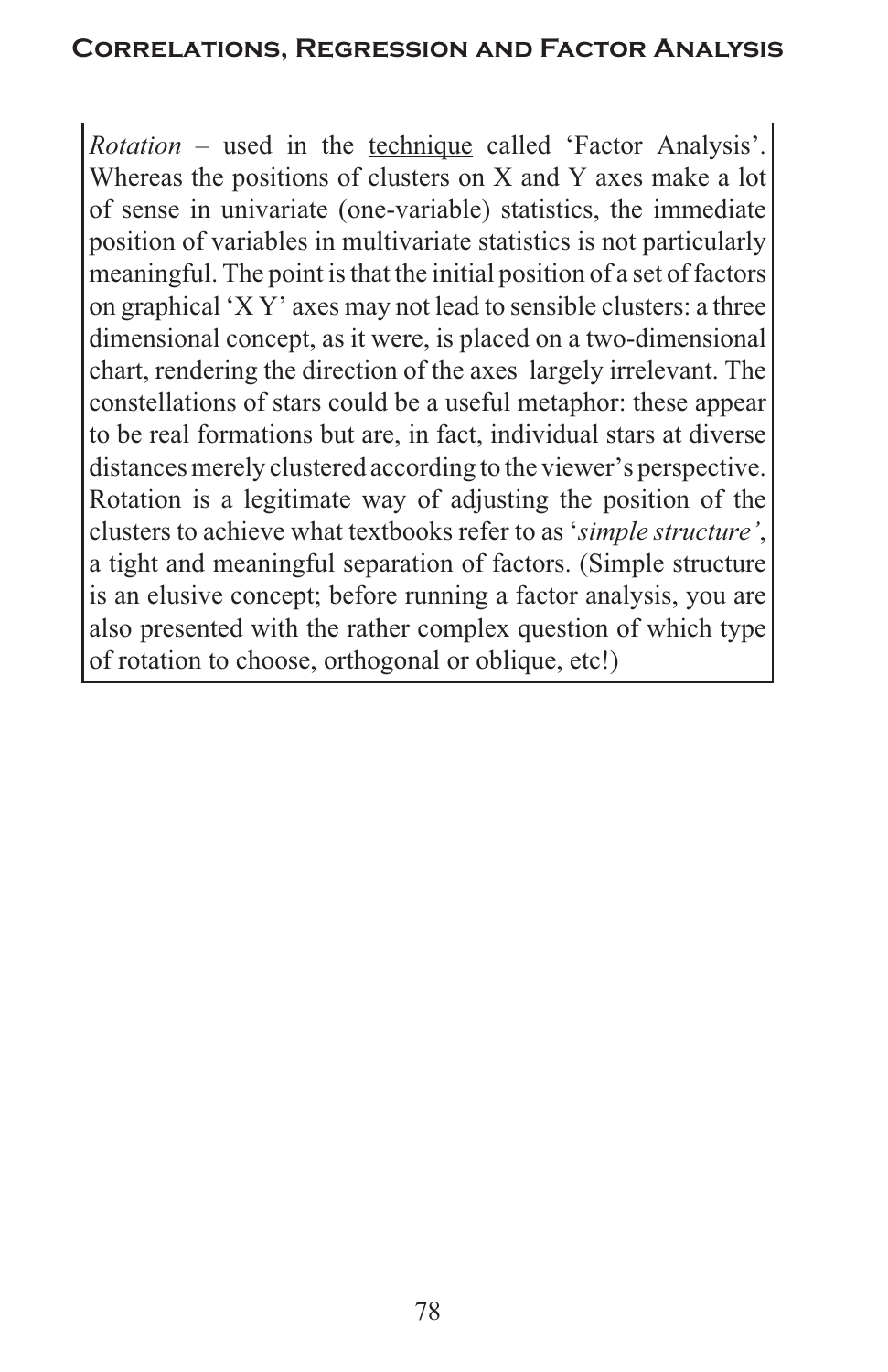#### **Talking Point**

We have already established that apparently strong correlations can be coincidental. Do too many tests and that five-in-a-hundred fluke is increasingly likely to occur.

Another perceived weakness of correlations is that they do not prove cause and effect. This is, of course, a problem. As an example, let us say that we have established a reliable relationship between confidence in the government and high levels of spending. Are we sure that perceived stability leads to higher spending? Or, could it be that high disposable incomes lead to political complacency? Or, is there a *mediating factor* which needs to be taken into account, such as unemployment?

One way of sorting out the problem is to run experiments or quasi-experiments. It is not always practical to do so, however. *Triangulation* of methods can be also be used; different aspects of a problem may be subjected to different forms of analysis to see if the original theory may be disproven. Confirmatory Factor Analysis, for example, could be used to test the given relationship, looking at different variables to examine the direction of an effect or to provide more explanatory models. Methods such as Structural Equation Modelling are also used to examine the direction of correlational effects.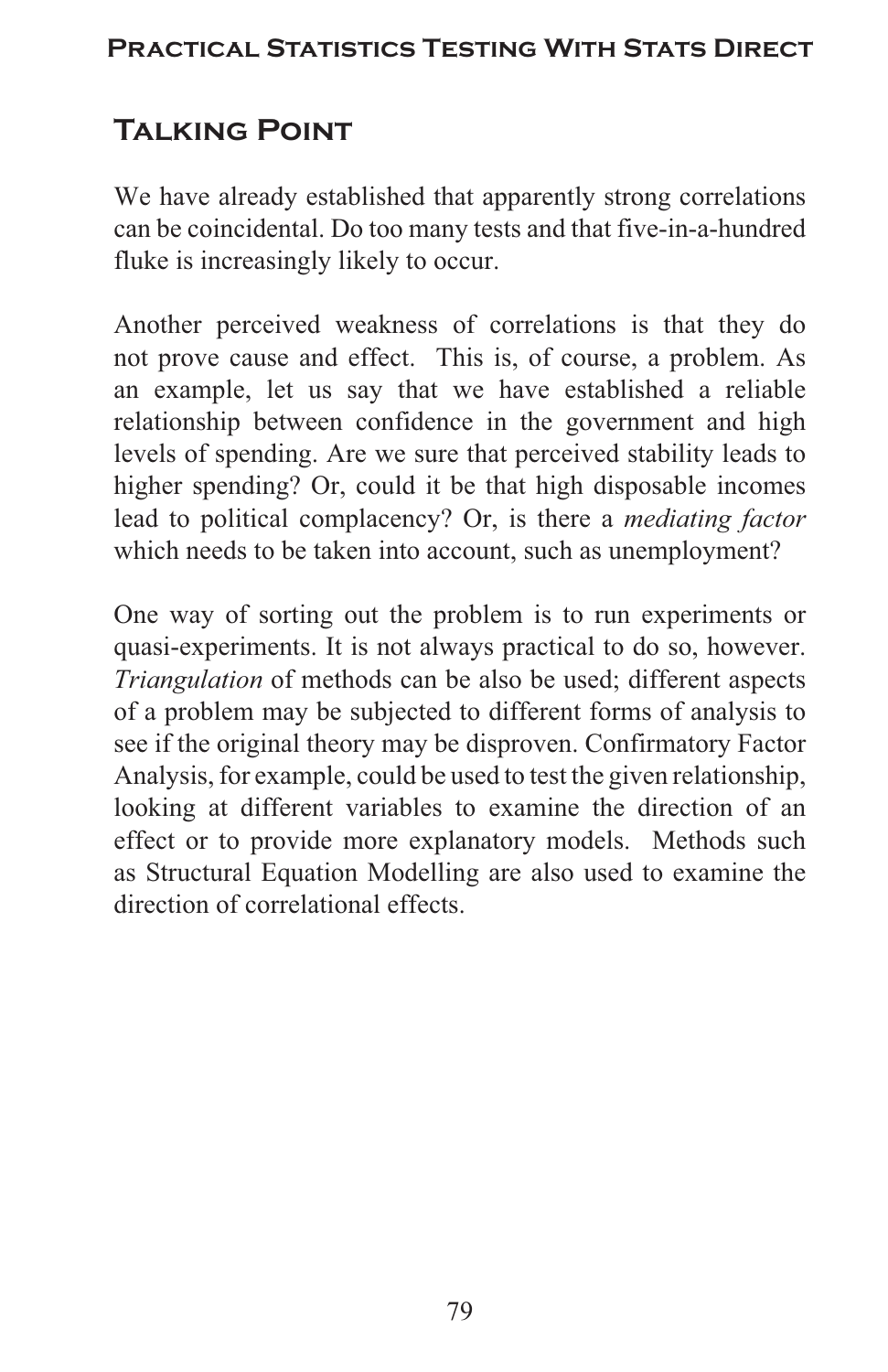This table of tests of relationships is not exhaustive, but refers to tests used in this chapter.

| N.b. Non-parametric tests can be used with 'parametric' data. |  |  |  |
|---------------------------------------------------------------|--|--|--|
|                                                               |  |  |  |

| Purpose                                                          | Number of<br>Conditions                                             | Data                                       | Test                                                                                         |
|------------------------------------------------------------------|---------------------------------------------------------------------|--------------------------------------------|----------------------------------------------------------------------------------------------|
| <b>Correlation</b>                                               | 2<br>2<br>More than 2                                               | Non-parametric<br>Parametric<br>Parametric | Spearman<br>Pearson<br>Multiple<br>Correlation                                               |
| <b>Prediction</b>                                                | $\overline{2}$<br>2<br>More than 2                                  | Non-parametric<br>Parametric<br>Parametric | Non-parametric<br>linear regression<br>Simple linear<br>regression<br>Multiple<br>Regression |
| <b>Significance</b><br>levels                                    | More than 2                                                         |                                            | Non-parametric Bonferroni Test                                                               |
| Data<br>reduction<br><i>(exploratory)</i><br>factor<br>analysis) | Multi-variable   Parametric<br>(must have<br>several<br>conditions) |                                            | Principal<br>Components<br>Analysis (PCA)                                                    |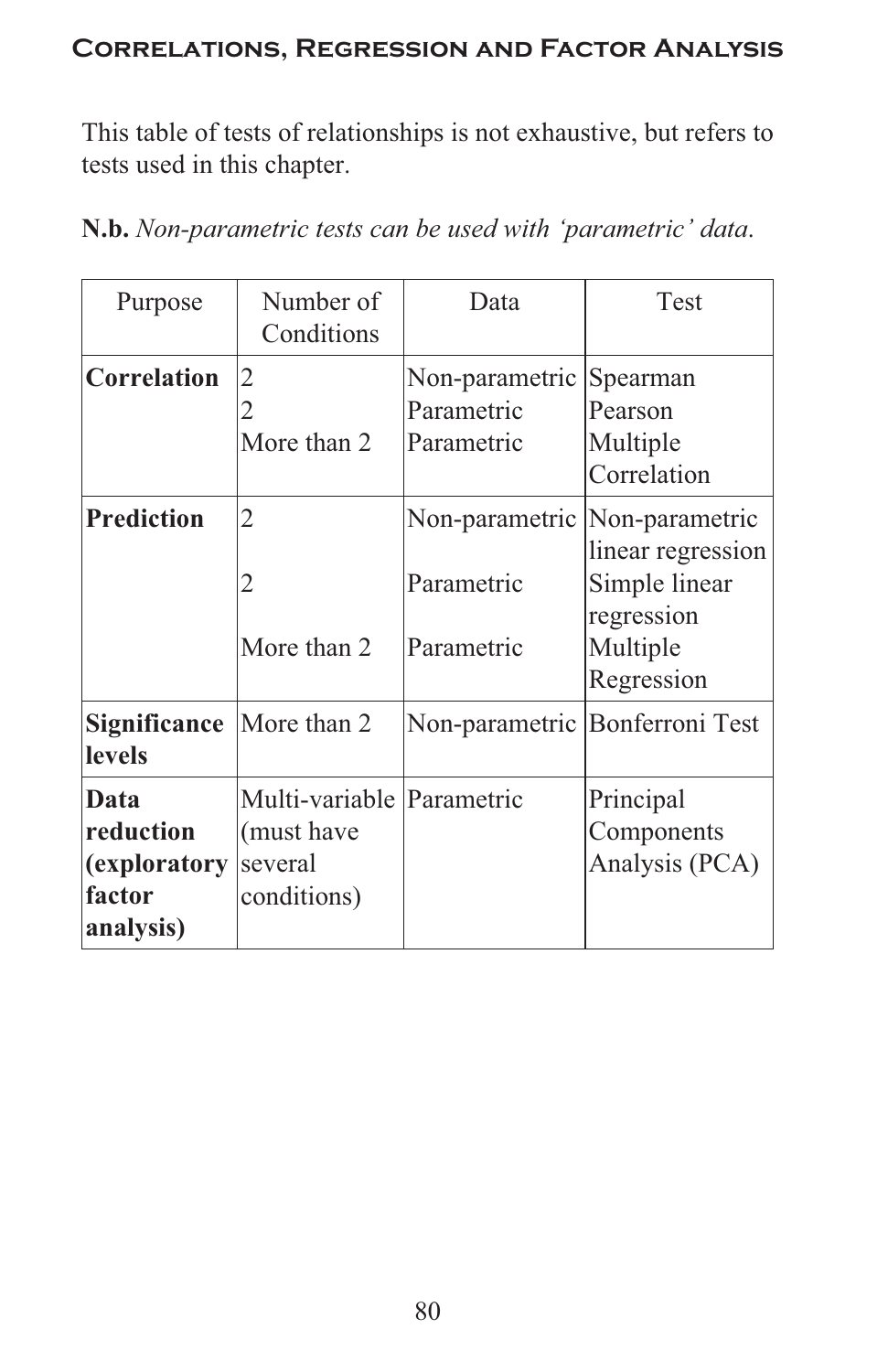### **Chapter Nine**

## **The Time until Events: Survival Analysis**

# **Here, we are interested in the area of statistics known as Survival Analysis.**

Survival Analysis is concerned with how long it takes for an outcome, or *event*, to take place among a range of individuals. It focuses on the interval between the starting point - for example, the completion of a course of treatment – and the event; this interval is known as the *survival time, observation period* or *follow-up period*.

Traditionally, the events of interest have been the deaths of patients after a therapeutic intervention, hence the term 'survival analysis', but this range of techniques can be used much more widely. We can look at many other outcomes, positive and negative, such as employees resigning after the completion of a reorganisation initiative, staff promotions after a training course or the consequences of changes in taxation laws on such events as students graduating, university drop-outs and couples being married.

We are interested in learning about the survival time. Do events tend to accelerate after a particular period of time? Are there phases during which events tend to cluster? What proportion of individuals are affected in a particular phase?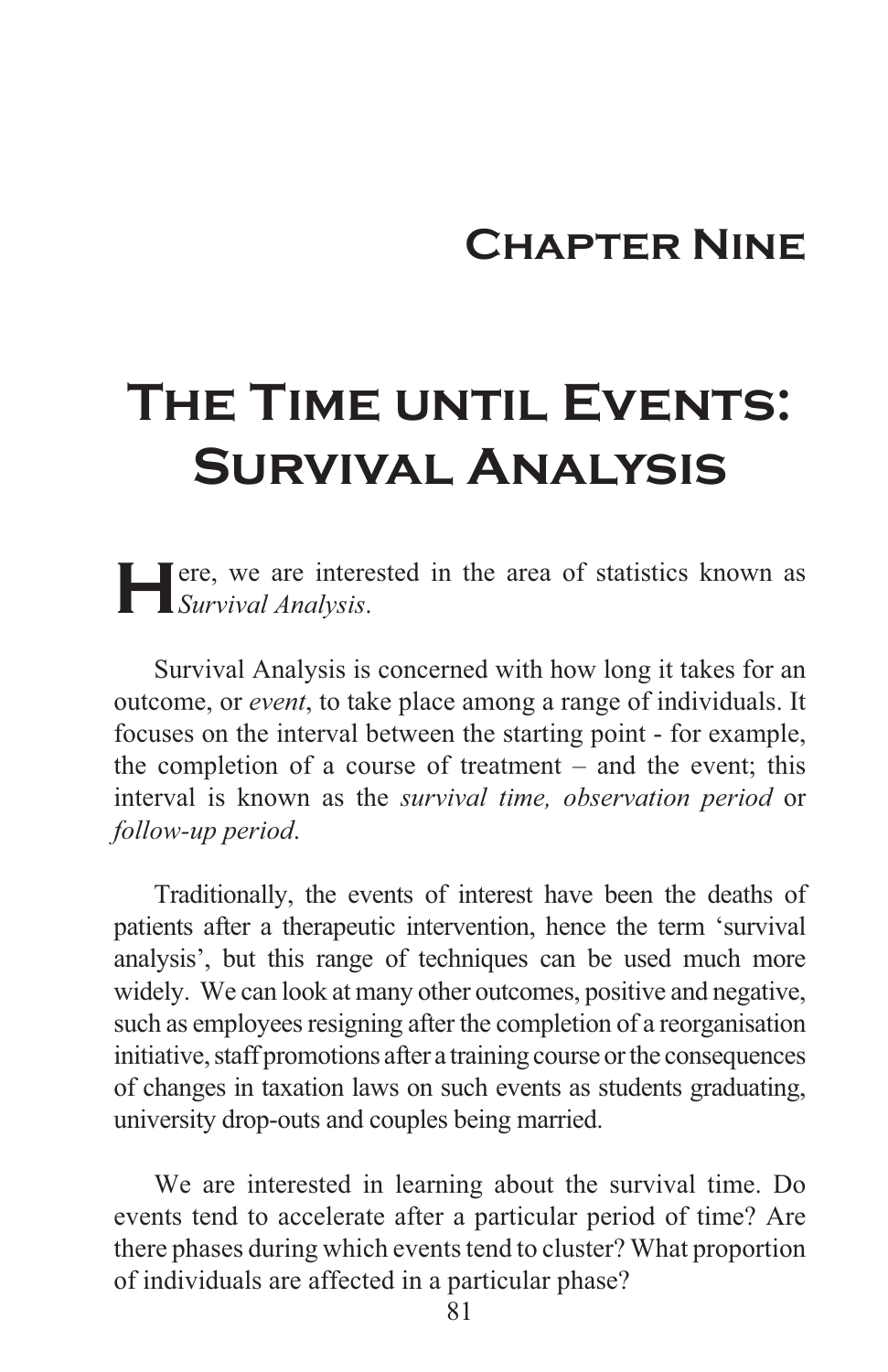It is also possible that we may wish to contrast different samples. Does the group on a special training programme truly have a different promotion rate from a control group on a traditional course? Will drop-out rates for an employment rehabilitation scheme differ according to different levels of support?

Other ways of measuring event rates could be considered, for example the graphical representation of averages or using the predictive power of linear regression. Survival analysis, however, has a range of advantages. It provides a far more informative analysis of the process under investigation. Non-linear patterns are not a problem; note, for example, that if one is looking at mortality, then there will inevitably be sizeable shifts from the average at both the beginning and the end of the follow-up period. Crucially, however, survival analysis accounts for missing information, known as *censored events*.

Censored information is that which the researcher can only guess at. This includes cases where the event fails to occur until after the follow-up period has expired; the fact, for example, that a cancer sufferer does not die within the survival time does not mean that he may not die from cancer after observations have been concluded. Similarly, individuals who have withdrawn from the study or with whom researchers have lost contact (*loss to follow-up*), may or may not experience the pertinent event. Even when we are certain that events will have taken place (we are all dead in the long run, said Keynes), we can not assume that we know when.

If we omit censored data, or count it as having the same duration as the latest recorded event, then we underestimate the effect under investigation. Although we could negate the time distortions by just focusing on events, we would lose the considerable richness of data provided by looking at duration.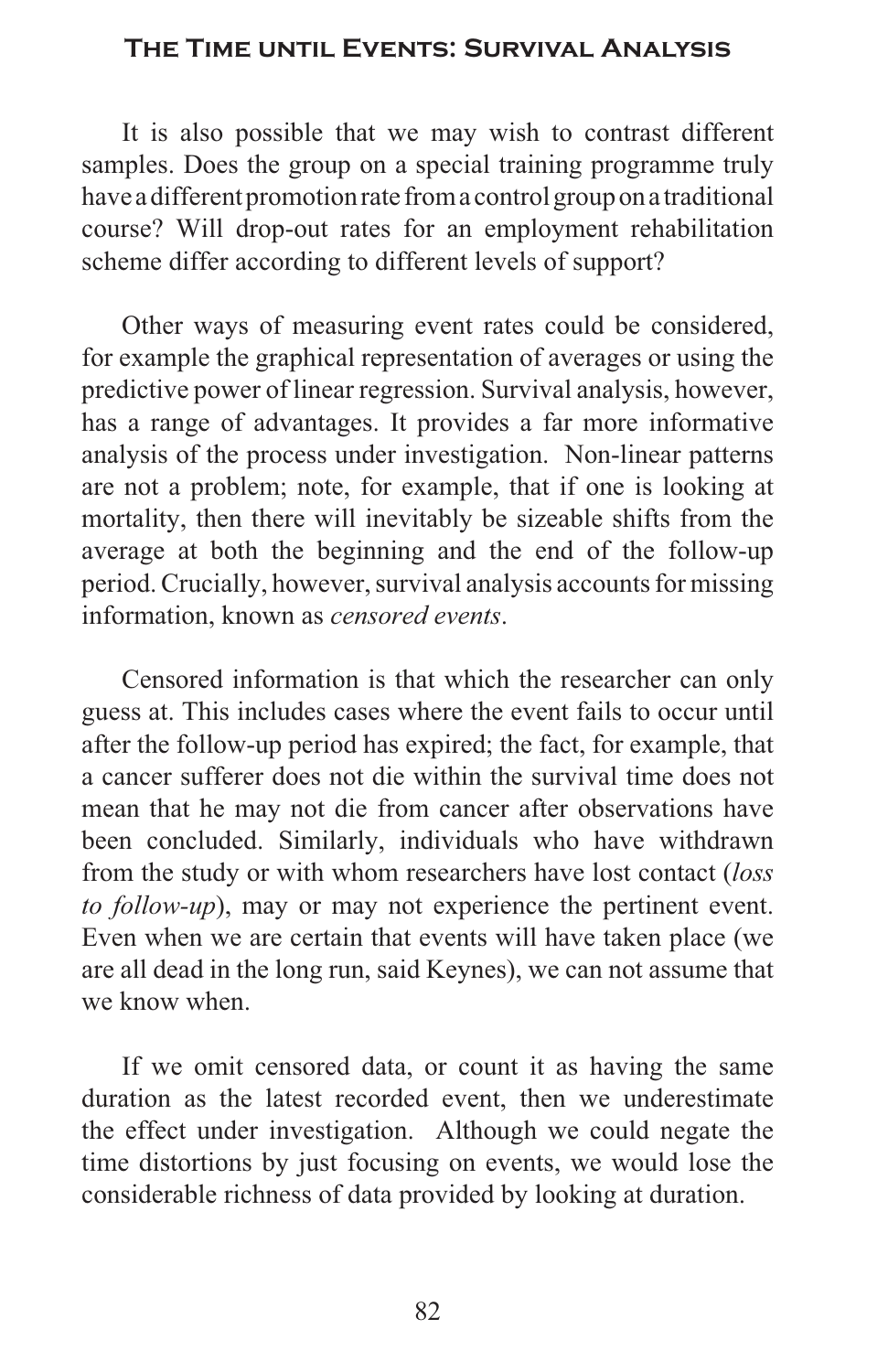Survival analysis measures the occurrence of events in terms of the duration of time in which they take place. It also takes into account censored data. This is the case when data is missing both during and after the monitoring period; both of these are called 'right censored data'. One should avoid introducing 'left censored data', where complications precede the survival time; some procedures can be put in place to deal with this, but we can't be dealing with it here.

Some assumptions about the data are required by survival analysis. Continuous data is required; this is usually days in the case of the Kaplan-Meier Survival Function. Longer gaps such as years should be measured by the Follow-Up Life Table. Each record must be a different individual; that is, you don't include the same person more than once. Censoring should be random; you must not exclude individuals from the survival period because they seem to be a particularly high (or low) risk. The event should be categorical; either they're dead or they're alive, cured or not, promoted or not, lapsed or not.

#### **The Kaplan-Meier Survival Function**

The beauty of the Kaplan-Meier is the intuitiveness of the survival plot. Its steepness shows whether or not the probability of an event – e.g. promotion – is high or low, whether or not this accelerates or decelerates over time and differences between groups of patients under different conditions.

Firstly, however, we must prepare the data. This is ordered chronologically. One column of data holds the time number, often the number of days in which the person was observed. This is either the day in which the event occurred or the last observation day before the person became censored; individuals who go to the end of the period without the event occurring are given the number of the last day of the observation.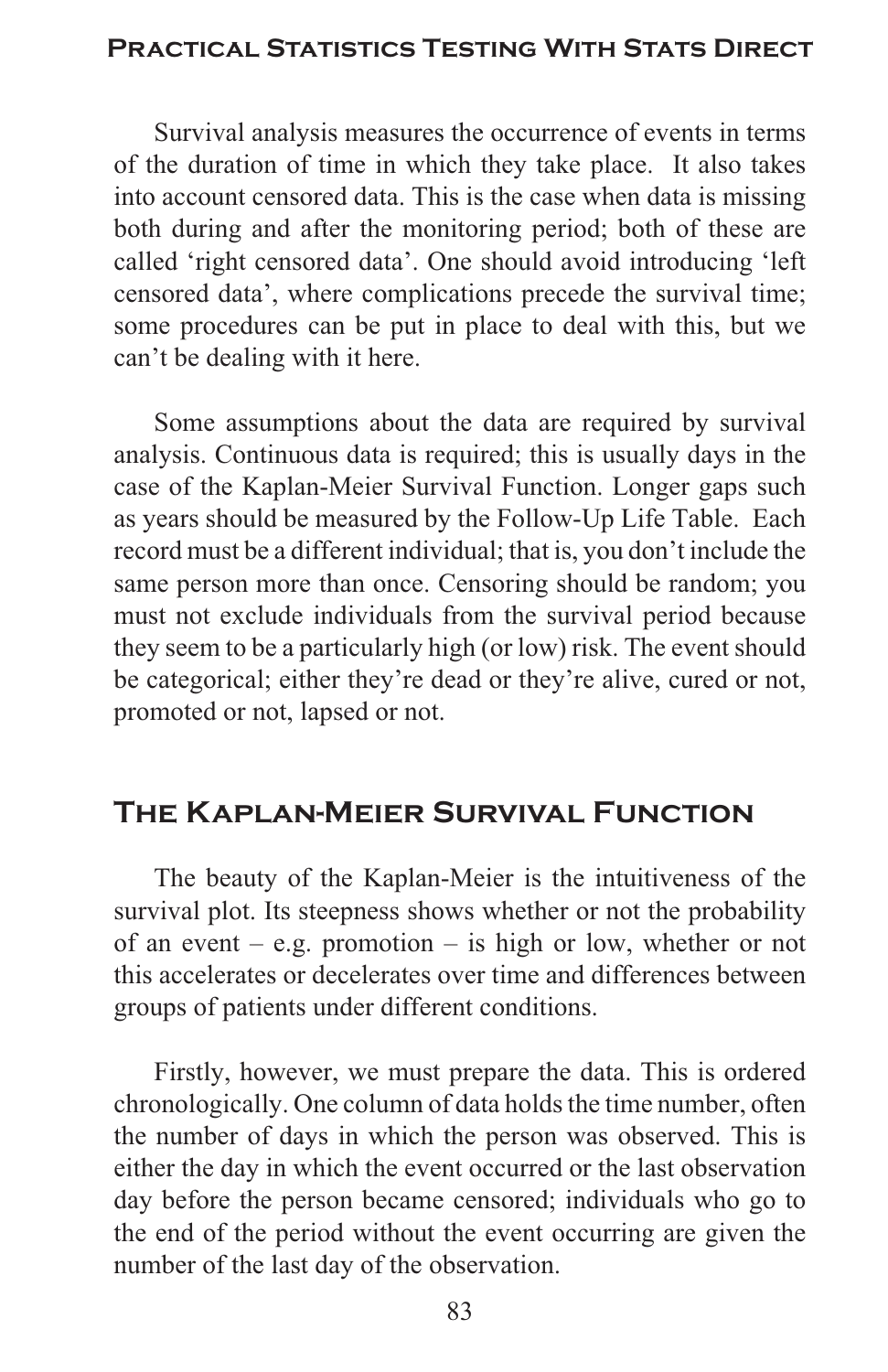In each case, another column deems the event to have occurred (1) or to have been censored (0). If more than one treatment condition is to be examined, then another column is prepared, with a number for the group  $(1, 2, 3, etc)$ . If there is more than one group, ordering of the data should be chronological.

Let us start with a very simple example. A management course has been completed among a group of staff at a similar level. We are interested in subsequent promotions. The cohort is deliberately small here, as we are interested in introducing this form of analysis rather than concerning ourselves with statistical significance or organisational meaningfulness.

| Days | Promotions | We have a cohort of 12.                                         |
|------|------------|-----------------------------------------------------------------|
| 40   | 1          | The first promotion takes place on the<br>fortieth day.         |
| 60   |            |                                                                 |
| 62   | 1          |                                                                 |
| 80   |            |                                                                 |
| 85   |            |                                                                 |
| 108  | 1          | Subsequent promotions take place until<br>day 108.              |
| 108  | 1          |                                                                 |
| 115  | $\Omega$   | Censored data; perhaps the person has<br>left the organization. |
| 140  | 1          | Another promotion on day 140.                                   |
| 160  | 0          | Censored data again on day 160.                                 |
| 180  | 0          | The remaining 2 of our cohort are not<br>promoted on the last   |
| 180  |            | day of observation, day 180.                                    |

After copying the first two columns onto a StatsDirect workbook, select Analysis/Survival Analysis/Kaplan-Meier. When prompted to 'select data for Times', select the Days column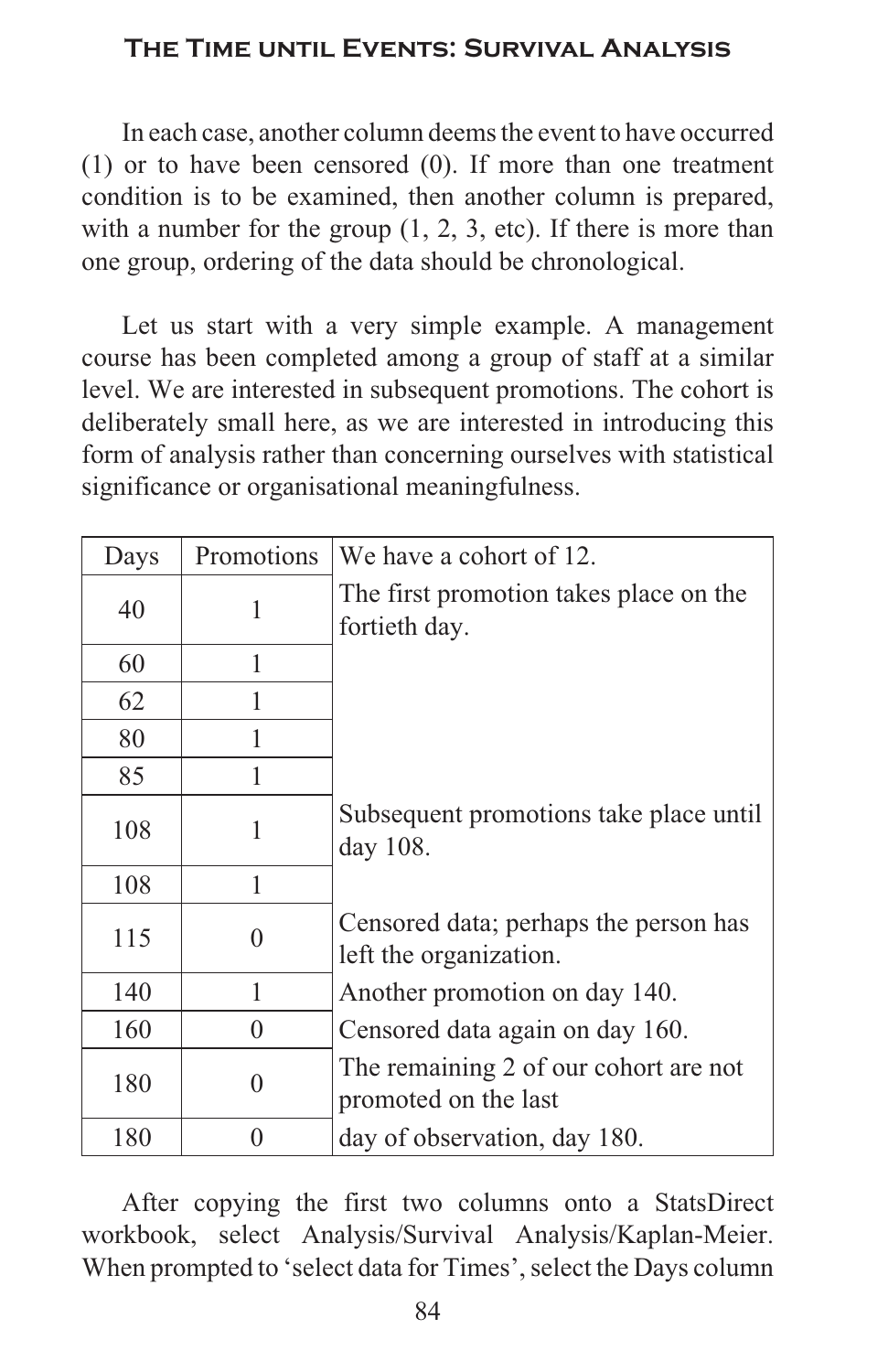and press OK. When prompted to 'select data for Death/Events or Censored {0}', select the Promotions column and press OK. As we have not separated our cohort into groups, press 'Cancel' when asked for 'Group Identifier'.

Opt for 'No' to 'save estimates and CIs'. (Although it is often useful to declare Confidence Intervals, i.e. that you are 95% confident that results are within certain bounds, it may not be particularly useful here.) After sending the details to a report sheet, select 'show event markers' as a survival plot option; although you may not want this in the future, it helps here in our introduction.



The event markers are the nodules at the bottom of each 'stair rung'; there are only 7 to be seen, as two events occur on the same day (108); as can be seen, a steeper drop occurs about midway along the time line. The censored events appear as upright marks along the horizontal lines; Kaplan-Meier takes these into account in making calculations but makes no assumptions about the effect, the rate of promotions.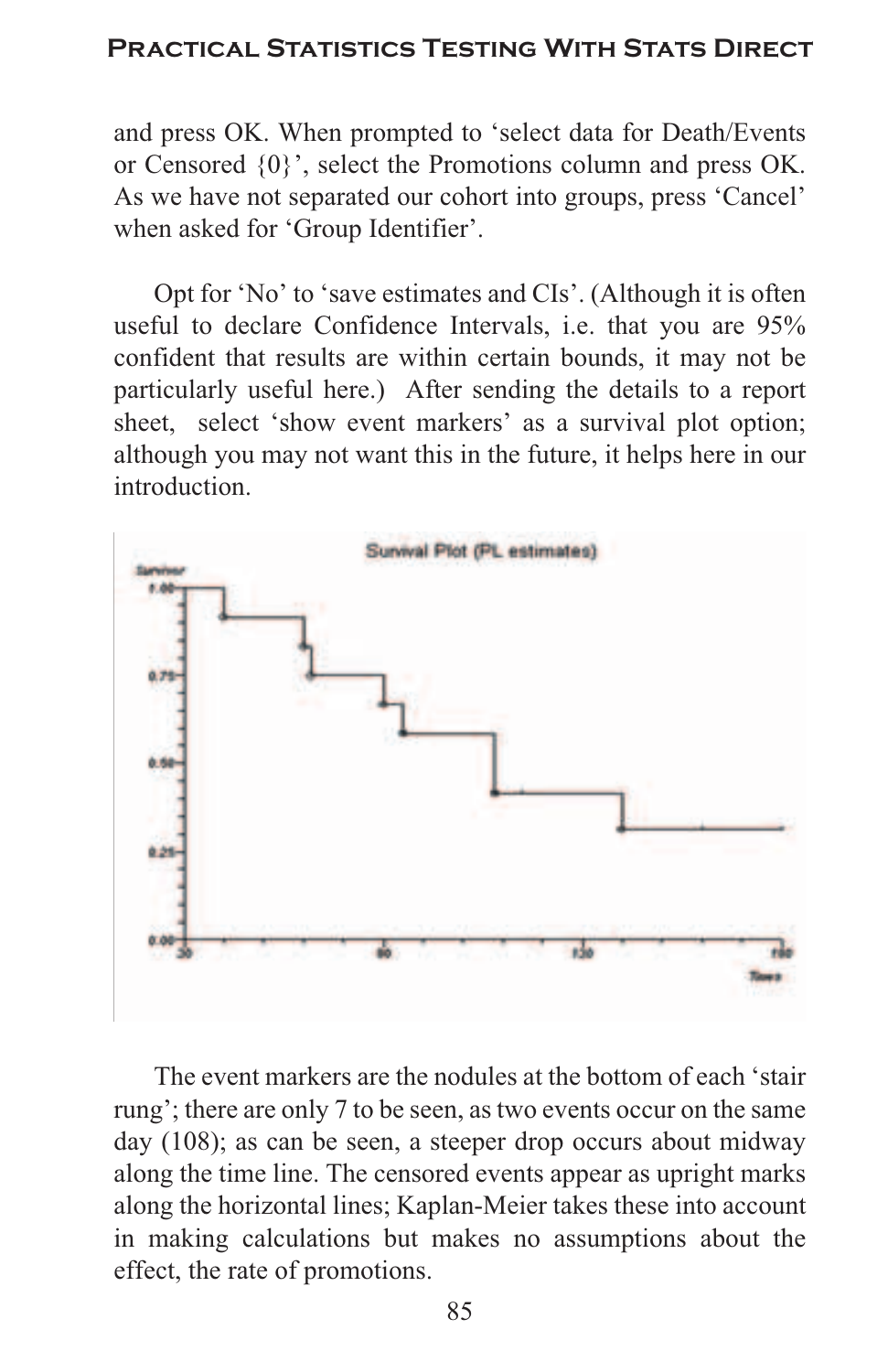The calculations of the likelihood of an event happening can be seen to have been worked out on the plot. It will be noted that the upright, or y axis, runs from 0 to 1, from zero to 100% of the individuals in the study. At 1, we have 100% of our cohort unaffected. After the first event, after 40 days, it looks like a bit over 90% of the cohort are unaffected, when we look at the figures ('S' in the table shown), we find that this is 91.667%. If we call it 92%, then we can say that the probability of promotion after 40 days is approximately 8% (100%-92%). Note that in real life, we would not make such extrapolations so early in such a small sample.

Then we look at the middle of the upright (y) axis and look across to the intersect. This is the median survival time, 108 days. This is only a 'point estimate' of duration, however; it may not be all that helpful to give this. The confidence interval median survival time may be more helpful, giving the most central figures. One way is to read off the days on the x axis relating to 75% and 25% on the y axis, or cite one of the statistics given in the readout, the Brookmeyer-Crowley, a robust non-parametric statistic but which should not be used where events tend to happen on the same day, and the Andersen statistic.

| Kaplan-Meier survival estimates |         |                  |          | (columns beyond 'S' have<br>been omitted) |                      |  |
|---------------------------------|---------|------------------|----------|-------------------------------------------|----------------------|--|
| Time                            | At risk | Dead             | Censored | S [Survival]                              |                      |  |
| 40                              | 12      | 1                | 0        | 0.916667                                  | $[92\%]$             |  |
| 60                              | 11      | 1                | $\theta$ | 0.833333                                  | [84%]                |  |
| 62                              | 10      | 1                | $\theta$ | 0.75                                      | $\left[75\% \right]$ |  |
| 80                              | 9       | 1                | 0        | 0.666667                                  | $[67\%]$             |  |
| 85                              | 8       | 1                | $\theta$ | 0.583333                                  | [58%]                |  |
| 108                             | 7       | 2                | $\theta$ | 0.416667                                  | [42%]                |  |
| 115                             | 5       | $\left( \right)$ | 1        | 0.416667                                  |                      |  |
|                                 |         |                  |          |                                           |                      |  |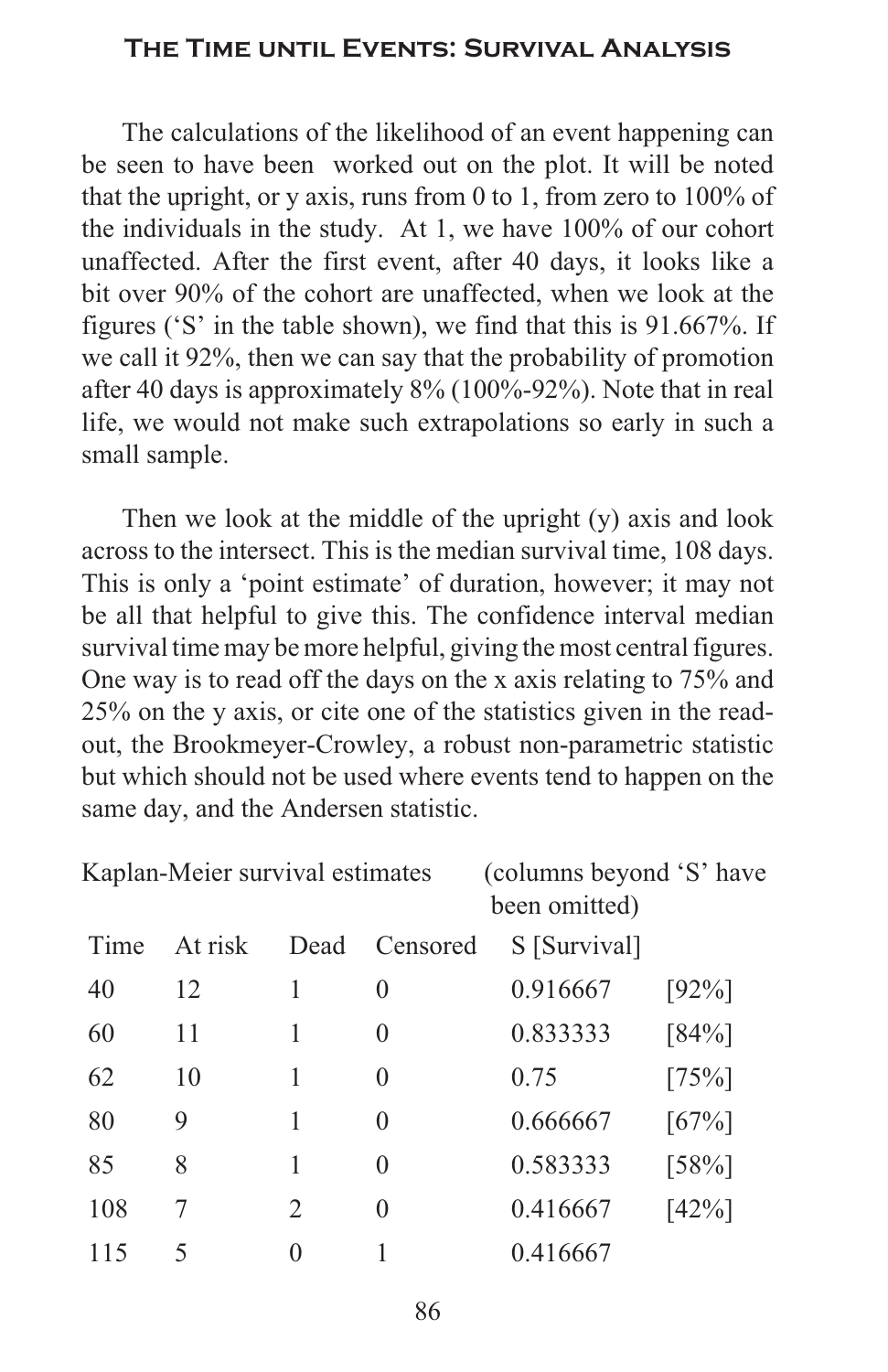| 140 |  | 0.3125 | $[31\%]$ |
|-----|--|--------|----------|
| 160 |  | 0.3125 |          |
| 180 |  | 0.3125 |          |

Median survival time  $= 108$ 

Andersen 95% CI for median survival time  $= 69.506329$  to 146.493671

Brookmeyer-Crowley 95% CI for median survival time = 80 to 180

It is perfectly acceptable, however, to use the 'S' figures, looking at the graph to maintain common sense, when we want to describe the effect. Here (with a bigger sample), we could say that after 62 days, there would appear to be a 25% likelihood of promotion (100% - 75%), and a 68% (100% - 42%) likelihood after 108 days. Note that the likelihood doesn't change after day 115, a censored event.

Now we move to a more complicated sample. After completion of a new rehabilitation programme for young offenders, we have 2 samples: members of the experimental group undertook the programme, with the control group undergoing standard procedures within the youth justice system. The follow-up period is 90 days. In each case, we have measured days until the event, committing a fresh criminal offence, or the last record.

Experimental group (15 participants): 27, 29 (C), 40, 54, 60, 72, 83, 84, 88, 90 (C), 90 (C), 90 (C), 90 (C), 90 (C), 90 (C).

Control group (15 participants): 16, 17, 18, 20, 22, 25, 25, 30 (C), 53, 71, 84, 86, 90 (C), 90 (C), 90 (C).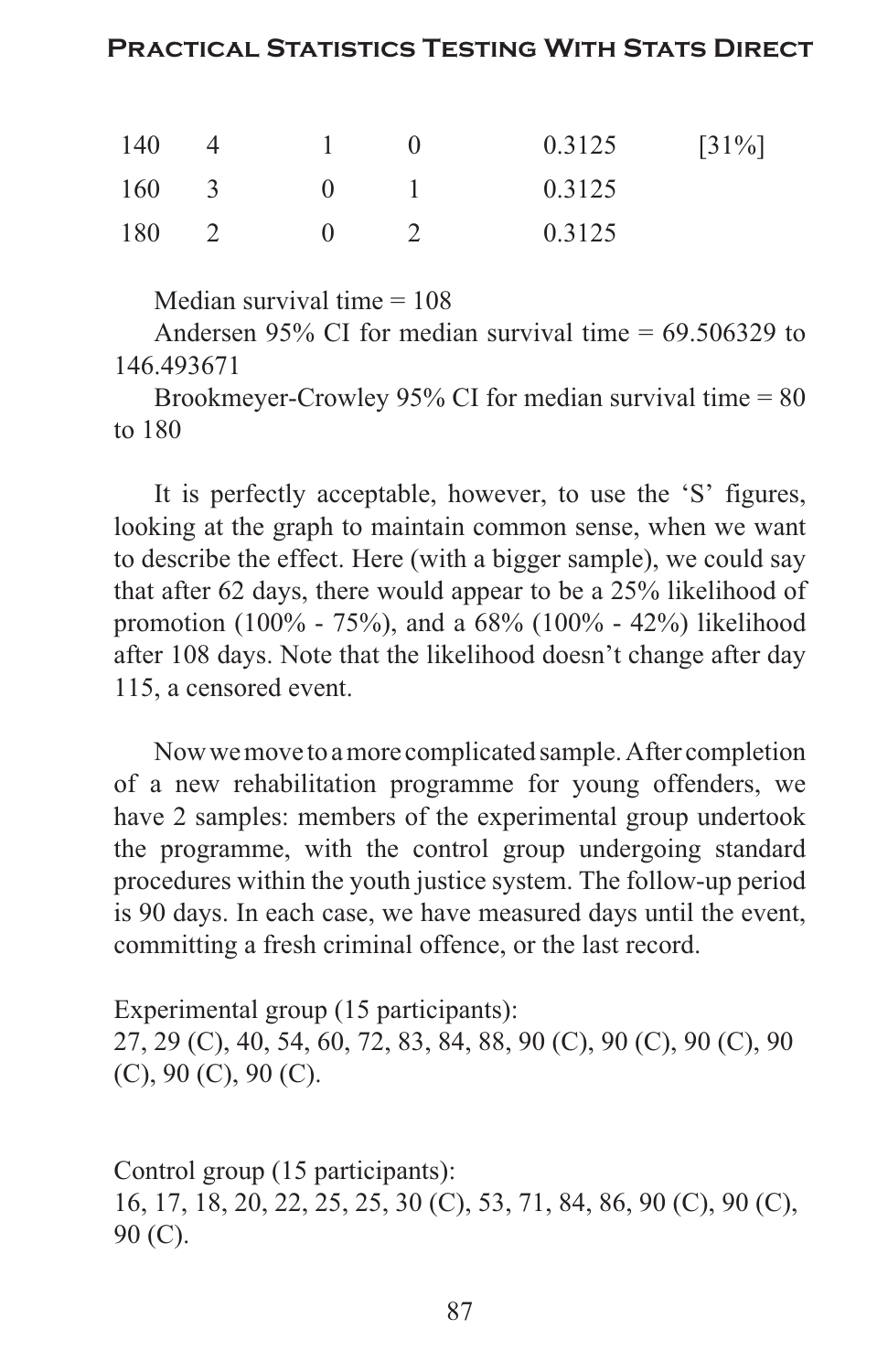| $Expt = 1;$<br>$Ctrl = 2$ | Days | Reoffend     | We enter the data together, for<br>comparison      |
|---------------------------|------|--------------|----------------------------------------------------|
| $\overline{2}$            | 16   | $\mathbf{1}$ | on the plot, to examine the data<br>as a whole.    |
| $\overline{c}$            | 17   | $\mathbf{1}$ |                                                    |
| $\overline{2}$            | 18   | $\mathbf{1}$ |                                                    |
| $\overline{2}$            | 20   | $\mathbf{1}$ | Offences start to occur in the<br>control group    |
| $\overline{2}$            | 22   | $\mathbf{1}$ | after the first two weeks post-<br>rehabilitation. |
| $\overline{2}$            | 25   | $\mathbf{1}$ |                                                    |
| $\overline{2}$            | 25   | $\mathbf{1}$ |                                                    |
| $\mathbf{1}$              | 27   | $\mathbf{1}$ | One offence in the<br>experimental group.          |
| $\mathbf{1}$              | 29   | $\theta$     | Two individuals have either<br>withdrawn from      |
| $\overline{2}$            | 30   | $\theta$     | the programme or otherwise<br>lost to follow-up.   |
| $\mathbf{1}$              | 48   | $\mathbf{1}$ |                                                    |
| $\overline{2}$            | 53   | $\mathbf{1}$ |                                                    |
| $\mathbf{1}$              | 54   | $\mathbf{1}$ | Some more offences occur as<br>the weeks go by,    |
| $\mathbf{1}$              | 60   | $\mathbf{1}$ | in both groups.                                    |
| $\overline{2}$            | 71   | $\mathbf{1}$ |                                                    |
| $\mathbf{1}$              | 72   | $\mathbf{1}$ |                                                    |
| $\mathbf{1}$              | 83   | $\mathbf{1}$ |                                                    |
| $\mathbf{1}$              | 84   | $\mathbf{1}$ |                                                    |
| $\overline{2}$            | 84   | $\mathbf{1}$ |                                                    |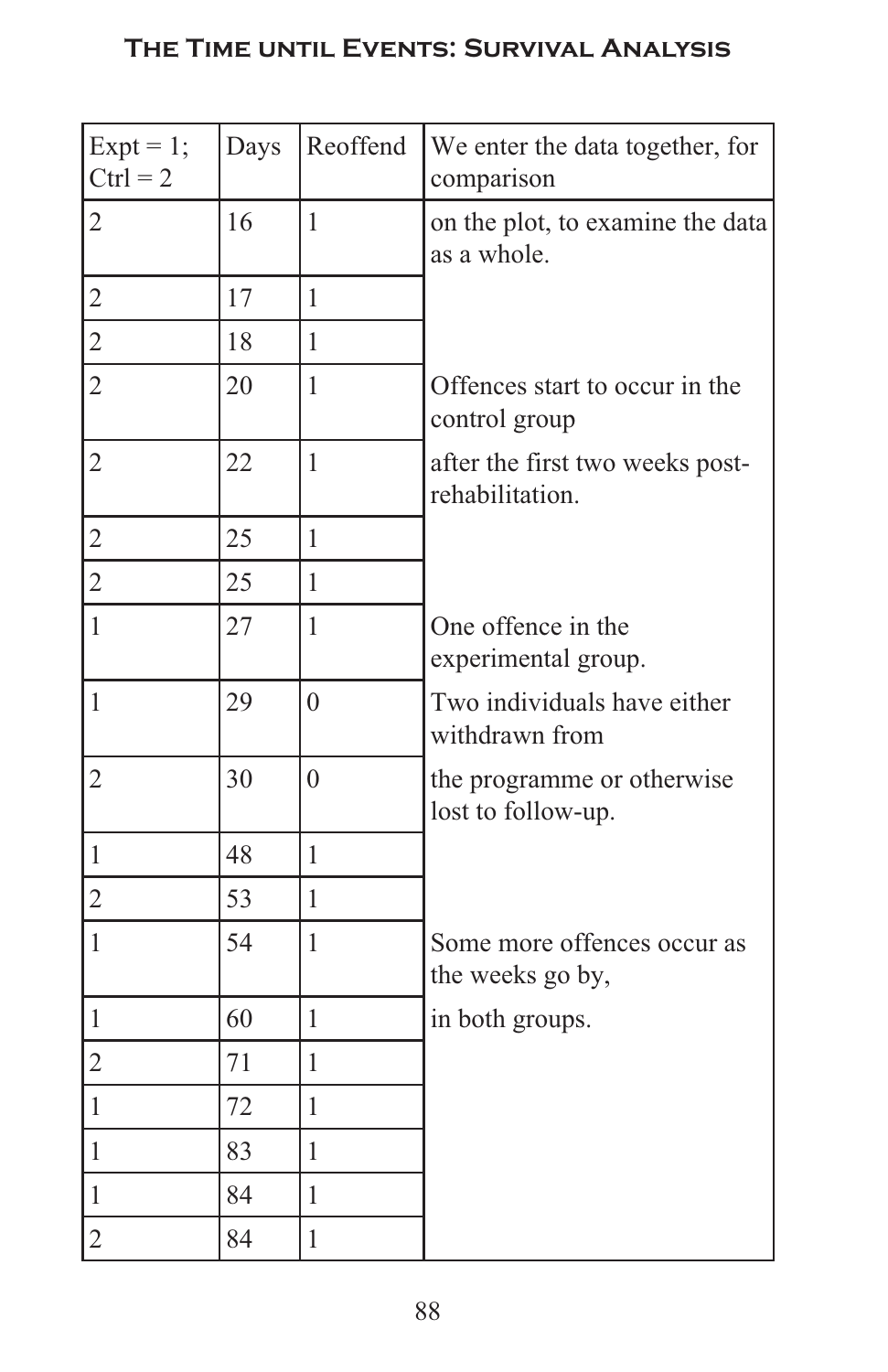| $\overline{2}$ | 86 | 1        |                                                    |
|----------------|----|----------|----------------------------------------------------|
| 1              | 88 | 1        |                                                    |
| 1              | 90 | 0        | Six members of the<br>experimental group survive   |
| 1              | 90 | $\theta$ | the observation period without<br>offending (n.b.  |
| 1              | 90 | 0        | Kaplan-Meier, during the<br>calculations, does not |
| 1              | 90 | $\theta$ | ignore the possibility of a<br>future offence).    |
| 1              | 90 | $\theta$ |                                                    |
| 1              | 90 | 0        |                                                    |
| $\overline{2}$ | 90 | $\theta$ | Three members of the control<br>group also         |
| $\overline{2}$ | 90 | $\theta$ | survive the follow-up period<br>without offending. |
| 2              | 90 | $\theta$ |                                                    |

Select Analysis/Survival Analysis/Kaplan-Meier. When prompted to 'select data for Times', select the Days column. When prompted to 'select data for Death/Events or Censored {0}', select the Relapse column. For the moment, press 'Cancel' when asked for 'Group Identifier', as it seems reasonable to look at the data overall. As before, opt for 'No' to 'save estimates and CIs'; this time, we'll ignore 'show event markers' as a survival plot option.

Kaplan-Meier survival estimates

| Time | At risk Dead | Censored |          |
|------|--------------|----------|----------|
| 16   | 30           |          | 0.966667 |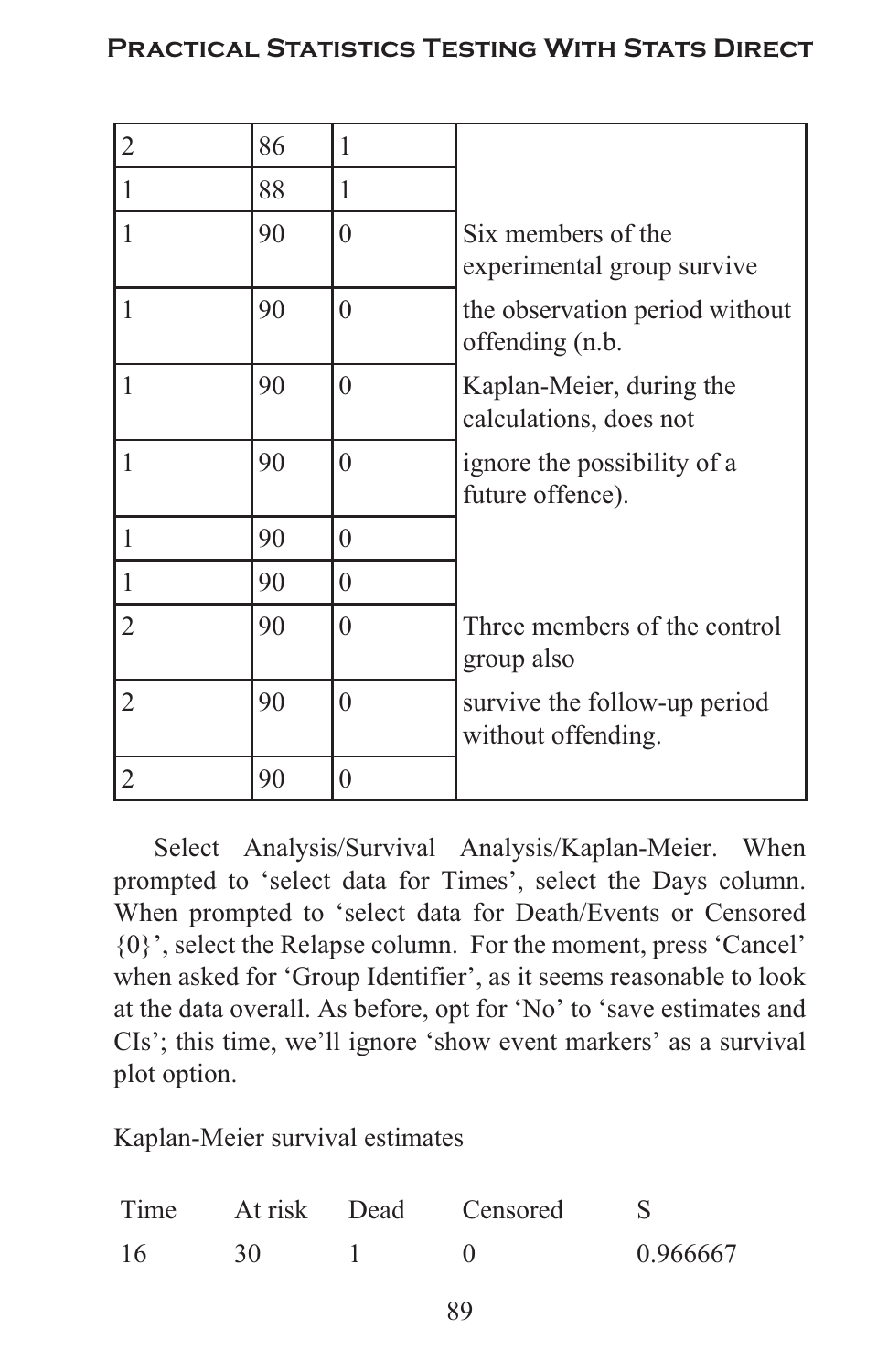| 17     | 29 | $\mathbf{1}$     | $\boldsymbol{0}$ | 0.933333 |
|--------|----|------------------|------------------|----------|
| 18     | 28 | $\mathbf{1}$     | $\boldsymbol{0}$ | 0.9      |
| 20     | 27 | $\mathbf{1}$     | $\boldsymbol{0}$ | 0.866667 |
| 22     | 26 | $\mathbf{1}$     | $\boldsymbol{0}$ | 0.833333 |
| 25     | 25 | $\mathbf{2}$     | $\overline{0}$   | 0.766667 |
| $27\,$ | 23 | $\mathbf{1}$     | $\overline{0}$   | 0.733333 |
| 29     | 22 | $\overline{0}$   | $\mathbf{1}$     | 0.733333 |
| 30     | 21 | $\overline{0}$   | $\mathbf{1}$     | 0.733333 |
| 48     | 20 | $\mathbf{1}$     | $\overline{0}$   | 0.696667 |
| 53     | 19 | $\mathbf{1}$     | $\boldsymbol{0}$ | 0.66     |
| 54     | 18 | $\mathbf{1}$     | $\overline{0}$   | 0.623333 |
| 60     | 17 | $\mathbf{1}$     | $\boldsymbol{0}$ | 0.586667 |
| 71     | 16 | $\mathbf{1}$     | $\boldsymbol{0}$ | 0.55     |
| 72     | 15 | $\mathbf{1}$     | $\boldsymbol{0}$ | 0.513333 |
| 83     | 14 | 1                | $\overline{0}$   | 0.476667 |
| 84     | 13 | $\overline{2}$   | $\overline{0}$   | 0.403333 |
| 86     | 11 | $\mathbf{1}$     | $\overline{0}$   | 0.366667 |
| 88     | 10 | $\mathbf{1}$     | $\boldsymbol{0}$ | 0.33     |
| 90     | 9  | $\boldsymbol{0}$ | 9                | 0.33     |
|        |    |                  |                  |          |

One thing to note is the number of censored events at the end of the row of figures. In general, a high number of these can mean that a lot of individuals do indeed fail to experience the event in question; but an alternative explanation can be that the follow-up period is just not long enough to make sufficient observations. We can say, however, that there is a 51% survival likelihood after 72 days (49% are likely to relapse by then).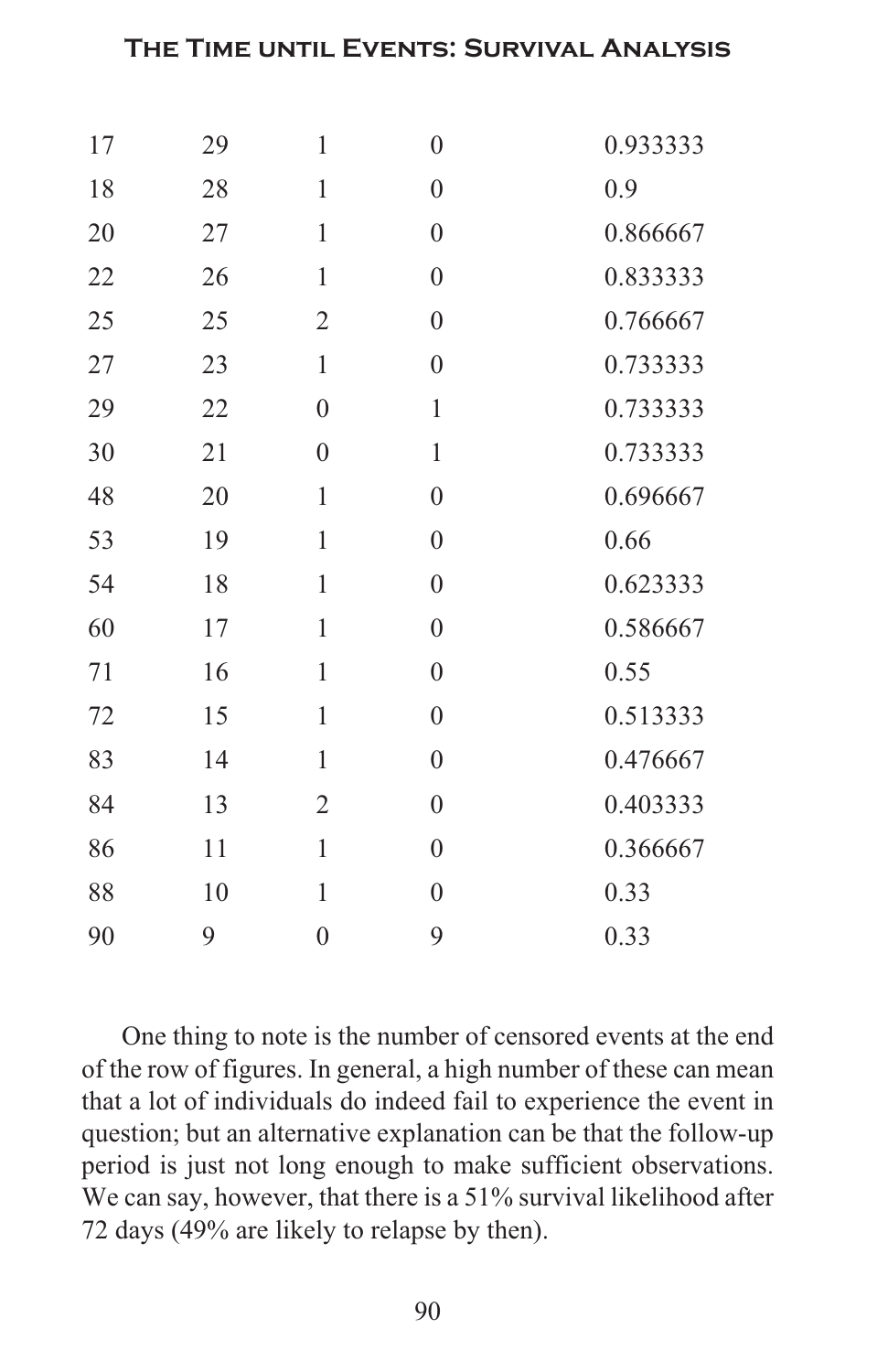On the other hand, 33% are likely to continue without offending up to or beyond 90 days. This is also clear in the survival plot, which also indicates something else. A steep reoffending trend appears in the third week after follow-up, with a fairly pronounced trend towards the end of the follow-up period.



The hazard rate plot, which shows the relative acceleration of risk, demonstrates this.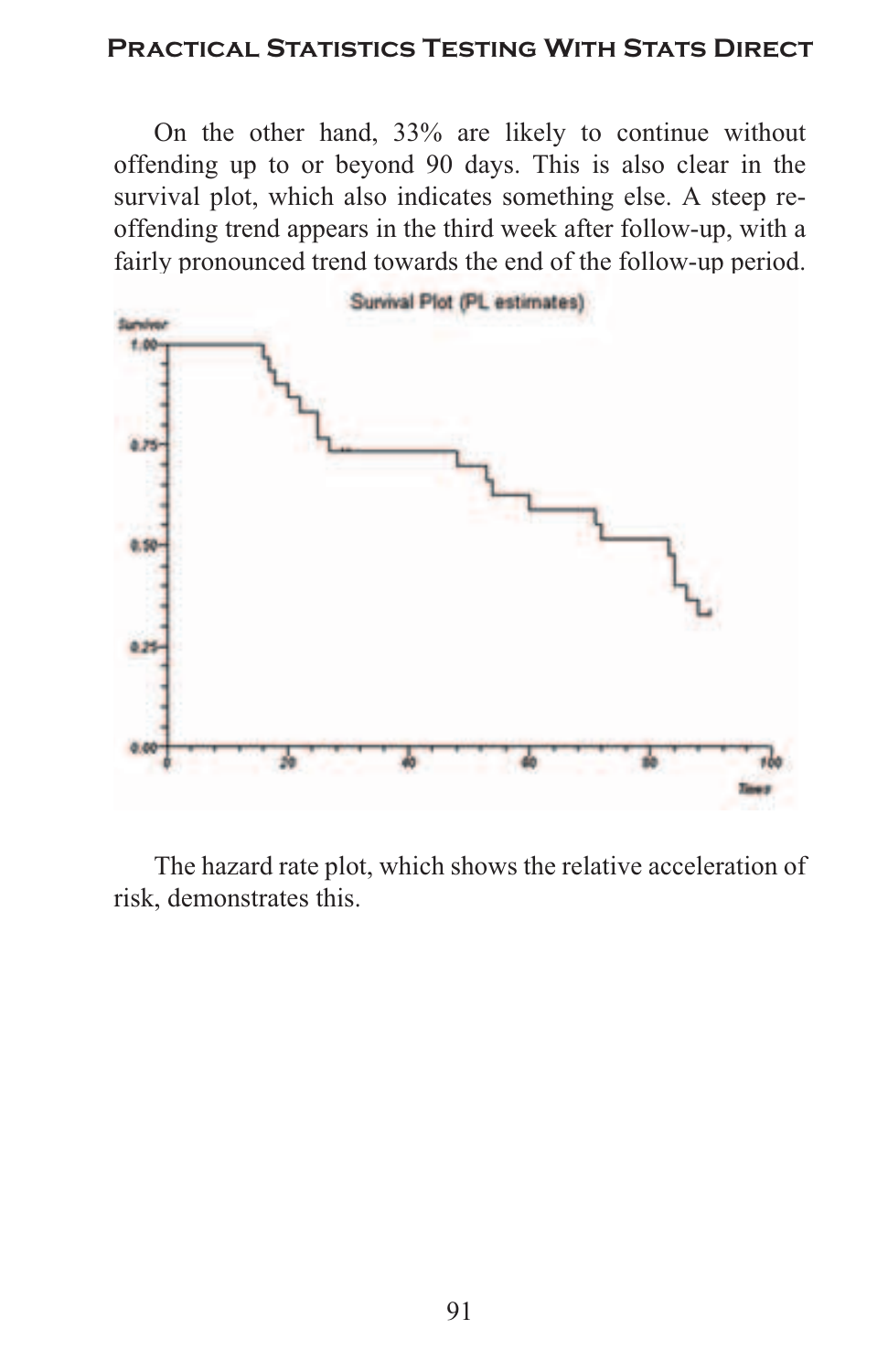

Let us now compare the two groups. This time, when using Kaplan-Meier and asked to 'select data for Group Identifier', select the group column (here, 'Expt = 1; Ctrl =  $2$ ').

Kaplan-Meier survival estimates

#### Expt1Crtl $2 = 2$

| Time | At risk | Dead           | Censored | S        |
|------|---------|----------------|----------|----------|
| 16   | 15      | 1              | 0        | 0.933333 |
| 17   | 14      | 1              | $\theta$ | 0.866667 |
| 18   | 13      | 1              | 0        | 0.8      |
| 20   | 12      | 1              | $\theta$ | 0.733333 |
| 22   | 11      | 1              | $\theta$ | 0.666667 |
| 25   | 10      | $\overline{2}$ | 0        | 0.533333 |
| 30   | 8       | 0              | 1        | 0.533333 |
| 53   | 7       |                | 0        | 0.457143 |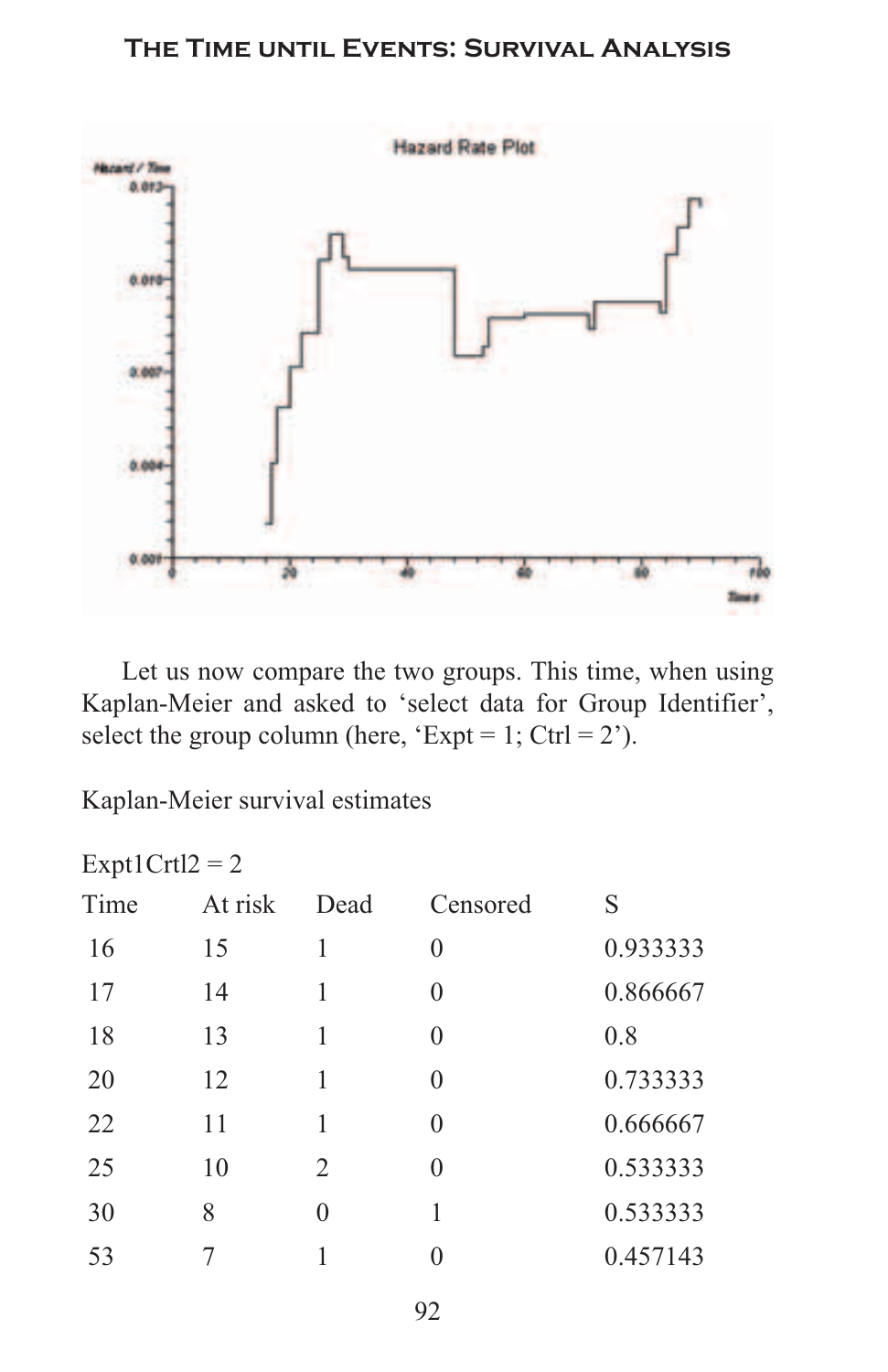| 71 |   |   | 0.380952 |
|----|---|---|----------|
| 84 | ↖ |   | 0.304762 |
| 86 |   |   | 0.228571 |
| 90 | 3 | ζ | 0.228571 |

Median survival time  $= 53$ 

Andersen 95% CI for median survival time = 8.959823 to 97.040177

Brookmeyer-Crowley 95% CI for median survival time = 22 to 84

Mean survival time (95% CI) [limit: 90 on 86] = 52.504762 (35.664489 to 69.345034)

| $Expt1Crt12 = 1$ |         |      |                |          |
|------------------|---------|------|----------------|----------|
| Time             | At risk | Dead | Censored       | S        |
| 27               | 15      | 1    | $\theta$       | 0.933333 |
| 29               | 14      | 0    | 1              | 0.933333 |
| 48               | 13      | 1    | 0              | 0.861538 |
| 54               | 12      | 1    | 0              | 0.789744 |
| 60               | 11      | 1    | $\theta$       | 0.717949 |
| 72               | 10      | 1    | $\overline{0}$ | 0.646154 |
| 83               | 9       | 1    | $\overline{0}$ | 0.574359 |
| 84               | 8       | 1    | $\theta$       | 0.502564 |
| 88               | 7       | 1    | $\theta$       | 0.430769 |
| 90               | 6       | 0    | 6              | 0.430769 |

Median survival time  $= 88$ 

Andersen 95% CI for median survival time = 78.962093 to 97.037907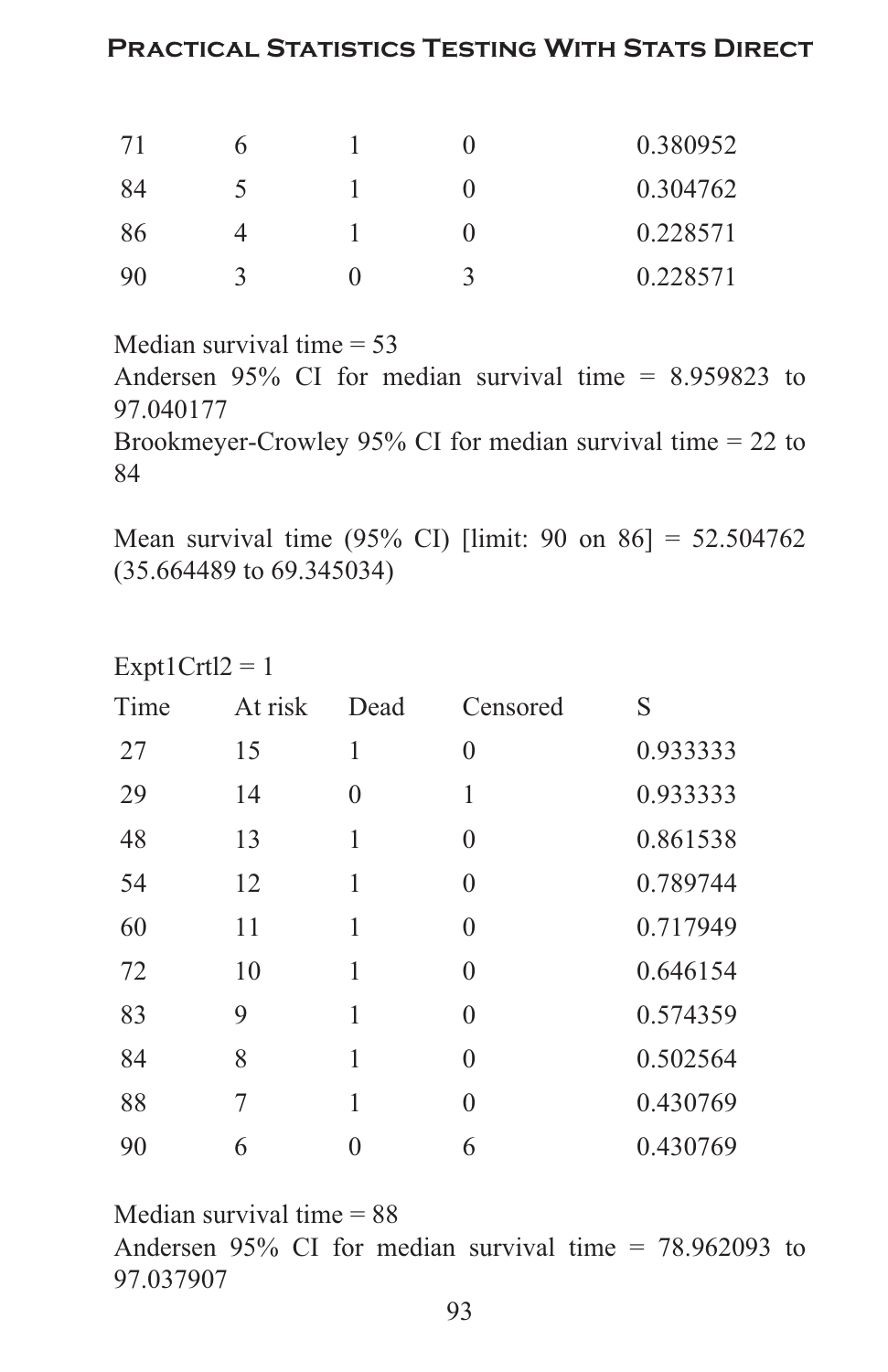Brookmeyer-Crowley 95% CI for median survival time  $= 60$  to 90

Mean survival time (95% CI) [limit: 90 on 88] = 75.676923 (65.005153 to 86.348693)

We note at the bottom of each table the number of people who have lasted up to or beyond the 90 day observation period: three in the control group (Expt1Crtl2 = 2) and six in the experimental group (Expt1Crtl $2 = 1$ ). There are also clear differences between the groups in the rest of the survival data. Little more than 50% of the control group are likely to survive (S) without offending after 30 days ( $S = 53\%$ ; there is 47% chance of an event, an offence, at this time). In the meantime, there is very little movement among the experimental group. By the end of follow-up, only 23% of the controls are likely to survive without incident (77% reoffending likelihood), compared to 46% of the experimental group. The other statistics show a similar story (note that the median survival time is generally deemed to be of more use in survival analysis than the mean).

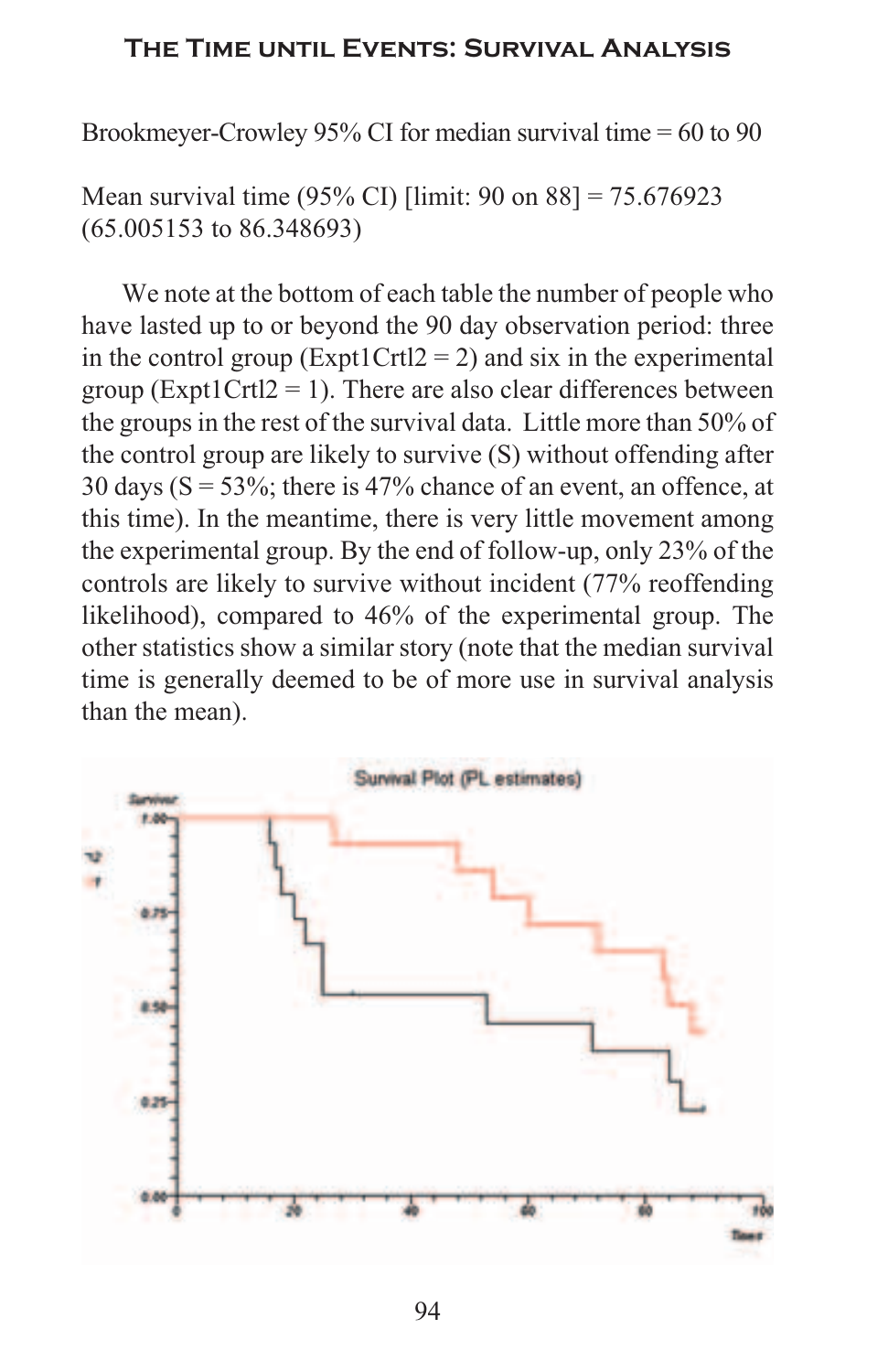The survival plot shows an interesting story. Group 2, the control group, reoffend very quickly, within about a week. If this is usual criminologically, then fine, it shows that the new rehabilitation scheme would appear to help participants to avoid this slough; it would be worth checking, however, in case something unusual affected this particular group of young people at this time. There would appear to be a clear difference between the groups over time, although there is a similar decline towards the end, which does rather suggest that the observation time should have been somewhat longer.

The hazard plot shows a clear increase in risk among the control group in the early period. Increased risk appears at the end for both groups. At the very least, we should be concerned about possible vulnerability of all young ex-offenders during this period of time.

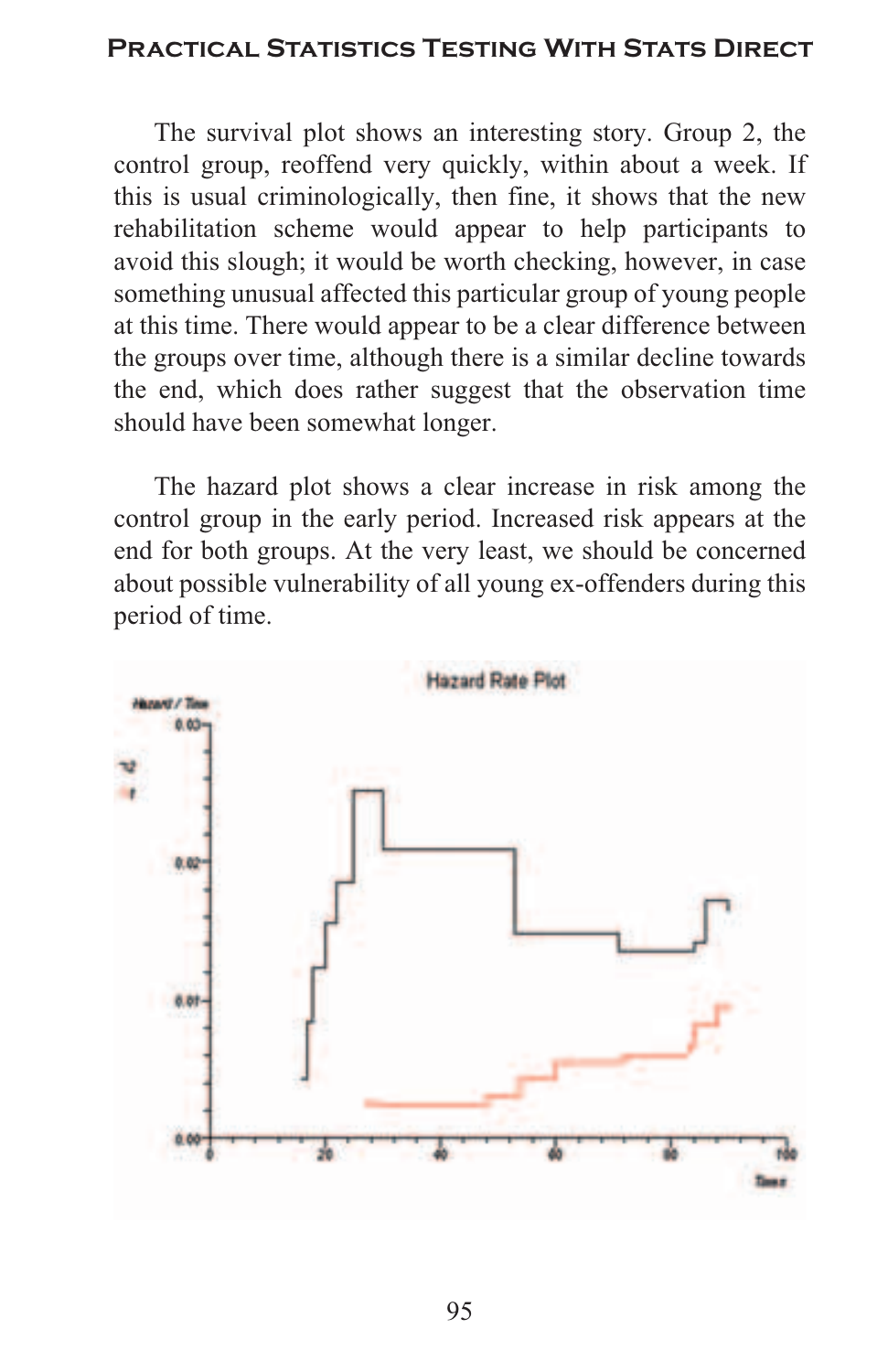#### **Tests of significance in Survival Analysis**

Before seeing whether or not the differences in our example are significant, we need to consider the tests of significance offered by StatsDirect.

Peto's log-rank test is best when testing a survival curve throughout its entire course and is more sensitive when the two groups show consistently similar patterns (the first set of data on the Survival sheet of StatsDirect's test file responds in such a way).

The Peto-Prentice Wilcoxon test is considered to be a very reliable test for use in Survival Analysis.

The Gehan-Breslow Wilcoxon test is considered to be more sensitive to differences between groups at early stages. This test can, however, tend towards Type Two errors (judging results not to be significant when they are  $-a$  'False Negative'; the opposite is a Type One error, a 'False Positive', seeing significance when it should be absent).

The Tarone-Ware Wilcoxon test is preferred where survival curves intersect or move away from each other.

Select Analysis/Survival Analysis/Log-Rank & Wilcoxon. The order of data selection is a little different here. First, 'select data for Group Identifier'; here this is Expt1Ctrl2. Then, 'select data for times'; here, Days. Then, 'select data for Deaths/Events or Censored {0}'; here, Relapse. Opt for 'Cancel' when asked for to 'select data for Strata'.

You would use stratification if you had different conditions to contrast (e.g. young with drug problems and without drug problems would be considered stratified data). If dealing with stratified data, you would enter data like so, with stratified data on the right (the variable is Drg1Nodrg2:  $1 =$  drug history,  $2 =$  no drug history).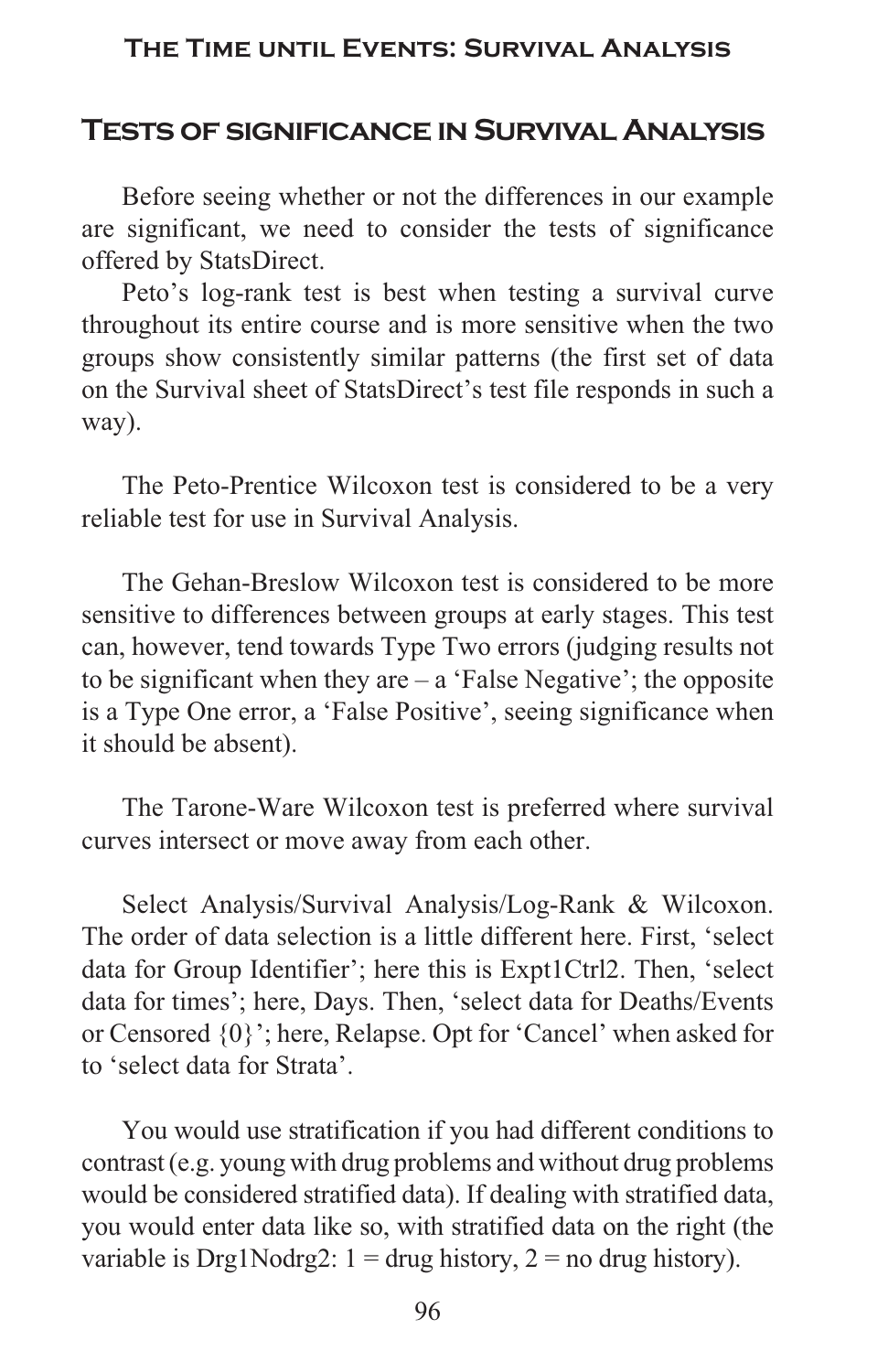| $Expt = 1$ ; $Ctrl = 2$ | Days | Relapse | Drg1Nodrg2 |
|-------------------------|------|---------|------------|
|                         | 16   |         |            |
|                         | 17   |         |            |
|                         | 18   |         |            |
|                         | 20   |         |            |
| etc                     | etc  | etc     | etc        |

Returning to this study, however, the most pertinent tests of significance are the Peto-Prentice and Gehan-Breslow. Both show significant between-group differences, at  $p < .05$ 

(If we look for interest's sake at the less appropriate tests, the differences appear, unsurprisingly, to be insignificant under the Log-Rank (Peto) test;  $p < 0.1$  This reflects the differences between the patterns of the two groups. Tarone-Ware, however, shows  $p < .05$ , suggesting the potential dangers of dredging.)

#### **The Follow-Up Life Table**

Generally speaking, if you can use the Kaplan-Meier, with its richness of data, you should. However, in spite of being a non-parametric method, Kaplan-Meier is designed to look at continuous data. If we are looking at intervals, such as months, quarters and years, then a Follow-Up Life Table should be considered. The minimum sample size for a life table, in terms of the number of participants starting the study, is 30, although some authorities recommend at least 100; life tables are typically used with thousands.

As an example, let us say that we are interested in how long convicted drink-drivers remain unconvicted after regaining their licences. The initial sample is 200 in number. For the sake of brevity, we use a rather short observation period.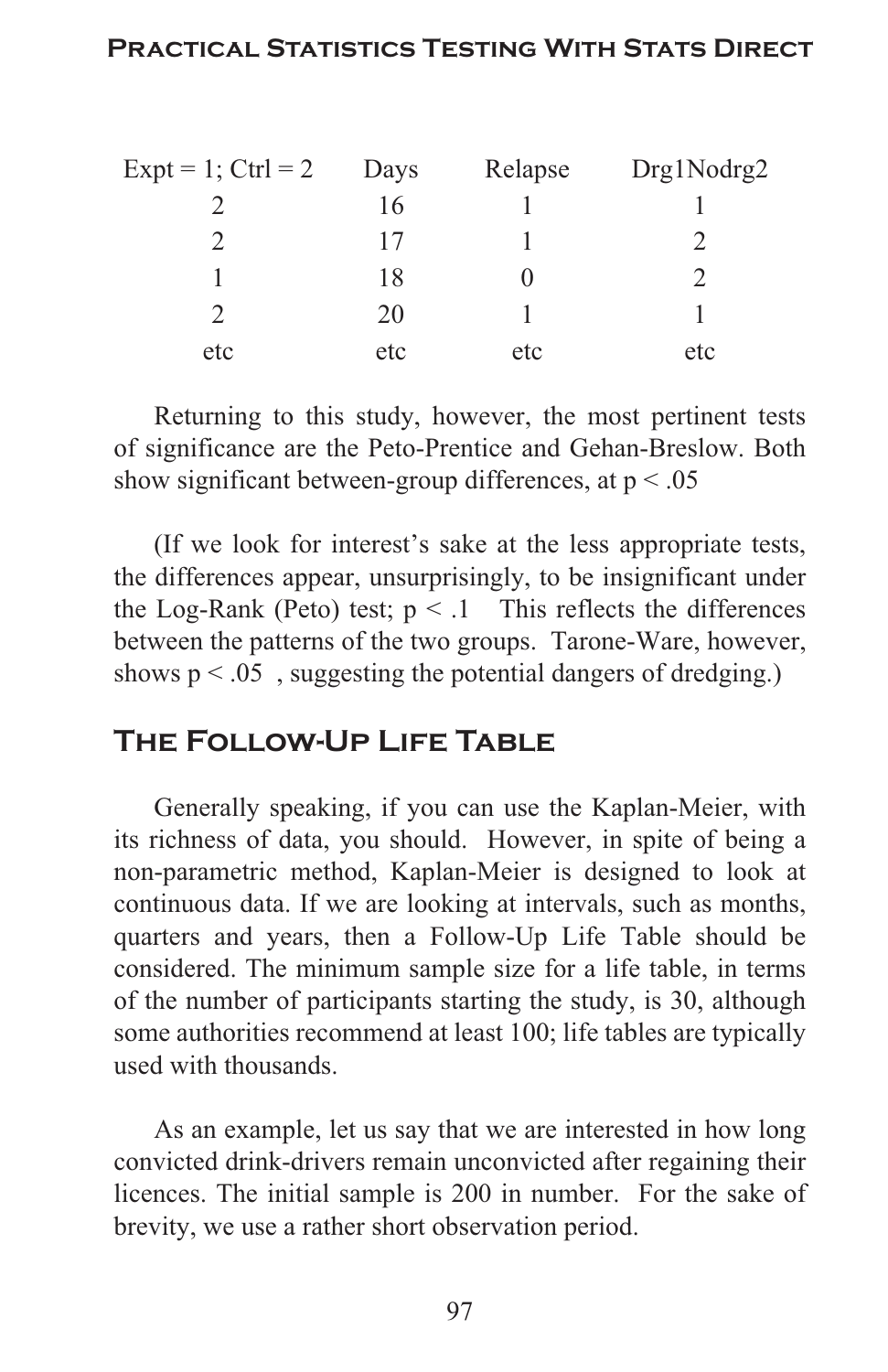|                             | Years Reconvicted Withdrawn |    | The first column carries the<br>intervals (these     |
|-----------------------------|-----------------------------|----|------------------------------------------------------|
|                             | 60                          | 18 | do not have to be $1,2,3$ , etc).                    |
|                             | 35                          | 3  | The second column shows<br>actual events.            |
| $\mathcal{D}_{\mathcal{L}}$ | 20                          | 5  | The third has 'Lost to<br>follow-up'/censored.       |
|                             | 15                          | 2  | N.B. the table does not<br>contain the whole sample; |
|                             | 5                           |    | 36 were not convicted in the<br>follow-up period.    |

Select Analysis/Survival Analysis/Follow-Up Life Table

At the prompts, select the Years column for 'Times', the Reconvicted column for 'Deaths' and Withdrawn for 'Withdrawals'. You are then asked the number who started the study; StatsDirect offers by default the total given within the table, but we enter 200 as the actual sample, as we have survivors who are not included in the columns.

|                 |    | Interval Deaths Withdrawn At risk |     | Adj. at risk | P(death) |
|-----------------|----|-----------------------------------|-----|--------------|----------|
| $0$ to $1$      | 60 | 18                                | 200 | 191          | 0.314136 |
| $1$ to $2$      | 35 |                                   | 122 | 120.5        | 0.290456 |
| $\sqrt{2}$ to 3 | 20 |                                   | 84  | 81.5         | 0.245399 |
| $3$ to 4        | 15 |                                   | 59  | 58           | 0.258621 |
| 4 up            |    |                                   | 42  | $\ast$       | $\ast$   |

#### **Follow-up life table**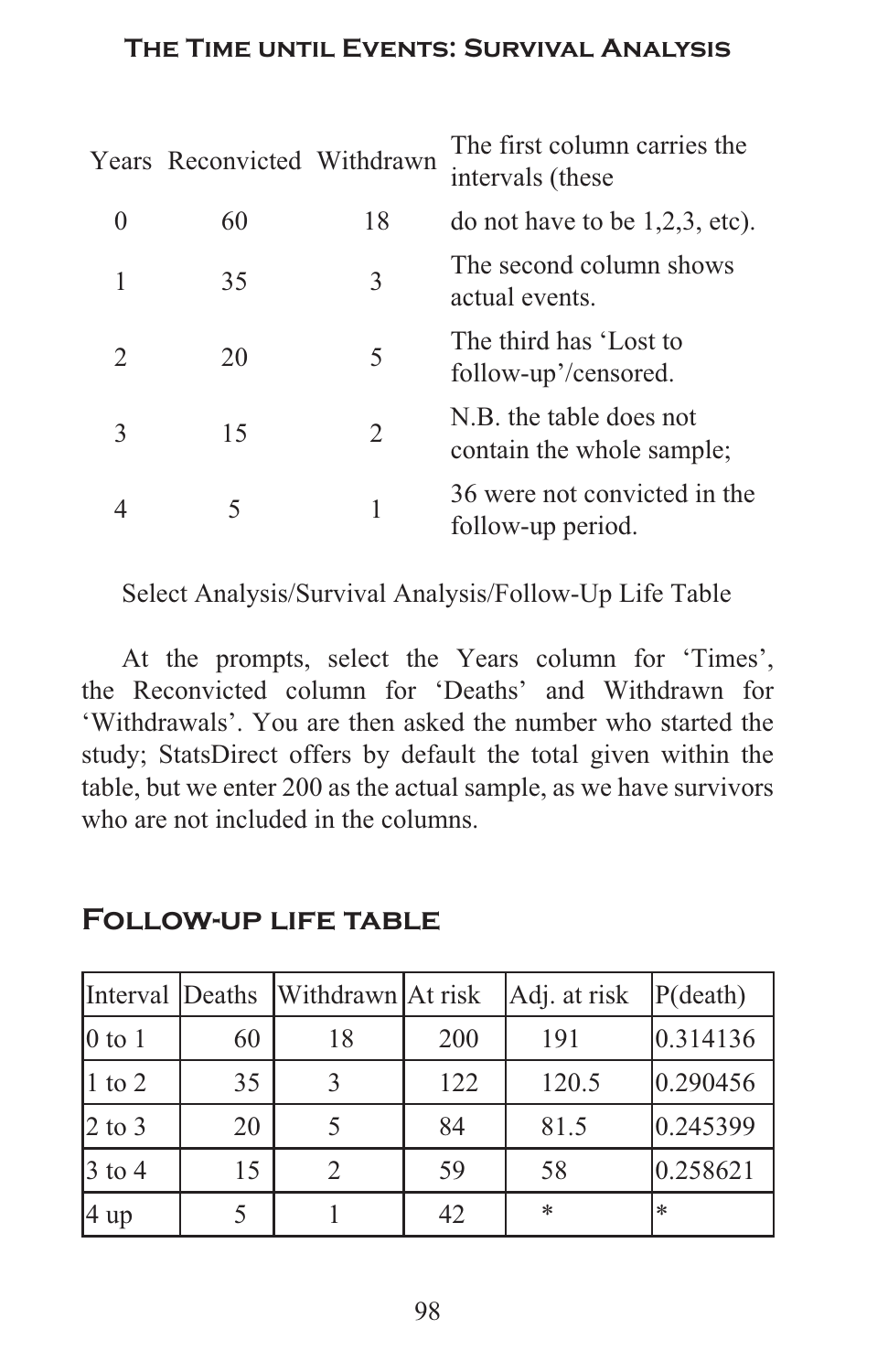|            | Interval P(survival) Survivors | $(lx\%)$  | SD of $\rm k\%$ | $95\%$ CI for<br>$lx\%$             |
|------------|--------------------------------|-----------|-----------------|-------------------------------------|
| $0$ to $1$ | 0.685864                       | 100       | *               | $*$ to $*$                          |
| $1$ to $2$ | 0.709544                       | 68.586387 |                 | 12.986565 61.485147 to<br>74.651522 |
| $2$ to $3$ | 0.754601                       | 48.66503  | 10.569952       | 41.230443 to<br>55.685715           |
| $3$ to 4   | 0.741379                       | 36.722691 | 9.874568        | 29.650539 to<br>43.801528           |
| 4 up       | *                              | 27.225444 | 9.661451        | 20.757746 to<br>34.076007           |

The first part of the table does not just reflect our input. As in the Kaplan-Meier, the risk is adjusted. Instead of working out reconvictions (Deaths) as a fraction of the entire sample (in the first interval,  $60/200 = 0.3$ , the table adjusts the sample as if half of the withdrawn sample were reconvicted, giving a slightly higher 'death'/reconviction rate  $(60/191 = 0.314)$ . When this sum is subtracted from 100, we get the survival rate for that particular interval (0.686).

To look at the cumulative effects, rather than survival rates for a particular period, we need to look at the Confidence Intervals on the right (95% CI, i.e.  $p < .05\%$ ) and describe them year by year. Therefore we can say with a degree of confidence that 1 year after the operation, between 61.5% and 74.7% of the drivers are likely to have continued to drive without reconvictions (the point estimate of the individual survival rate being 68.6%), falling to between 41.2% to 55.7% after 2 years, and so on.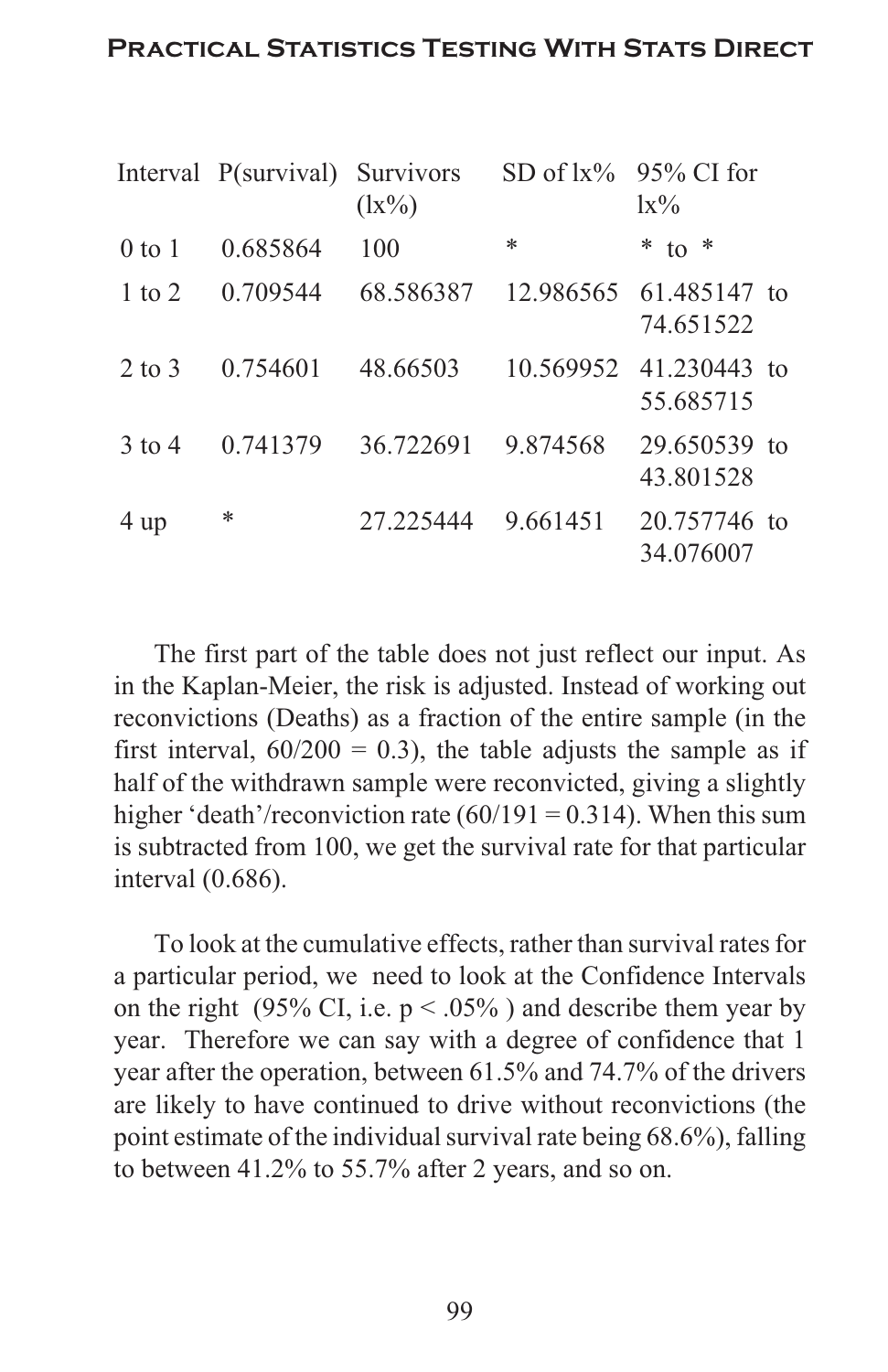#### **Talking Point**

The statistical methods referred to in this chapter are often referred to by the overall title of Survival Analysis. This reflects its most familiar usage in health statistics, the tracking of the survival rate of patients over time; this is made manifest in StatsDirect's use of 'deaths' when events are referred to in analysis readouts. Having said that, I feel that it is more useful to consider it as the study of the time until events, as we are not necessarily discussing life and death and can be measuring events which are positive and not necessarily dramatic. Other terms are indeed used, including 'time to event analysis' and, in sociology and economics, 'duration analysis'.

This table of survival analysis techniques only refers to tests used in this chapter.

| Test                                      | Number<br>of groups | Data                                                                                                                         | Purpose                      |
|-------------------------------------------|---------------------|------------------------------------------------------------------------------------------------------------------------------|------------------------------|
| Kaplan-<br><b>Meier</b>                   | 1 or<br>more        | Non-parametric.<br>Large and small over time<br>sample. Data must<br>be continuous (i.e.<br>not less frequent<br>than days). | Tracking events              |
| <b>Follow-</b><br>up Life<br><b>Table</b> | 1                   | Non-parametric.<br>Large samples.<br>Interval data (e.g.<br>months, quarters,<br>years).                                     | Tracking events<br>over time |

**N.b.** *Non-parametric tests can be used with 'parametric' data*.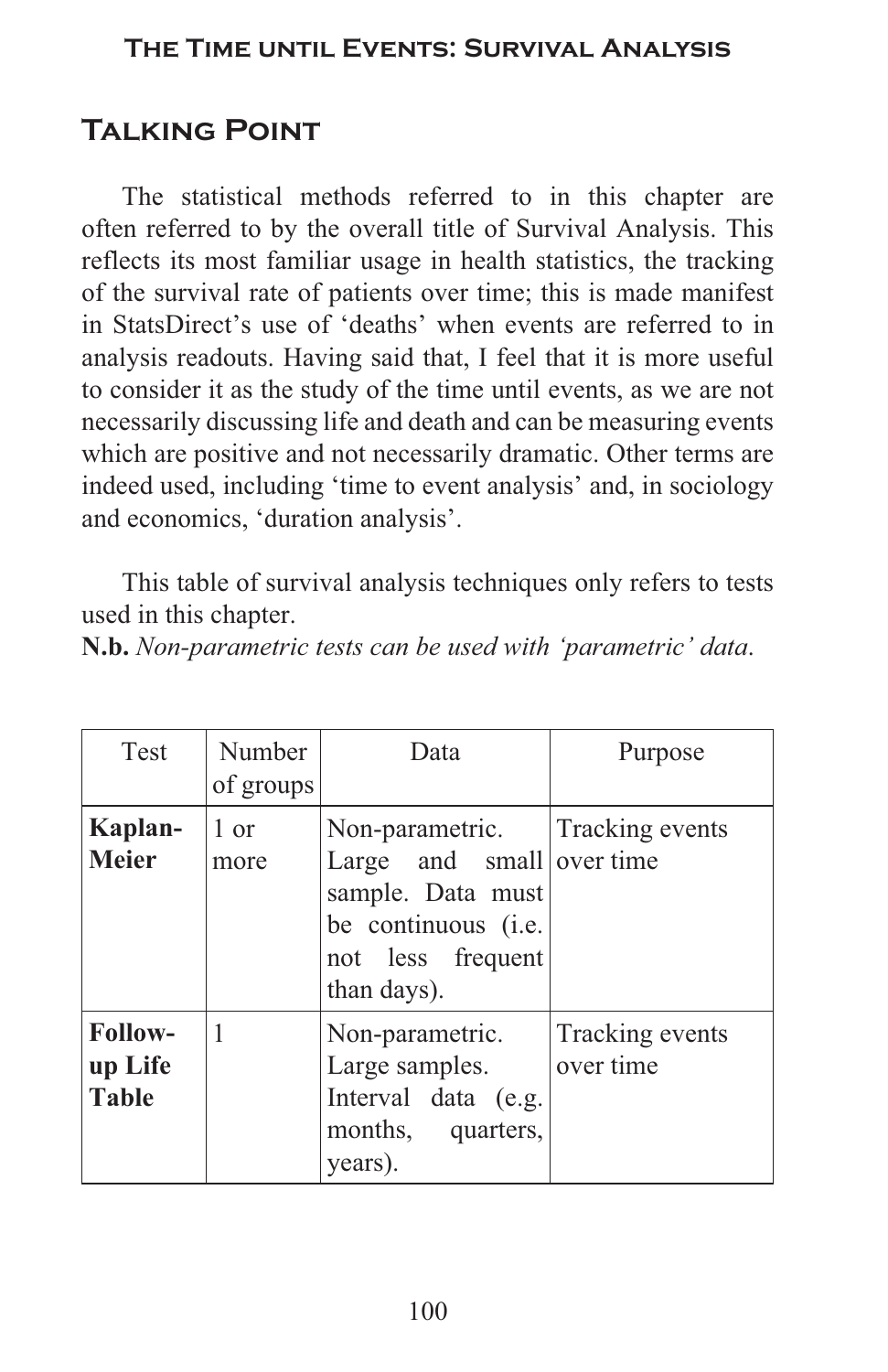| $Log-$            | 2 or | Non-parametric.           | Testingsignificance          |
|-------------------|------|---------------------------|------------------------------|
| $\vert$ rank $\&$ | more | For                       | usage   of group differences |
| Wilcoxon          |      | differences between under | Kaplan-                      |
| <b>tests</b>      |      | Peto Log-Rank, Meier      |                              |
|                   |      | and variations of         |                              |
|                   |      | Wilcoxon tests            |                              |
|                   |      | Peto-Prentice,            |                              |
|                   |      | Gehan-Breslow and         |                              |
|                   |      | Tarone-Ware,<br>see       |                              |
|                   |      | earlier notes in this     |                              |
|                   |      | section.                  |                              |

You will find that StatsDirect offers other tests, extending survival analysis to multivariate data (Cox's Regression, Wei-Lachin). The program also provides tests relating to parametric distributions (Probit, Logit, etc). I feel, however, that these methods are not appropriate for an introductory text; indeed, they require the assistance of a statistician.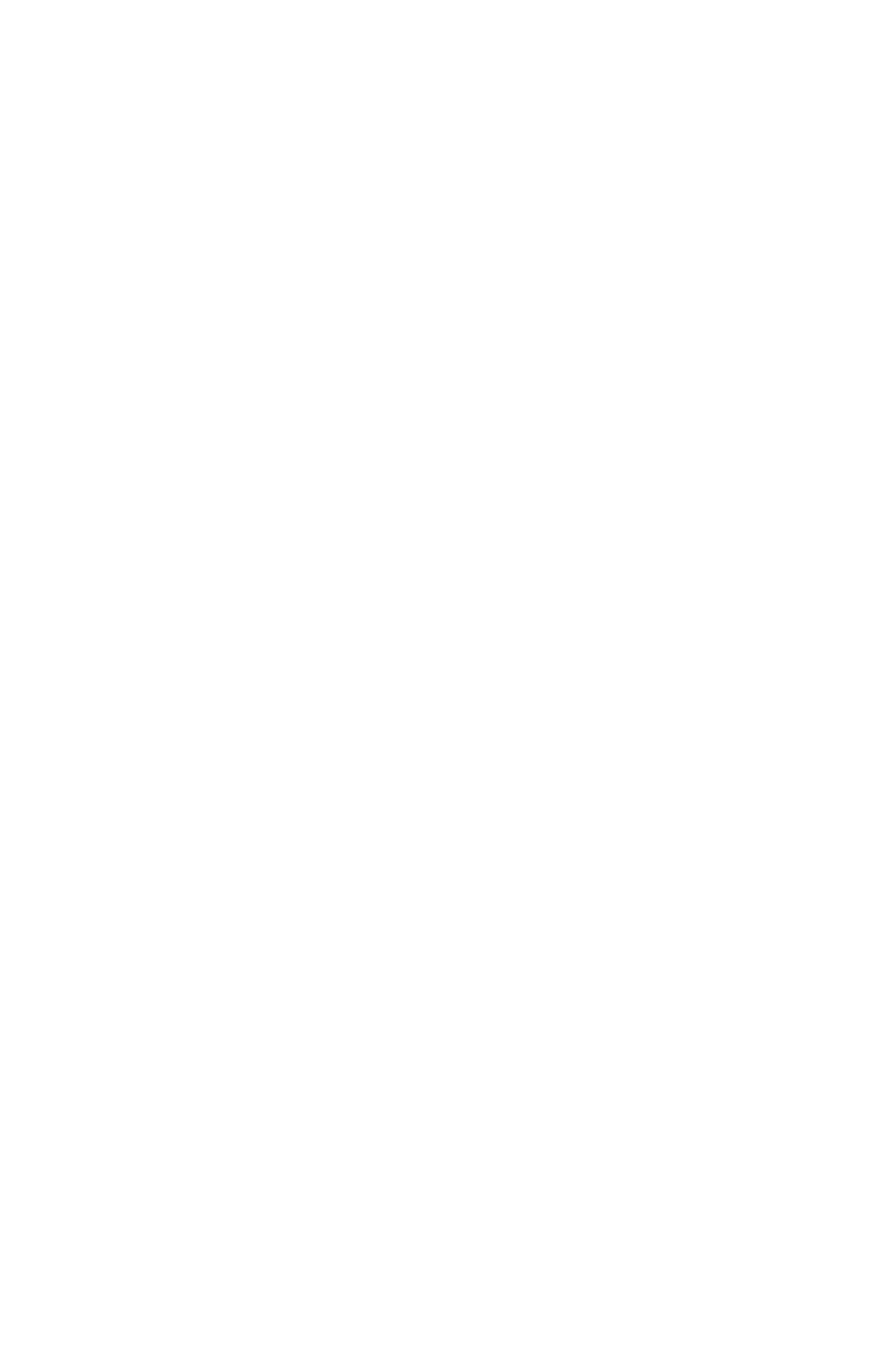# **Section Three: Beyond The Tests**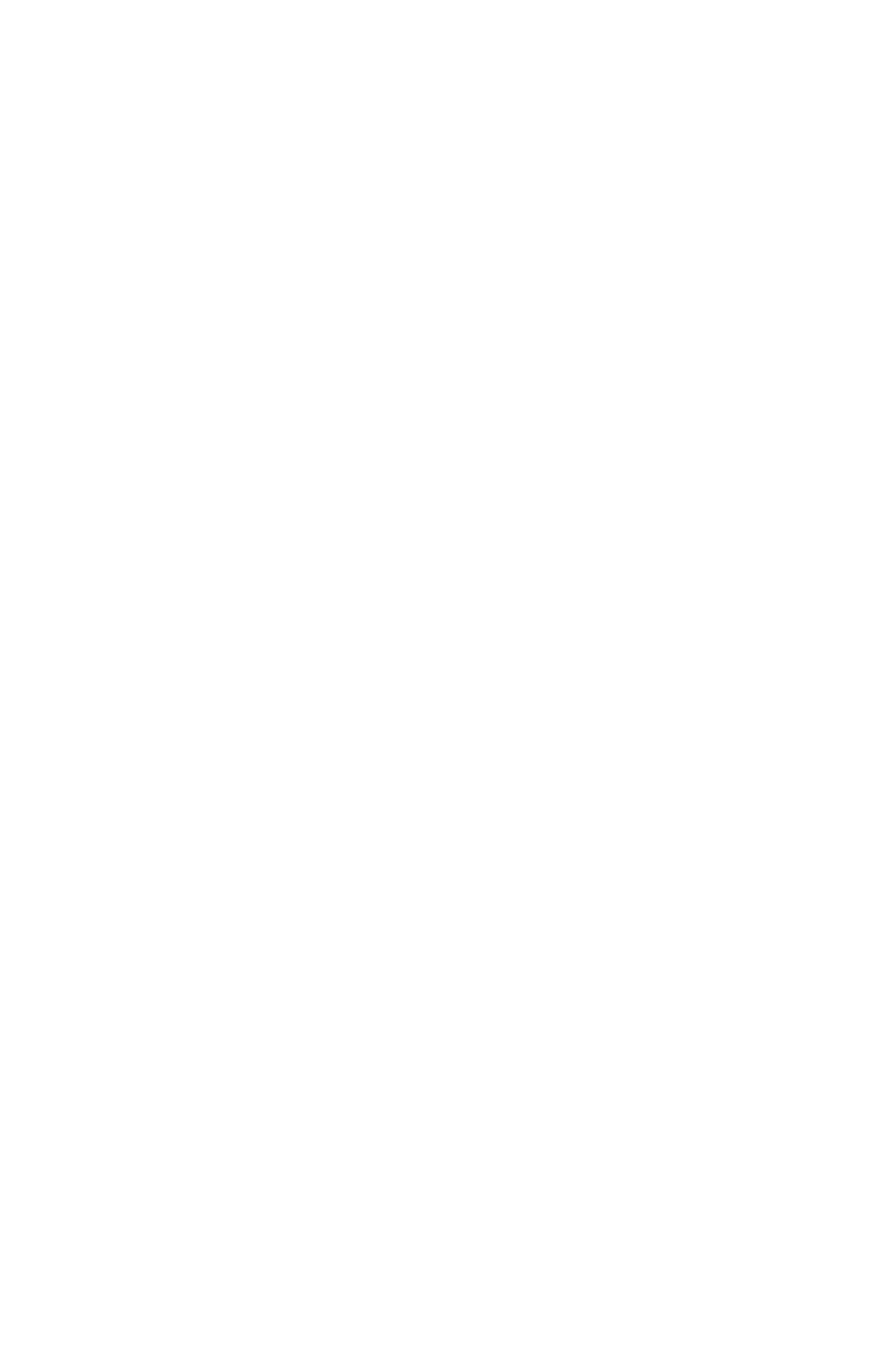## **Chapter Ten**

# **Exercises**

#### *Question 1*

40 tasters of two fruit drink products, OurDrink and RivalDrink, were asked which they would *prefer* to give their children. No 'abstaining' was allowed, from drinking or preference. 26 of the tasters answered in favour of OurDrink. What test should be used and what is the outcome? Accept a significance level of  $p < .05$ 

#### *Question 2*

Wanting to find if women were more likely to take a different view of a policy than men, ratings of the policy were examined. What method was appropriate?

#### *Question 3*

Assuming a proven relationship between scores on an admission test and subsequent pass rates on a course, what method should we use to choose applicants?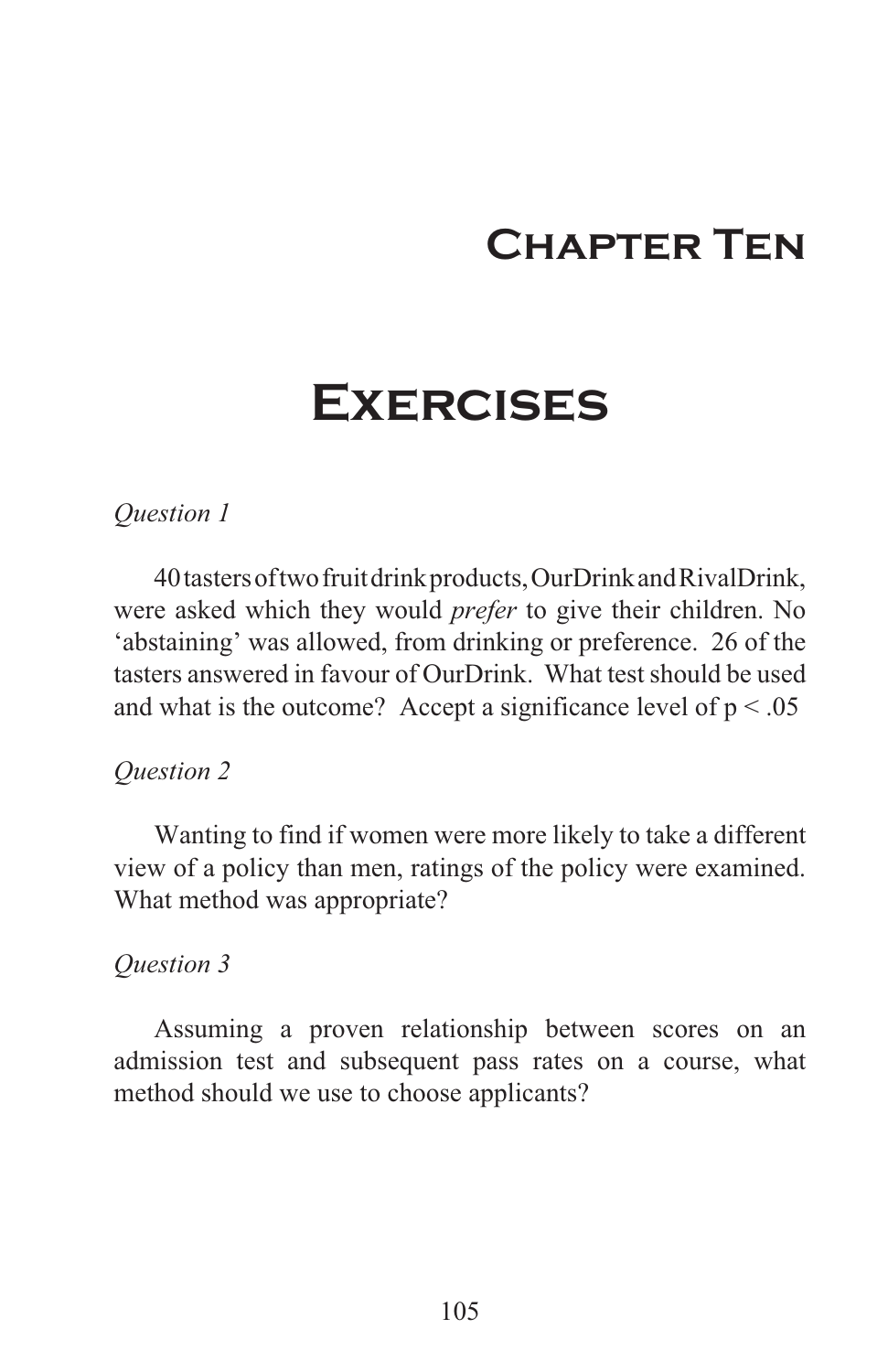#### **Exercises**

#### *Question 4*

You are looking at the relationship between gender and management level in an industry. The numbers at each hierarchical level are as follows.

|        | ChiefExecs SeniorTeam Middle FirstLine |    |    |
|--------|----------------------------------------|----|----|
| Female | 11                                     | 20 | 30 |
| Male   | 18                                     | 16 | 32 |

What method should we use? Are there significant differences?

#### *Question 5*

Three different tax policies are currently being considered. Each politician has been asked for the policy they are most in favour of. There are three political parties. Of the Red Party, 100 favoured Policy A, 230 favoured Policy B, and 150 favoured Policy C. The Blue Party favoured Policies A, B and C as follows: 600, 400, 100. The Green Party favoured Policy A with 180 votes, with 120 for Policy B, and 100 for C.

What design should be adopted? Are the test results significant?

#### *Question 6*

The correlation matrix for a mass of data includes many correlations at .9. What should you do?

#### *Question 7*

Is a correlation coefficient of .2 significant?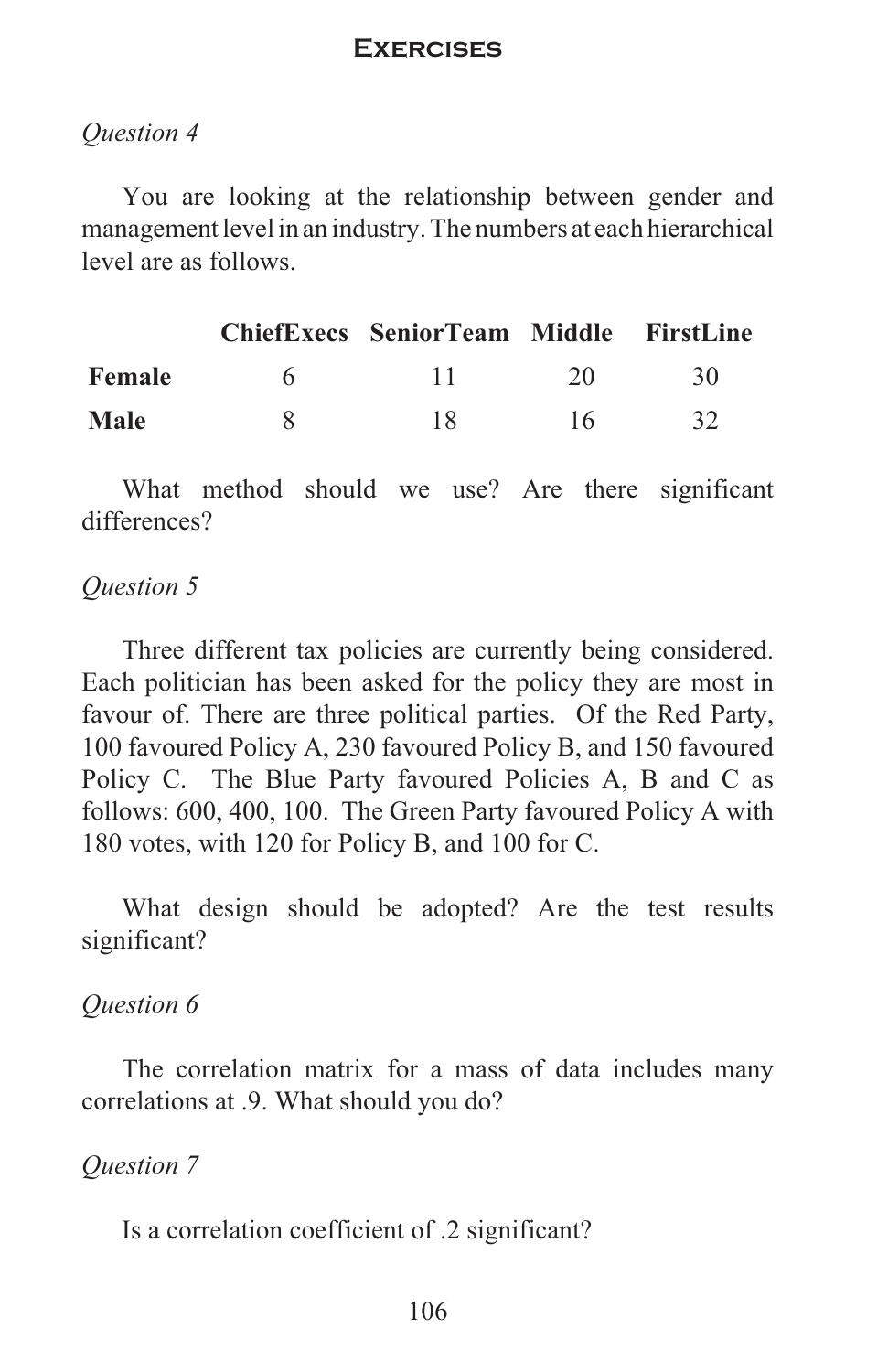#### **Practical Statistics Testing With Stats Direct**

## **Answers to exercises**

#### *Answer 1*

Use the Sign Test. The 26:14 ratio would be significant if a one-tailed level of significance was adopted. But do we really have preconceptions about whether or not people would be inclined to like one product more than the other? I would argue for the two-tailed level of significance. If we adopt this, then we are unable to consider the result to be significantly different from chance.

#### *Answer 2*

Mann-Whitney examines the differences between two sets of individuals on rating scales. (With great confidence in the rating scales, the unpaired t-test could be used.)

#### *Answer 3*

Regression. The individual's admission score would be used to predict his or her likely grade. Given the likelihood of plenty of data, simple regression would be preferred to non-parametric regression.

*Answer 4*

Chi-square. Not significant.

*Answer 5*

|                    | Policy A | <b>Policy B</b> | <b>Policy C</b> |
|--------------------|----------|-----------------|-----------------|
| <b>Red Party</b>   | 100      | 230             | 150             |
| <b>Blue Party</b>  | 600      | 400             | 100             |
| <b>Green Party</b> | 180      | 120             | 100             |

Chi-square. Clearly significant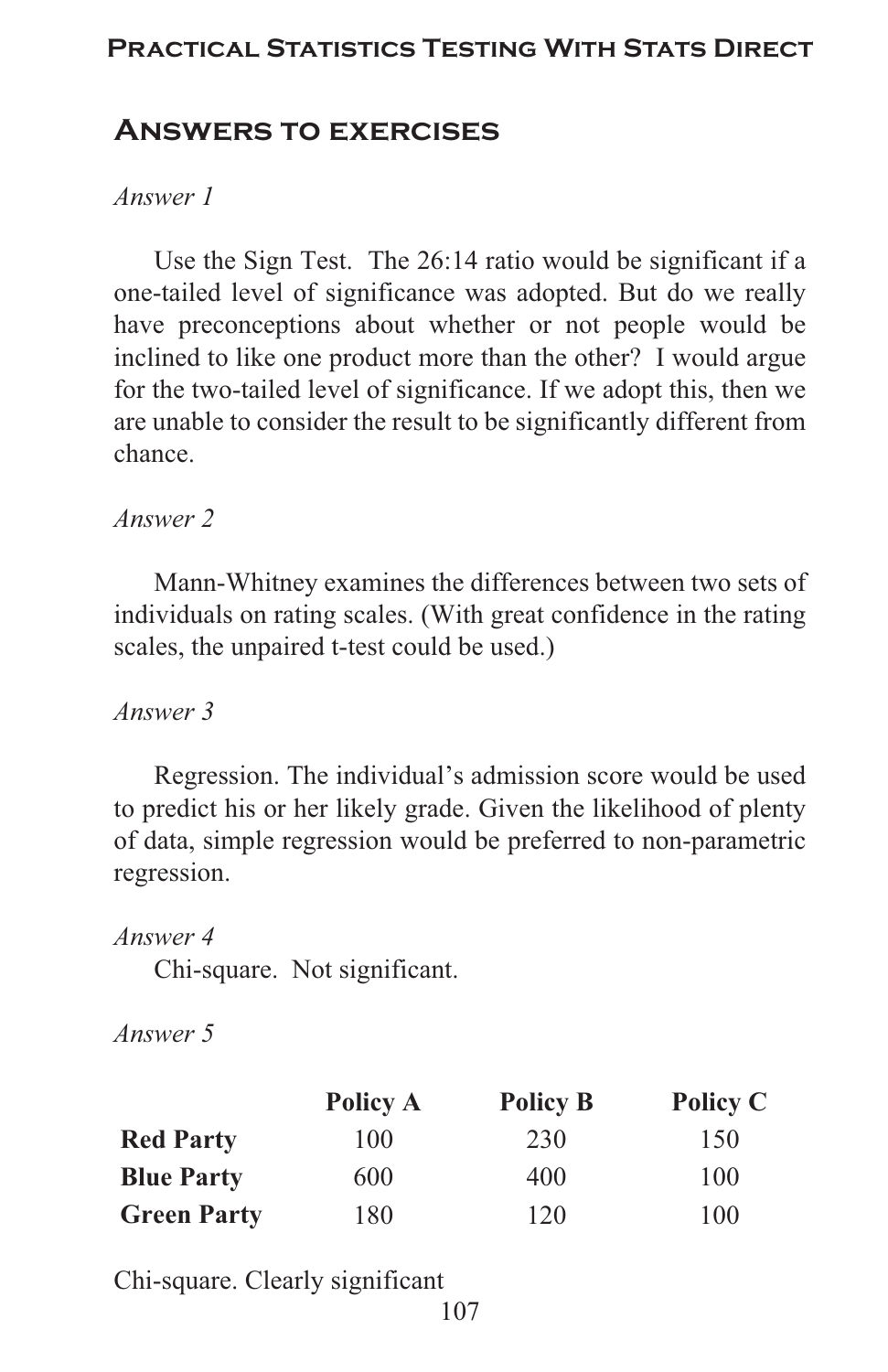#### **Exercises**

#### *Answer 6*

Check for collinearity. It is likely that some variables are saying the same thing. Examine the content of the items and consider removing items which have over-similar meanings. You do want some similarities but not duplication. After such a cull with a lowering of collinearity, you may consider a type of factor analysis to reduce data further, then going into more in-depth examination of the correlations.

## *Answer 7*

Especially when dealing with large amounts of data, this sort of correlation coefficient can indeed be accompanied by an acceptable p value. More to the point is how useful is an effect size of .04? In some cases, 4% of the variance is important, in others not.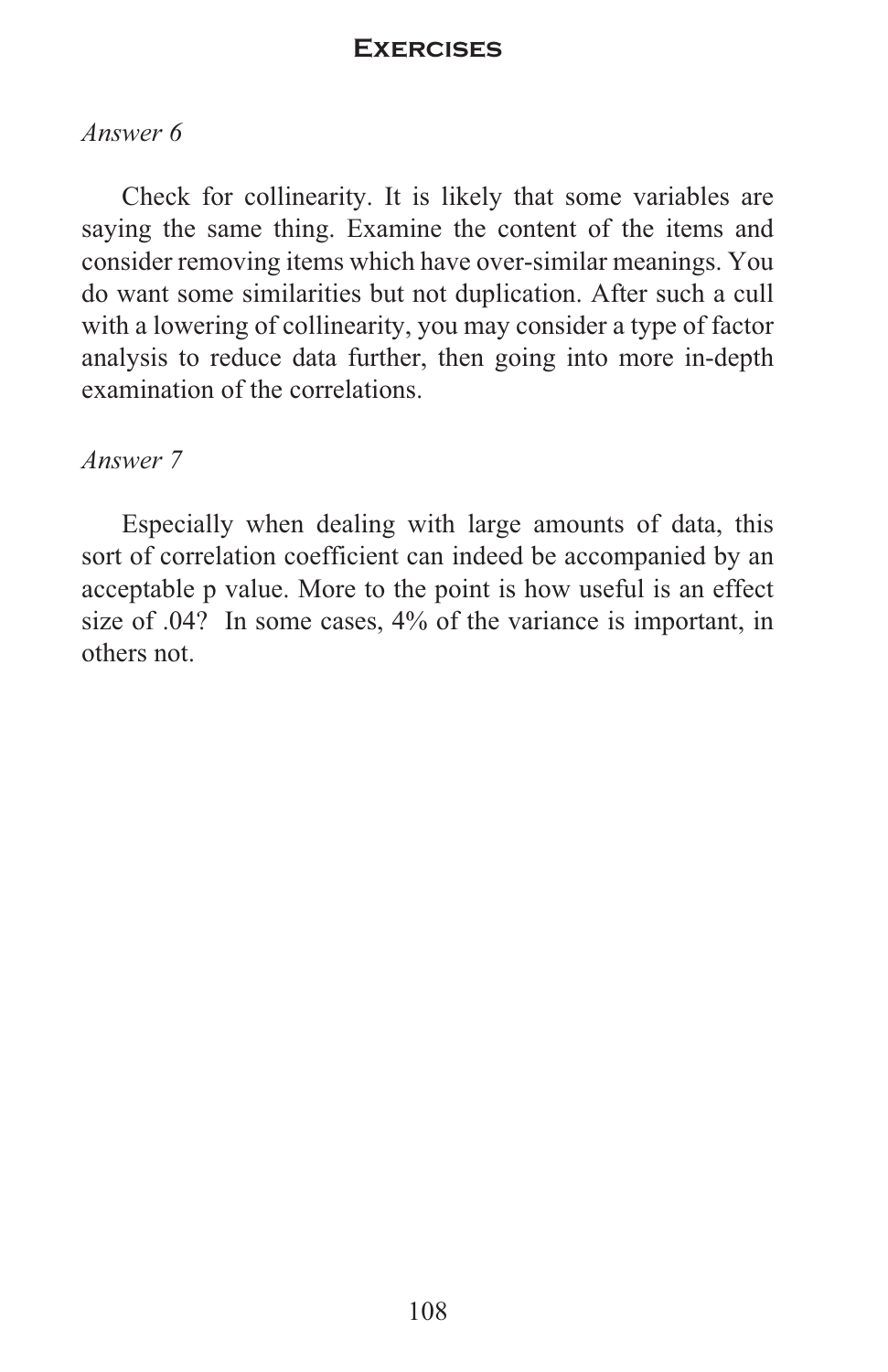## **Chapter Eleven**

# **Reporting In Applied Research**

**P** lease note that the recommendations in this particular chapter are for people analysing data in applied settings, not for people who are preparing academic research papers. The latter are usually able to refer to their college's or professional body's specifications; failing that, most books on research methods should help.

In the discussion below, I shall refer to three levels of sophistication of the likely readers of your research. Such a reader may be the commissioner of research, or a line manager within your own organisation or an external body. The sophisticated reader will know as much as you do about the use of statistical methods, and probably more. The intermediate reader is likely to, at least, remember about significance levels from their own studies in the past. The unsophisticated reader will not necessarily understand the difference between statistical significance and the everyday use of the word; p levels will mean nothing.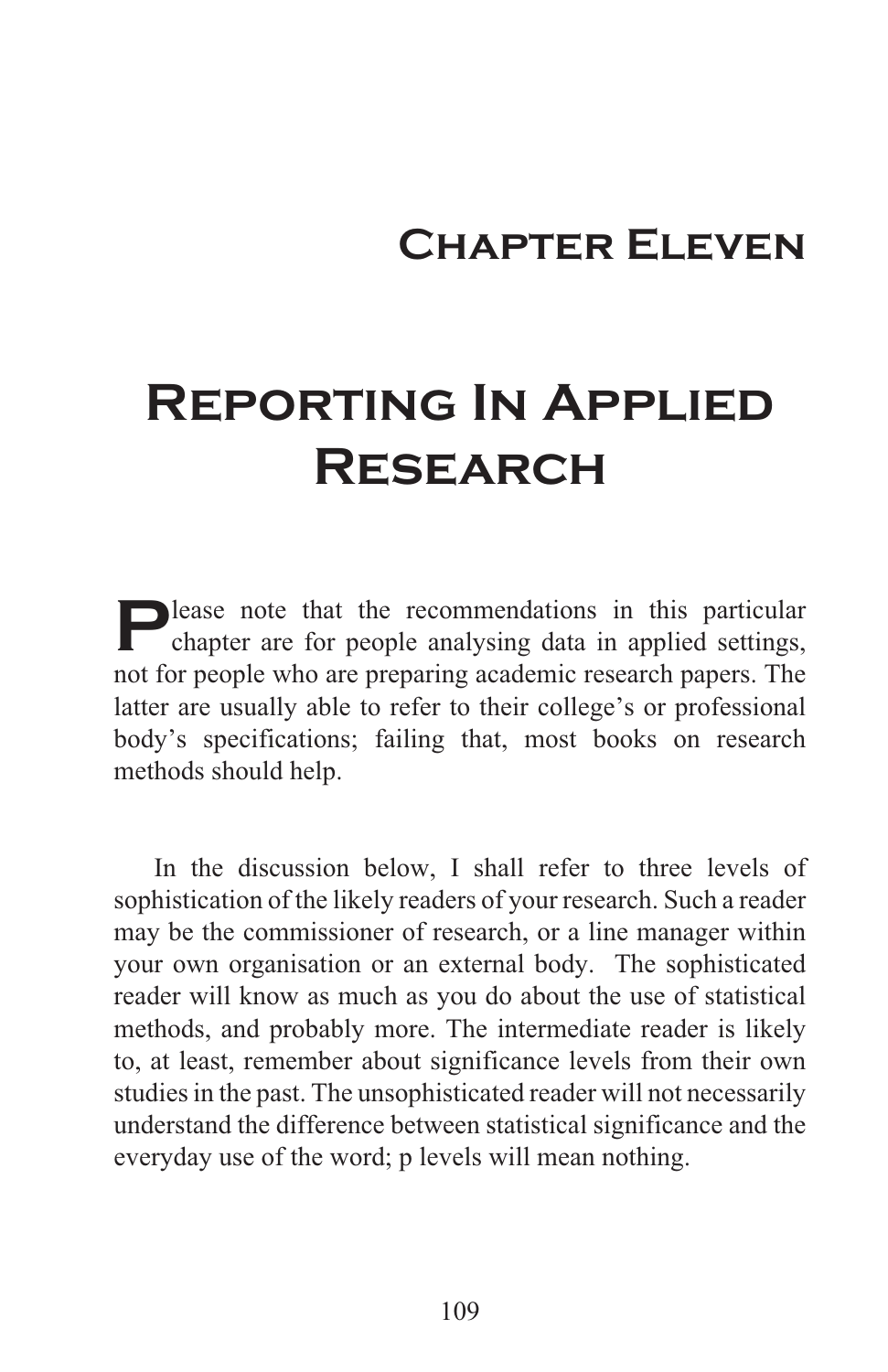#### **Reporting in Applied Research**

#### **Written Reporting**

Firstly, in reporting significant results, we dispense with the null hypothesis. Although I explained the term while explaining methodology, the lay reader is not concerned with such apparent paradoxes. You merely report that the result is 'significant' (or 'not significant'). If your audience is relatively sophisticated, you may put it as being 'significant ( $p < .05$ )' or 'significant to level p < .05'; with an intermediate level of sophistication, the first time such a citation is made, you may explain that this means that the likelihood of the results being a matter of chance are only 5 in a hundred. You would only consider using references to 'twotailed' or 'one-tailed' hypotheses for the sophisticated readers; even for such an audience, a discussion of whether or not the effect was expected in a particular direction would be helpful.

Following on from this point is effect size. The term effect size would only be used with a sophisticated audience. It should be noted that until very recently, the concept (or proportion of variance) was rarely mentioned in introductory books. The intermediate reader could be told that this is a 'large', 'mediumsized' or 'small' effect; do not bother with **r2** (or *d* or any other references to the names of actual statistics). Be even more sparing with unsophisticated audiences; mentions of particularly large (or small) effects are sufficient.

Thirdly, only cite the statistical tests used on a regular basis with sophisticated audiences. With the intermediate reader, the occasional mention of Friedman, or whatever, should only be given in parentheses – "the result was significant to  $p < 0.05$ (Friedman)" just to impress a little. Don't cite at all with the lowest level of reader.

Fourthly, unlike in academic research, the reader does *not* want to know how you organised your data (unless this is strictly of relevance to the organisation). You should still of course,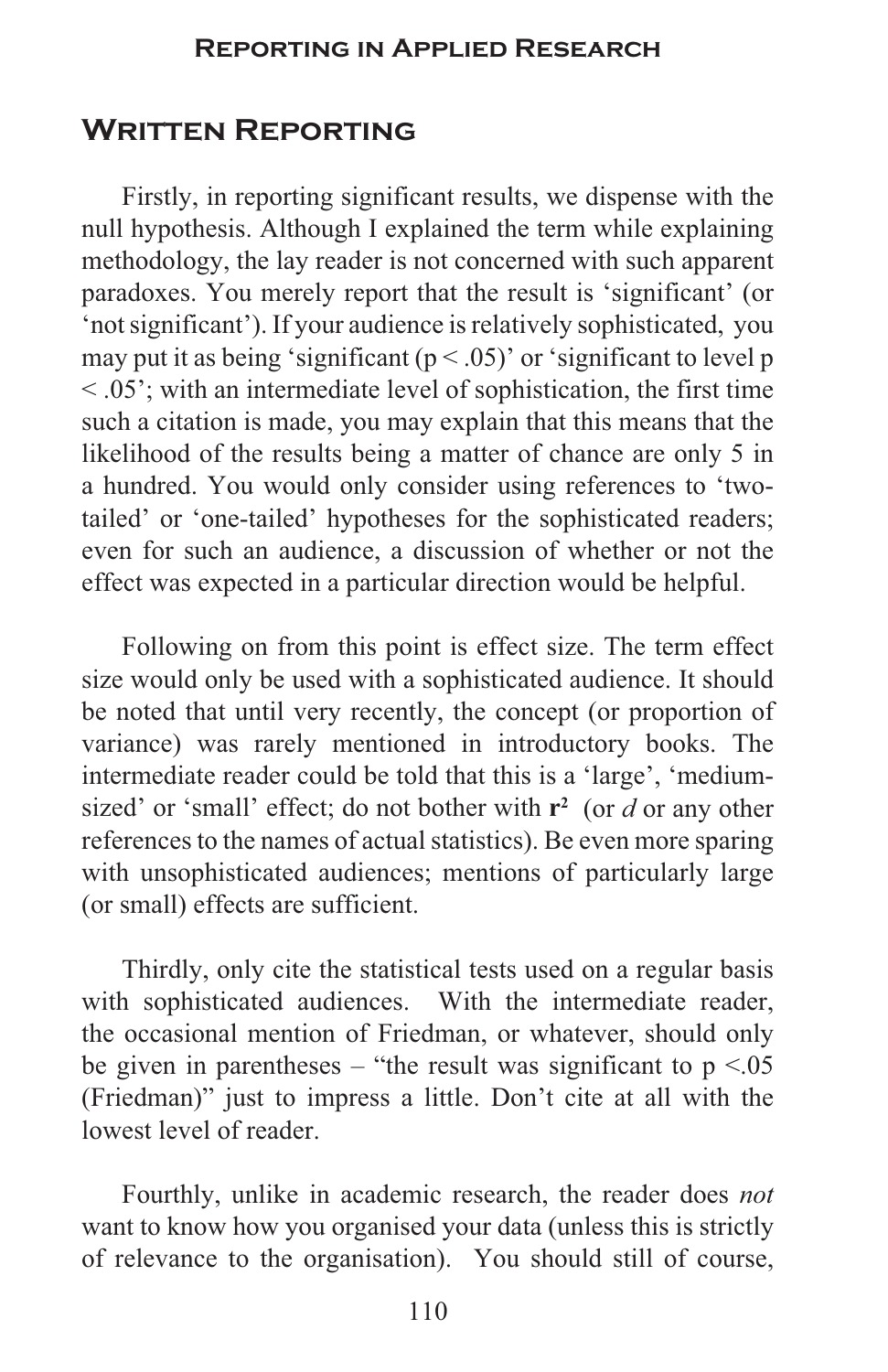#### **Practical Statistics Testing With Stats Direct**

record your methods so that they can be replicated as necessary. In the case of removing outliers, however, the sophisticated reader may be informed; they are likely to understand the relevance or otherwise of such data.

In general terms, just provide the reader with relevant results, ones which have a bearing on the purpose of the research. It should not resemble an academic thesis, should not be long and, while not an entertainment, should be readable and cogent.

## **Verbal Reporting**

If using slide-show presentations, try to keep the information interesting. At the least, have clauses sliding in from the side. Don't have large slabs of text if you can possibly avoid this.

A good idea is to have one idea, with a chart and possibly the relevant statistic (bearing in mind the audience), on one page.

## **Talking Point**

Clear categorisation and knowing what to omit are central to good report-writing. Unfortunately, however, there are two ways of considering this point. Making things clearer to the audience is clearly one. Playing to the audience is another: there can be a tension between the audience's needs and objectivity. A current maxim in UK research circles (circa 2006) suggests that, in many cases, researchers are not helping to develop evidence-based policy so much as producing policy-based evidence! May your ideals go with you…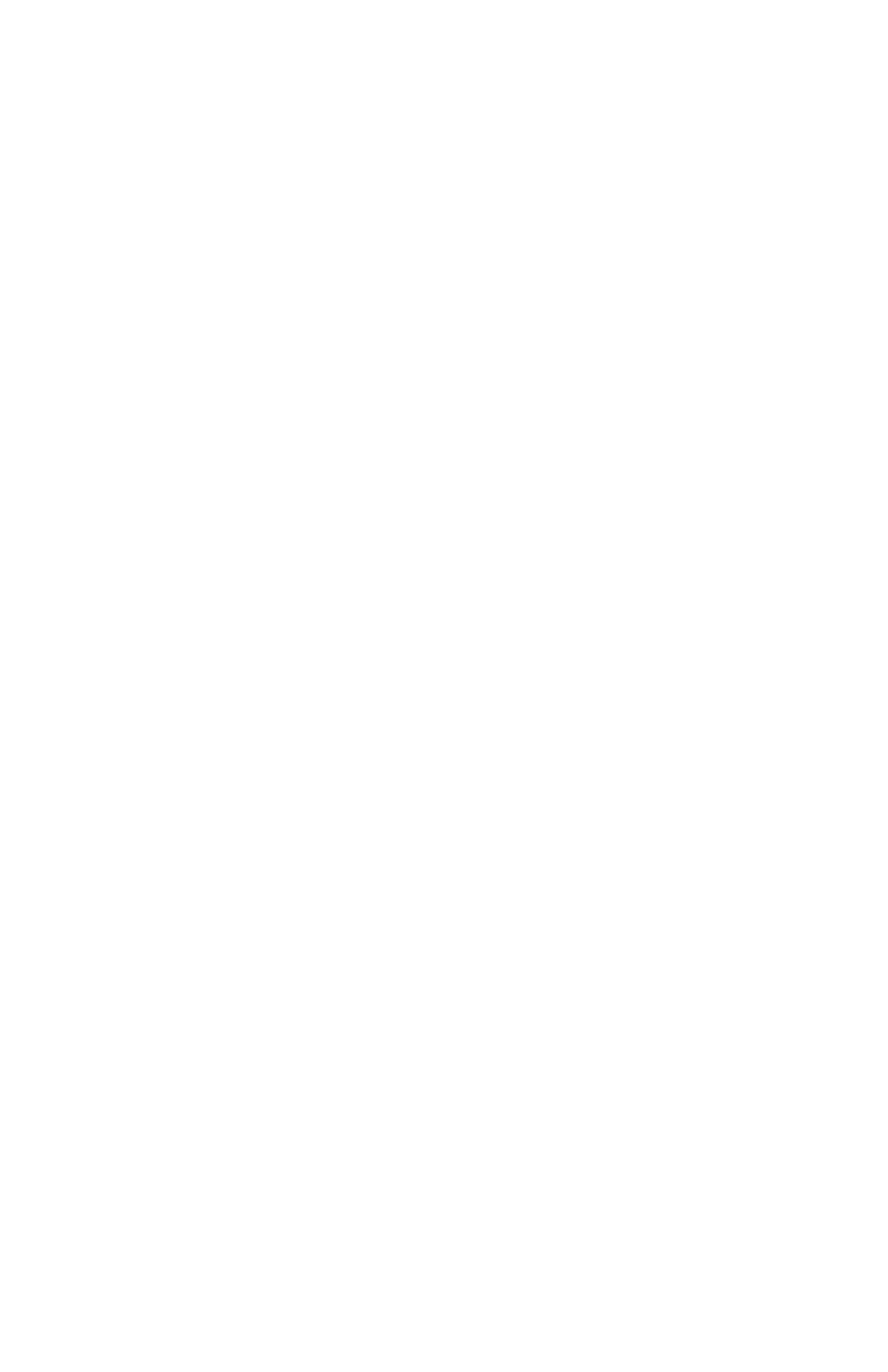## **Chapter Twelve**

# **A Taste Of Further Statistical Methods**

This book is for beginners, but nevertheless a lot of useful research can be conducted with the methods discussed here. I offer here, however, a taste of what more advanced methods can do. In order not to create confusion, only a few types of test will be considered, building upon what you have already learned.

#### *Cluster Analysis*

Viewed from the perspective of a correlation matrix, the columns - the variables - were examined by way of factor analysis (we used the Principal Components Analysis technique). Factor analysis reduces the number of variables to a smaller set of underlying dimensions. In business, for example, one can work out if particular types of attitudes underlie a range of different sales figures.

Cluster analysis is another form of data reduction technique, but here the focus is upon the rows of the matrix, which represent records: observations of phenomena or the individual participants. Here, data is reduced to *objects* or groups of people. In the range of sales figures, we may discover that particular groups of people – retired or students, maybe – tend towards different purchasing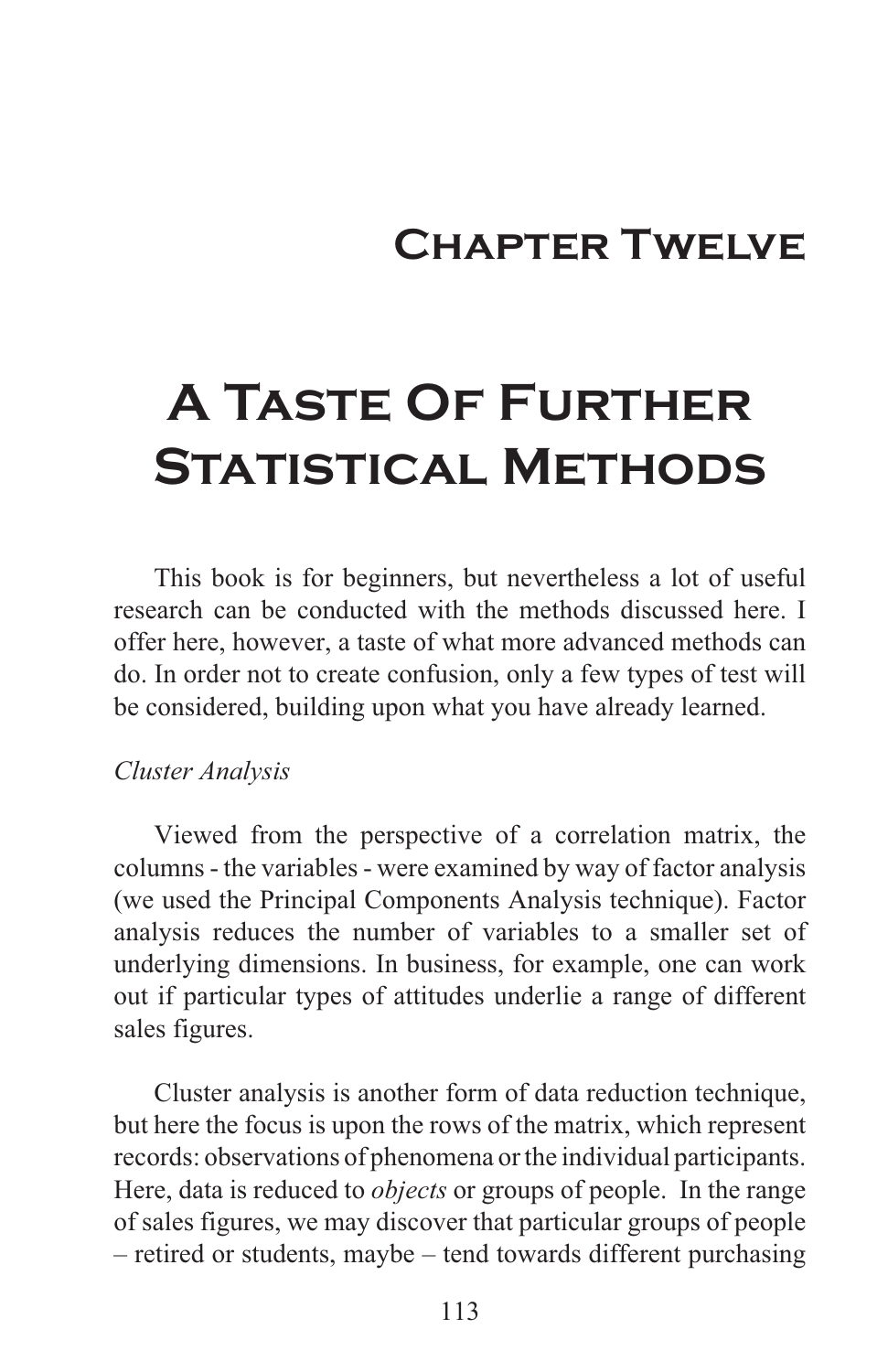## **A Taste of Further Statistical Methods**

patterns. So, in an inversion of factor analysis, we look not at core constructs but at the behaviour of clusters of individuals or groups of data.

### *Logistic Regression*

At times, you are going to find that much of your research data consists of zeros and ones (yes/no). Although categorical (or qualitative) methods have their place, when you have relatively rich data sets including multiple predictors, you are likely to want to use methods which can sensitively weigh up the relative contributions of different variables. Logistic regression has a range of uses and allows the sophisticated measurement of binary data. You will find Logistic Regression in StatsDirect.

#### *Multidimensional Scaling*

MDS allows the variables of factor analysis and the objects of cluster analysis to be viewed together in interaction. This has a wide range of applications and allows both visual representation and some reflection of the magnitude of differences.

#### *Meta-analysis*

Analysis of a range of findings together. StatsDirect contains tools for this.

## **Talking Point**

Although other useful tests are available, many researchers rarely operate beyond the statistical foothills. If you mastered all of the techniques in this book, which I hope proved enjoyable and useful to you, this may be all that you need; but having gained such skills, you should be able to benefit from more advanced training as required.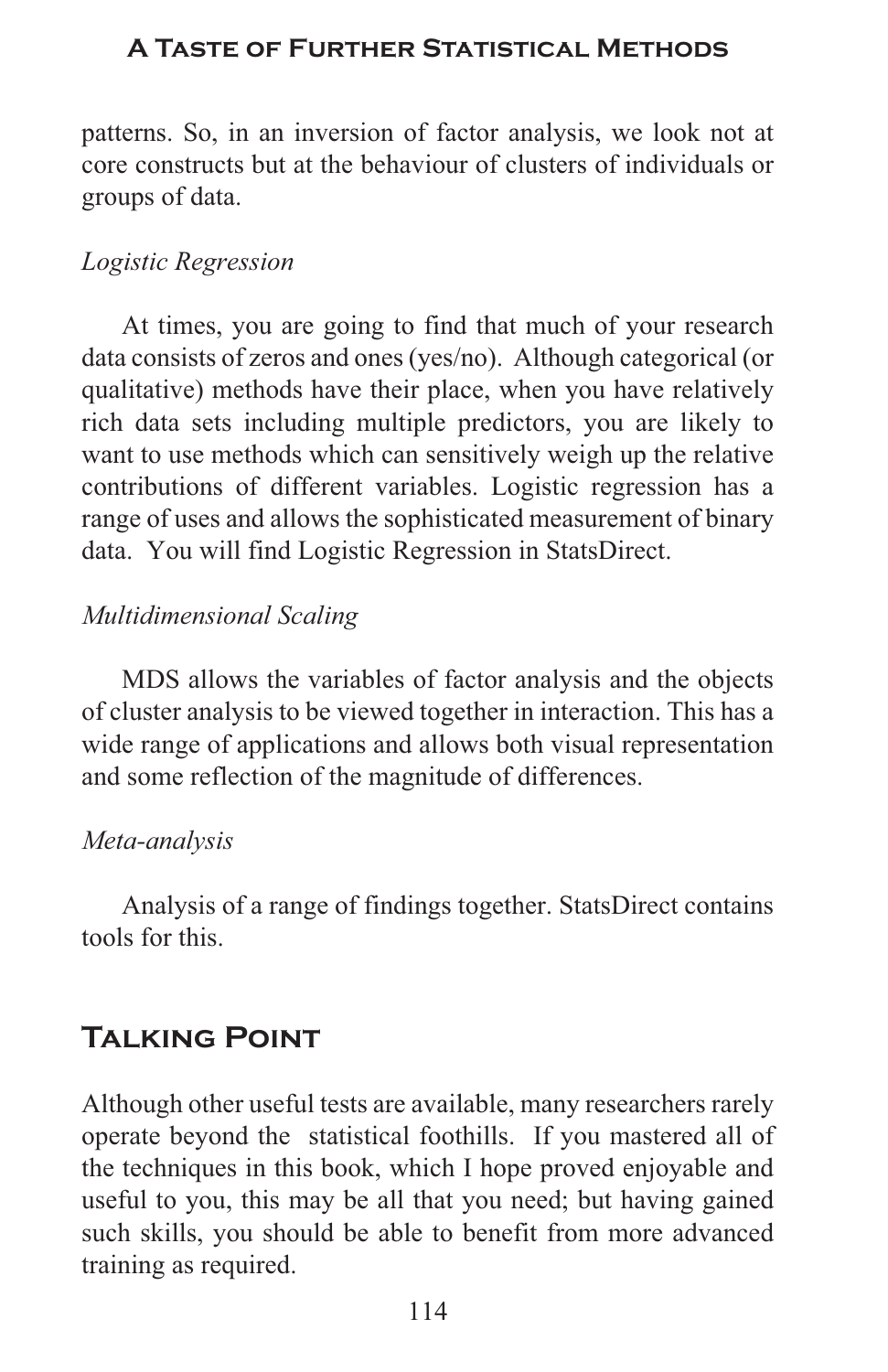## **Index of Tests**

| $ANOVA$ – one way (different subjects),                        | 47, 48               |
|----------------------------------------------------------------|----------------------|
| Bonferroni test,                                               | 70,80                |
| Breslow,                                                       | 96, 97, 101          |
| Chi Square Goodness of Fit,                                    | 51-52, 54            |
| Chi Square Test of Association,                                | 52-53, 54            |
| Cluster Analysis,                                              | 113-114              |
| Cox's Regression,                                              | 101                  |
| Cuzick Trend,                                                  | 43, 47, 48           |
| Factor Analysis (Principal Components), 4, 71-79, 80, 113, 114 |                      |
| Follow-Up Life Table,                                          | 83, 97-99, 100       |
| Friedman,                                                      | 41-43, 48            |
| Gehan-Breslow,                                                 | 96, 97, 101          |
| Kaplan-Meier Survival Function,                                | 83-97, 99, 100-101   |
| Kruskal-Wallis,                                                | 46, 48               |
| Life Table, Follow-Up,                                         | 83, 97-99, 100       |
| Linear Regression, Non-Parametric,                             | 65,80                |
| Linear Regression, Simple/Parametric,                          | 65-67, 80            |
| Logistic Regression,                                           | 26, 114              |
| Logit,                                                         | 101                  |
| Log-Rank, Peto,                                                | 96, 97, 101          |
| Mann-Whitney,                                                  | 44-45, 46, 48        |
| Meta-analysis,                                                 | 114                  |
| Multidimensional Scaling,                                      | 114                  |
| Multiple Correlation,                                          | 64, 68, 69-71, 80    |
| Multiple Linear Regression,                                    | 4, 16, 64, 68-71, 80 |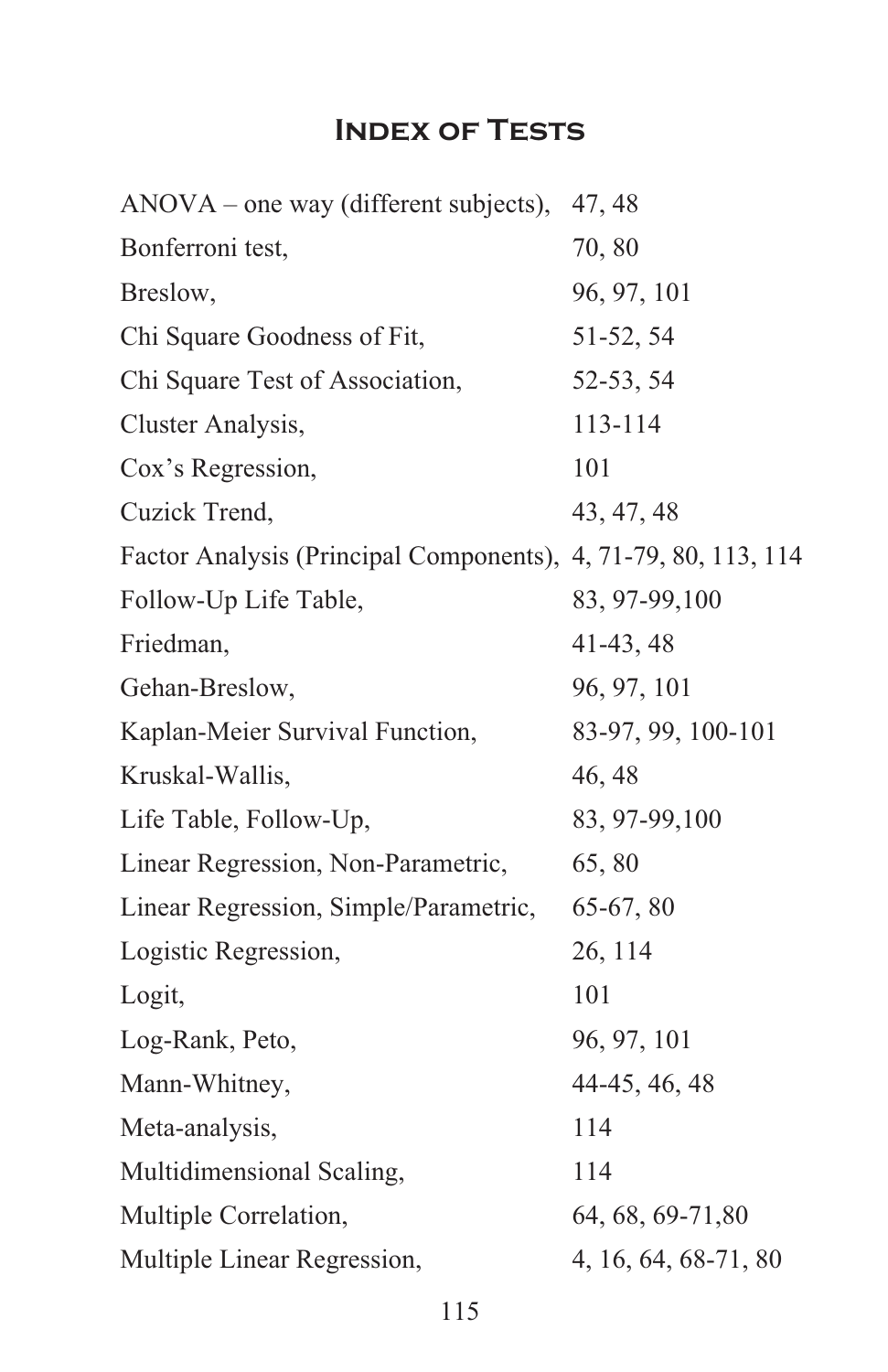## **Index of Tests**

| Pearson,                                               | 19, 62-64, 67, 80     |  |
|--------------------------------------------------------|-----------------------|--|
| Peto Log-Rank,                                         | 96, 97, 101           |  |
| Peto Prentice,                                         | 96, 97, 101           |  |
| Principal Components (factor analytical<br>technique), | 4, 72, 73-76, 80, 113 |  |
| Probit,                                                | 101                   |  |
| Shapiro-Wilk,                                          | 26-27, 30, 45, 46, 48 |  |
| Sign test,                                             | 49-51, 54, 107        |  |
| Spearman,                                              | 58-59, 62, 80         |  |
| Tarone-Ware,                                           | 96, 97, 101           |  |
| $t-test - paired/related,$                             | $40-41, 48$           |  |
| $t-test$ – unpaired/independent,                       | 45-46, 48             |  |
| Tukey,                                                 | 47                    |  |
| Wei-Lachin,                                            | 101                   |  |
| Wilcoxon (two conditions, same<br>subjects),           | 39-40, 41, 48         |  |
| Wilcoxon tests, relating to Kaplan-<br>Meier/Survival, | 96, 101               |  |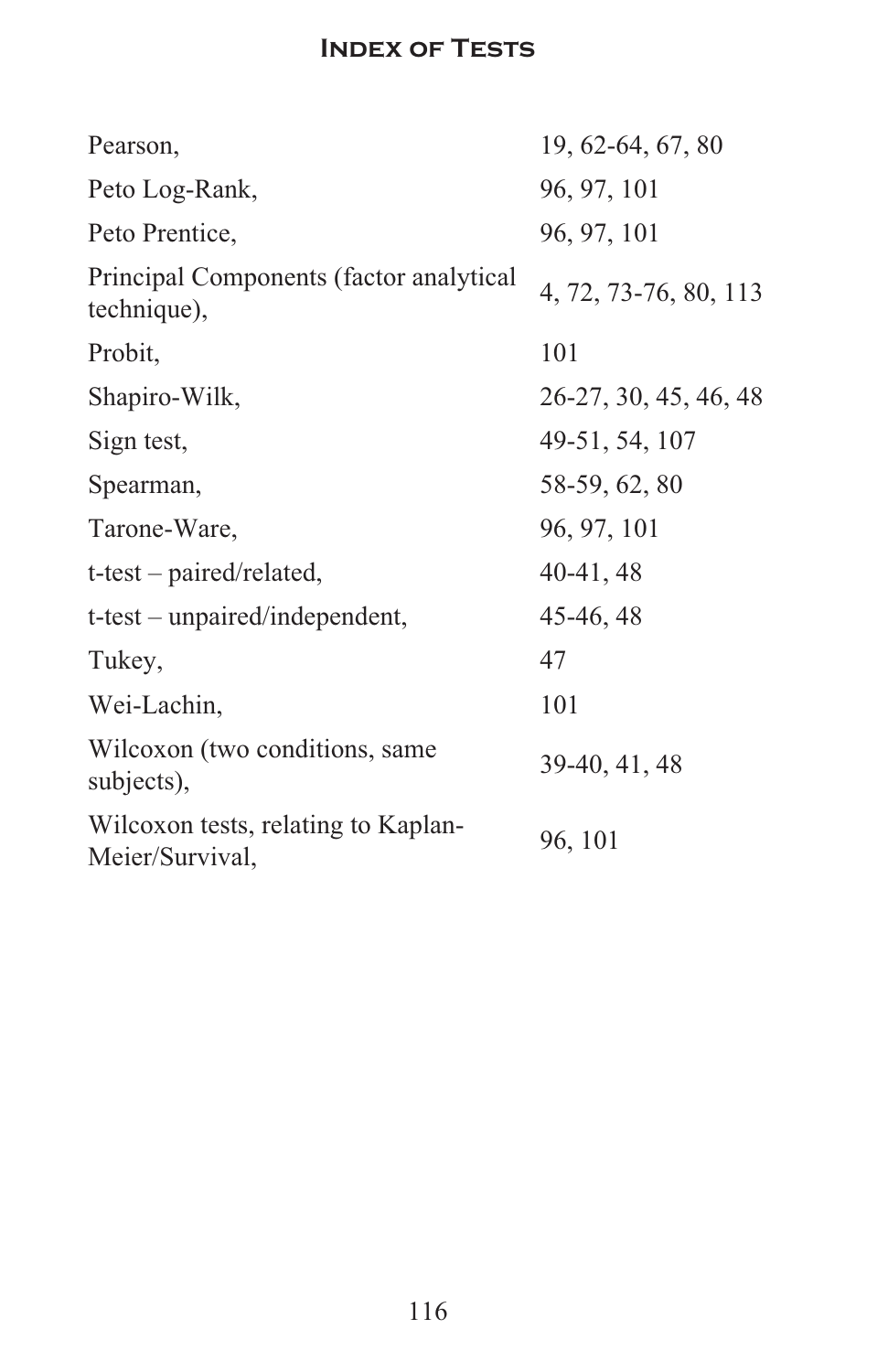## **Index of Concepts**

| Alternative hypothesis,                             | $17 - 20$                                                               |  |
|-----------------------------------------------------|-------------------------------------------------------------------------|--|
| Average / central tendency / Mean,<br>Median, Mode, | $10 - 12$                                                               |  |
| Categorical data,                                   | 25-26, 37, 49, 83, 114                                                  |  |
| Collinearity,                                       | 69                                                                      |  |
| Confidence Intervals,                               | 85, 99                                                                  |  |
| Confirmatory Factor Analysis,                       | 77, 79                                                                  |  |
| Continuous data,                                    | 24                                                                      |  |
| Criterion problem (measurement),                    | 23, 38                                                                  |  |
| Data types,                                         | 24-27, 37, 48, 49, 52, 55,<br>58, 65, 80, 83, 97, 100,<br>101, 113, 114 |  |
| Design,                                             | 5, 35-38                                                                |  |
| Distribution,                                       | 12-14, 20-21, 26-27, 30,<br>41, 45, 48, 101                             |  |
| Effect,                                             | 13, 16-20                                                               |  |
| Effect size,                                        | 63-64, 71                                                               |  |
| Eigenvalues,                                        | 74, 76, 77                                                              |  |
| Exploratory Factor Analysis,                        | 4, 71-76, 77, 78, 80                                                    |  |
| Interval data,                                      | 24, 100                                                                 |  |
| Kurtosis,                                           | 13                                                                      |  |
| Likert Scales,                                      | 24, 25                                                                  |  |
| Nominal data,                                       | 24-25, 37, 49, 52, 114                                                  |  |
| Non-parametrics,                                    | 4, 13, 25, 26-27, 39, 45, 48,<br>58, 65, 80, 97, 100                    |  |
| Normal distribution,                                | 13, 26, 30, 48                                                          |  |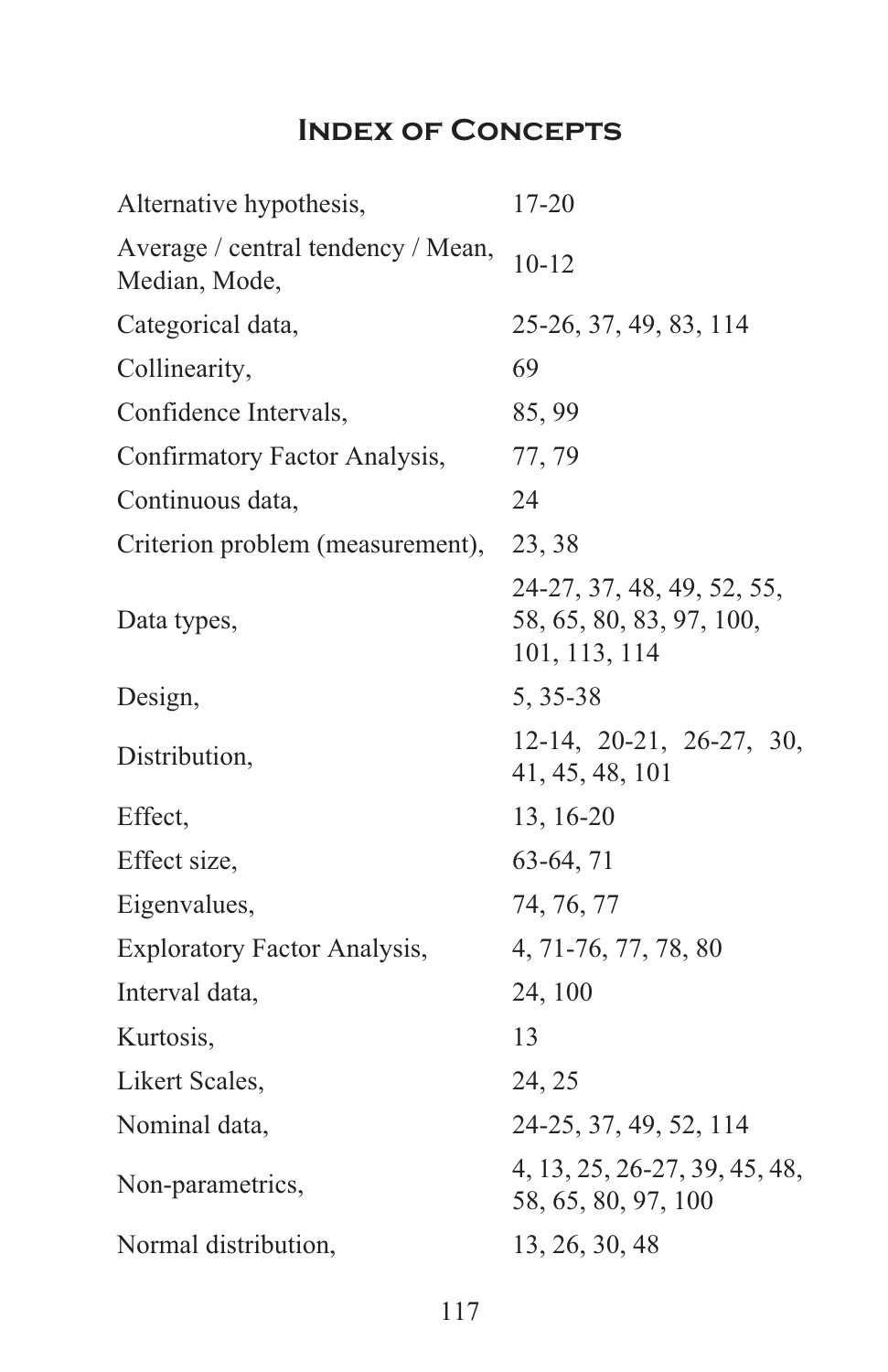## **Index of Concepts**

| Null hypothesis,               | $17-18, 110$                                              |
|--------------------------------|-----------------------------------------------------------|
| One-tailed hypothesis,         | 20, 51, 110                                               |
| Ordinal data,                  | 24-25                                                     |
| Outliers / outlying data,      | 26-27, 111                                                |
| Parametrics,                   | 13, 23-27, 30, 48, 101                                    |
| Population,                    | 13, 15-16, 21                                             |
| p value,                       | $17 - 20$                                                 |
| Qualitative data,              | 24-26, 37, 49                                             |
| Range,                         | $9-10$ ,                                                  |
| Ratio data,                    | 24                                                        |
| Regression,                    | 4, 16, 26, 62, 63, 64-69,<br>70, 71, 80, 101, 114         |
| Related design,                | $35 - 36$                                                 |
| Reliability,                   | 19, 53, 63, 77                                            |
| Residuals,                     | 68-69                                                     |
| Rotation (in factor analysis), | 72, 78                                                    |
| Samples,                       | 15-16, 17, 19, 82, 87, 100                                |
| Significance,                  | 17-20, 96-97                                              |
| Two-tailed hypothesis,         | 20, 39, 40, 51, 110                                       |
| Unrelated design,              | 35-36                                                     |
| Variance,                      | 13, 18, 19, 20, 26, 47, 64,<br>67, 68, 69, 71, 73, 75, 77 |
| Variables,                     | 16, 37-38, 47, 52-53, 54,<br>55, 56, 57, 69, 72, 77, 80   |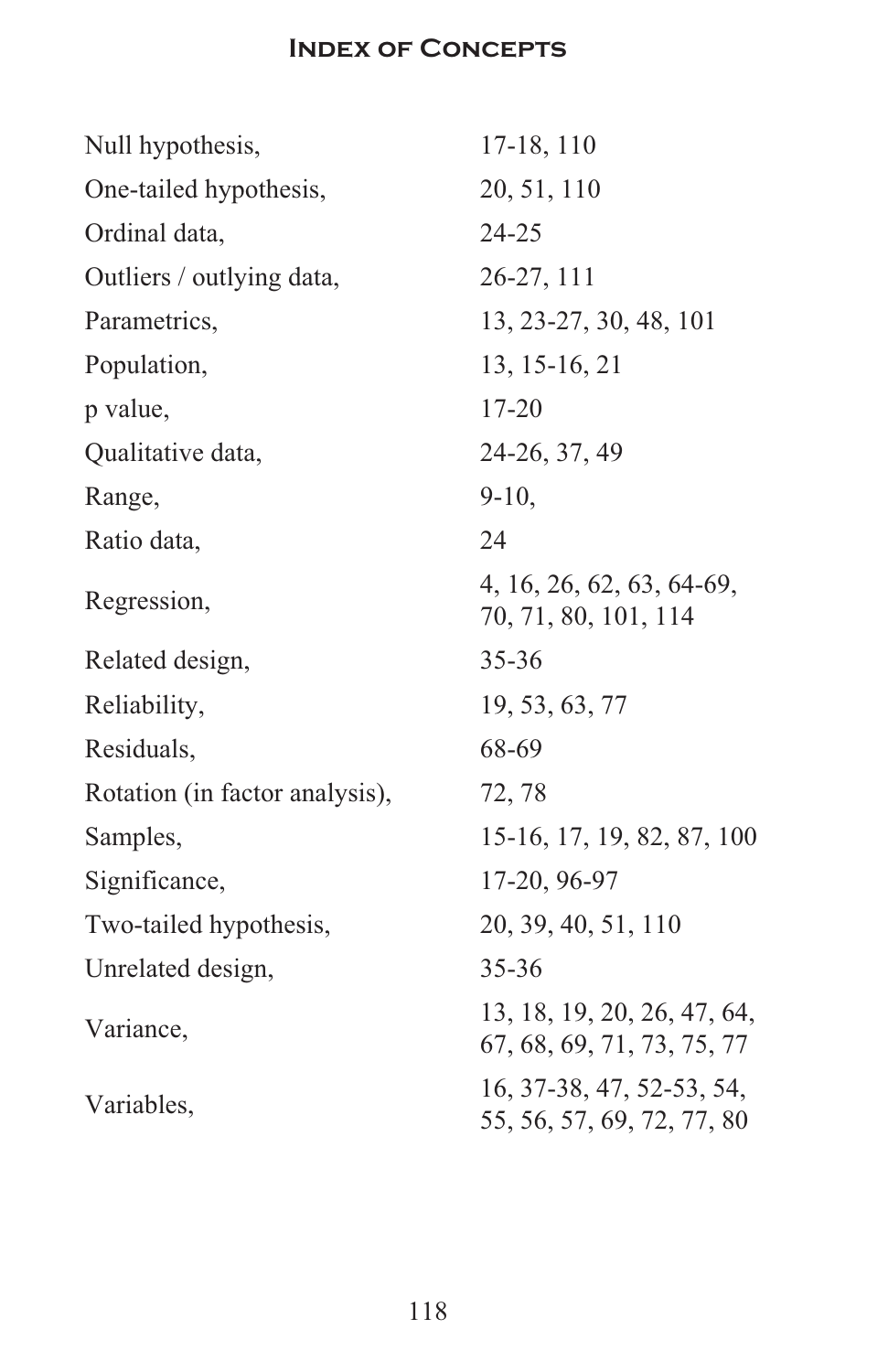## **Addenda**

Some changes have been made to StatsDirect 3, either minor improvements in accuracy or additional features. These are discussed here.

(1) References to the Shapiro-Wilk test for Normality At times within the book, when looking for a normal distribution for the purposes of using a parametric test, you are referred to the Shapiro-Wilk test, using the procedure Analysis / Parametric / Shapiro-Wilk. In the new version, you use *Analysis / Parametric / Normality*. If any of the tests have significant p values, then you should take this as indicating non-normal distribution; no one test is foolproof for demonstrating normality. The new version of StatsDirect usefully includes a chart to go with the tests. See the StatsDirect Help guide by pressing F1 for more details.

(2) 'Decide on the test to be used' (page  $30$ ) – see point (1) on normality / Shapiro-Wilk.

(3) Wilcoxon test (page 40)

The book cites p values of .021 one-tailed and 0.042 two-tailed. You should now see 0.0225 (if rounded to three decimal points, .023) and 0.0449 (round to .045). As you will have guessed, the respective critical values remain  $p < .05$ .

(4) Paired (aka Related) t-test (page 41). Normality and Shapiro-Wilk; use *Analysis / Parametric / Normality*. See addendum (1).

(5) Mann-Whitney (page 45).

Normality and Shapiro-Wilk; use *Analysis / Parametric / Normality*. As in the book, we have non-normal data. In both subsamples, we see that the skewness, Shapiro-Wilk and Shapiro-Francia tests are all significant. Note also the wandering around of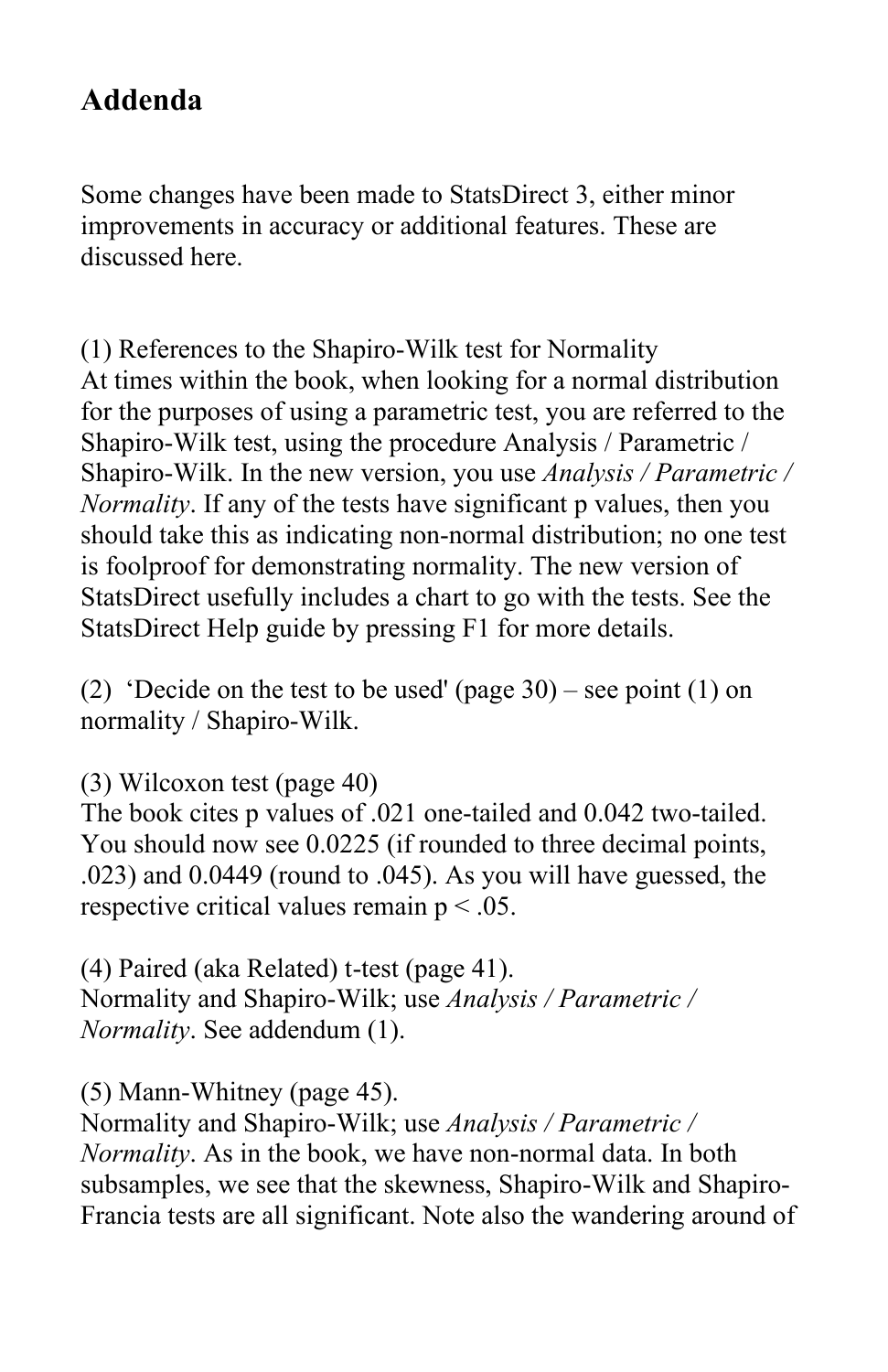the data from the line on the charts. See item (1) for a general discussion.

(6) Unpaired (aka Independent) t-test (page 46).

Normality / Shapiro-Wilk: use *Analysis / Parametric / Normality* – see addendum (1). The sharp-eyed will notice some evidence of skew in the first subsample. Generally, t-tests are considered quite robust, but I think you should also try Mann-Whitney on the data (which also shows a very high level of significance).

(7) Chi Square Goodness of Fit Test (pages 51 to 52).

This procedure works somewhat differently now. In the first example, the book merely tells you to enter the following data onto the worksheet:

77 66 47

This has now changed. You now enter two columns, as follows:

77 0.3333333 66 0.3333333 47 0.3333333

To get the second set of figures, you divide 1 by the number of data sets (here 3). These, as you might guess, are assuming equal probability for all categories. Although a nuisance, this allows more advanced users to change these assumptions, when expected outcomes are assumed not to be equally likely. **NB do not stint on the number of figures in the second column if you intend to use the Monte Carlo simulation to improve p value accuracy. I would suggest that you keep the seven figures after the decimal point.**

Optionally, you could have a third column, with category names, like so:

77 0.3333333 Left 66 0.3333333 Right 47 0.3333333 Forward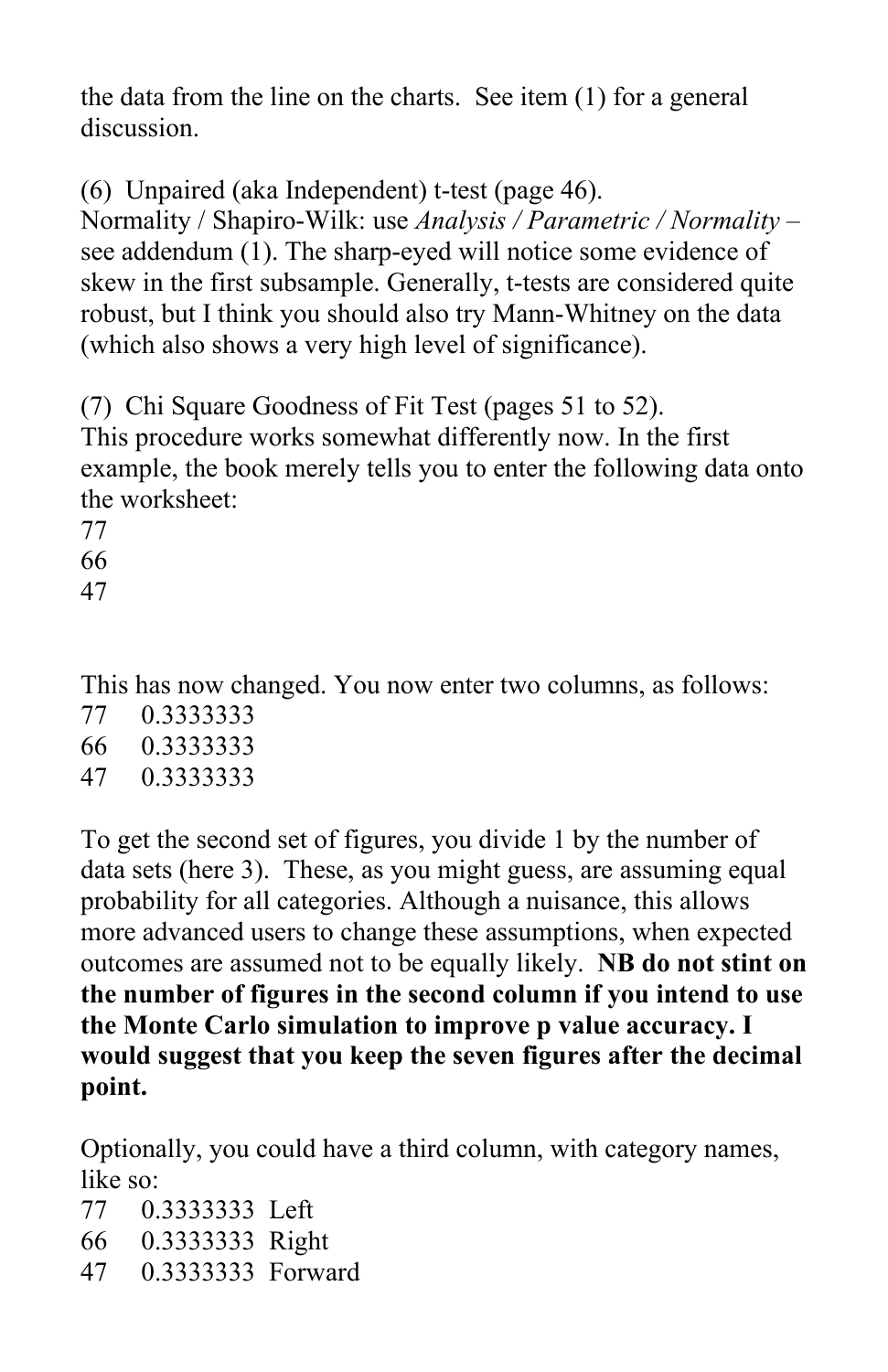As in the book, select Analysis / Nonparametric / Chi-square Goodness of Fit. You are first asked to select 'observed counts'; choose the left-hand column and press OK. Then you select the second column for 'select cell probabilities or expected counts'. Then for category names, either select these and press 'OK' or if you do not have category names, press 'Skip'. The p value for this should be 0.0263 – which fits into the critical value given in the book:  $p < .05$  For the moment, I suggest just pressing 'Skip' to return to the workbook. We will deal with the further test when we get to the next exercise, where it gets more interesting (well, a bit).

(8) Chi Square Goodness of Fit Test, second exercise (page 52). We enter the following data onto the worksheet (adding category labels if you want), following the same procedure.

- 35 0.3333333
- 37 0.3333333
- 33 0.3333333

The outcome is  $p = 0.892$  – the same as in the book. However, StatsDirect goes further, offering more accurate p values via a Monte Carlo simulation. For this, use the new dialog box at the top. Each time you press 'Calculate', you get a new suggested p value. Different 'seeds' are used to start each calculation, so there is no point in my printing values, as they will be different. What you will find after doing this several times is that the figures vary between about 0.0903 and 0.0904 after rounding, so it is best to round to two figures, i.e. 0.90 The confidence intervals provided by the simulation will also suggest how to round the figures. The rounded simulation statistic – here  $.90$  – should be quoted, as it is to be considered to be more accurate than our original 0.89

Press 'Skip' when you finally want to return to the data sheet.

(If you return to the previous exercise to do this, with 77, 66 and 47, you will find that the simulation differs very little from the original p value, except in the rounding, so again you would round it to two decimal places:  $p = .03$ )